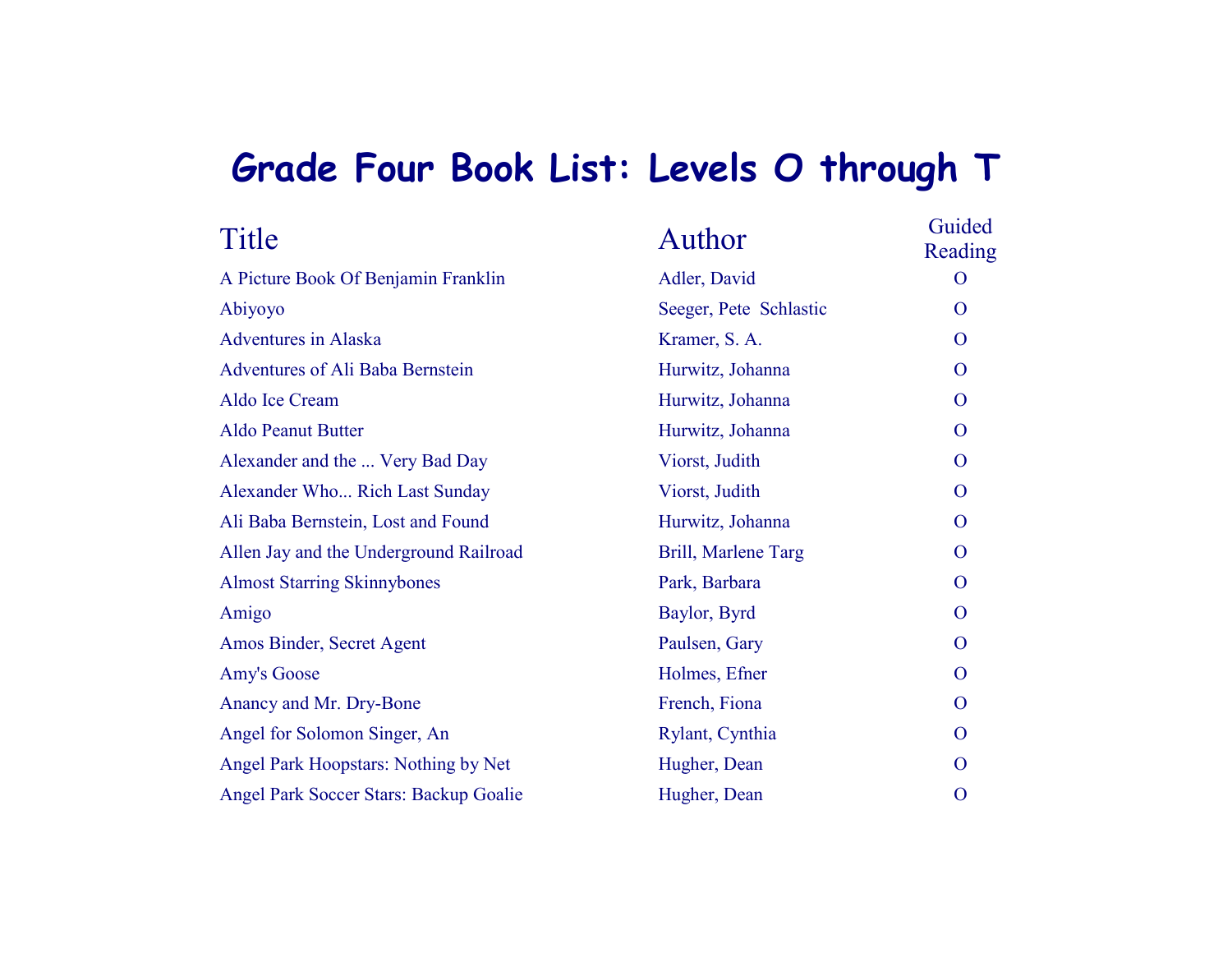| <b>Angel Park Soccer Stars: Defense!</b>  | Hugher, Dean        | $\mathbf{O}$   |
|-------------------------------------------|---------------------|----------------|
| <b>Angel Park Soccer Stars: Psyched</b>   | Hugher, Dean        | O              |
| <b>Angel's Mother's Boyfriend</b>         | Delton, Judy        | $\overline{O}$ |
| Angry Bull and other Cases, the           | Simon, Seymour      | $\mathbf{O}$   |
| Animals Born Alive and Well               | Heller, Ruth        | $\Omega$       |
| <b>Ant Cities</b>                         | Dorros, Arthur      | $\mathbf{O}$   |
| <b>Baby Animal Zoo</b>                    | Martin, Ann M.      | $\mathbf{O}$   |
| <b>Baby Sitters Club Mystery series</b>   | Martin, Ann M.      | O              |
| <b>Back Home</b>                          | Pinkey, Gloria Jean | $\overline{O}$ |
| <b>Back Yard Angel</b>                    | Delton, Judy        | $\mathbf{O}$   |
| Baseball Challenge and Other Cases, the   | Simon, Seymour      | $\mathbf{O}$   |
| <b>Baseball Fever</b>                     | Hurwitz, Johanna    | $\mathbf{O}$   |
| <b>Baseball Megastars</b>                 | Weber, Bruce        | O              |
| <b>Baseball Saved Us</b>                  | Mochizuki, Ken      | $\Omega$       |
| <b>Baseball's Best: Five True Stories</b> | Gutelle, Andrew     | $\mathbf{O}$   |
| <b>Bats</b>                               | Gibbons, Gail       | O              |
| <b>Bats</b>                               | Holmes, Kevin J.    | $\mathbf{O}$   |
| Beacons of Light: Lighthouses             | Gibbons, Gail       | $\mathbf{O}$   |
| <b>Bears</b>                              | Holmes, Kevin J.    | O              |
| <b>Beatrix Potter</b>                     | Wallner, Alexandra  | $\Omega$       |
| <b>Bees</b>                               | Holmes, Kevin J.    | $\Omega$       |
| <b>Beezus and Ramona</b>                  | Cleary, Beverly     | $\mathbf{O}$   |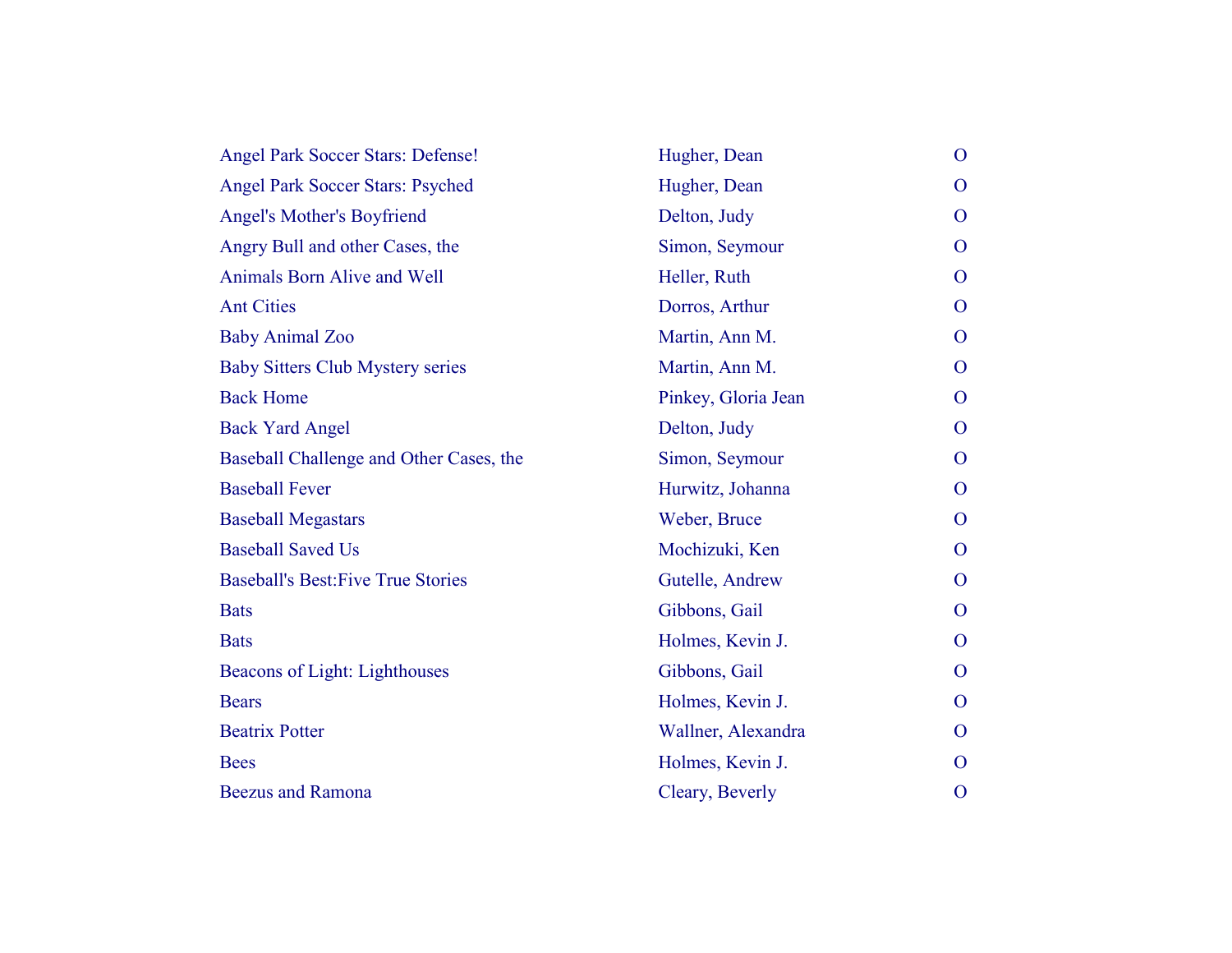| <b>Best Wishes</b>                         | Rylant, Cynthia           | $\mathbf{O}$   |
|--------------------------------------------|---------------------------|----------------|
| <b>Big Boy</b>                             | Mollel, Tolowa, M.        | $\mathbf{O}$   |
| <b>Black and White</b>                     | Macaulay, David           | $\overline{O}$ |
| Blind Pony, the                            | Betancourt, Jeanne        | $\overline{O}$ |
| Blossom and the Green Phantom, the         | Byars, Betsy              | $\Omega$       |
| Blossom Meets The Vulture Lady, the        | Byars, Betsy              | $\overline{O}$ |
| <b>Blossom Promise, A</b>                  | Byars, Betsy              | $\overline{O}$ |
| Bobsledding and the Luge                   | Brimmer, Larry            | $\overline{O}$ |
| <b>Book of Foolish Machinery</b>           | Reigot, Betty             | $\overline{O}$ |
| Bookworm Who Hatched, A                    | Aardema, Verna            | $\overline{O}$ |
| Borreguita and the CoyoteMexico            | Aardema, Verna            | $\overline{O}$ |
| Box Car Children, series                   | Warner, Gertrude Chandler | $\overline{O}$ |
| Broken Window and Other Cases, the         | Simon, Seymour            | $\overline{O}$ |
| Brown Sunshine of Sawdust Valley           | Henry, Marguerite         | $\mathbf{O}$   |
| <b>Bugs</b>                                | Parker, Nancy Winslow     | $\Omega$       |
| Bugs, the Goats, and the Little Pink Pig   | Parker & Wright           | $\overline{O}$ |
| Can You Imagine?                           | McKissack, Patricia       | $\overline{O}$ |
| Case of the Dirty Bird, the                | Paulsen, Gary             | $\Omega$       |
| Case of the Missing Ruby and Other Stories | Myers, Walters            | $\overline{O}$ |
| Case of the Stolen Code Book               | Rinkoff, B.               | $\Omega$       |
| <b>Cat Crazy</b>                           | Baglio, Ben M.            | $\Omega$       |
| Cat's Meow, the                            | Soto, Gary                | $\overline{O}$ |
|                                            |                           |                |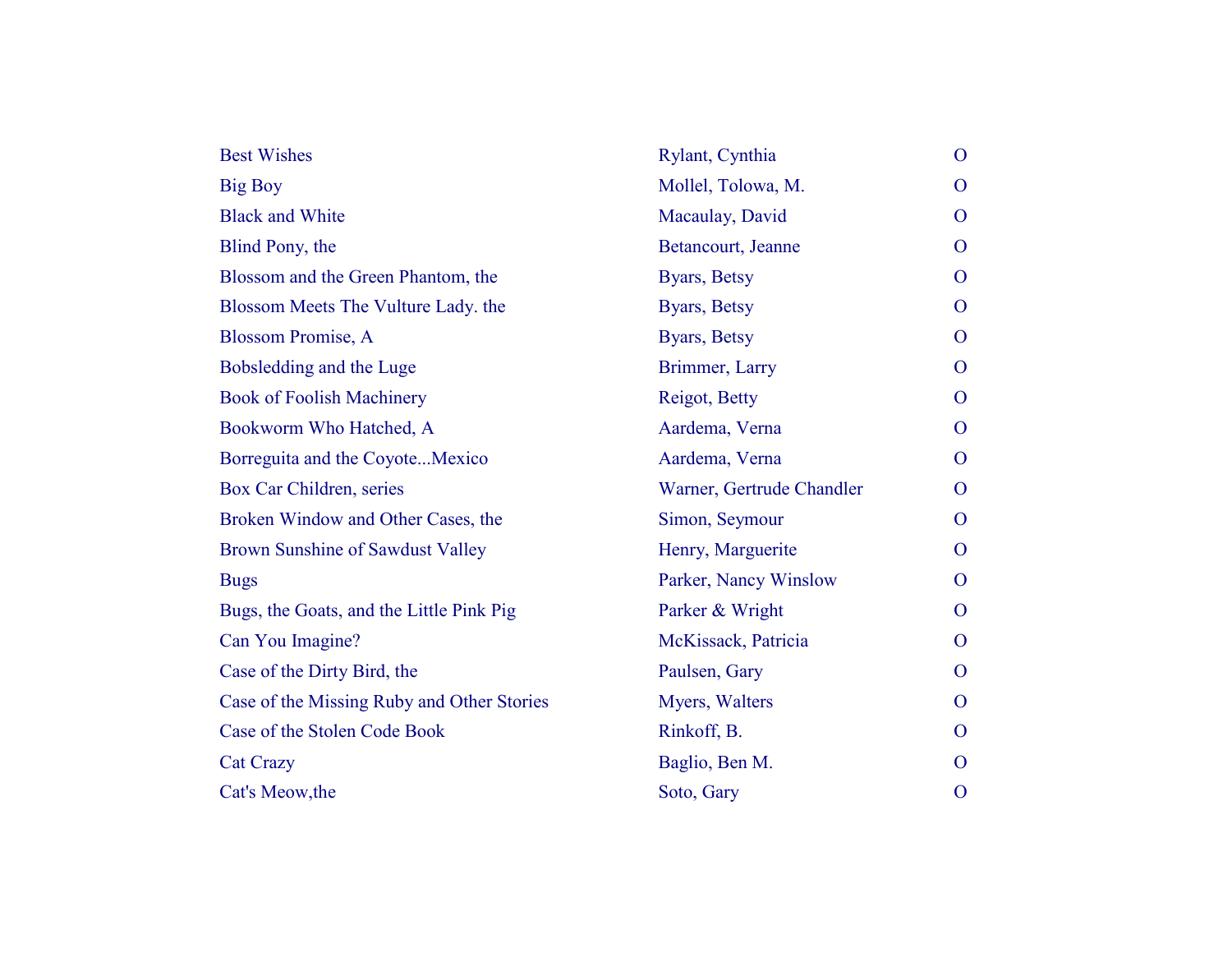| Chameleon the Spy and the Terrible                 | Massie, Diane      | $\mathbf{O}$   |
|----------------------------------------------------|--------------------|----------------|
| <b>Chick Challenge</b>                             | Baglio, Ben M.     | $\mathbf{O}$   |
| <b>Chocolate Fever</b>                             | Smith, Robert      | $\Omega$       |
| Christmas Toy, The                                 | Barkar, Joanne     | $\mathbf{O}$   |
| Cinderella Bigfoot                                 | Thaler, Mike       | $\Omega$       |
| <b>Class Clown</b>                                 | Hurwitz, Johanna   | $\mathbf{O}$   |
| <b>Class President</b>                             | Hurwitz, Johanna   | $\mathbf{O}$   |
| Clue Jr: The Case of the Chocolate Fingerprints    | Hinter, Parker C.  | $\mathbf{O}$   |
| Comeback Dog, the                                  | Thomas, Jane Resh  | $\mathbf{O}$   |
| Courage of Sarah Noble, the                        | Dalgliesh, Alice   | $\mathbf{O}$   |
| <b>Cowpokes and Desperadoes</b>                    | Paulsen, Gary      | $\Omega$       |
| Creature from Beneath the Ice and Other Cases, the | Simon, Seymour     | $\mathbf{O}$   |
| <b>Cross Country Cat</b>                           | Calhoun, Mary      | $\Omega$       |
| Crowded Dock and Other Cases, the                  | Simon, Seymour     | $\mathbf{O}$   |
| Crying Rocks and other Cases, the                  | Simon, Seymour     | $\overline{O}$ |
| Dangerous Comet and Other Cases, the               | Simon, Seymour     | $\mathbf{O}$   |
| <b>Detective Pony</b>                              | Betancourt, Jeanne | $\mathbf{O}$   |
| <b>Dinosaur Bones</b>                              | Aliki              | $\mathbf{O}$   |
| Disappearing Cookies and Other cases, the          | Simon, Seymour     | $\Omega$       |
| Disappearing Ice Cream and Other Cases, the        | Simon, Seymour     | $\mathbf{O}$   |
| Disappearing Snowball and Other Cases, the         | Simon, Seymour     | $\Omega$       |
| Distant Stars and Other Cases, the                 | Simon, Seymour     | $\mathbf{O}$   |
|                                                    |                    |                |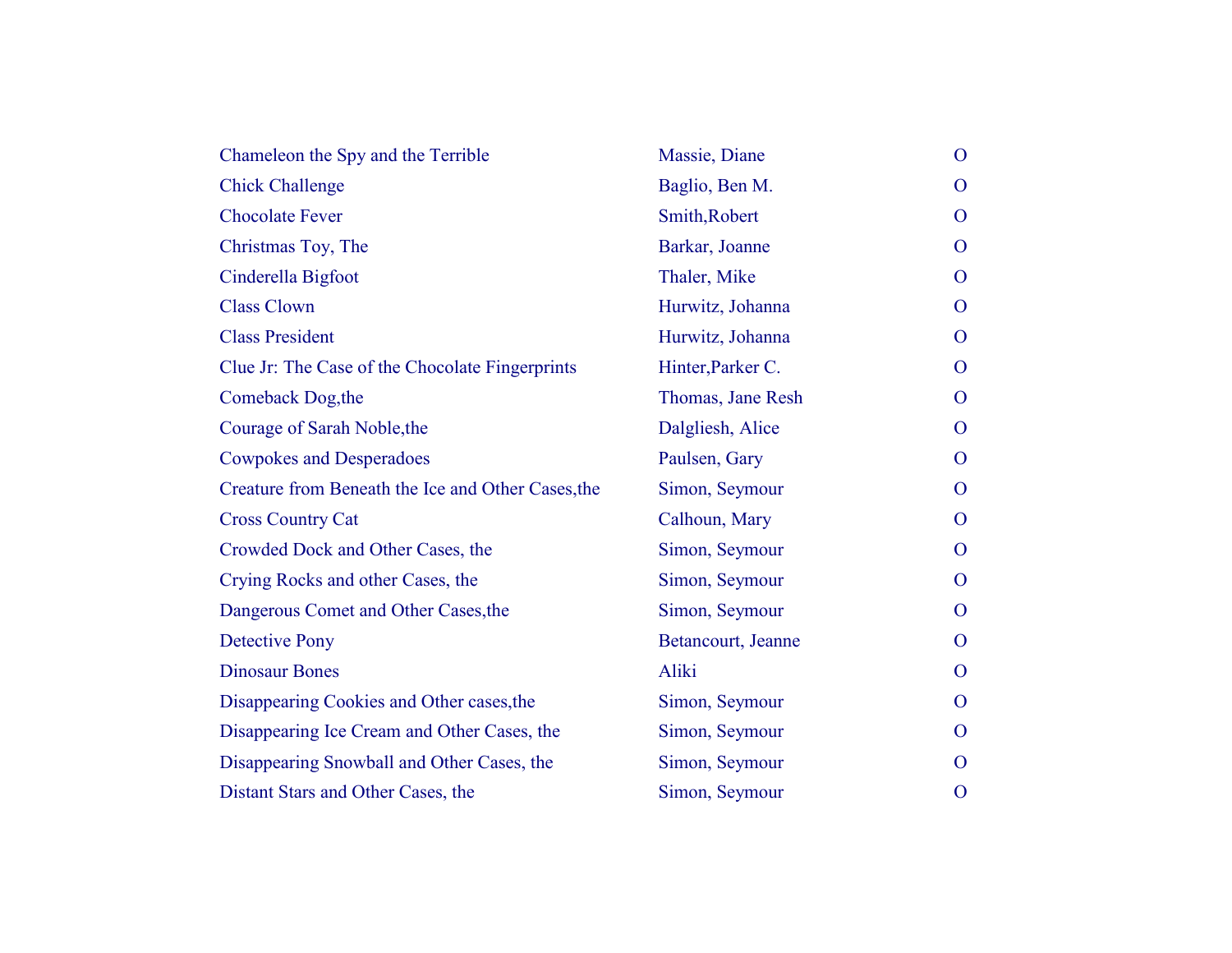| Does Third Grade Last Forever                 | Schanback, Mindy     | $\mathbf{O}$   |
|-----------------------------------------------|----------------------|----------------|
| Doggy Dare                                    | Baglio, Ben M.       | $\overline{O}$ |
| Dogs Don't Tell Jokes                         | Sachar, Louis        | $\mathbf{O}$   |
| <b>Dolphins</b>                               | Holmes, Kevin J.     | O              |
| Don't Hury My Pony                            | Betancourt, Jeanne   | $\overline{O}$ |
| <b>Dragon Bones</b>                           | Hindman, Paul        | $\mathbf{O}$   |
| <b>Duckling Diary</b>                         | Baglio, Ben M.       | $\mathbf{O}$   |
| Eleanor Rossevelt: Fighter for Social Justice | Weil, Ann/ Aladdin   | $\Omega$       |
| Enormous Potato, the                          | McKissack, Patricia  | $\mathbf{O}$   |
| <b>Figure Skating</b>                         | Bright, Robert       | $\mathbf{O}$   |
| Fire! Fire!                                   | Medearis, Angela     | O              |
| Flossie and the Fox                           | Tangborn, Wendell V. | $\mathbf{O}$   |
| Georgie and the Robbers                       | Jones, Marcia T      | $\mathbf{O}$   |
| <b>Gerbil Genius</b>                          | Baglio, Ben M.       | $\mathbf{O}$   |
| Germany                                       | Dahl, Michael        | O              |
| Gertie's Green Thumb                          | Dexter, Catherine    | $\overline{O}$ |
| Ghana                                         | Davis, Lucille       | $\mathbf{O}$   |
| Ghost of Sifty Sifty Sam                      | McKenna, Colleen     | O              |
| Ghost Pony, The                               | Betancourt, Jeanne   | $\overline{O}$ |
| Gigantic Ants and Other Cases, The            | Simon, Seymour       | $\mathbf{O}$   |
| Give Me Back My Pony                          | Betancourt, Jeanne   | O              |
| Glaciers                                      | Cleary, Beverly      | $\overline{O}$ |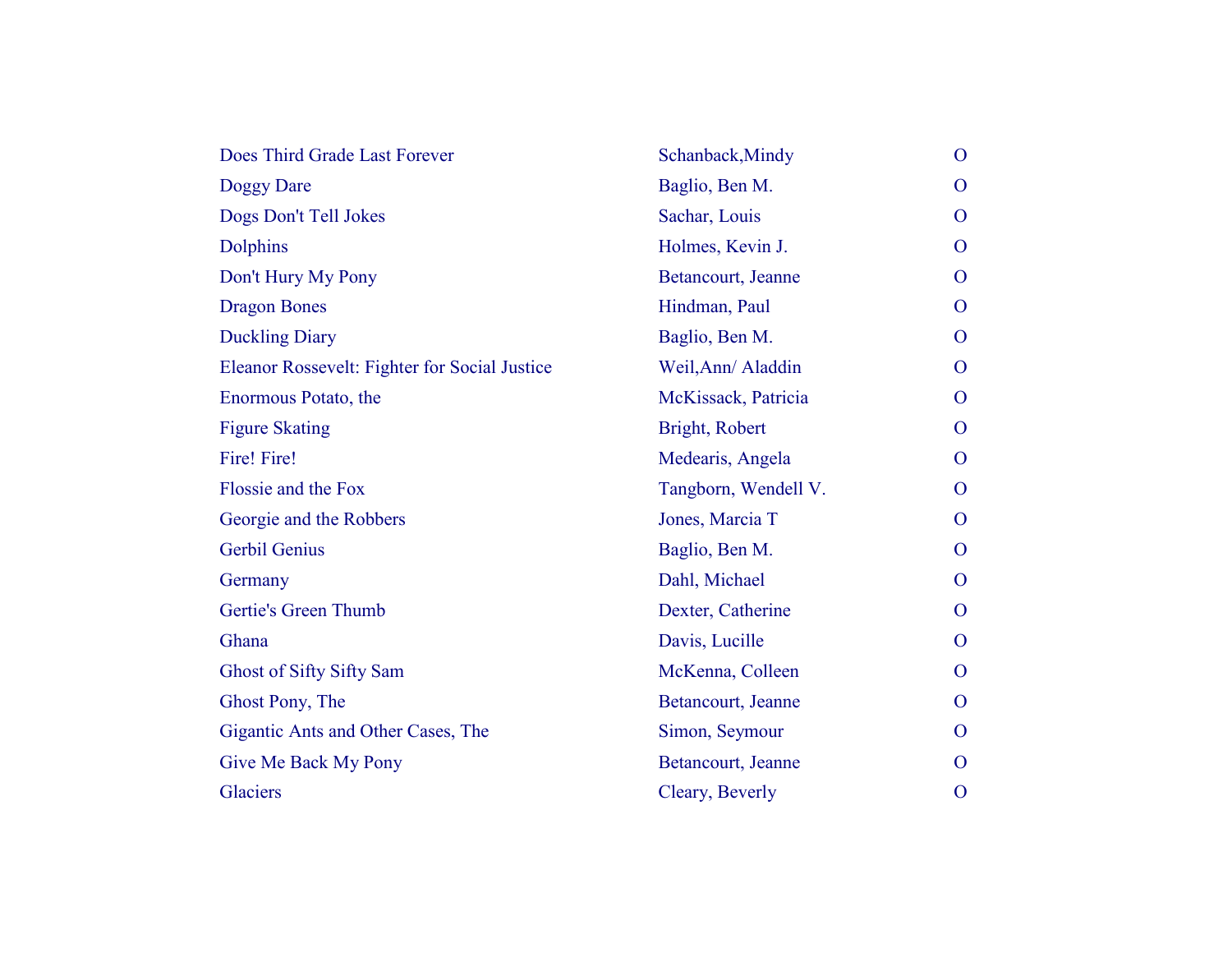| Godzilla Ate my Homework              | Jones, Marcia                                  | $\overline{O}$ |
|---------------------------------------|------------------------------------------------|----------------|
| <b>Going West</b>                     | Van Leeuwen, Jean                              | $\overline{O}$ |
| Good Grief, Third Grade               | McKenna, Colleen                               | $\mathbf{O}$   |
| Gorgonzola Zombies In The Park        | Levy, Eizabeth                                 | $\mathbf{O}$   |
| <b>Grace The Pirate</b>               | Lasky, Kathryn                                 | $\mathbf{O}$   |
| Grizzly Mistakes and Other Cases, The | Simon, Seymour                                 | $\mathbf{O}$   |
| Growing Up Feet, The                  | Baylor, Byrd                                   | $\mathbf{O}$   |
| Guinea Pig Gang                       | Baglio, Ben M.                                 | $\mathbf{O}$   |
| Halloween Horror and Other Cases, The | Simon, Seymour                                 | $\mathbf{O}$   |
| <b>Hamster Hotel</b>                  | Baglio, Ben M.                                 | $\mathbf{O}$   |
| <b>Hansel and Gretel</b>              | Cleary, Beverly                                | $\mathbf{O}$   |
| <b>Happily Ever After</b>             | Quindlen, Anna                                 | $\mathbf{O}$   |
| Harriet's Hare                        | King-Smith, Dick                               | $\mathbf{O}$   |
| Harry Houdini: Young Magician         | <b>Childhood of Famous</b><br>Americans/series | $\mathbf{O}$   |
| Haunting of Grade Three               | MacCarone, Grace                               | $\mathbf{O}$   |
| Hawk, I'm Your Brother                | Gibbons, Gail                                  | $\overline{O}$ |
| <b>Head For The Hills</b>             | Simon, Seymour                                 | $\mathbf{O}$   |
| Heavy Weight and Other Cases, The     | Simon, Seymour                                 | $\mathbf{O}$   |
| Helen Keller: From Tragedy to Triumph | <b>Childhood of Famous</b><br>Americans/series | $\mathbf{O}$   |
| Hello Mrs. Piggle-Wiggle              | MacDonald, Betty                               | $\overline{O}$ |
| Henry aand the Paper Route            | Cleary, Beverly                                | $\mathbf{O}$   |
|                                       |                                                |                |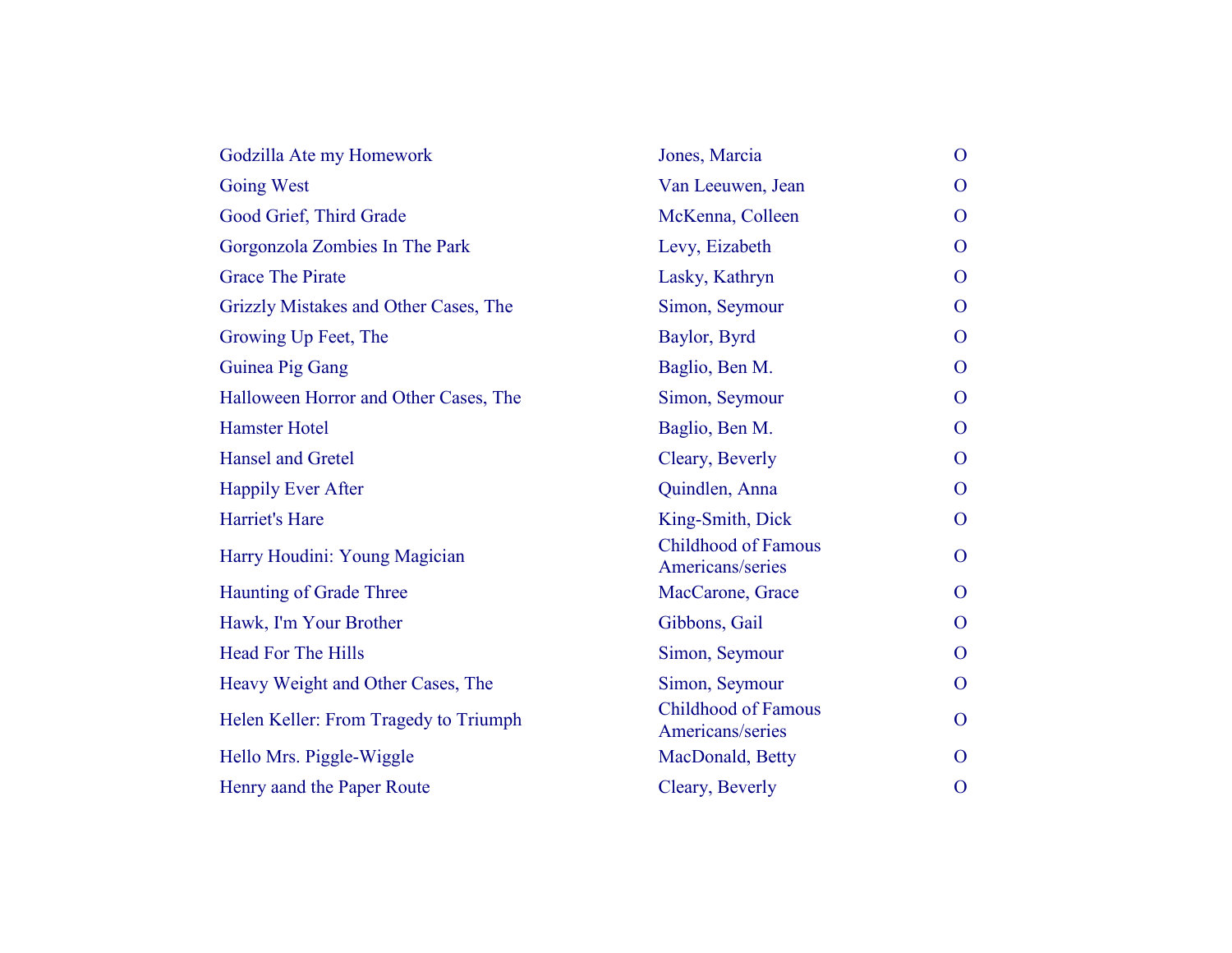| Henry and Beezus                                  | Cleary, Beverly                                | $\mathbf{O}$   |
|---------------------------------------------------|------------------------------------------------|----------------|
| Henry and Ribsy                                   | Cleary, Beverly                                | O              |
| Henry and the Clubhouse                           | Cleary, Beverly                                | $\mathbf{O}$   |
| Henry Ford: Young Man with Ideas                  | <b>Childhood of Famous</b><br>Americans/series | $\mathbf{O}$   |
| <b>Henry Huggins</b>                              | Cleary, Beverly                                | $\overline{O}$ |
| <b>Her Seven Brothers</b>                         | Goble, Paul                                    | $\mathbf{O}$   |
| Hilda the Hen Who Wouldn't Give Up                | Mathis, Sharon                                 | $\mathbf{O}$   |
| Hot and Cold Summer, The                          | Hurwitz, Johanna                               | $\Omega$       |
| <b>Houdini's Last Trick</b>                       | Hass, E.A.                                     | $\overline{O}$ |
| How a House Is Built                              | Joosse, Barbara                                | $\mathbf{O}$   |
| Howling Dog and Other Cases, the                  | Simon, Seymour                                 | $\mathbf{O}$   |
| <b>Hundred Dresses</b>                            | Estes, Eleanor                                 | O              |
| Hurary For Ali Baba Bernstein                     | Hurwitz, Johanna                               | O              |
| Hurricane Machine and Other Cases, the            | Simon, Seymour                                 | $\overline{O}$ |
| Hypnotized Frog and Other Cases, the              | Simon, Seymour                                 | $\mathbf{O}$   |
| I am Rosa Parks                                   | Parks, Rosa                                    | $\mathbf{O}$   |
| I Love you the Purplest                           | dePaloa, Tomie                                 | $\Omega$       |
| I Want a Pony                                     | Betancourt, Jeanne                             | $\mathbf{O}$   |
| Icy Question and Other Cases, the                 | Simon, Seymour                                 | $\Omega$       |
| Impossible Bend and Other Cases, the              | Simon, Seymour                                 | O              |
| Incredible Shrinking Machine and Other Cases, the | Simon, Seymour                                 | O              |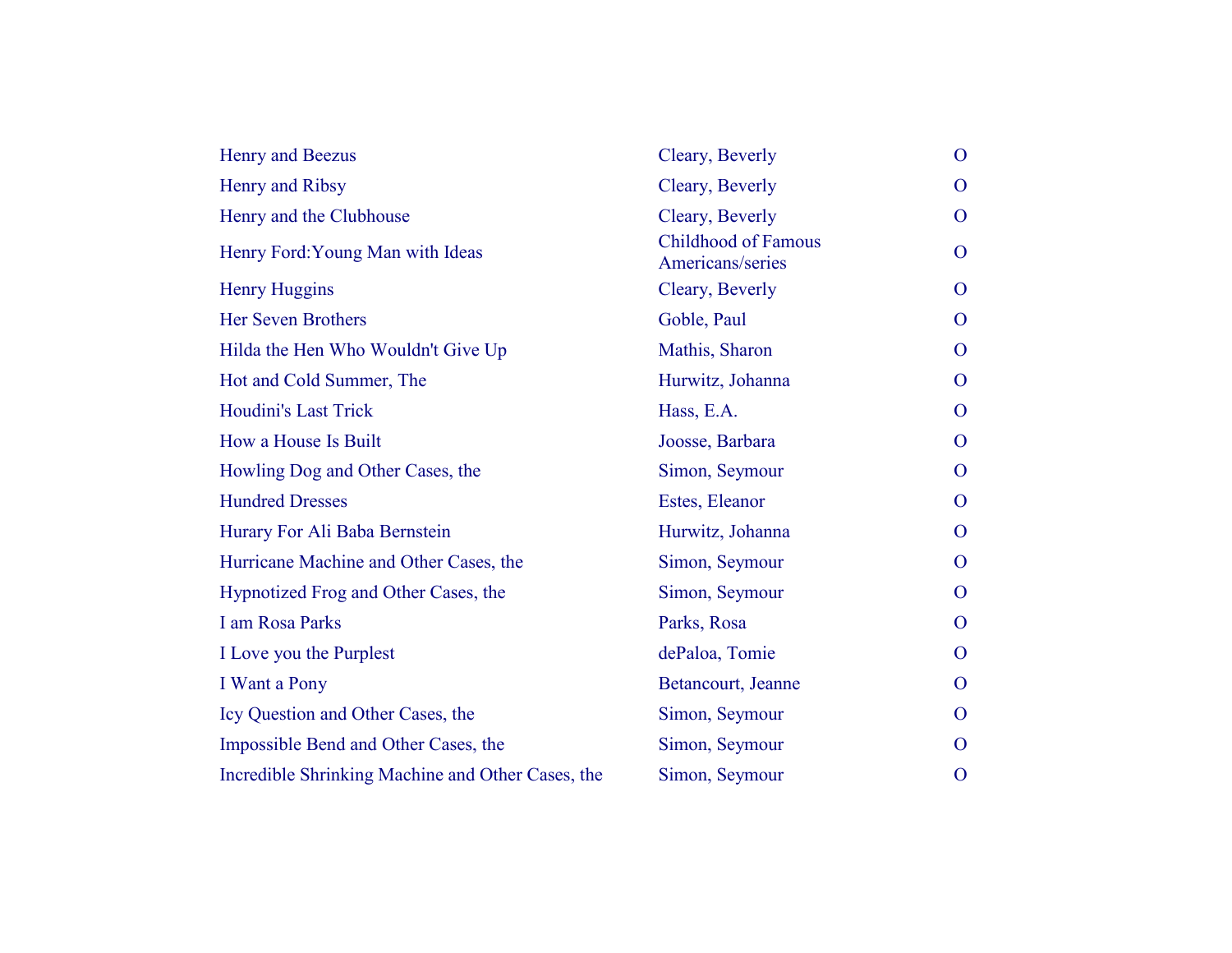| <b>Indian Summer</b>                                  | dePaloa, Tomie                                 | $\mathbf{O}$   |
|-------------------------------------------------------|------------------------------------------------|----------------|
| Indian-Head Pennies and Other Cases, the              | Simon, Seymour                                 | $\overline{O}$ |
| <b>Invisible Stanley</b>                              | Brown, Jeff                                    | $\overline{O}$ |
| Iron Giant, the                                       | Hughes, Ted                                    | $\overline{O}$ |
| Is There Life in Outer Space?                         | Branley, Franklyn                              | $\overline{O}$ |
| Jackie Robinson: Baseball's  Leaguer                  | Greene, Carol                                  | $\overline{O}$ |
| Jason and the Aliens Down the Street                  | Greer, Gery and Ruddick, Bob                   | $\overline{O}$ |
| Jo Jo Wins Again                                      | Sachs, Marilyn                                 | $\overline{O}$ |
| John F. Kennedy: America's Youngest President         | <b>Childhood of Famous</b><br>Americans/series | $\overline{O}$ |
| John Henry                                            | Rosales, Melodye                               | $\Omega$       |
| <b>Just Plain Cat</b>                                 | Robinson, Nancy K.                             | $\overline{O}$ |
| Just Tell Me When We're Dead                          | Clifford, Eth                                  | $\overline{O}$ |
| Key to the Playhouse                                  | York, Carol                                    | $\overline{O}$ |
| Kid in the Red Jacket, the                            | Park, Barbara                                  | $\overline{O}$ |
| King's Equal, the                                     | Paterson, Katherine                            | $\overline{O}$ |
| Kristy and the Walking Disaster                       | Martin, Ann M.                                 | $\overline{O}$ |
| <b>Lamb Lessons</b>                                   | Baglio, Ben M.                                 | $\overline{O}$ |
| Langston Hughes: Young Black Poet                     | <b>Childhood of Famous</b><br>Americans/series | $\overline{O}$ |
| Laura Ingall Wilder                                   | Allen, Thomas, B.                              | $\overline{O}$ |
| Laura Ingall Wilder: Author of the Little House Books | Greene, Carol                                  | $\Omega$       |
| Legend of Scarface, The                               | San Souci, Robert D.                           | $\mathbf{O}$   |
|                                                       |                                                |                |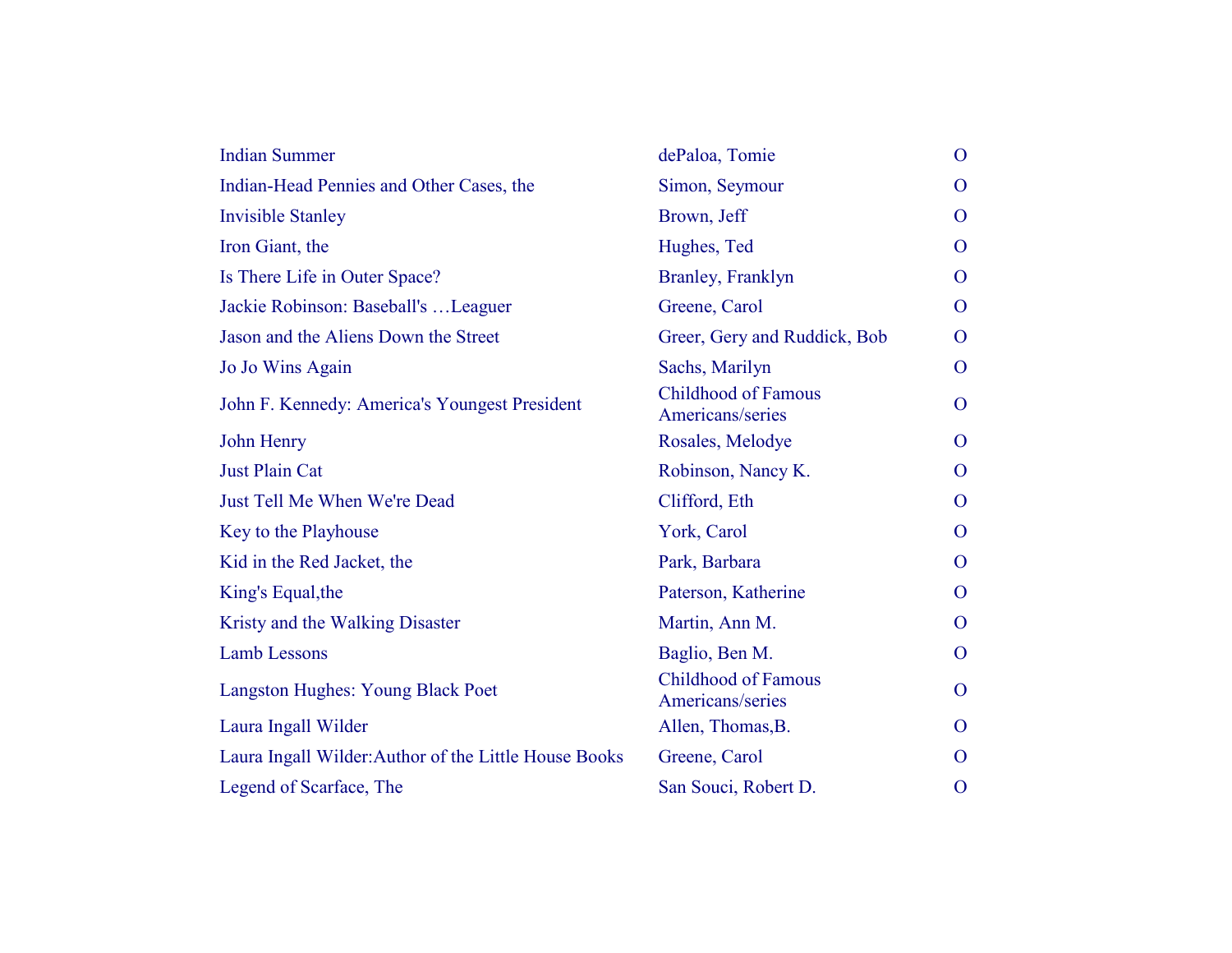| Legend of the Bluebonnet, The                 | dePaloa, Tomie                                 | $\overline{O}$ |
|-----------------------------------------------|------------------------------------------------|----------------|
| Legend of the Indian Paintbrush, The          | Moore, L.                                      | $\overline{O}$ |
| Liar, Liar, Pants on Fire                     | Korman, Gordon                                 | $\overline{O}$ |
| Little Miss Stonybrook and Dawn               | Martin, Ann M.                                 | $\overline{O}$ |
| <b>Little Pear</b>                            | Lattimore, Eleanor, F.                         | $\overline{O}$ |
| Little Pear and his Friend                    | Lattimore, Eleanor, F.                         | $\overline{O}$ |
| <b>Little Red Riding Hood</b>                 | Woodruff, Elvira                               | $\overline{O}$ |
| Llama in the Family, A                        | Hurwitz, Johanna                               | $\overline{O}$ |
| Lon Po Po: A Red-Riding Hood Story from China | Young, Ed                                      | $\overline{O}$ |
| Look Out Washington D.C.!                     | Giff Patricia / Dell                           | $\overline{O}$ |
| Lost Continent and Other Cases, the           | Simon, Seymour                                 | $\overline{O}$ |
| Lost Hikers and Other Cases, the              | Simon, Seymour                                 | $\overline{O}$ |
| Lou Gehrig: One of Baseball's Best            | <b>Childhood of Famous</b><br>Americans/series | $\overline{O}$ |
| Louhi Witch of North Farm                     | DeGerez, Toni                                  | $\overline{O}$ |
| Louisa May Alcott: Young Novelist             | <b>Childhood of Famous</b><br>Americans/series | $\overline{O}$ |
| Ma Pa and Dracula                             | Martine, Ann M.                                | $\overline{O}$ |
| <b>Magic Spectacles</b>                       | Kellogg, Steven                                | $\overline{O}$ |
| Make a Wish, Molly                            | Cohen, Barbara                                 | $\Omega$       |
| Marie Curie                                   | Gibbons, Gail                                  | $\overline{O}$ |
| Mark Twain: Young Writer                      | <b>Childhood of Famous</b><br>Americans/series | $\overline{O}$ |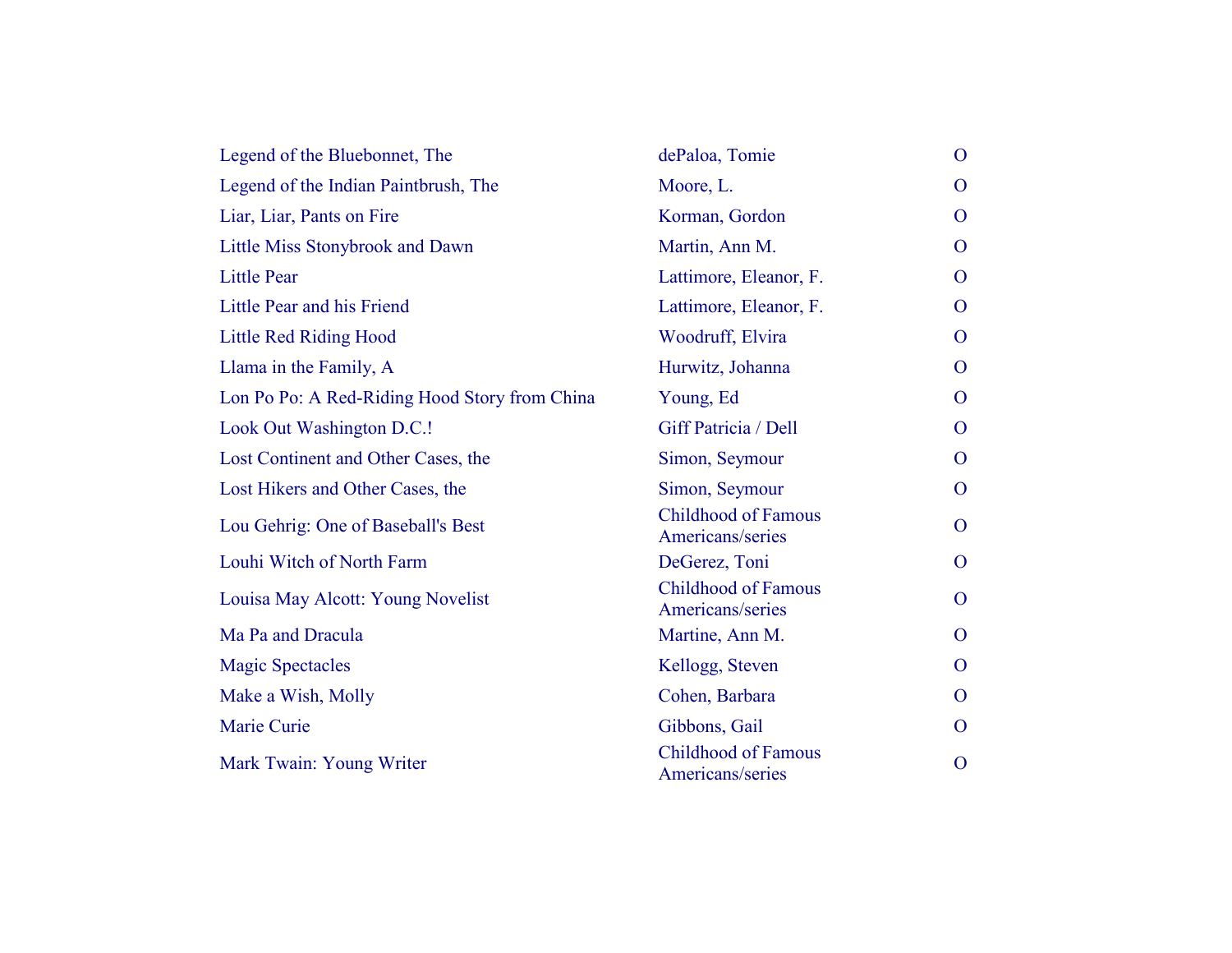| Martha Washington: America's First Tirst Lady | <b>Childhood of Famous</b><br>Americans/series | $\overline{O}$ |
|-----------------------------------------------|------------------------------------------------|----------------|
| Martin Luther KingJr.: Young Man with A Dream | <b>Childhood of Famous</b><br>Americans/series | $\mathbf{O}$   |
| Mary McLeod Bethune                           | Greenfield, Eloise                             | O              |
| Mary Todd Lincoln: Girl of the Bluegrass      | <b>Childhood of Famous</b><br>Americans/series | $\overline{O}$ |
| Maxie, Rosie, and Earl-Partners in Grime      | Park, Barbara                                  | O              |
| Meet George Washington                        | Heilbroner, Joan                               | $\Omega$       |
| Meg Mackintosh series                         | Landon. Lucinda                                | $\overline{O}$ |
| Melting Snow Sculptures and Other Cases, the  | Simon, Seymour                                 | $\mathbf{O}$   |
| Memory Coat, the                              | Cameron, Ann                                   | $\Omega$       |
| Mexico                                        | Dahl, Roald                                    | $\overline{O}$ |
| Mieko and the Fifth Treasure                  | Coerr, Eleanor                                 | $\mathbf{O}$   |
| <b>Mike Fink</b>                              | Cleary, Beverly                                | $\mathbf{O}$   |
| Mitch and Amy                                 | Cleary, Beverly                                | $\mathbf{O}$   |
| Molly Pitcher: Young Patriot                  | <b>Childhood of Famous</b><br>Americans/series | $\overline{O}$ |
| Moon Book, the                                | Atwater, Richard                               | $\Omega$       |
| Moonwalk: The First Trip to the Moon          | Donnelly, Judy                                 | $\Omega$       |
| Most Beautiful Place in the World, The        | Hurwitz, Johanna                               | $\Omega$       |
| Most Wonderful Doll in the World              | McGinley, Phyllis                              | $\mathbf{O}$   |
| Mouse and the Motorcycle, The                 | Cleary, Beverly                                | O              |
| <b>Mouse Magic</b>                            | Baglio, Ben M.                                 | $\mathbf{O}$   |
|                                               |                                                |                |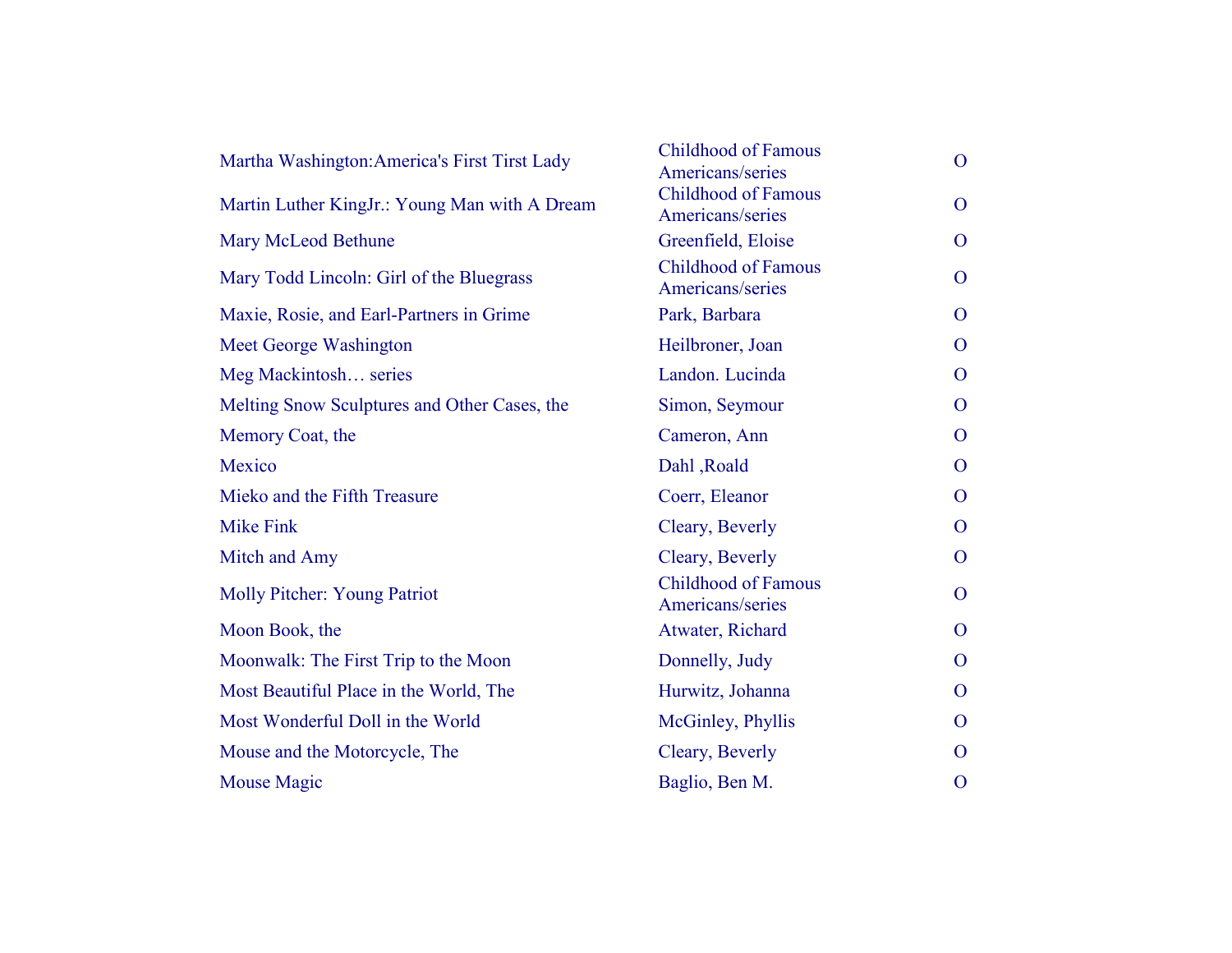| Mrs. Piggle-Wiggle's Farm                     | MacDonald, Betty                               | $\mathbf{O}$   |
|-----------------------------------------------|------------------------------------------------|----------------|
| Mrs. Piggle-Wiggle's Magic                    | MacDonald, Betty                               | O              |
| Much Ado About Aldo                           | Hurwitz, Johanna                               | O              |
| Muggie Maggie                                 | Cleary, Beverly                                | $\overline{O}$ |
| My Mother Got Married and other Disasters     | Park, Barbara                                  | O              |
| Mysterious Green Swimmer and Other Cases, the | Simon, Seymour                                 | O              |
| Mysterious Tracks and Other Cases, the        | Simon, Seymour                                 | O              |
| <b>Mystery on October Road</b>                | Herzig, Alison                                 | O              |
| Neil Armstrong: Young Flyer                   | <b>Childhood of Famous</b><br>Americans/series | $\mathbf{O}$   |
| Netherlands, the                              | Dahl, Michael                                  | $\overline{O}$ |
| <b>Nettie's Trip South</b>                    | Yolen, Jane                                    | $\overline{O}$ |
| Never Hit a Ghost with a Baseball Bat         | Clifford, Eth                                  | $\mathbf{O}$   |
| New Coat for Anna, A                          | Ziefert, Harriet                               | $\mathbf{O}$   |
| <b>Next Stop - New York City</b>              | Giff Patricia / Dell                           | $\mathbf{O}$   |
| No Dogs Allowed                               | Cutler, Jane                                   | O              |
| No One is Going to Nashville                  | Jukes, Mavis                                   | $\mathbf{O}$   |
| Not Just Anybody Family, the                  | Byars, Betsy                                   | $\mathbf{O}$   |
| Not-So Dead Fish and Other Cases, the         | Simon, Seymour                                 | $\mathbf{O}$   |
| <b>Oh Boy Boston</b>                          | Giff Patricia / Dell                           | $\overline{O}$ |
| Old Bafonq                                    | dePaloa, Tomie                                 | $\mathbf{O}$   |
| On Line Spaceman and Other Cases, the         | Simon, Seymour                                 | $\mathbf{O}$   |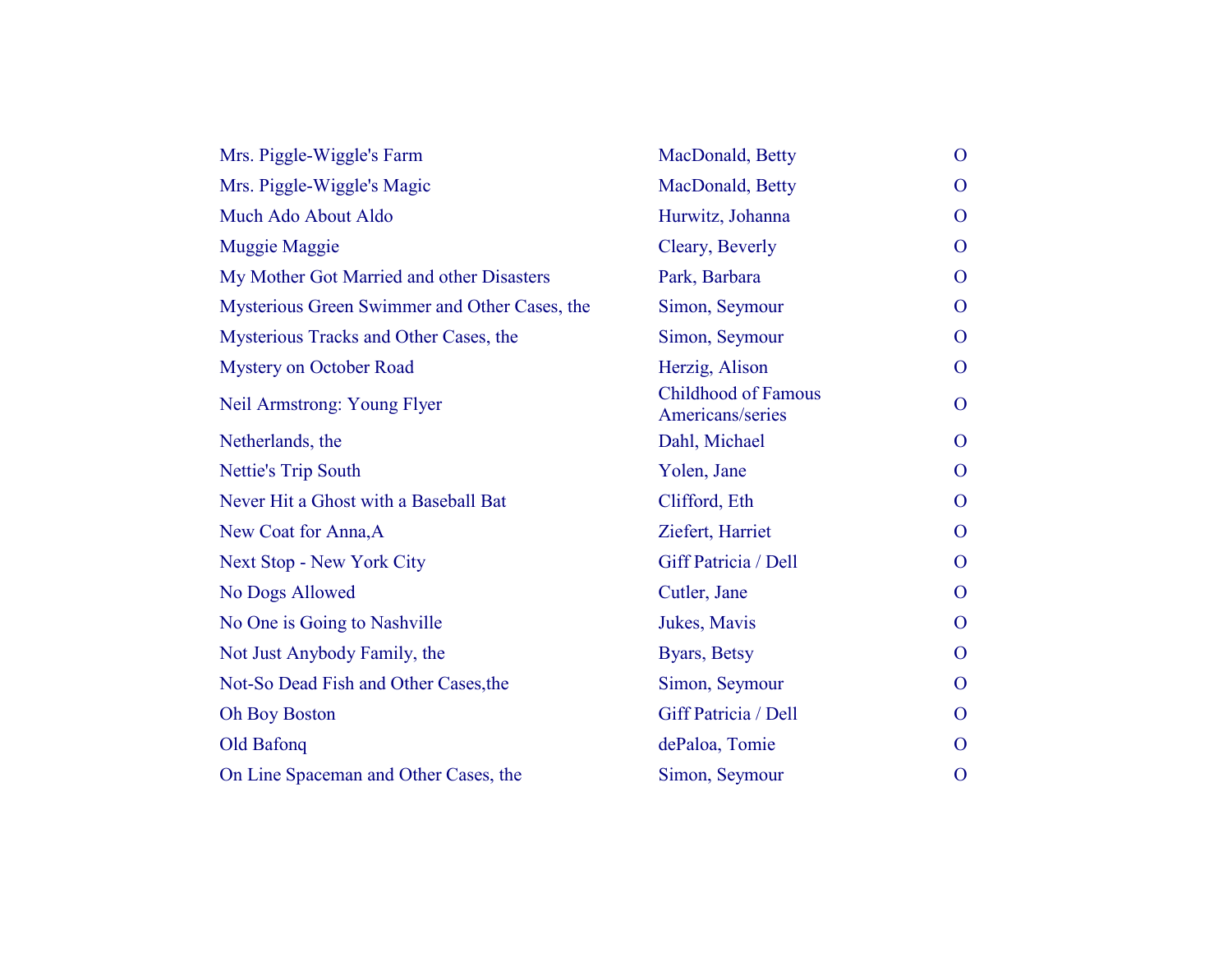| Once A Mouse                     | Brown, Marcia             | $\mathbf{O}$   |
|----------------------------------|---------------------------|----------------|
| Otis Spofford                    | Cleary, Beverly           | $\overline{O}$ |
| <b>Owl Moon</b>                  | Yolen, Jane               | $\mathbf{O}$   |
| Pablo Picasso                    | Lepscky, Ibi              | $\overline{O}$ |
| Patrick Boyle is Full of Blarney | Armstrong, Jennifer       | $\overline{O}$ |
| Paul Bunyan                      | Kellogg, Steven           | $\overline{O}$ |
| Perfect Pony, A                  | Szymanski, Lois           | $\overline{O}$ |
| Pet Parade                       | Giff Patricia / Dell      | $\overline{O}$ |
| Pilgrim's first Thankgiving      | McGovern, Ann             | $\overline{O}$ |
| Pippi Goes on Board              | Lindgren, Astrid          | $\mathbf{O}$   |
| Pippi in the South Seas          | Lindgren, Astrid          | $\overline{O}$ |
| Pippi Longstocking               | Lindgren, Astrid          | $\overline{O}$ |
| Pizza Monster, The               | Sharmat, Marjorie Weinman | $\mathbf{O}$   |
| <b>Plants that Never Ever</b>    | Heller, Ruth              | $\mathbf{O}$   |
| Pony Pals, Pony Sitters          | Betancourt, Jeanne        | $\overline{O}$ |
| Pony Pals: series                | Betancourt, Jeanne        | $\overline{O}$ |
| <b>Pony Parade</b>               | Baglio, Ben M.            | $\overline{O}$ |
| <b>Puppy Puzzle</b>              | Baglio, Ben M.            | $\overline{O}$ |
| <b>Rabbit Race</b>               | Baglio, Ben M.            | $\overline{O}$ |
| Ralph S. Mouse                   | Cleary, Beverly           | $\overline{O}$ |
| Ramona and Her Father            | Cleary, Beverly           | $\overline{O}$ |
| Ramona and Her Mother            | Cleary, Beverly           | $\overline{O}$ |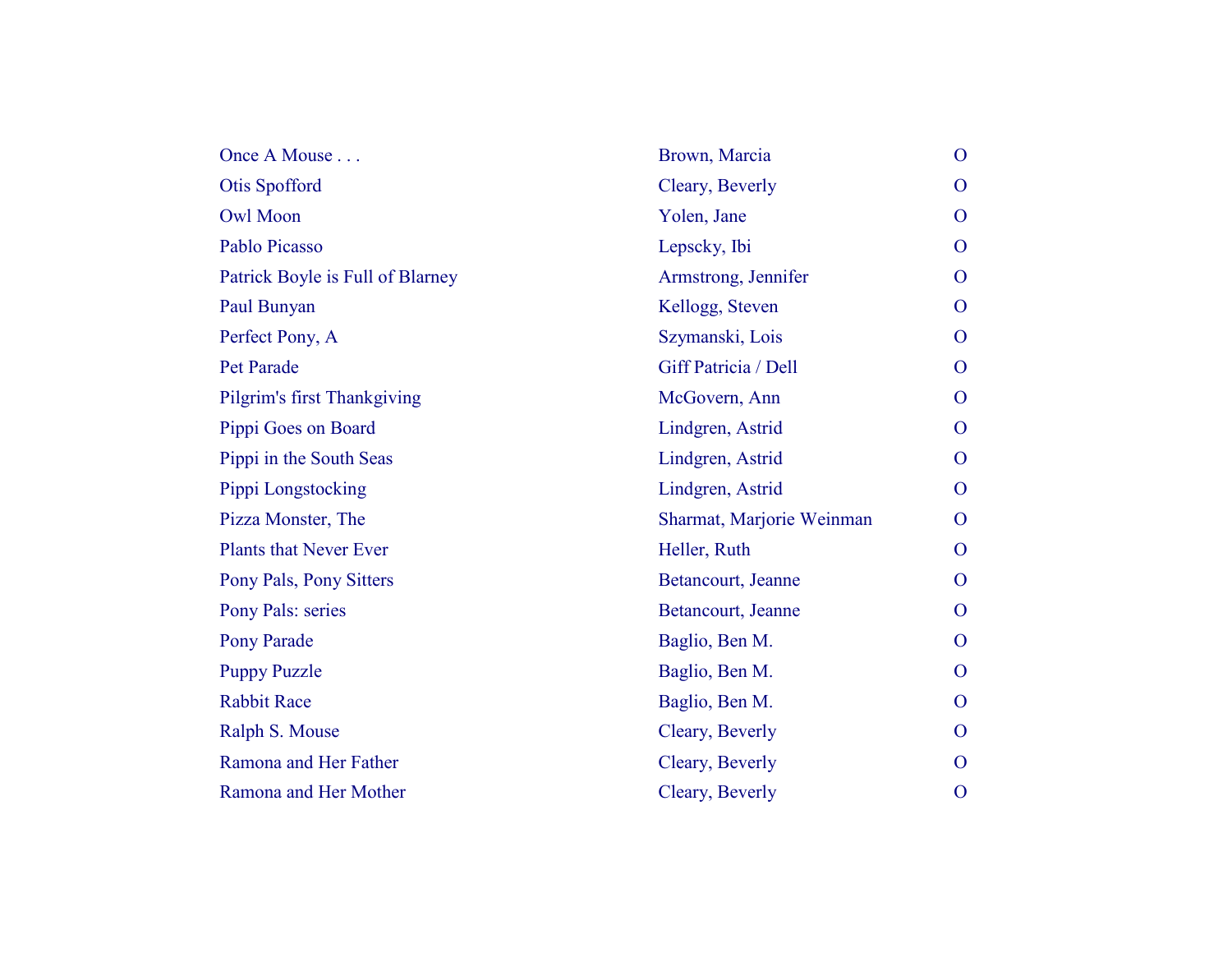| Ramona Forever                                | Cleary, Beverly                 | $\overline{O}$ |
|-----------------------------------------------|---------------------------------|----------------|
| Ramona Quimby: Age 8                          | Cleary, Beverly                 | $\Omega$       |
| Ramona the Brave                              | Cleary, Beverly                 | $\mathbf{O}$   |
| Ramona the Pest                               | Cleary, Beverly                 | $\overline{O}$ |
| Rats!                                         | Cleary, Beverly                 | $\overline{O}$ |
| Real Hole, The                                | Cleary, Beverly                 | $\overline{O}$ |
| <b>Rent a Third Grader</b>                    | Hiller, B.B.                    | $\mathbf{O}$   |
| <b>Ribsy</b>                                  | Cleary, Beverly                 | $\mathbf{O}$   |
| Rotating Rollerblades and Other Cases, the    | Simon, Seymour                  | $\overline{O}$ |
| <b>Runaway Ralph</b>                          | Cleary, Beverly                 | $\overline{O}$ |
| Sam, Bangs and Moonshine                      | Ness, Evaline                   | $\overline{O}$ |
| <b>Sara Crewe</b>                             | <b>Burnett, Frances Hodgson</b> | $\Omega$       |
| Sarah, Plain and Tall                         | MacLachlan, Patricia            | $\overline{O}$ |
| Secret Soldier, the: Story of Deborah Sampson | McGovern, Ann                   | $\overline{O}$ |
| Secret Valley, the                            | Bulla, Clyde Robery             | $\overline{O}$ |
| Seed is a Promise, A                          | Merrill, Claire                 | $\mathbf{O}$   |
| Seven Chinese Brothers, the                   | Mahy, Margaret                  | $\mathbf{O}$   |
| Seven Kisses in a Row                         | MacLachlan, Patricia            | $\Omega$       |
| Shark Lady: The Adventures of Eugenie Clark   | McGovern, Ann                   | $\overline{O}$ |
| Shining Blue Planet and Other Cased, the      | Simon, Seymour                  | $\overline{O}$ |
| <b>Shooting Stars</b>                         | Branley, Franklyn               | $\Omega$       |
| Silent Hero, the                              | Shea, George                    | $\mathbf{O}$   |
|                                               |                                 |                |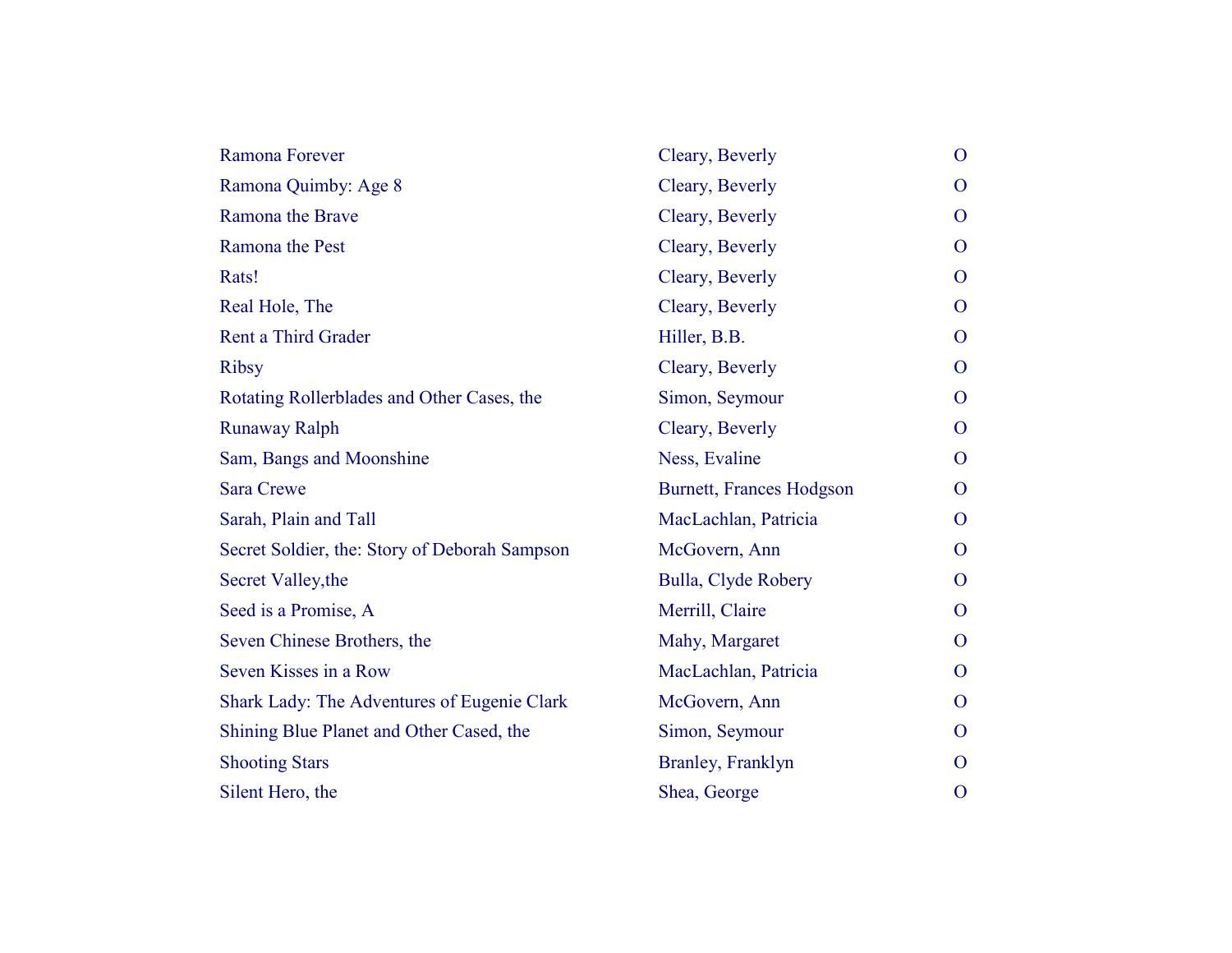| <b>Skeletons! Skeletons!</b>                        | <b>Hall Katy</b>    | $\mathbf{O}$ |
|-----------------------------------------------------|---------------------|--------------|
| <b>Skinny Bones</b>                                 | Park Barbara        | $\Omega$     |
| <b>Sleepless Beauty</b>                             | Minters, Frances    | $\mathbf{O}$ |
| <b>Small Potato Club Series, The</b>                | <b>Ziefert</b>      | $\mathbf{O}$ |
| Small Potatoes and the Snowball Fight               | Ziefert, Harriet    | $\Omega$     |
| Smasher                                             | King-Smith, Dick    | $\mathbf{O}$ |
| <b>Socks</b>                                        | Cleary, Beverly     | $\Omega$     |
| Song and Dance Man                                  | Ackerman, Karen     | $\Omega$     |
| Song of the Swallows                                | Politil, Leo        | $\mathbf{O}$ |
| <b>Space Station Plot and Other Cases</b>           | Simon, Seymour      | $\mathbf{O}$ |
| Speeding Sleigh and Other Cases                     | Simon, Seymour      | $\mathbf{O}$ |
| <b>Speedy Snake and Other Cases</b>                 | Simon, Seymour      | $\Omega$     |
| Spider Kane and the Mystery at Jumbo's Nightcrawler | Osborne, Mary Pope  | $\mathbf{O}$ |
| Squanto: Friend of the Pilgrims                     | Bulla, Clyde Robert | $\mathbf{O}$ |
| St. George and the Dragon                           | Hodges              | $\Omega$     |
| <b>Stacey and the Haunted Masquerade</b>            | Martin, Ann M.      | $\Omega$     |
| <b>Stacey and the Missing Ring</b>                  | Martin, Ann M.      | $\Omega$     |
| Stacey and the Mystery at the Mall                  | Martin, Ann M.      | $\mathbf{O}$ |
| <b>Stacey and the Mystery Money</b>                 | Martin, Ann M.      | $\Omega$     |
| <b>Stay Away From Simon</b>                         | Carrick, Carol      | $\Omega$     |
| Story of Alexander Graham Bell                      | Davidson, Margaret  | $\Omega$     |
| Story of Benjamin Franklin                          | Davidson, Margaret  | $\mathbf{O}$ |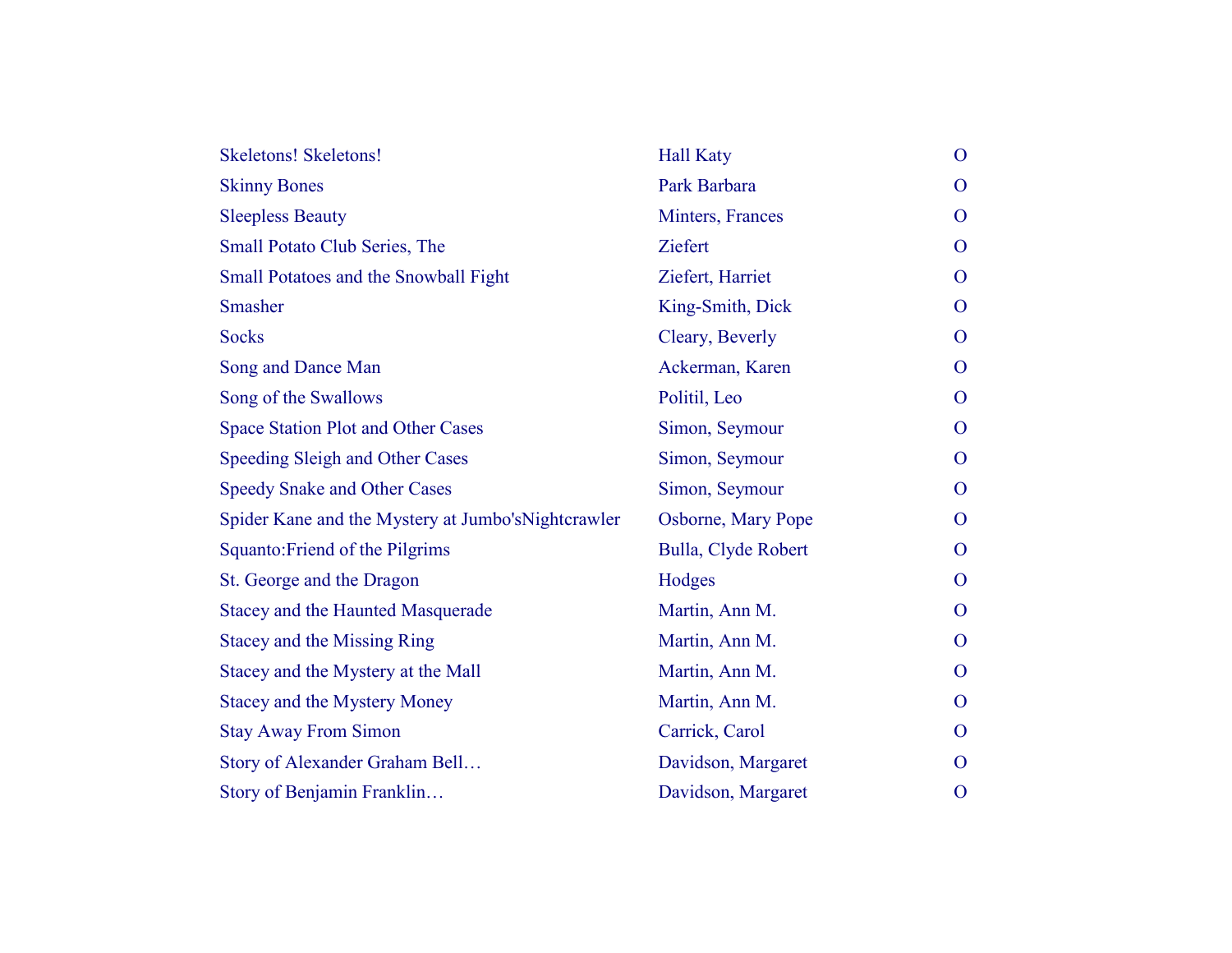| Story of Jackie Robinson, Bravest Man in Baseball  | Davidson, Margaret | $\mathbf{O}$   |
|----------------------------------------------------|--------------------|----------------|
| Story of Ruby Bridges, the                         | Coles, Robert      | $\Omega$       |
| Story of Walt Disney, Maker of Magical Worlds, the | Selden, Bernice    | $\Omega$       |
| <b>Summer Wheels</b>                               | Bunting, Eve       | $\Omega$       |
| Sun Up, Sun Down                                   | Gibbons, Gail      | $\Omega$       |
| <b>Surprising Myself</b>                           | Fritz, Jean        | $\mathbf{O}$   |
| Swamp of the Hideous Zombies,                      | Hayes, Geoffrey    | $\mathbf{O}$   |
| Symphony of Whales, A                              | Schuch, Steve      | $\mathbf{O}$   |
| <b>Take Off</b>                                    | Hunter, Ryan Ann   | $\Omega$       |
| <b>Talk About a Family</b>                         | Greenfield, Eloise | $\Omega$       |
| <b>Tall Tale and Other Cases</b>                   | Simon, Seymour     | $\overline{O}$ |
| Tamika and the Wisdom Rings                        | Yarbrough, Camille | $\Omega$       |
| <b>Teacher's Pet</b>                               | Hurwitz, Johanna   | $\mathbf{O}$   |
| <b>Ten True Animals Rescues</b>                    | Betancourt, Jeanne | $\mathbf{O}$   |
| Terror in the Towers                               | Kerson, Adrian     | $\mathbf{O}$   |
| They Lead the Way: 14 American Women               | Johnston, Johanna  | $\Omega$       |
| <b>Top Cat</b>                                     | Byars, Betsy       | $\Omega$       |
| Tornado                                            | Byars, Betsy       | $\Omega$       |
| Trickster Ghost, the                               | Showell, E.        | $\Omega$       |
| True Stories about Abraham Lincoln                 | Whitaker, Alan     | $\Omega$       |
| <b>Ugly Duckling</b>                               | Pinkney, Jerry     | $\Omega$       |
| Umbrella                                           | Yashima, Taro      | $\mathbf{O}$   |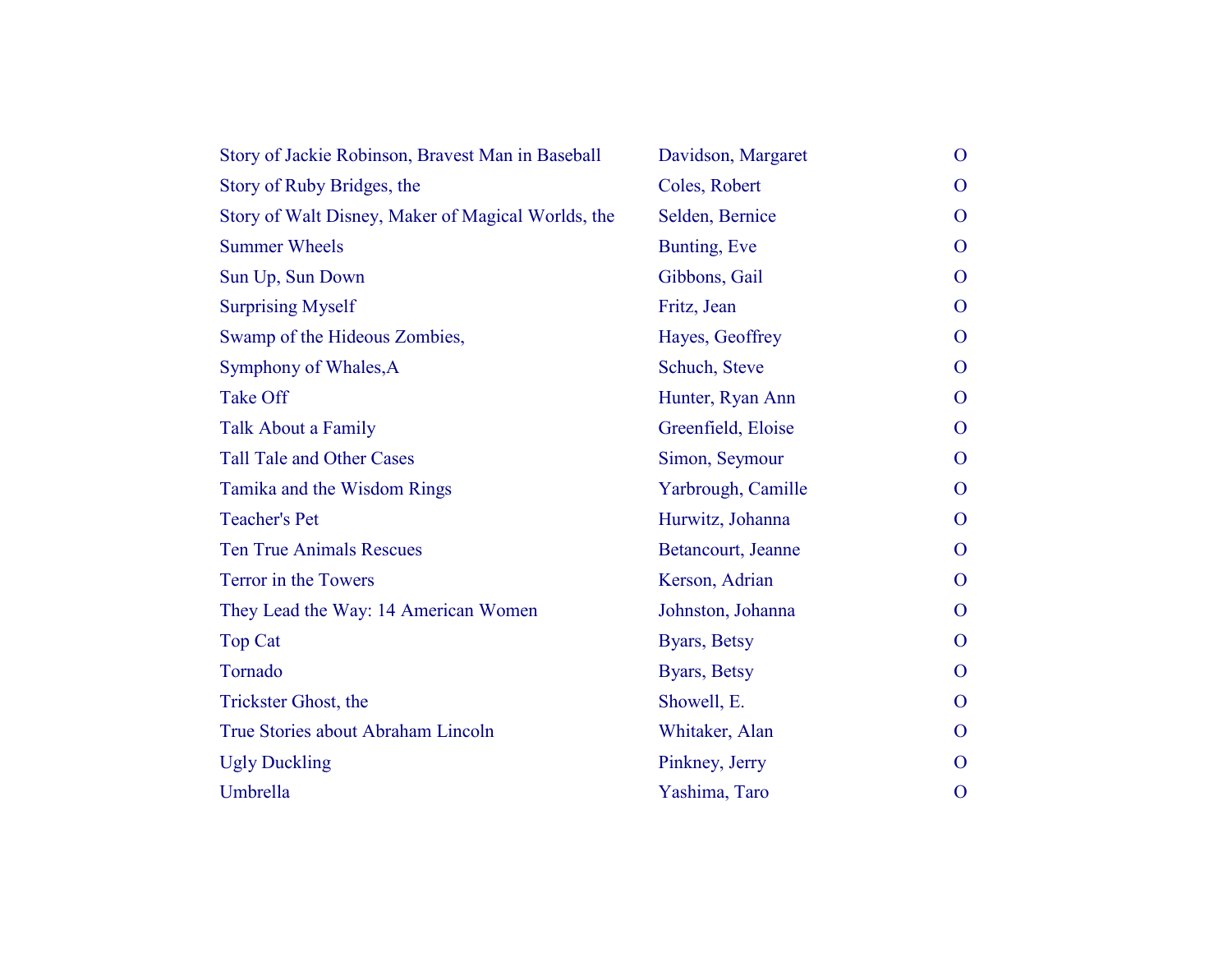| <b>Undercover Tailback</b>                                         | Christopher, Matt    | $\mathbf{O}$ |
|--------------------------------------------------------------------|----------------------|--------------|
| Very Special Kwanzaa, A                                            | Chocolate, Debbi     | $\Omega$     |
| Vicar of Nibbleswick, the                                          | Dahl, Roald          | $\Omega$     |
| <b>Virtual Fred</b>                                                | Courtney, Vincent    | $\Omega$     |
| Wall Of Names, A: The Story of the Vietnam Memorial Donnelly, Judy |                      | $\Omega$     |
| Watch Out! Ronald Morgan                                           | Giff Patricia / Dell | $\mathbf{O}$ |
| What's the Big Idea Benjamin Franklin?                             | Fritz, Jean          | $\mathbf{O}$ |
| <b>White Stallion</b>                                              | Shub, Elizabeth      | $\Omega$     |
| <b>Wild Babies</b>                                                 | Simon, Seymour       | $\Omega$     |
| Wild Culpetter Cruise, the                                         | Paulsen, Gary        | $\mathbf{O}$ |
| Wild Pony, the                                                     | Betancourt, Jeanne   | $\mathbf{O}$ |
| <b>Wolfgang Amadeus Mozart: musical Genius</b>                     | Martinez. Alejandro  | $\mathbf{O}$ |
| <b>Wolfman Sam</b>                                                 | Levy, Eizabeth       | $\mathbf{O}$ |
| Woman Who Flummoxed the Faries, the                                | Forest, Heather      | $\mathbf{O}$ |
| <b>World Series</b>                                                | Gutelle, A.          | $\Omega$     |
| <b>Young Mozart</b>                                                | Isadora, Rachel      | $\Omega$     |
| A Picture Book of Christopher Columbus                             | Adler, David         | P            |
| A Picture Book of Jesse Owens                                      | Adler, David         | $\mathbf{P}$ |
| Abuelo and the Three Bears                                         | Evanoch, Janet       | $\mathbf{P}$ |
| Adventures of Captain Underpants, the                              | Pelkey, Dav          | P            |
| <b>Against the Odds</b>                                            | Layden, Joe          | P            |
| All About Sam                                                      | Lowry, Lois          | $\mathbf{P}$ |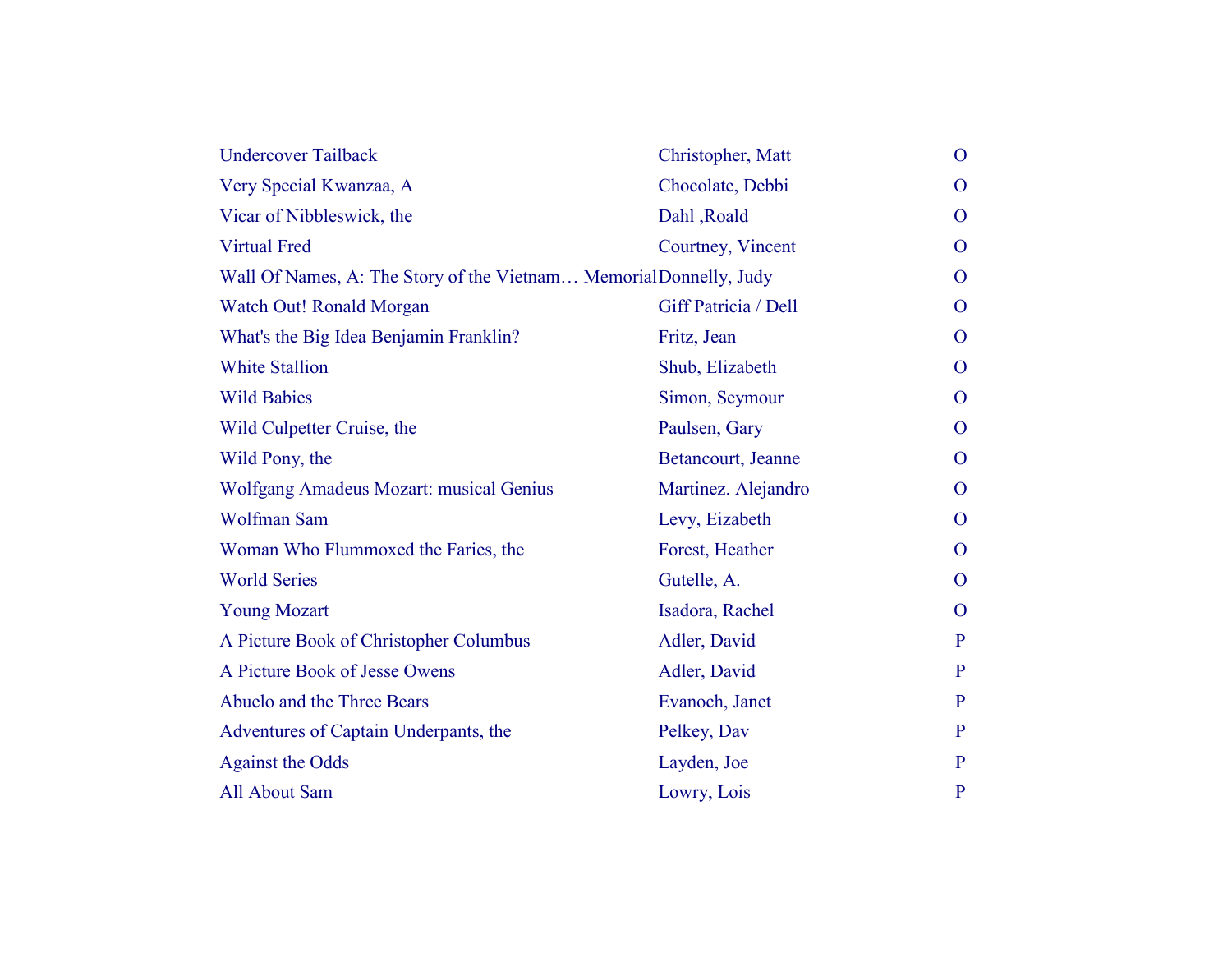| <b>Amazing Rescues</b>                          | Shea, George                  | $\mathbf{P}$ |
|-------------------------------------------------|-------------------------------|--------------|
| Amber Cat, the                                  | McKay, Hilary                 | $\mathbf{P}$ |
| Amelia Earhart                                  | Parlin, John                  | $\mathbf{P}$ |
| Amos & Boris                                    | Steig, William                | P            |
| Archaeologists Dig for Clues                    | Duke, Kate                    | $\mathbf{P}$ |
| Attaboy, Sam                                    | Lowry, Lois                   | $\mathbf{P}$ |
| Aunt Clara Brown: Official Pioneer              | Lowery, Linda                 | $\mathbf{P}$ |
| <b>Babushka's Doll</b>                          | Polacco, Patricia             | $\mathbf{P}$ |
| Baby Grand, the Moon in July, and Me, the       | <b>Barnes</b> , Joyce Annette | $\mathbf{P}$ |
| <b>Baby Island</b>                              | Brink, Carol                  | $\mathbf{P}$ |
| Baby Whale Rescue, the True Story of J.J.       | Arnold, C & Hewitt, R.        | $\mathbf{P}$ |
| Baby Zoo, the                                   | McMillan, Bruce               | $\mathbf{P}$ |
| Bad Spell for the Witch                         | Murphy, Jill                  | $\mathbf{P}$ |
| <b>Balto and the Great Rescue</b>               | Kemmel, Elizabeth C.          | $\mathbf{P}$ |
| Bambi Friend of the Forest                      | <b>Walt Disney</b>            | $\mathbf{P}$ |
| <b>Baseball's Best</b>                          | Gutelle, A.                   | $\mathbf{P}$ |
| <b>Baseball's Greatest Pitchers</b>             | Kromer, S. A.                 | $\mathbf{P}$ |
| <b>Battle for the Castle</b>                    | Winthrop, Elizabeth           | $\mathbf{P}$ |
| Bear that Heard Crying                          | Kinsey-Warnock, N. & H.       | P            |
| <b>Bernstien Bear Scouts Ghost Versus Ghost</b> | Berenstain, Stan & Jan        | $\mathbf{P}$ |
| Bess's Log Cabin Quilt                          | Love, D. Anne                 | $\mathbf{P}$ |
| <b>Best Enemies</b>                             | Leverich, Kathleen            | $\mathbf{P}$ |
|                                                 |                               |              |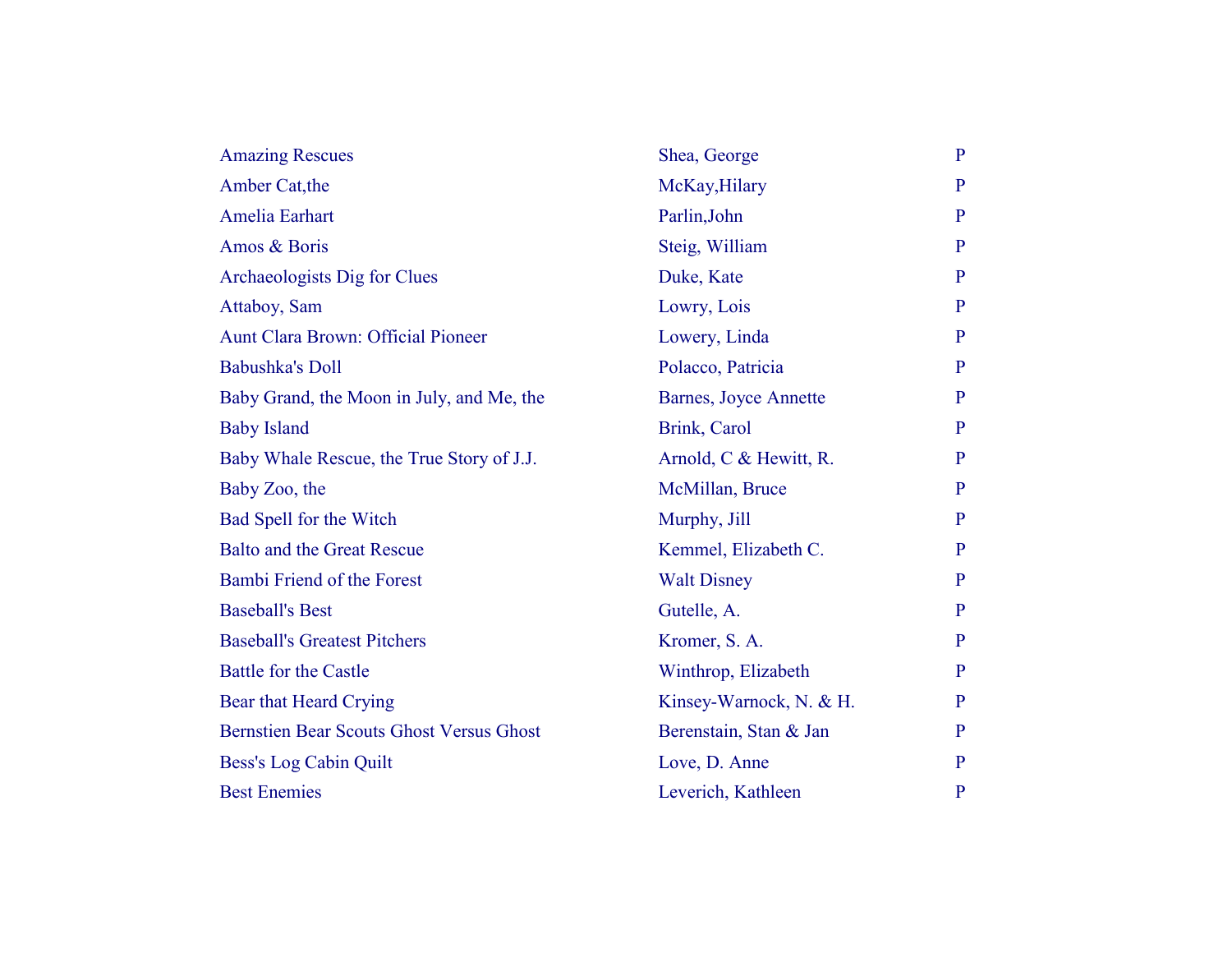| <b>Best Enemies Again</b>                | Leverich, Kathleen       | $\mathbf{P}$ |
|------------------------------------------|--------------------------|--------------|
| <b>Best Enemies Forever</b>              | Leverich, Kathleen       | $\mathbf{P}$ |
| Best School Year Ever, the               | Robinson, B.             | $\mathbf{P}$ |
| Betsy and the Boys                       | Haywood, Carloyn         | $\mathbf{P}$ |
| <b>Betsy Ross</b>                        | Wallner, Alexander       | P            |
| <b>Bicycle Book the</b>                  | Gibbons, Gail            | P            |
| Bicycle Man, the                         | Say, Allen               | $\mathbf{P}$ |
| Bigmama's                                | Jenkins, Steve           | P            |
| <b>Black Beauty (Step into Classics)</b> | Sewell, A.               | $\mathbf{P}$ |
| <b>Black Snowman, The</b>                | Mendez, Phil             | $\mathbf{P}$ |
| Blind Outlaw, the                        | Rounds, Glen             | P            |
| <b>Bony Legs</b>                         | Gelman, Rita             | $\mathbf{P}$ |
| Book about Planet & Stars                | Hudson Wade & Wesley, V. | $\mathbf{P}$ |
| Book fo Black Heroes from A to Z         | Hudson Wade & Wesley, V. | $\mathbf{P}$ |
| Breath of the Dragon                     | Giles, Gail              | P            |
| <b>Bright Paddles</b>                    | Downi, Mary Alice        | $\mathbf{P}$ |
| Canada Geese Quilt, The                  | Kinsey-Warnock, N. & H.  | $\mathbf{P}$ |
| Case of the Invisible Dog                | Hildick                  | P            |
| Case of the Measled Cowboy, the          | Erickson, John R.        | P            |
| Case of the Midnight Russler, the        | Erickson, John R.        | $\mathbf{P}$ |
| Case of the Missing Cat, the             | Erickson, John R.        | $\mathbf{P}$ |
| Children of the Earth and Sky            | Krensky, Stephen         | $\mathbf{P}$ |
|                                          |                          |              |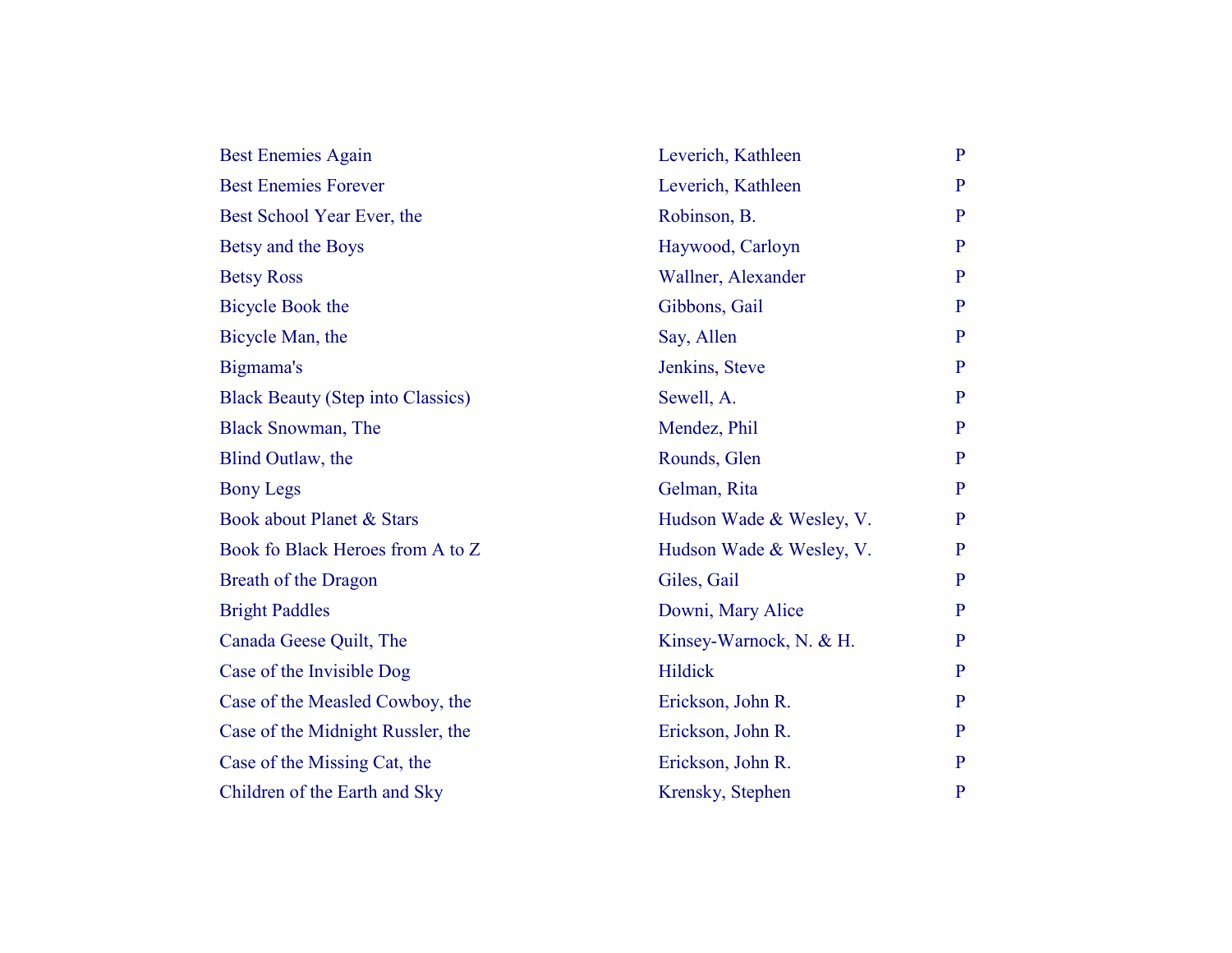| Children of the fire                      | Robinet, Harriette        | $\mathbf{P}$ |
|-------------------------------------------|---------------------------|--------------|
| Come on, Rain                             | Hesse, Karen              | $\mathbf{P}$ |
| Comeback                                  | O'Connor, Jim             | $\mathbf{P}$ |
| <b>Crow Boy</b>                           | Yashima, Taro             | $\mathbf{P}$ |
| <b>Culpepper's Canyon</b>                 | Paulsen, Gary             | $\mathbf{P}$ |
| Da Vinci                                  | Venezia, Mike             | $\mathbf{P}$ |
| Danger on Midnight River                  | Paulsen, Gary             | $\mathbf{P}$ |
| Deadline!                                 | Gibbons, Gail             | P            |
| De Witt and Lila Wallace: Charity for All | <b>Community Builders</b> | P            |
| Did I Ever Tell You How Lucky You Are?    | Seuss, Dr.                | $\mathbf{P}$ |
| Diego Rivera                              | Venezia, Mike             | $\mathbf{P}$ |
| <b>Different Dragons</b>                  | Little, Jean              | P            |
| Digging Up Tyrannosaurus Rex              | Horner, John & Don Less   | $\mathbf{P}$ |
| Donavan's Word Jar                        | DeGross, Monalisa         | $\mathbf{P}$ |
| Dragon Prince, The                        | Yep, Laurence             | P            |
| <b>Dynamic Duos</b>                       | Moore, David              | $\mathbf{P}$ |
| East of The Sun, East of The Moon         | Mayer, Mercer             | $\mathbf{P}$ |
| Eddie and The Fire Engine                 | Haywood, Carloyn          | P            |
| El Chino                                  | Say, Allen                | P            |
| <b>Ellen Tebbits</b>                      | Cleary, Beverly           | $\mathbf{P}$ |
| <b>Emily's Runaway Imagination</b>        | Cleary, Beverly           | P            |
| Encylopedia Brown Takes the Cake          | Sobel, David /Bantam      | $\mathbf{P}$ |
|                                           |                           |              |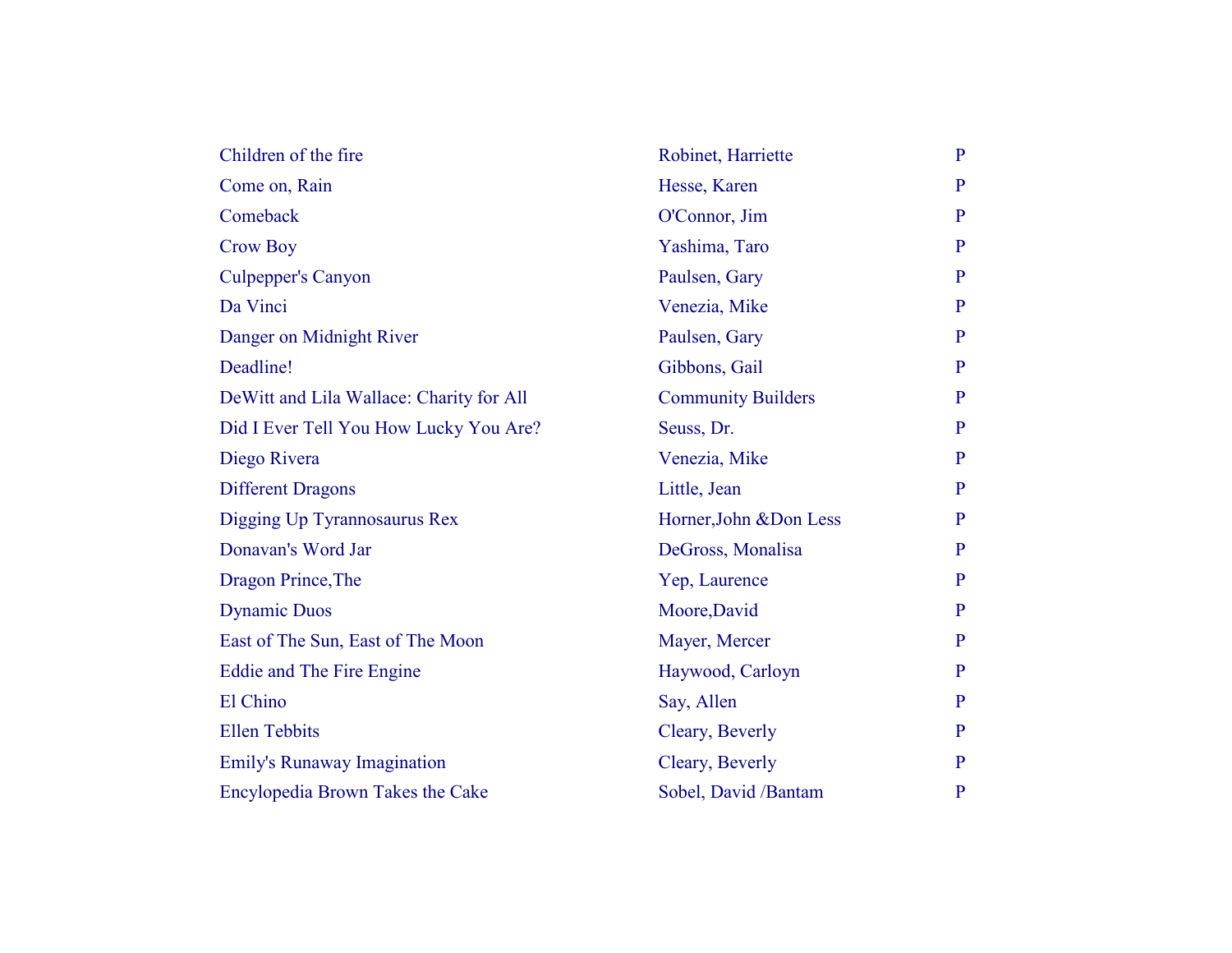| Enormous Crocodile, The                          | Dahl, Roald            | $\mathbf{P}$   |
|--------------------------------------------------|------------------------|----------------|
| <b>Experiments with Electricity</b>              | Challand, Helen        | $\mathbf{P}$   |
| Families of the Deep Blue Sea                    | Mallory, Kenneth       | $\overline{P}$ |
| Fantastic Mr. Fox                                | Dahl, Roald            | $\mathbf{P}$   |
| <b>Felicia The Critic</b>                        | Conford, Ellen         | $\mathbf{P}$   |
| Fill It Up                                       | Gibbons, Gail          | $\mathbf{P}$   |
| Finding Providence: The Story of Rogers Williams | Avi                    | $\mathbf{P}$   |
| Fire at The Triangle Factory                     | Littlefield, Holly     | $\mathbf{P}$   |
| <b>Five Brave Explorers</b>                      | Hudson, Wade           | $\mathbf{P}$   |
| <b>Five Chinese Brothers</b>                     | <b>Bishop</b> , Claire | $\mathbf{P}$   |
| Five Dog Night, The                              | Christelow, Eileen     | $\mathbf{P}$   |
| Flight                                           | Burleigh, Robert       | $\mathbf{P}$   |
| <b>Florence Kelley</b>                           | Saller, Carol          | $\mathbf{P}$   |
| <b>Fly Away Home</b>                             | Bunting, Eve           | $\mathbf{P}$   |
| Flying Ace: The Story of Amelia Earhardt         | Bull, Angela           | $\mathbf{P}$   |
| Fourth Grade is a Jinx                           | McKenna, Colleen       | $\mathbf{P}$   |
| Fourth Graders Don't Believe in Witches          | Fields, Terri          | $\mathbf{P}$   |
| Frederick                                        | Lionni, Leo            | $\mathbf{P}$   |
| Frog Prince, Continued                           | Sscieszka, Jon         | $\mathbf{P}$   |
| From Path to Highway                             | Gibbons, Gail          | $\mathbf{P}$   |
| Funny Little Woman, The                          | Mosel, Arlene          | $\mathbf{P}$   |
| George Washington's Breakfast                    | Fritz, Jean            | $\mathbf{P}$   |
|                                                  |                        |                |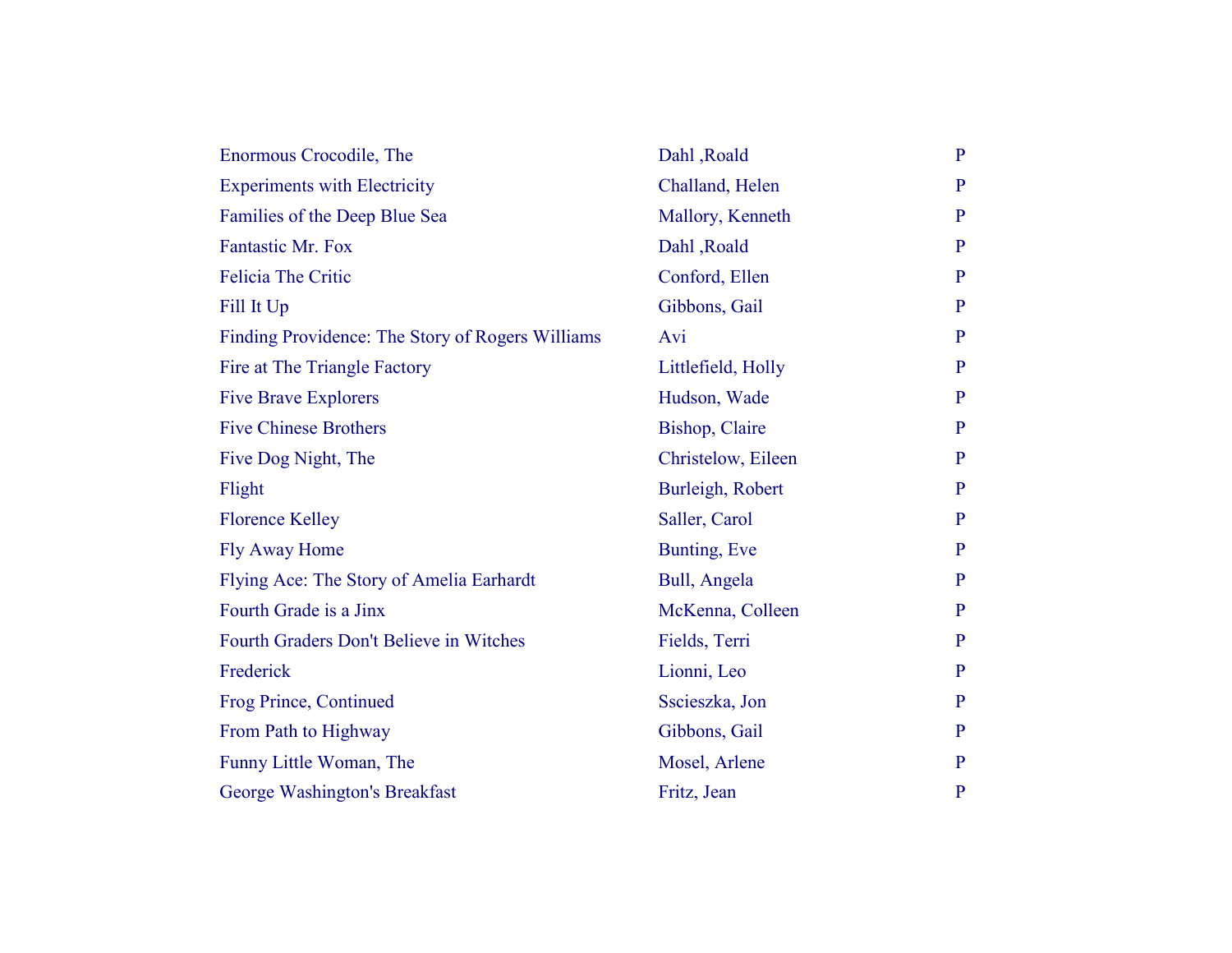| George's Marvelous Medicine                     | Dahl, Roald             | $\mathbf{P}$   |
|-------------------------------------------------|-------------------------|----------------|
| Gerbilitis                                      | Spinner, Stephanie      | $\mathbf{P}$   |
| Ghost Fox, The                                  | Yep, Laurence           | $\mathbf{P}$   |
| Ghost Twins: Mystery at Kickingbird Lake        | Regan, Dian Curtis      | P              |
| <b>Ghost VS Ghost: Berenstain Bear Scouts#8</b> | Berenstain, Stan & Jan  | $\mathbf{P}$   |
| Giraffe and the Pelly and Me                    | Dahl, Roald             | $\mathbf{P}$   |
| Girl Called Al, A                               | Greene, Constance       | $\mathbf{P}$   |
| Glenda                                          | Udry, Janice            | $\mathbf{P}$   |
| Going for Gold                                  | Donkin, Andrew          | $\mathbf{P}$   |
| <b>Gooseberry Park</b>                          | Rylant, Cynthia         | $\overline{P}$ |
| Grace's Letter to Lincoln                       | Roop, Peter and Connie  | $\mathbf{P}$   |
| Grain of Rice, A                                | Pittman, Helena Clare   | $\mathbf{P}$   |
| <b>Great Black Heroes</b>                       | Jones, Lynda            | $\mathbf{P}$   |
| <b>Gwen Torrence</b>                            | Stewart, Mark           | $\mathbf{P}$   |
| Hare and The Tortoise: Aesop's Fables           | Resnick Jane P. & Lindy | $\mathbf{P}$   |
| Harry's Mad                                     | King-Smith, Dick        | $\mathbf{P}$   |
| Helen Keller                                    | Graff, Stewart & Polly  | $\mathbf{P}$   |
| Helen Keller: Crusader for the Blind and Deaf   | Graff, Stewart & Polly  | $\mathbf{P}$   |
| Horton Hatches the Egg                          | Seuss, Dr.              | $\mathbf{P}$   |
| Horton Hears a Who                              | Seuss, Dr.              | $\mathbf{P}$   |
| Hotfudge Hero                                   | Brisson, Pat            | P              |
| Houdini Club Mystery Series                     | Adler, David            | $\mathbf{P}$   |
|                                                 |                         |                |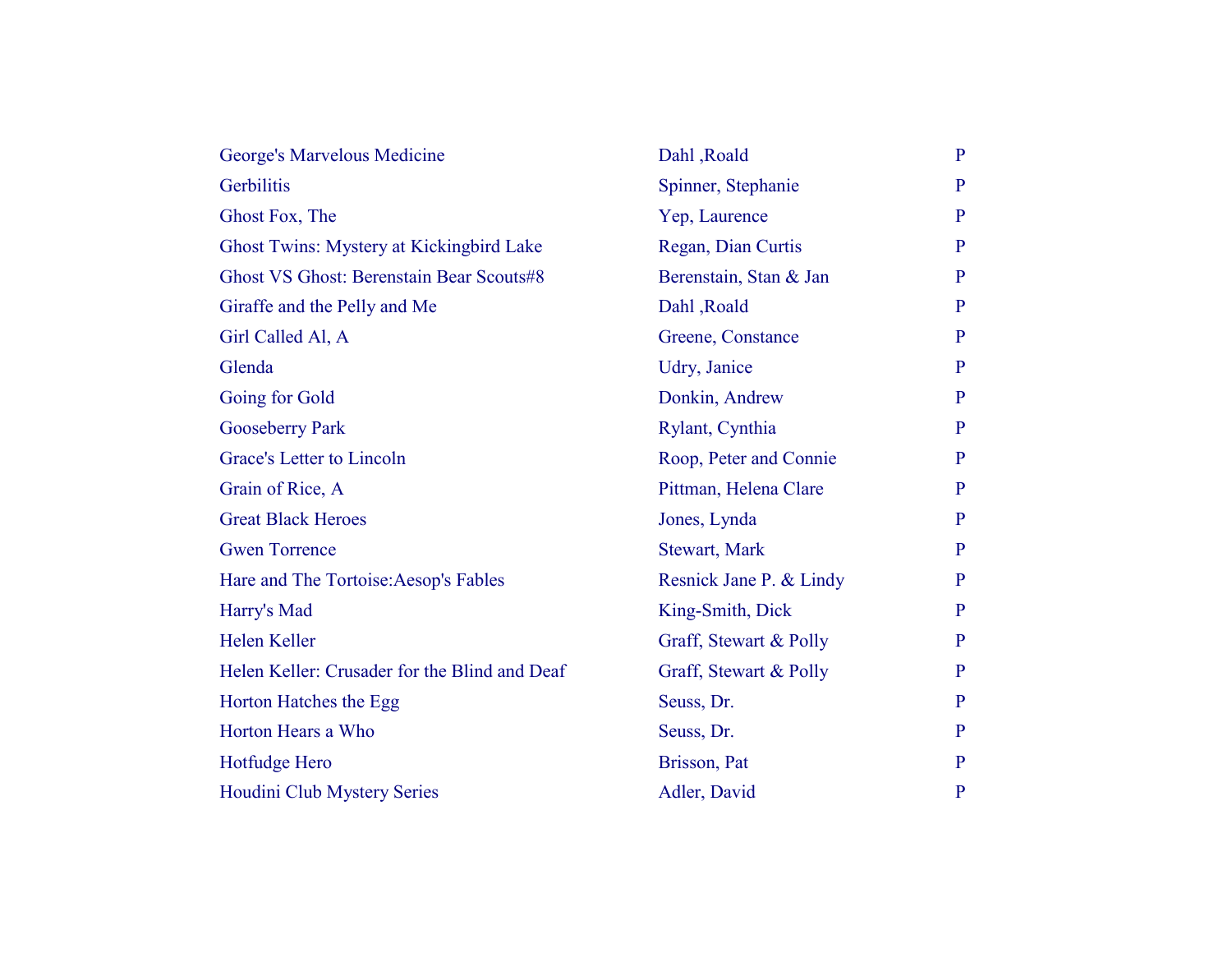| House Gobbaleen, The                               | Alexander, Lloyd        | $\mathbf{P}$ |
|----------------------------------------------------|-------------------------|--------------|
| How the Grinch Stole Christmas                     | Seuss, Dr.              | $\mathbf{P}$ |
| How To Hide a Meadow Frog                          | Grosset & Dunlap        | P            |
| Hunterman and the Croccodile                       | Diakie, Baba            | $\mathbf{P}$ |
| If I Ran the Circus                                | Seuss, Dr.              | $\mathbf{P}$ |
| Indian School, The                                 | Whelan, Gloria          | $\mathbf{P}$ |
| It's Mine                                          | Lionni, Leo             | $\mathbf{P}$ |
| Jack and the Beanstalk                             | Kellogg, Steven         | P            |
| Jason Kidd Story, The                              | Moore, David            | $\mathbf{P}$ |
| Jazz, Pizzazz, and the Silver Threads              | Quattlebaum Mary        | $\mathbf{P}$ |
| Jennie Jenkins                                     | Taylor, Mark            | P            |
| Jesse Owens: Olympic Hero                          | Sabin, Francene         | $\mathbf{P}$ |
| Jumanji                                            | VanAllsburg, Chris      | $\mathbf{P}$ |
| Justin and the Best Biscuits in the World          | Pitts, Walter & Mildred | $\mathbf{P}$ |
| Knots on a Counting Rope                           | Martin, Bill            | P            |
| Koala Is Not a Bear, A                             | Sotzek, Hannelore       | $\mathbf{P}$ |
| Koi's Python                                       | Moore, Miriam           | $\mathbf{P}$ |
| Koya DeLaney and the Good Girl Blues               | Greenfield, Eloise      | P            |
| Land I Lost, The                                   | Nhuong, Huynh Quang     | $\mathbf{P}$ |
| Last Chance for Magic                              | Chew, Ruth              | $\mathbf{P}$ |
| <b>Last Look</b>                                   | Bulla, Clyde Robert     | $\mathbf{P}$ |
| Laura Ingalls Wilder: Growing Up in the Little Hou | Giff Patricia / Dell    | $\mathbf{P}$ |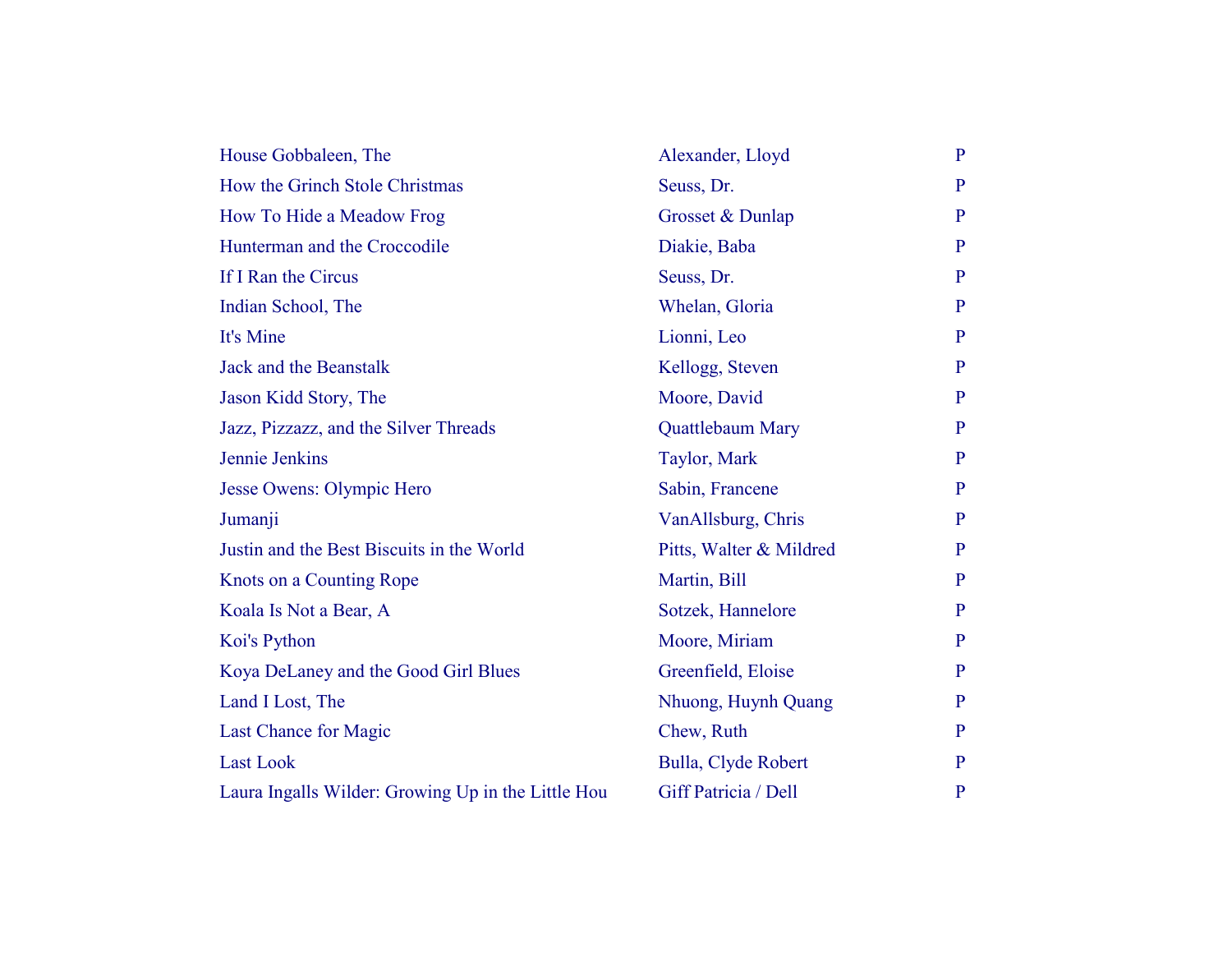| Lights! Camera! Action!                           | Gibbons, Gail       | $\mathbf{P}$   |
|---------------------------------------------------|---------------------|----------------|
| Lion to Guard Us, A                               | Bulla, Clyde Robert | $\mathbf{P}$   |
| <b>Little Cats</b>                                | Kalman, Bobbie      | $\mathbf{P}$   |
| Little Shopping, A                                | Cresswell, Helen    | $\mathbf{P}$   |
| Lorax, The                                        | Seuss, Dr.          | $\mathbf{P}$   |
| Lost in a Storm                                   | Carrick, Carol      | $\overline{P}$ |
| Lost Umbrella                                     | Estes, Eleanor      | $\mathbf{P}$   |
| Lotus Seed, The                                   | Garland, Sherry     | $\mathbf{P}$   |
| Lucky Stone, The                                  | Clifton, Lucille    | $\mathbf{P}$   |
| Mad Scientist's Secret, The                       | Miller, Marvin      | $\mathbf{P}$   |
| Madeline and the Gypsies                          | Bemelmans, Ludwig   | P              |
| Madeline in London                                | Bemelmans, Ludwig   | $\mathbf{P}$   |
| <b>Maebelle's Suitcase</b>                        | Tusa, Tricia        | $\mathbf{P}$   |
| Magic Moscow, The                                 | Pinkwater, Daniel   | $\mathbf{P}$   |
| <b>Magic School Bus</b>                           | Cole, Joanna        | $\mathbf{P}$   |
| Magic School Bus and the Electric Field Trip, The | Cole, Joanna        | $\mathbf{P}$   |
| <b>Magic School Bus Answers Questions</b>         | Cole, Joanna        | $\mathbf{P}$   |
| Magic School Bus at the Waterworks                | Cole, Joanna        | $\mathbf{P}$   |
| Magic School Bus Blows Its Top                    | Cole, Joanna        | $\mathbf{P}$   |
| Magic School Bus Briefcase                        | Cole, Joanna        | $\mathbf{P}$   |
| Magic School Bus Butterfly and the Bog Beast      | Cole, Joanna        | $\mathbf{P}$   |
| Magic School Bus Explores the Senses              | Cole, Joanna        | $\mathbf{P}$   |
|                                                   |                     |                |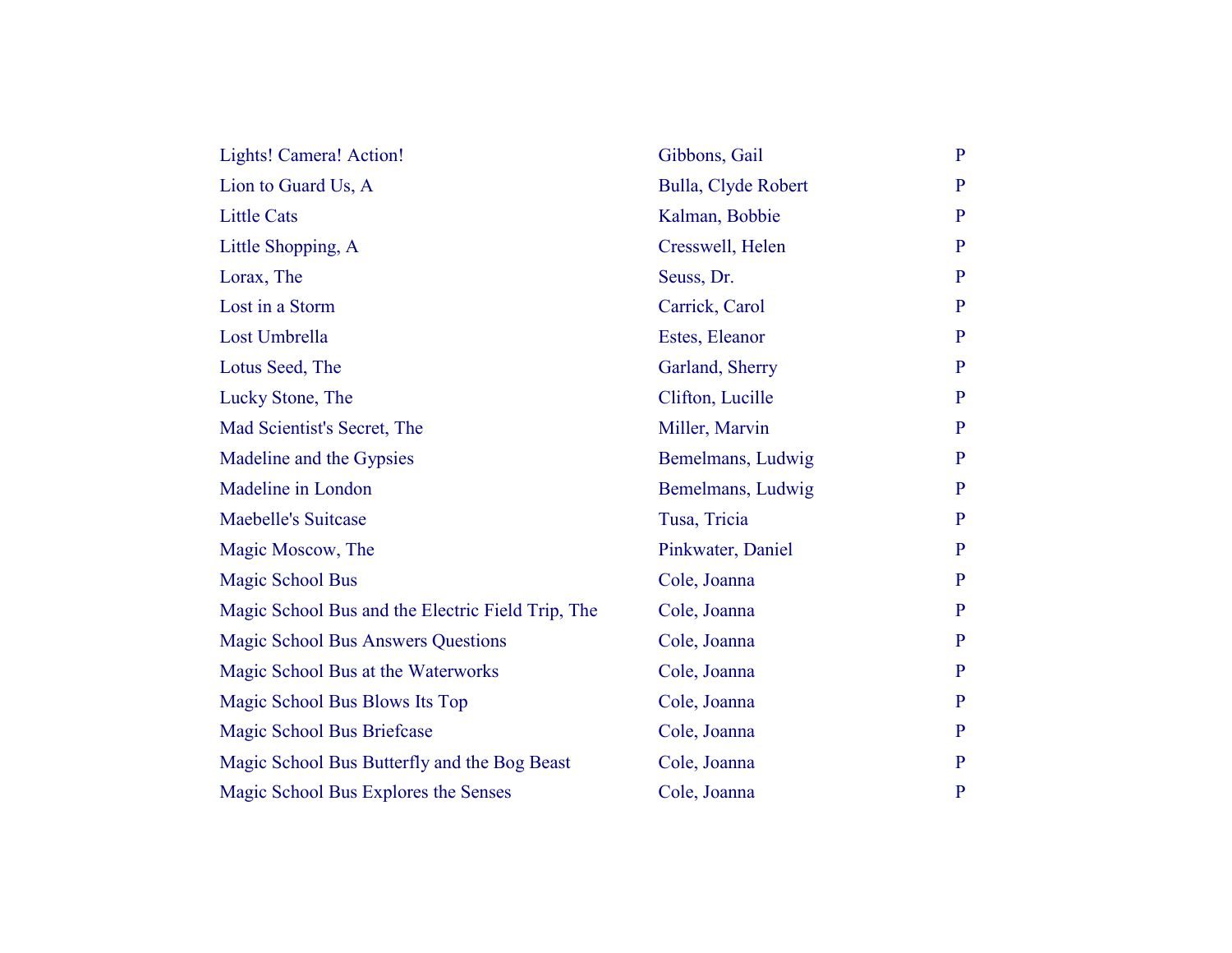| Magic School Bus Explores the World of Animals | Cole, Joanna | $\mathbf{P}$   |
|------------------------------------------------|--------------|----------------|
| Magic School Bus 'fakes a Dive                 | Cole, Joanna | $\mathbf{P}$   |
| Magic School Bus Gets a Bright Idea            | Cole, Joanna | $\mathbf{P}$   |
| Magic School Bus Gets All Dried Up             | Cole, Joanna | $\mathbf{P}$   |
| Magic School Bus Gets Ants in Its Pants        | Cole, Joanna | $\mathbf{P}$   |
| Magic School Bus Gets Baked in a Cake          | Cole, Joanna | $\overline{P}$ |
| Magic School Bus Gets Cold Feet                | Cole, Joanna | $\mathbf{P}$   |
| Magic School Bus Gets Eaten                    | Cole, Joanna | $\mathbf{P}$   |
| Magic School Bus Gets Programmed               | Cole, Joanna | $\mathbf{P}$   |
| Magic School Bus Goes Upstream                 | Cole, Joanna | $\mathbf{P}$   |
| <b>Magic School Bus Going Batty</b>            | Cole, Joanna | $\mathbf{P}$   |
| Magic School Bus Hops Home                     | Cole, Joanna | $\mathbf{P}$   |
| Magic School Bus in a Pickle                   | Cole, Joanna | $\mathbf{P}$   |
| Magic School Bus in the Arctic                 | Cole, Joanna | $\mathbf{P}$   |
| Magic School Bus in the Haunted Museum         | Cole, Joanna | $\mathbf{P}$   |
| Magic School Bus in the Rain Forest            | Cole, Joanna | $\mathbf{P}$   |
| Magic School Bus Inside a Beehive              | Cole, Joanna | $\mathbf{P}$   |
| Magic School Bus Inside a Hurricane            | Cole, Joanna | $\mathbf{P}$   |
| Magic School Bus Inside Ralphie                | Cole, Joanna | $\mathbf{P}$   |
| Magic School Bus Inside the Earth              | Cole, Joanna | $\mathbf{P}$   |
| Magic School Bus Inside the Human Body         | Cole, Joanna | $\mathbf{P}$   |
| Magic School Bus Kicks Up a Storm              | Cole, Joanna | $\mathbf{P}$   |
|                                                |              |                |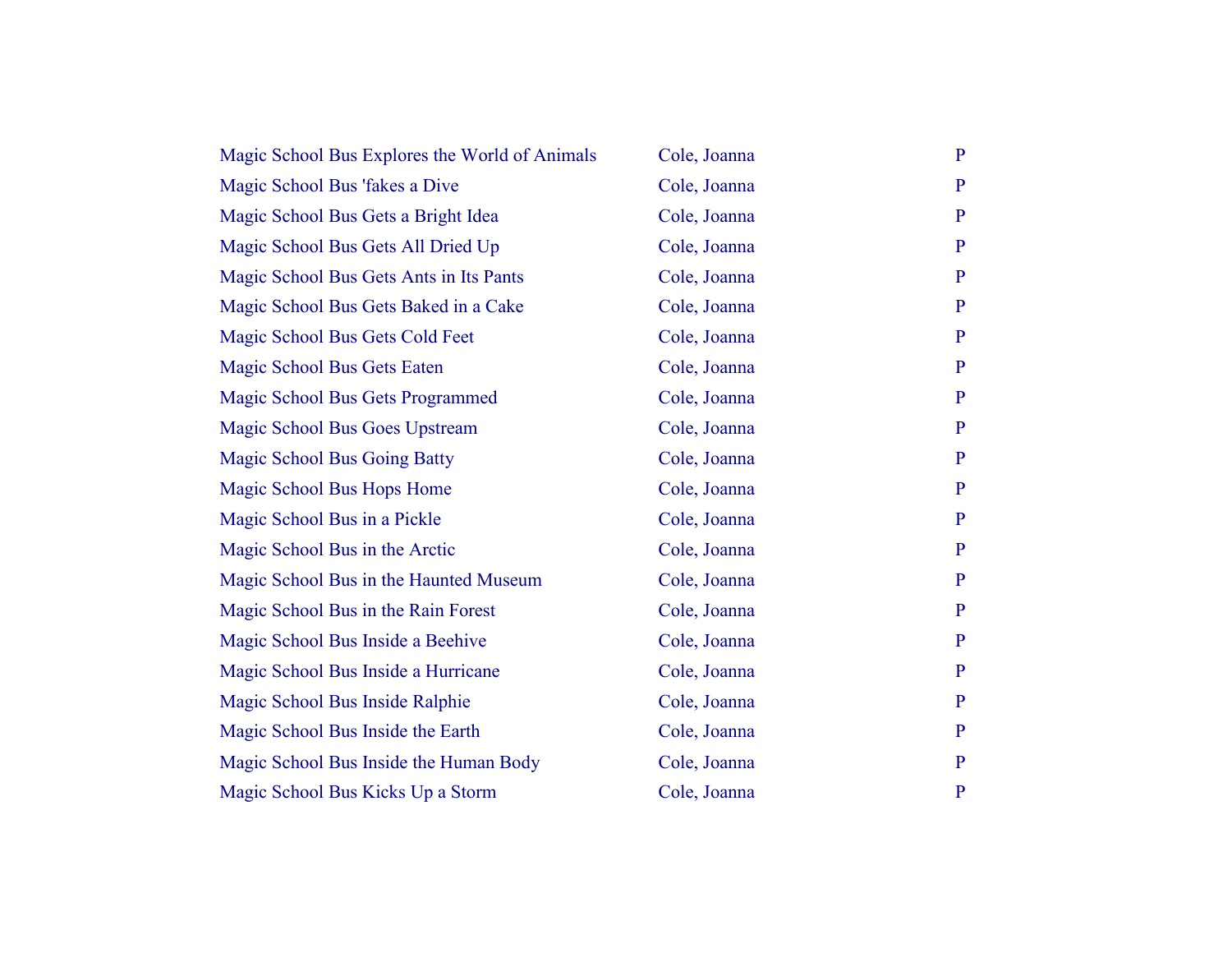| Magic School Bus Liz Sorts It Out               | Cole, Joanna            | $\mathbf{P}$   |
|-------------------------------------------------|-------------------------|----------------|
| Magic School Bus Lost in the Solar System       | Cole, Joanna            | $\mathbf{P}$   |
| Magic School Bus Makes a Rainbow                | Cole, Joanna            | $\overline{P}$ |
| Magic School Bus Meets the Rot Squad            | Cole, Joanna            | $\mathbf{P}$   |
| Magic School Bus on the Ocean Floor             | Cole, Joanna            | $\overline{P}$ |
| Magic School Bus Out of This World              | Cole, Joanna            | $\mathbf{P}$   |
| <b>Magic School Bus Plants Seeds</b>            | Cole, Joanna            | $\mathbf{P}$   |
| Magic School Bus Plays Ball                     | Cole, Joanna            | $\mathbf{P}$   |
| Magic School Bus Science Explorations           | Cole, Joanna            | $\mathbf{P}$   |
| Magic School Bus Search for the Missing Bones   | Cole, Joanna            | $\mathbf{P}$   |
| <b>Magic School Bus Sees Stars</b>              | Cole, Joanna            | $\mathbf{P}$   |
| Magic School Bus Shows and Tells                | Cole, Joanna            | $\mathbf{P}$   |
| Magic School Bus Space Explorers                | Cole, Joanna            | $\mathbf{P}$   |
| Magic School Bus Spins a Web                    | Cole, Joanna            | $\overline{P}$ |
| Magic School Bus Taking Flight                  | Cole, Joanna            | $\mathbf{P}$   |
| Magic School Bus The Truth About Bats           | Cole, Joanna            | $\mathbf{P}$   |
| Magic School Bus The Wild Whale Watch           | Cole, Joanna            | $\mathbf{P}$   |
| Magic School Bus Twister Trouble                | Cole, Joanna            | $\mathbf{P}$   |
| Magic School Bus Ups and Downs                  | Cole, Joanna            | $\mathbf{P}$   |
| Magic School Bus Visits the Planets             | Cole, Joanna            | $\mathbf{P}$   |
| Magic School Bus Wet All Over                   | Cole, Joanna            | $\mathbf{P}$   |
| Magic Squad and the Dog of Great Potential, The | <b>Quattlebaum Mary</b> | $\mathbf{P}$   |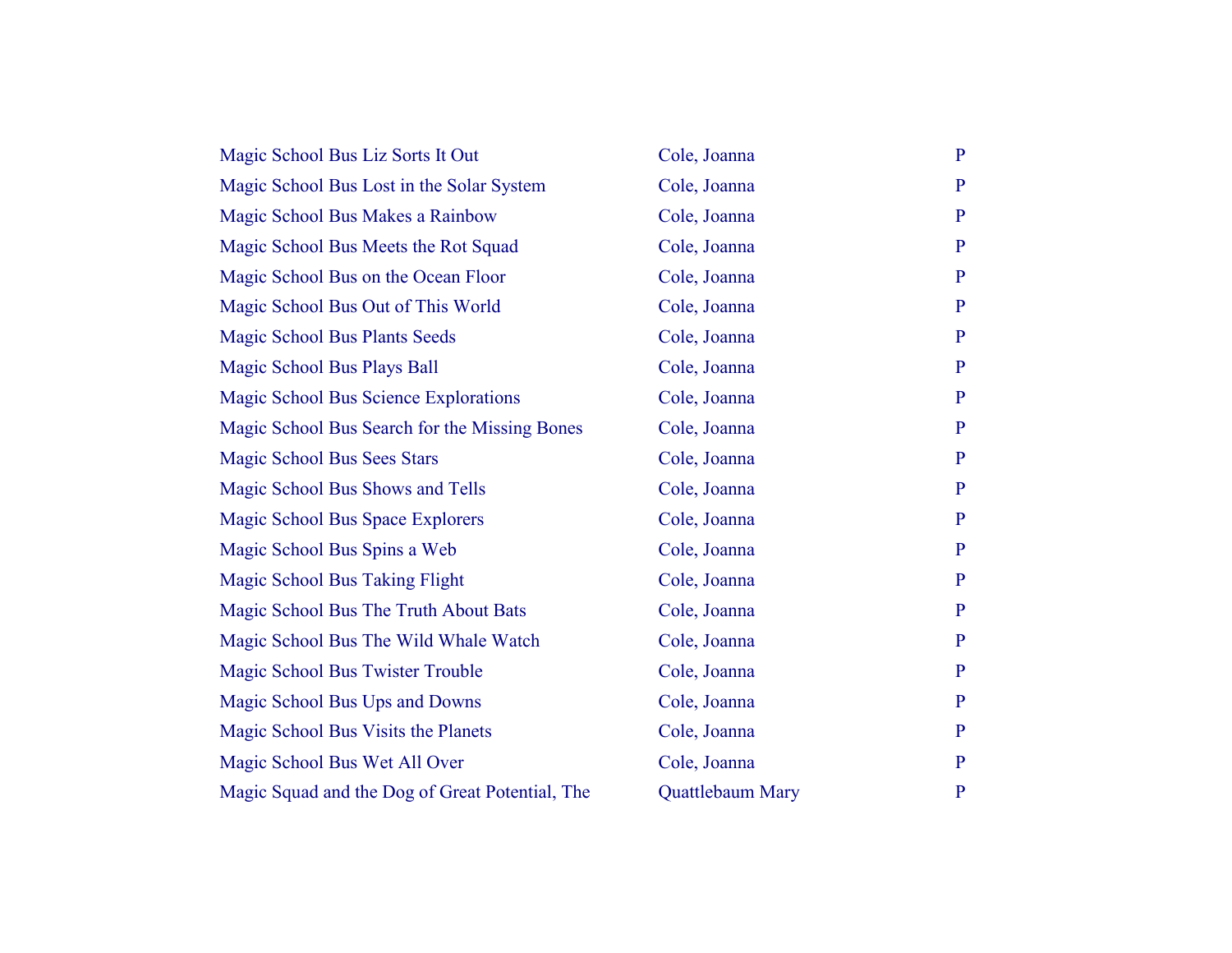| Mammalabilia                                    | Florian, Douglas       | $\mathbf{P}$ |
|-------------------------------------------------|------------------------|--------------|
| Man Who Kept House, The                         | Hague                  | $\mathbf{P}$ |
| Marching to Freedom: The Story of Martin Jr.    | Milton, Joyce          | $\mathbf{P}$ |
| Matchlock Gun, The                              | Edmonds, Walter D.     | $\mathbf{P}$ |
| <b>Matthew's Dream</b>                          | Lionni, Leo            | $\mathbf{P}$ |
| Mei Fuh: Memories From China                    | Schaeffer, Edith       | $\mathbf{P}$ |
| Mirette on the HighWire                         | McCully, Emily Arnold  | $\mathbf{P}$ |
| My First Book of Biographies: Great Men and Wom | Marzollo, Jean         | $\mathbf{P}$ |
| Nana Upstairs, Nana Downstairs                  | dePaloa, Tomie         | $\mathbf{P}$ |
| Nettie Jo's Friends                             | McKissack, Patricia    | $\mathbf{P}$ |
| New Kind of Magic, The                          | Szymanski, Lois        | $\mathbf{P}$ |
| <b>New Road</b>                                 | Gibbons, Gail          | $\mathbf{P}$ |
| No Flying in the House                          | Brock, Betty           | $\mathbf{P}$ |
| Nose for Trouble, A                             | Wilson, Nancy Hope     | $\mathbf{P}$ |
| <b>Odds on Oliver</b>                           | Greene, Carol          | $\mathbf{P}$ |
| Oh, Brother                                     | Wilson, Johnnice M.    | $\mathbf{P}$ |
| On the Mayflower                                | Waters, Kate           | $\mathbf{P}$ |
| One Day in the Alpine Tundra                    | George, Jean Craighead | $\mathbf{P}$ |
| One Day in the Desert                           | George, Jean Craighead | $\mathbf{P}$ |
| One Day in the Tropical Rain Forest             | George, Jean Craighead | $\mathbf{P}$ |
| One Day in the Woods                            | George, Jean Craighead | P            |
| One Morning in Maine                            | McCloskey, Robert      | $\mathbf{P}$ |
|                                                 |                        |              |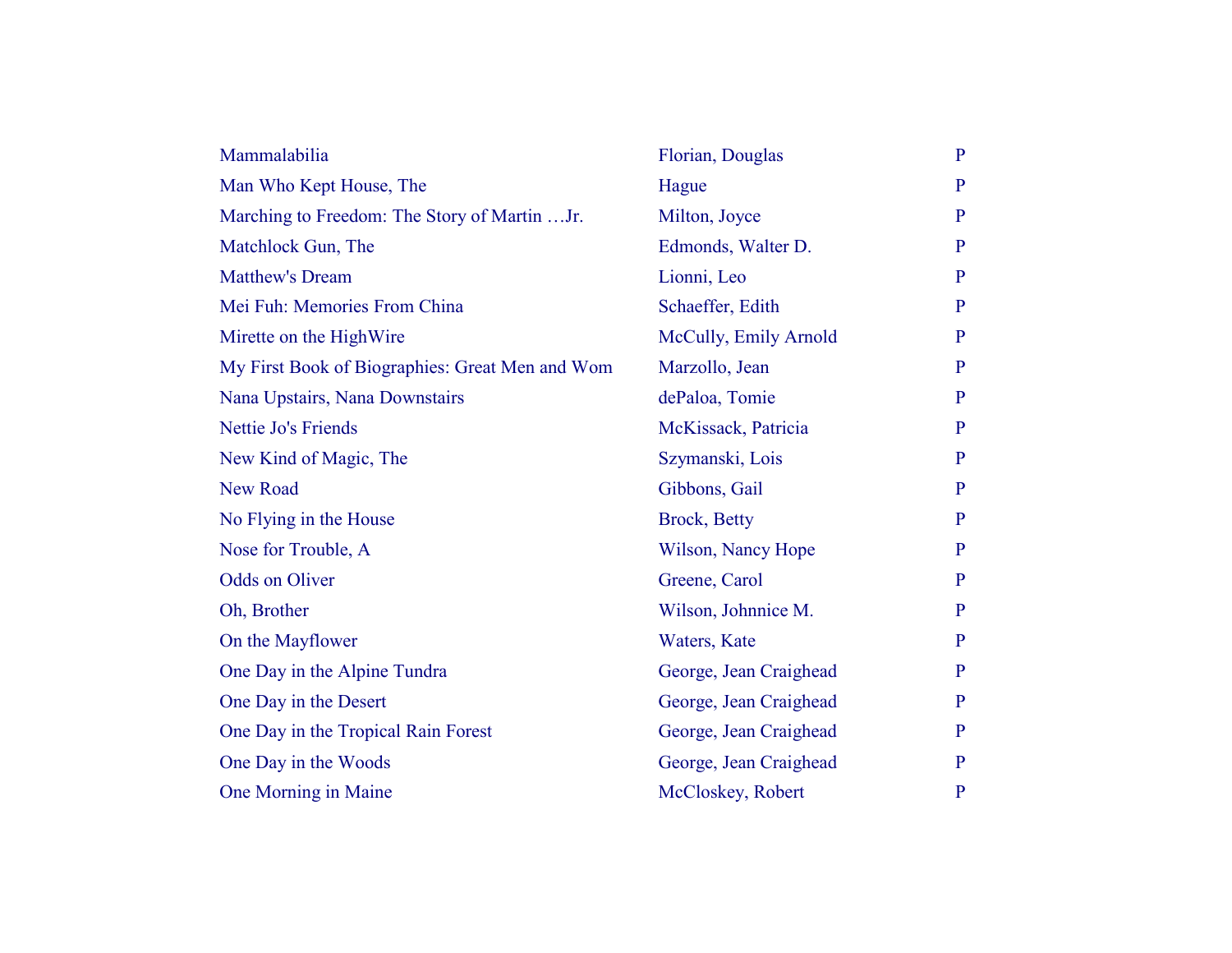| Only One Woof                                  | Herriot, James                 | $\mathbf{P}$ |
|------------------------------------------------|--------------------------------|--------------|
| Pablo Picasso                                  | Lowery, Linda                  | P            |
| Pagemaster, The                                | Horowitz, Jordan               | P            |
| Penguins                                       | Kaufman, Elizabeth Elias       | $\mathbf{P}$ |
| Piggins                                        | Yolen, Jane                    | $\mathbf{P}$ |
| Pony Tails. Jasmine's Christmas Ride           | Bryant, Bonnie                 | $\mathbf{P}$ |
| Pony Tails: Jasmine and the Jumping Pony       | Bryant, Bonnie                 | $\mathbf{P}$ |
| Pony Tails: May Takes the Lead                 | Bryant, Bonnie                 | $\mathbf{P}$ |
| Poopsie Pomerantz Pick Up Your Feet            | Giff Patricia / Dell           | $\mathbf{P}$ |
| <b>Postcards from Pluto</b>                    | Leedy, Loreen                  | $\mathbf{P}$ |
| Praying Mantis, The                            | Lavies, Bianca                 | $\mathbf{P}$ |
| Private Notebook of Katie Roberts, Age 11, The | Hest, Amy                      | $\mathbf{P}$ |
| <b>Rain Forest</b>                             | Cowcher, Helen                 | $\mathbf{P}$ |
| Relatives Came, The                            | Rylant, Cynthia                | $\mathbf{P}$ |
| Return to Howliday Inn                         | Howe, James                    | $\mathbf{P}$ |
| Revenge of the Mummy                           | Parker, A. E.                  | P            |
| <b>Riding Freedom</b>                          | Ryan, Pam Munoz                | $\mathbf{P}$ |
| Rising Stars of the NBA                        | Layden, Joe                    | P            |
| <b>Robin Hood</b>                              | Ingle, Annie                   | $\mathbf{P}$ |
| <b>Robinson Crusoe</b>                         | Dolch, E. W. and Marguerite P. | $\mathbf{P}$ |
| <b>Rosa Parks</b>                              | Greenfield, Eloise             | $\mathbf{P}$ |
| <b>School Mouse</b>                            | Harris, D.                     | $\mathbf{P}$ |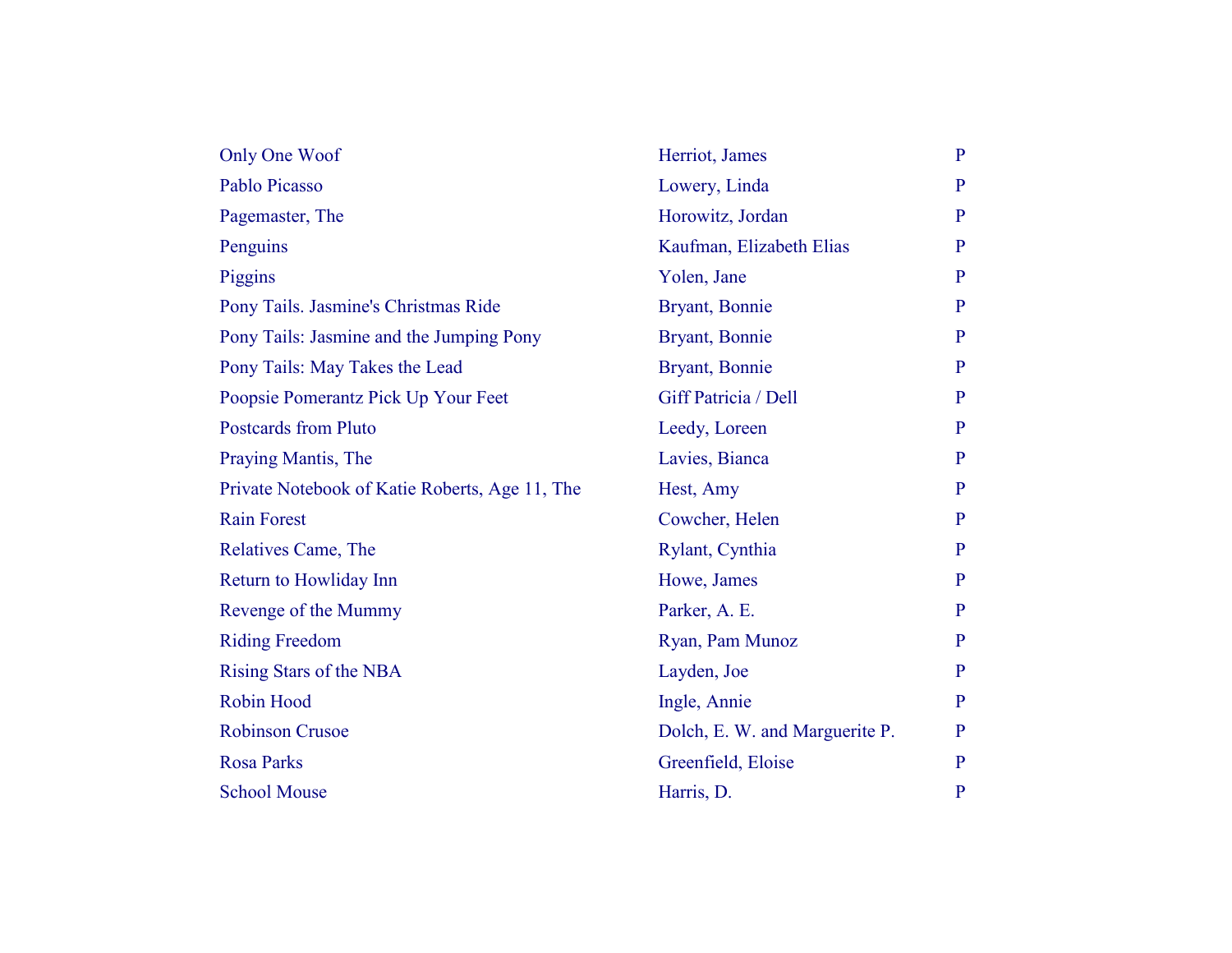| Secret of the Seal, The                        | Davis, Deborah              | $\mathbf{P}$   |
|------------------------------------------------|-----------------------------|----------------|
| Secret Soldier, The                            | McGovern, Ann               | $\mathbf{P}$   |
| Seminole Indians, The                          | Lund, Bill                  | $\mathbf{P}$   |
| <b>Sideways Stories from Wayside School</b>    | Sachar, Louis               | $\mathbf{P}$   |
| Skates of Uncle Richard, The                   | Fenner, Carol               | $\mathbf{P}$   |
| Someday a Tree                                 | Bunting, Eve                | $\mathbf{P}$   |
| Sophie and Lou                                 | Mathers, Petra              | $\mathbf{P}$   |
| <b>Sports Bloopers</b>                         | Hollander, Phyllis & Zander | $\mathbf{P}$   |
| Sports Mysteries: Case of the Basketball Video | Edwards, T. J.              | $\mathbf{P}$   |
| Sports Mysteries: Case Of The Missing Pitcher  | Edwards, T. J.              | $\overline{P}$ |
| Spray-Paint Mystery, the                       | Shelf, Angela               | $\mathbf{P}$   |
| <b>Stanley and the Magic Lamp</b>              | Brown, Jeff                 | $\mathbf{P}$   |
| <b>Sticks and Stones, Bobbie Bones</b>         | Roberts, Brenda C.          | $\mathbf{P}$   |
| <b>Stone Fox</b>                               | Gardiner, John Reynolds     | $\mathbf{P}$   |
| Storm Book, The                                | Zolotow, Charlotte          | $\mathbf{P}$   |
| <b>Story About Ping, The</b>                   | Flack, Marjorie             | $\mathbf{P}$   |
| Story of Dona Chila, The                       | Moore, Eva                  | $\mathbf{P}$   |
| <b>Strawberry Girl</b>                         | Lenski, Lois                | $\mathbf{P}$   |
| Tales of Olga da Polga, The                    | Bond, Michael               | $\mathbf{P}$   |
| <b>Tar Beach</b>                               | Ringgold, Faith             | $\mathbf{P}$   |
| Taste of Blackberries, A                       | Buchanan Smith, Doris       | $\mathbf{P}$   |
| Thank You, Jackie Robinson                     | Cohen, Barbara              | $\mathbf{P}$   |
|                                                |                             |                |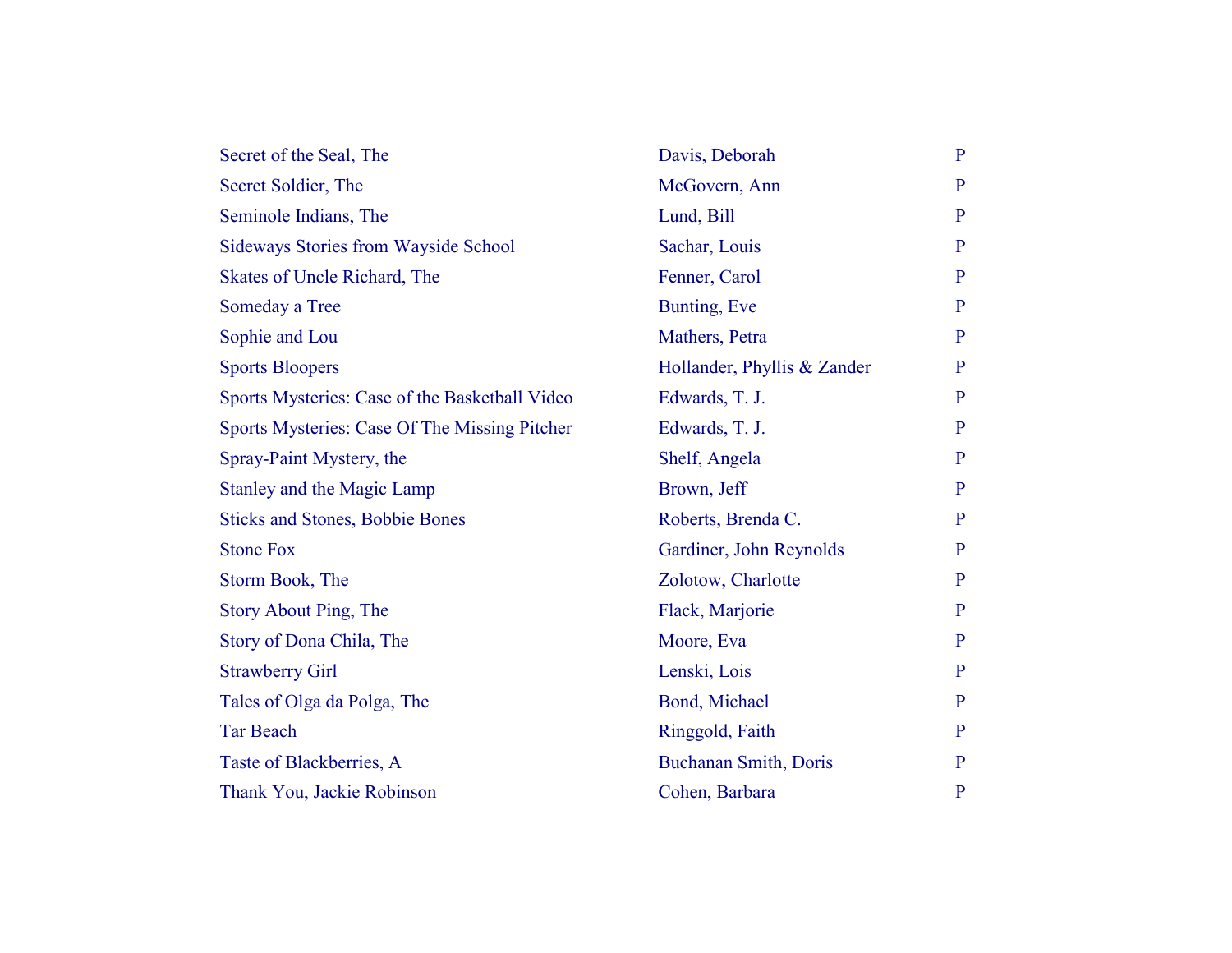| Thanksgiving: Why We Celebrate It the Way We      | Hintz, Martin & Kate           | $\mathbf{P}$ |
|---------------------------------------------------|--------------------------------|--------------|
| The Secret Secret Passage                         | Parker, A. E.                  | P            |
| <b>Third Grade Stars</b>                          | Ransom, Candice F.             | $\mathbf{P}$ |
| <b>Through Grandpa's Eyes</b>                     | MacLachlan, Patricia           | P            |
| <b>Time Cat</b>                                   | Alexander, Lloyd               | $\mathbf{P}$ |
| Time Warp Trio: 2095                              | Scieszka, Jon                  | P            |
| Time Warp Trio: Good, the Bad, and the Goofy, The | Scieszka, Jon                  | $\mathbf{P}$ |
| Time Warp Trio: The Knights of the Kitchen Table  | Scieszka, Jon                  | P            |
| Time Warp Trio: The Not-So-Jolly Roger            | Scieszka, Jon                  | $\mathbf{P}$ |
| Time Warp Trio: Tut Tut                           | Scieszka, Jon                  | $\mathbf{P}$ |
| Time Warp Trio: Your Mother Was a Neanderthal     | Scieszka, Jon                  | P            |
| <b>Tough to Tackle</b>                            | Christopher, Matt              | P            |
| <b>Trouble Dolls</b>                              | Buffett, Jimmy & Savannah Jane | $\mathbf{P}$ |
| <b>Trouble with Trolls</b>                        | Brett, Jan                     | $\mathbf{P}$ |
| Turkey for Thanksgiving, A                        | Bunting, Eve                   | $\mathbf{P}$ |
| Tut's Mummy: Lost and Found                       | Donnelly, Judy                 | P            |
| Twits, The                                        | Dahl, Roald                    | $\mathbf{P}$ |
| Uncle Jed's Barbershop                            | Mitchell, Margaree King        | P            |
| Wall, The                                         | Bunting, Eve                   | $\mathbf{P}$ |
| Wanted Dead or AliveHarriet Tubman                | Mcgovern, Ann                  | $\mathbf{P}$ |
| Wanted Dead or Alive: TheHarriet Tubman           | McGovern, Ann                  | $\mathbf{P}$ |
| <b>Wanted-Mud Blossom</b>                         | Byars, Betsy                   | $\mathbf{P}$ |
|                                                   |                                |              |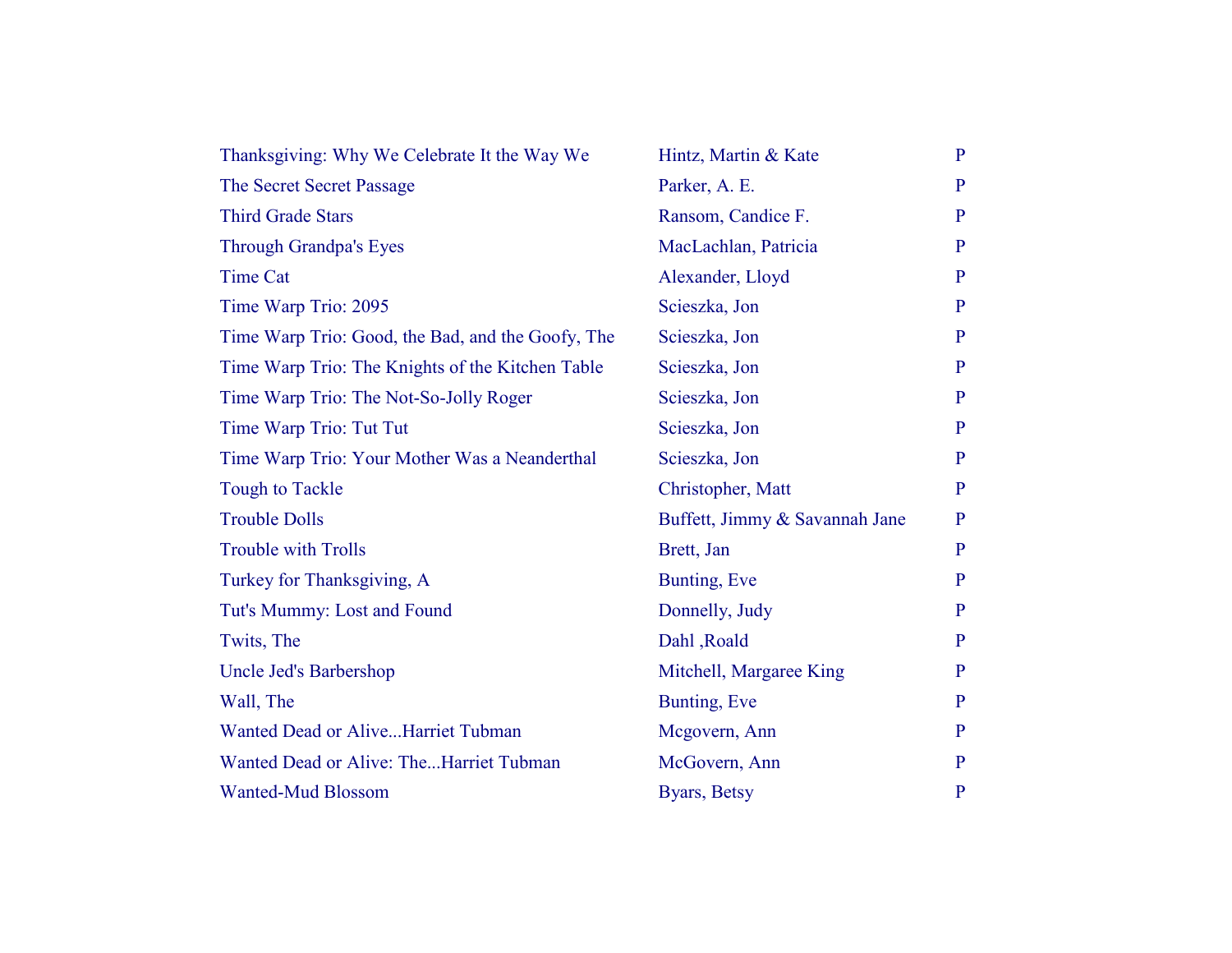| War Between the Vowels and the Consonants        | Turner, Priscilla   | $\mathbf{P}$ |
|--------------------------------------------------|---------------------|--------------|
| <b>Water Buffalo Days</b>                        | Nhuong, Huynh Quang | $\mathbf{P}$ |
| Wayside School Gets a Little Stranger            | Sachar, Louis       | $\mathbf{P}$ |
| Wayside School is Falling Down                   | Sachar, Louis       | P            |
| Whale Is Not A Fish, A: And Other Animal Mix-up  | Berger, Melvin      | $\mathbf{P}$ |
| What Are You Figuring Now?                       | Ferris, Jeri        | $\mathbf{P}$ |
| Where in the World is the Perfect Family         | Hest, Amy           | $\mathbf{P}$ |
| Who Killed Mr. Boddy?                            | Parker, A. E.       | $\mathbf{P}$ |
| Who Shot the President?: The Death of John E Ken | Donnelly, Judy      | $\mathbf{P}$ |
| Who Stole the Wizard of Oz?                      | Avi                 | $\mathbf{P}$ |
| Why Mosquitoes buzz in People, s Ears            | Aardema, Verna      | $\mathbf{P}$ |
| <b>Wild Christmas Reindeer</b>                   | Brett, Jan          | P            |
| <b>Wild Weather Hurricanes</b>                   | Hopping, Lorraine   | $\mathbf{P}$ |
| Wilma Mankiller                                  | Lowery, Linda       | P            |
| <b>WitcWs Cat</b>                                | Chew, Ruth          | $\mathbf{P}$ |
| Wolves                                           | Andrews, J.         | $\mathbf{P}$ |
| Worst Witch at Sea, The                          | Murphy, Jill        | P            |
| Worst Witch Strikes Again, The                   | Murphy, Jill        | P            |
| Worst Witch, The                                 | Murphy, Jill        | $\mathbf{P}$ |
| Wump World, the                                  | Peet, Bill          | P            |
| Wumpworld                                        | Peet, Bill          | $\mathbf{P}$ |
| Yang the Eldest and His Odd jobs                 | Namioka, Lensey     | $\mathbf{P}$ |
|                                                  |                     |              |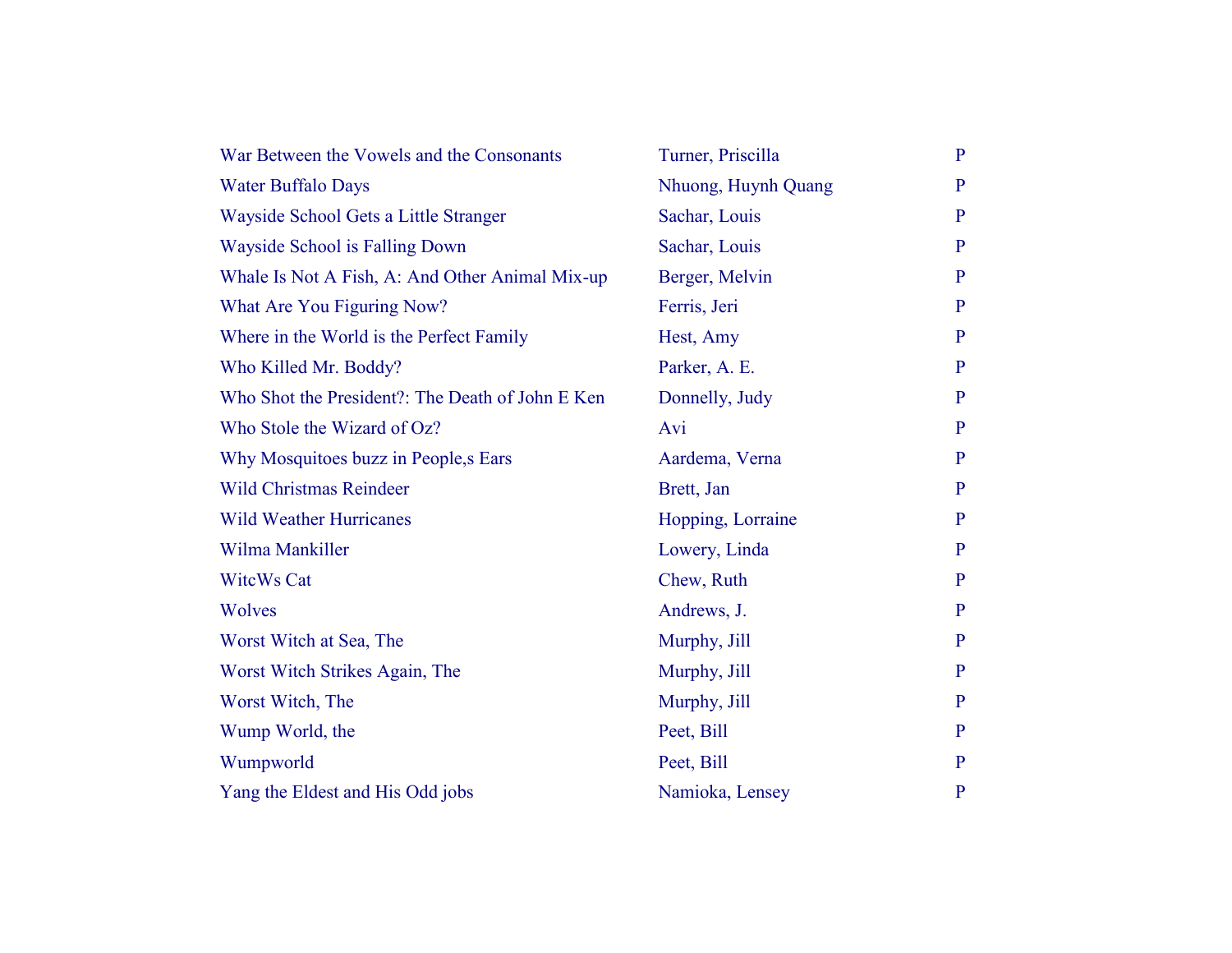| Yang the Second and Her Secret Admirer   | Namioka, Lensey                                    | $\mathbf{P}$ |
|------------------------------------------|----------------------------------------------------|--------------|
| Yang the Third and Her Impossible Family | Namioka, Lensey                                    | P            |
| Yang the Youngest and His Terrible Ear   | Namioka, Lensey                                    | $\mathbf{P}$ |
| Yertle the Turtle and Other Stories      | Seuss, Dr.                                         | $\mathbf{P}$ |
| You're Only Old Once                     | Seuss, Dr.                                         | $\mathbf{P}$ |
| <b>Zooman Sam</b>                        | Lowry, Lois                                        | $\mathbf{P}$ |
| 500 Hats of Bartholomew Cubbins          | Seuss, Dr.                                         | Q            |
| Abraham Lincoln                          | Gross, Ruth Belov                                  | Q            |
| Addy Learns a Lesson: A School Story     | American Girls Collection, The                     | Q            |
| Addy Saves the Day: A Summer Story       | American Girls Collection, The                     | Q            |
| Addy's Surprise: A Christmas Story       | American Girls Collection, The                     | Q            |
| Adventures of the Shark Lady             | McGovern, Ann                                      | Q            |
| Aliens Ate My Homework                   | Coville, Bruce                                     | Q            |
| <b>All About Deer</b>                    | Arnosky, Jim                                       | Q            |
| <b>All About Owls</b>                    | Arnosky, Jim                                       | Q            |
| <b>All About Seeds</b>                   | Berger, Melvin                                     | Q            |
| All-of-a-Kind Family                     | Taylor, Sydney                                     | Q            |
| Always Room for One More                 | Leodhas, Sorche Nic                                | Q            |
| <b>Amazing But True Sports Stories</b>   | Hollander, Phyllis & Zander                        | Q            |
| <b>Amazing Spiders</b>                   | Parsons, Alexanda                                  | Q            |
| Amy's True Prize                         | Emerson, Charlotte/Little<br><b>Women Journals</b> | Q            |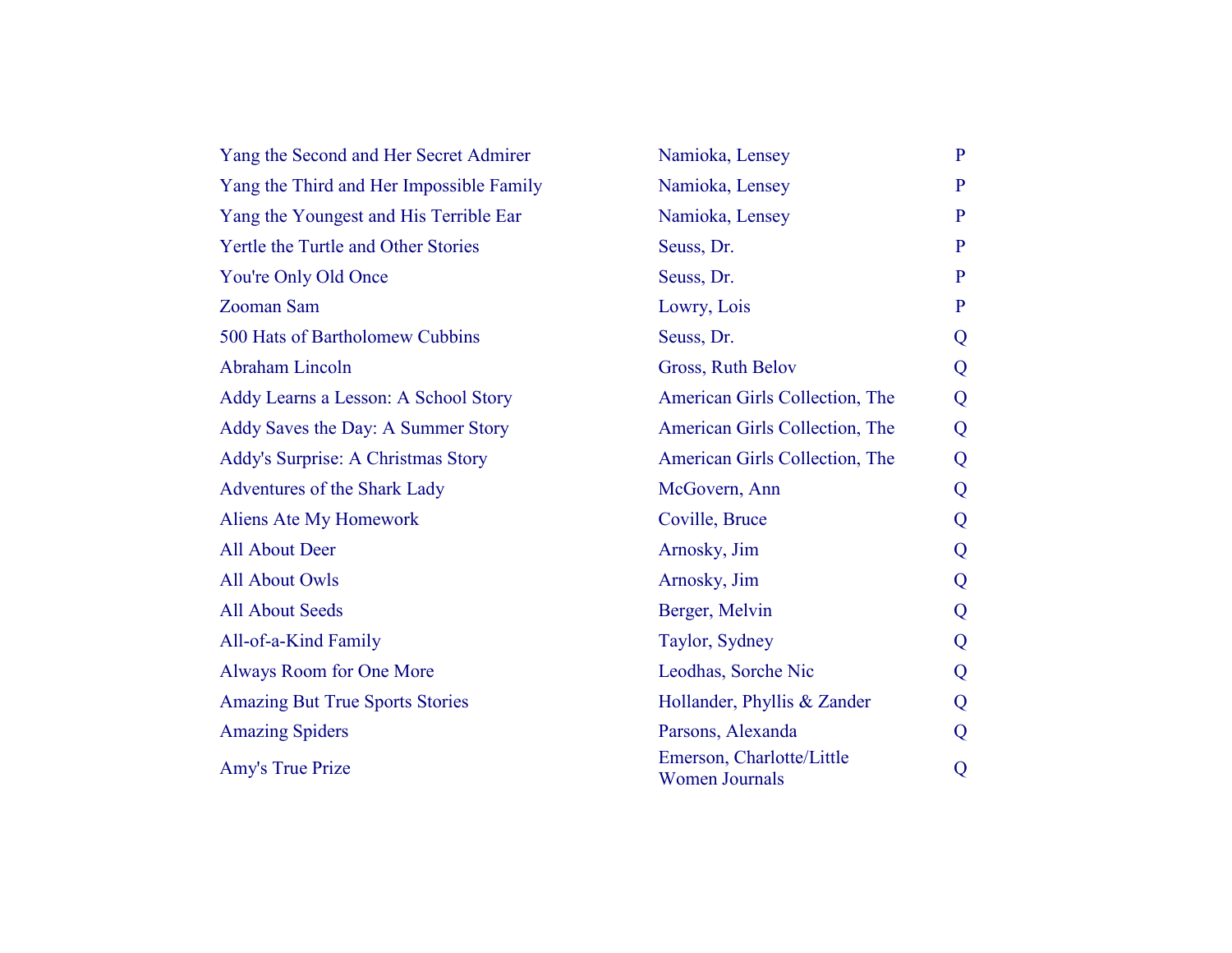| Anastasia Again!                     | Lowry, Lois                                  | Q |
|--------------------------------------|----------------------------------------------|---|
| Anastasia At This Address            | Lowry, Lois                                  | Q |
| Anastasia At Your Service            | Lowry, Lois                                  | Q |
| Anastasia Has the Answers            | Lowry, Lois                                  | Q |
| Anastasia Krupnik                    | Lowry, Lois                                  | Q |
| Anastasia On Her Own                 | Lowry, Lois                                  | Q |
| Anastasia, Absolutely                | Lowry, Lois                                  | Q |
| Anastasia, Ask Your Analyst          | Lowry, Lois                                  | Q |
| Anastasia's Chosen Career            | Lowry, Lois                                  | Q |
| And Still the Turtle Watched         | MacGill-Callahan, Sheila                     | Q |
| Awfully Short for the Fourth Grade   | Woodruff, Elvira                             | Q |
| Baby-Sitter Burglaries, The          | Keene, Carolyn                               | Q |
| Badger in the Basement               | Daniels, Lucy                                | Q |
| <b>Bear's House</b>                  | Sachs, Marilyn                               | Q |
| <b>Beetles, Lightly Toasted</b>      | Naylor, Phyllis Reynolds                     | Q |
| <b>Best Christmas Pageant</b>        | Robinson, B.                                 | Q |
| <b>Beth's Snow Dancer</b>            | Emerson, Charlotte Little<br>Women Journals/ | Q |
| Betsy and Tacy Go Downtown           | Lovelace, Maud Hart                          | Q |
| Betsy and Tacy Go Over the Big Hill  | Lovelace, Maud Hart                          | Q |
| Betsy-Tacy: 60th Anniversary Edition | Lovelace, Maud Hart                          | Q |
| Big Dipper and You, The              | Krupp, E.C.                                  | Q |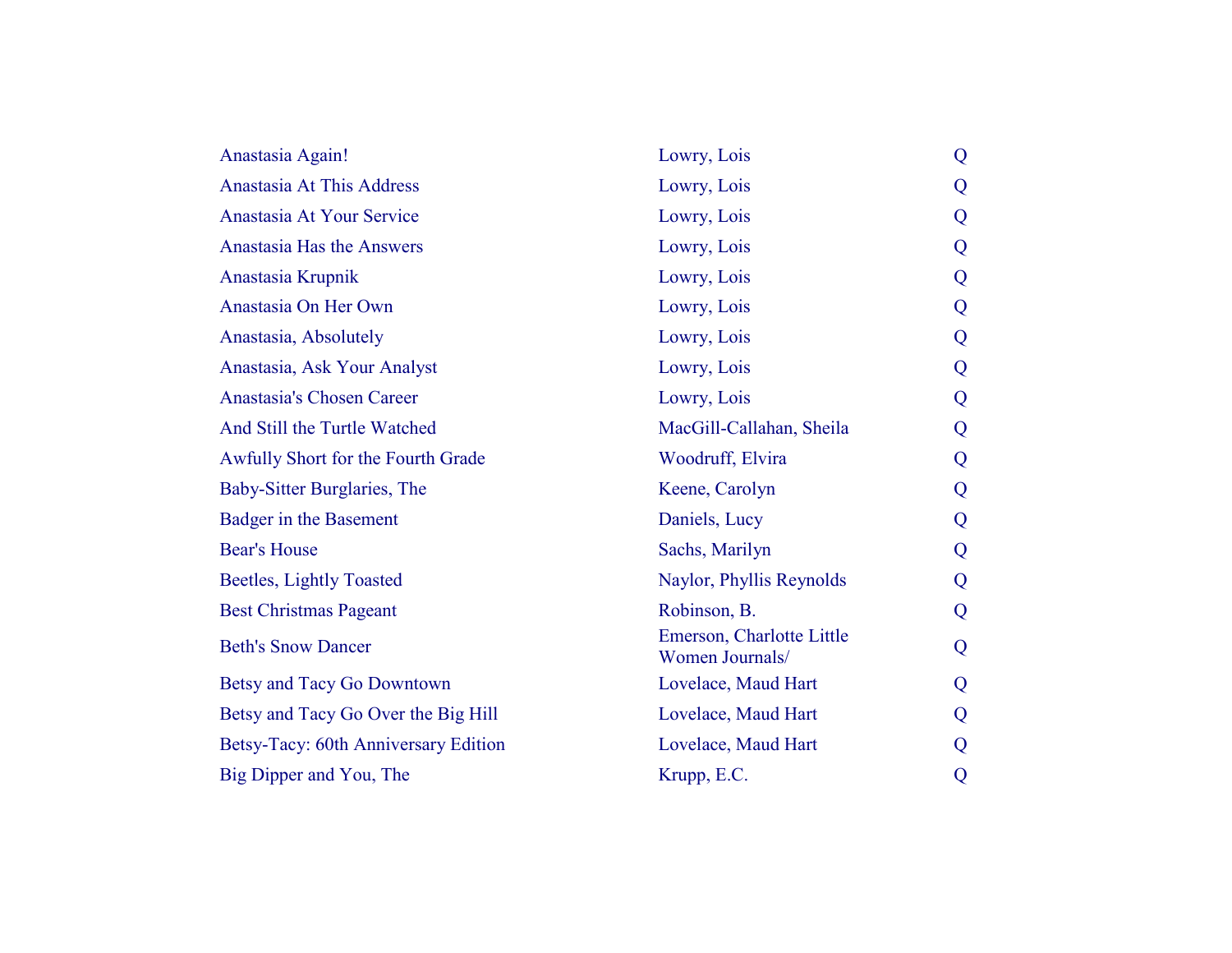| Big Snow, The                                    | Hader, Berta                   | Q |
|--------------------------------------------------|--------------------------------|---|
| Big Storm, The                                   | Hiscock, Bruce                 | Q |
| Big Wave, The                                    | Buck, Pearl S.                 | Q |
| Black Diamond: Story of the Negro Baseball Leagu | McKissack, Patricia            | Q |
| <b>Black-Eyed Susan</b>                          | Armstrong, Jennifer            | Q |
| <b>Boodil My Dog</b>                             | Lindenbaum, Pija               | Q |
| <b>Bridging the Gap</b>                          | Miller, Steve                  | Q |
| <b>Bunnicula</b>                                 | Howe, James                    | Q |
| <b>Bunnicula Strikes Again!</b>                  | Howe, James                    | Q |
| Bunnicula: A Rabbit-Tale of Mystery              | Howe, James                    | Q |
| Bunnies in the Bathroom                          | Baglio, Ben M.                 | Q |
| By the Shores of Silver Lake                     | Wilder, Laura Ingalls          | Q |
| <b>Calamity Kate</b>                             | Deary, Terry                   | Q |
| Caribou Journey, A                               | Miller, Debbie S.              | Q |
| Case of the Invisible Cat, the                   | Parker, A. E.                  | Q |
| Centerburg Tales: More Adventures of Homer Pric  | McCloskey, Robert              | Q |
| <b>Changes for Addy</b>                          | American Girls Collection, The | Q |
| <b>Changes For Addy: A Winter Story</b>          | American Girls Collection, The | Q |
| <b>Changes For Felicity: A Winter Story</b>      | American Girls Collection, The | Q |
| Changes For Josefina: A Winter Story             | American Girls Collection, The | Q |
| <b>Changes For Kirsten: A Winter Story</b>       | American Girls Collection, The | Q |
| <b>Changes For Molly: A Winter Story</b>         | American Girls Collection, The | Q |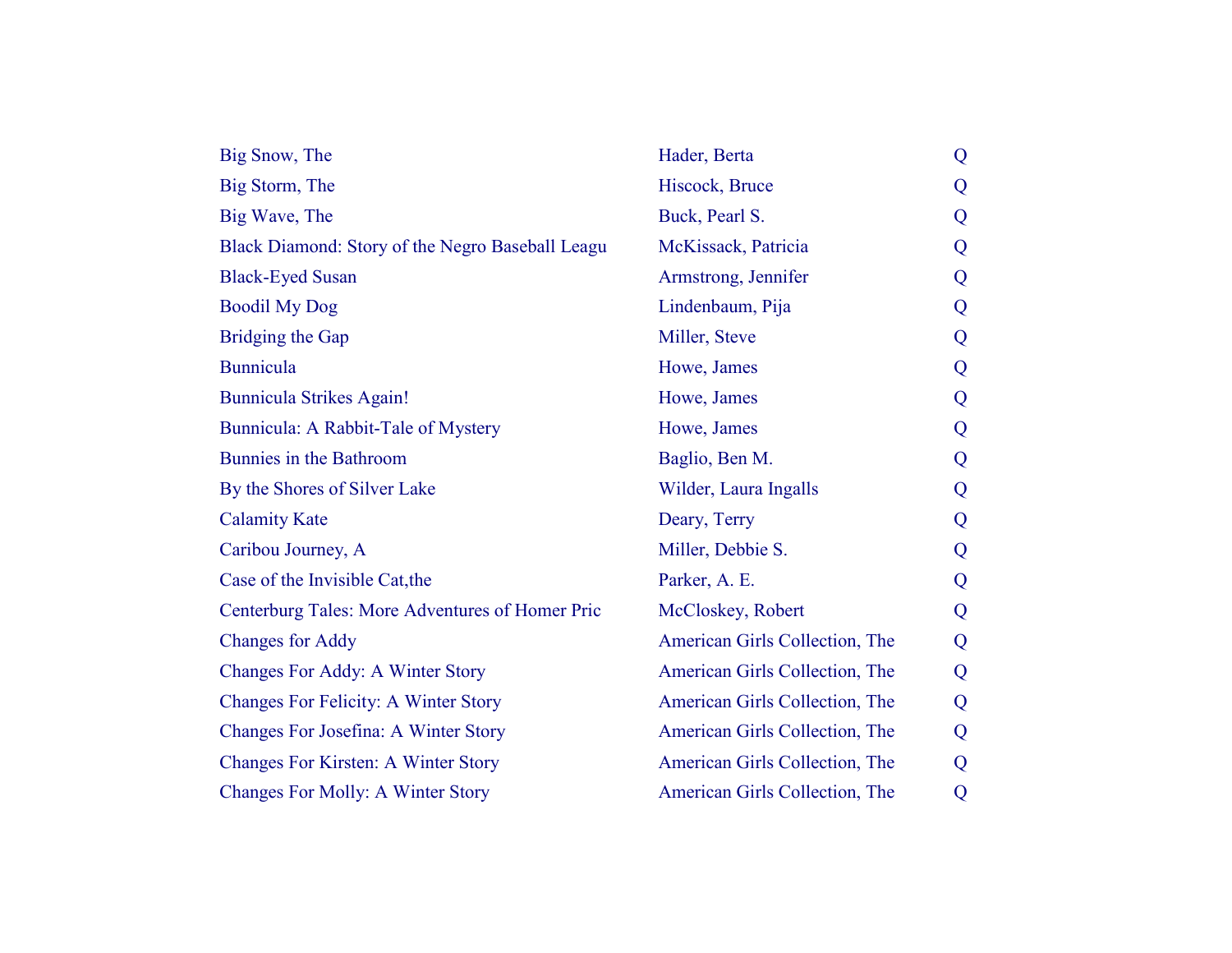| <b>Changes For Samantha: A Winter Story</b> | American Girls Collection, The | Q |
|---------------------------------------------|--------------------------------|---|
| Child's Portrait of Shakespeare, A          | Burdett, Lois                  | Q |
| Chocolate-Covered Contest, The              | Keene, Carolyn                 | Q |
| Class Trip to the Cave of Doom              | McMullan, Kate                 | Q |
| <b>Countess Veronica</b>                    | Robinson, Nancy K.             | Q |
| Crime At the Chat Cafe                      | Keene, Carolyn                 | Q |
| Crime for Christmas, A                      | Keene, Carolyn                 | Q |
| Crime in the Queen's Court                  | Keene, Carolyn                 | Q |
| Cuckoo Child, The                           | King-Smith, Dick               | Q |
| Cup in the Cupboard                         | Baglio, Ben M.                 | Q |
| Day of the Blizzard                         | Moskin, Marietta               | Q |
| Day the Fifth Grade Disappeared, The        | Fields, Terri                  | Q |
| Dear Mr. Henshaw                            | Cleary, Beverly                | Q |
| Disappearing Bike Shop, The                 | Woodruff, Elvira               | Q |
| Do You Know Me?                             | Farmer, Nancy                  | Q |
| Dragon for Sale                             | MacDonald, Maryann             | Q |
| Dragon in the Family, A                     | Koller, Jackie French          | Q |
| <b>Dragon Quest</b>                         | Koller, Jackie French          | Q |
| <b>Dragon Trouble</b>                       | Koller, Jackie French          | Q |
| Dragonling, The                             | Koller, Jackie French          | Q |
| Dragons and Kings                           | Koller, Jackie French          | Q |
| Dragons of Krad                             | Koller, Jackie French          | Q |
|                                             |                                |   |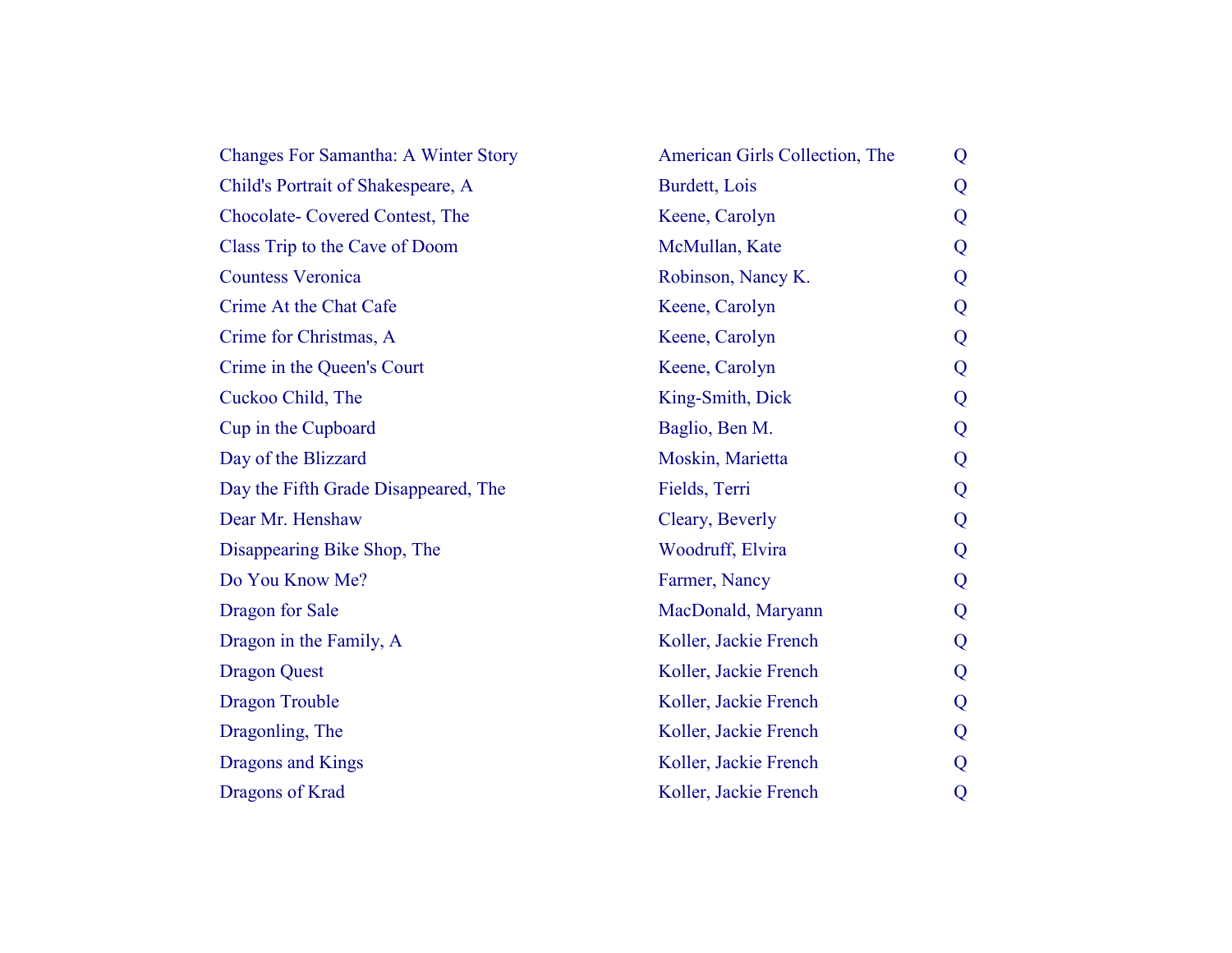| Easter Bunny that Ate My Sister, The          | Marney, Dean                   | Q |
|-----------------------------------------------|--------------------------------|---|
| Empty Envelope, the                           | Roy, Ron                       | Q |
| Escape From Slavery: Five Journeys to Freedom | Rappaport, Doreen              | Q |
| <b>Exploring the Titanic</b>                  | Ballard, Robert D.             | Q |
| <b>Family Dinner</b>                          | Cutler, Jane                   | Q |
| Fantastic Mr. Fox                             | Dahl, Roald                    | Q |
| <b>Farmer Boy</b>                             | Wilder, Laura Ingalls          | Q |
| <b>Felicity Learns a Lesson</b>               | American Girls Collection, The | Q |
| <b>Felicity Saves the Day</b>                 | American Girls Collection, The | Q |
| <b>Felicity's Surprise</b>                    | American Girls Collection, The | Q |
| Finding the Titanic                           | Ballard, Robert D.             | Q |
| Fisherman and His Wife                        | Zemach, Margot                 | Q |
| <b>Four Gallant Sisters</b>                   | Kimmel, Eric                   | Q |
| <b>Fourth Grade Celebrity</b>                 | Giff Patricia / Dell           | Q |
| Fourth Grade Wizards, The                     | DeClements, Barthe             | Q |
| Fox in the Frost                              | Baglio, Ben M.                 | Q |
| <b>Free Fall</b>                              | Basalaj, Kathy                 | Q |
| Friendship Pact, The                          | Pfeffer, Susan Beth            | Q |
| Fudge-a-Mania                                 | Blume, Judy                    | Q |
| <b>Full House Stephanie</b>                   | Herman, Gail                   | Q |
| Galimoto                                      | Williams, Karen                | Q |
| Garfield and the Beast in the Basement        | Davis, Jim                     | Q |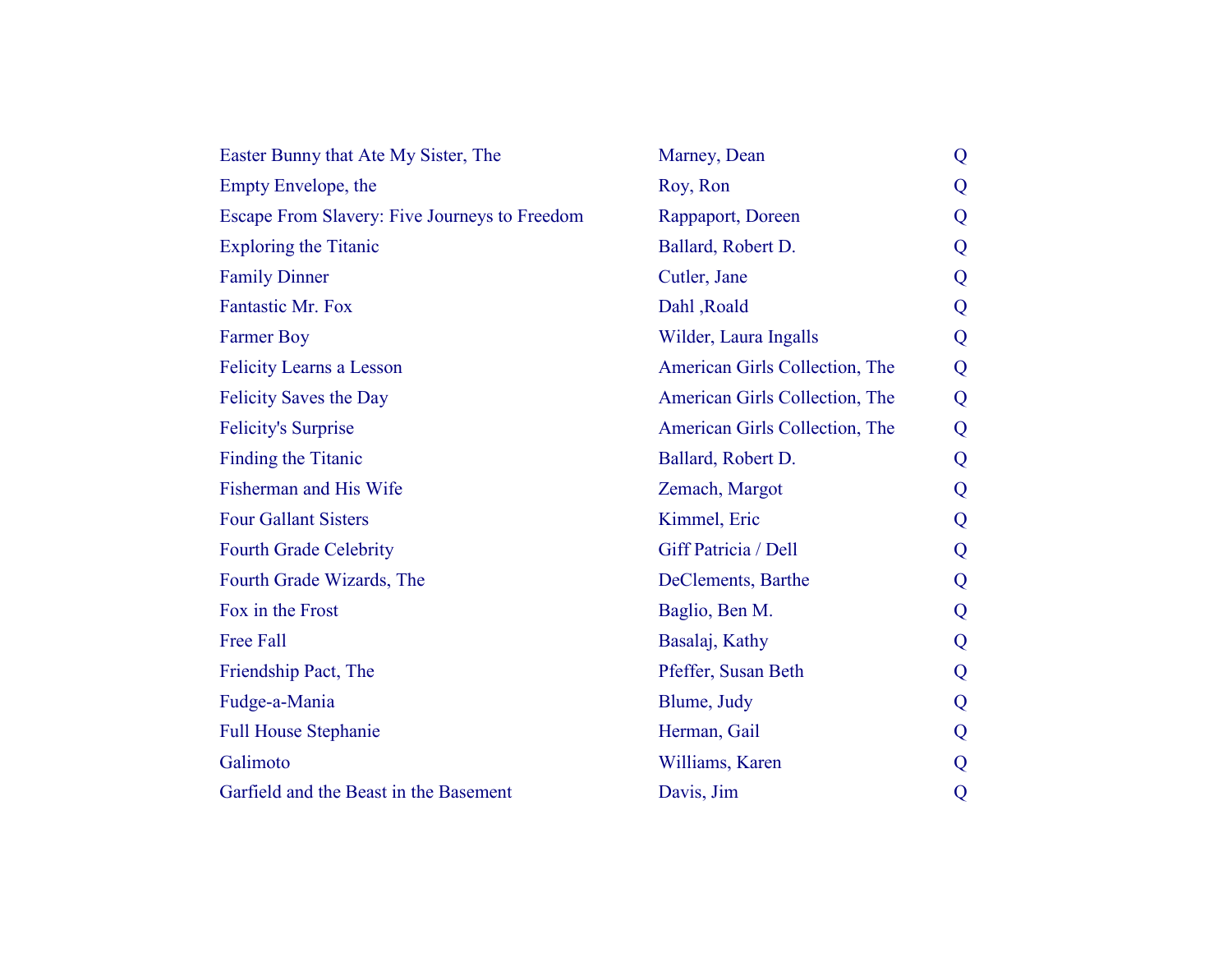| Garfield and the Mysterious Mummy            | Davis, Jim                              | Q |
|----------------------------------------------|-----------------------------------------|---|
| <b>Gathering: A Northwoods Counting Book</b> | Bowen, Betsy                            | Q |
| Gauguin                                      | Venezia, Mike                           | Q |
| Getting Rid of Katherine                     | Wright, Betty                           | Q |
| Ghost Come Calling, The                      | Wright, Betty                           | Q |
| Ghost On Saturday Night, The                 | Fleischman, Sid                         | Q |
| Girl in the Golden Bower, The                | Yolen, Jane                             | Q |
| Girl Who Knew it All, The                    | Giff Patricia / Dell                    | Q |
| Girl Who Loved the Wind, The                 | Yolen, Jane                             | Q |
| <b>Go Fish</b>                               | Stolz, Mary                             | Q |
| Goat in the Garden                           | Baglio, Ben M.                          | Q |
| Golden Sword of Dragonwalk                   | Stine, R. L.                            | Q |
| Goodbye, Chicken Little                      | Byars, Betsy                            | Q |
| Goose on the Loose                           | Baglio, Ben M.                          | Q |
| <b>Grandpa's Face</b>                        | Greenfield, Eloise                      | Q |
| Great Wall of China, The                     | Fisher, Leonard Everett                 | Q |
| Greyling                                     | Yolen, Jane                             | Q |
| <b>Gulliver's Stories</b>                    | Dolch, E. W. and Marguerite P.          | Q |
| Hamster in a Handbasket                      | Baglio, Ben M.                          | Q |
| Hannah and the Angels                        | Lowery, Linda                           | Q |
| Hannah of Fairfield                          | Van Leeuwen, Jean /Pioneer<br>Daughters | Q |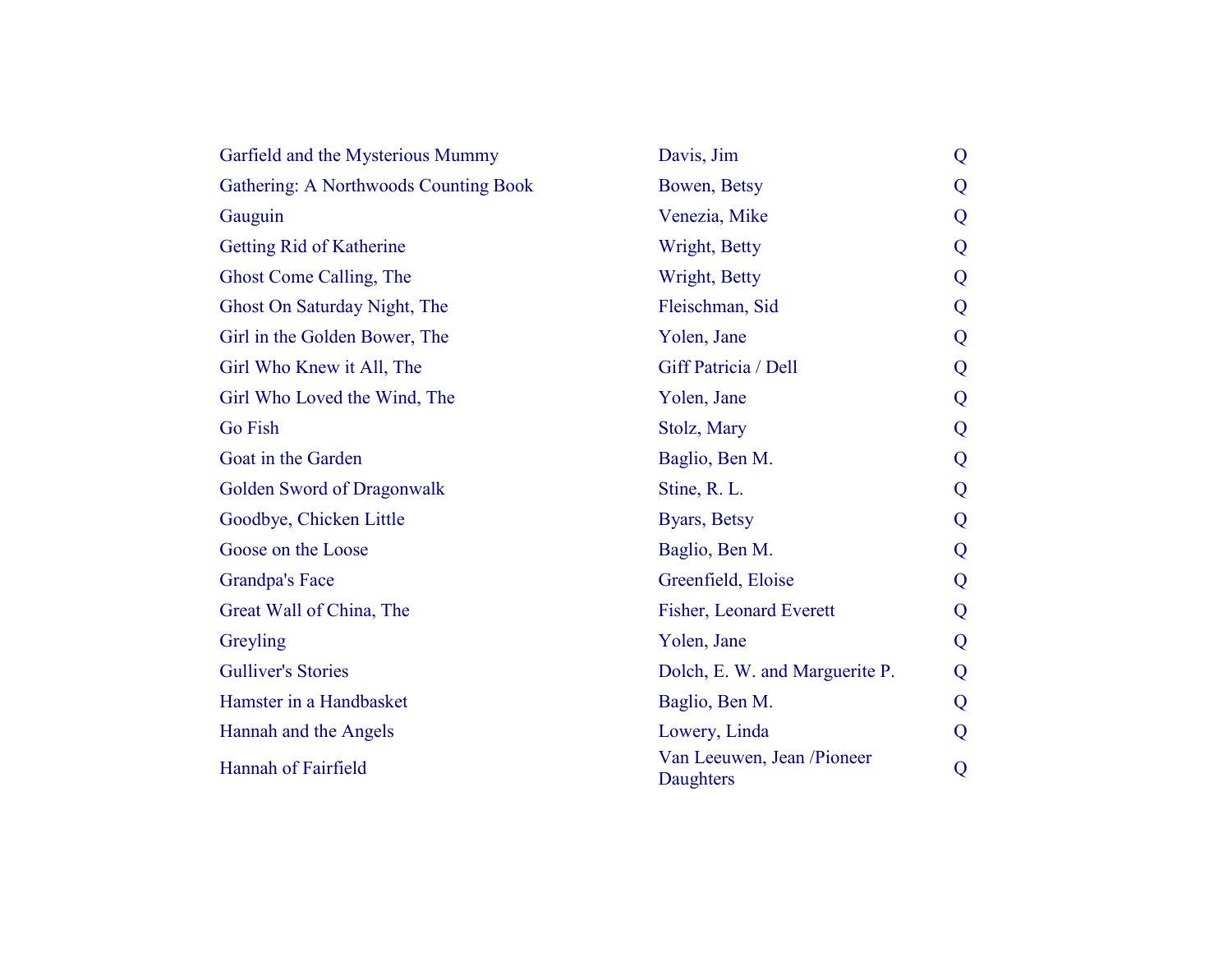| Hannah's Helping Hands                       | Van Leeuwen, Jean              | Q |
|----------------------------------------------|--------------------------------|---|
| Hannah's Winter of Hope                      | Van Leeuwen, Jean              | Q |
| Happy Birthday, Addy!                        | American Girls Collection, The | Q |
| Happy Birthday, Felicity!                    | American Girls Collection, The | Q |
| Happy Birthday, Josefina!                    | American Girls Collection, The | Q |
| Happy Birthday, Kirsten!                     | American Girls Collection, The | Q |
| Happy Birthday, Molly!                       | American Girls Collection, The | Q |
| Happy Birthday, Samantha!                    | American Girls Collection, The | Q |
| Heather at the Barre                         | Sinykin, Sheri Cooper          | Q |
| <b>Heather Goes to Hollywood</b>             | Sinykin, Sheri Cooper          | Q |
| <b>Heather Takes the Reins</b>               | Sinykin, Sheri Cooper          | Q |
| Heather, Belle of the Ball                   | Sinykin, Sheri Cooper          | Q |
| Hedgehog in the Hall                         | Daniels, Lucy                  | Q |
| Help! I'm a Prisoner in the Library          | Clifford, Eth                  | Q |
| Help! I'm Trapped in an Alien's Body         | Strasser, Todd                 | Q |
| Help! I'm Trapped in My Lunch Lady's Body    | Strasser, Todd                 | Q |
| Help! I'm Trapped in My Teacher's Body       | Strasser, Todd                 | Q |
| Help! I'm Trapped in Obedience School        | Strasser, Todd                 | Q |
| Help! I'm Trapped in Santa's Body            | Strasser, Todd                 | Q |
| Help! I'm Trapped in the First Day of School | Strasser, Todd                 | Q |
| Help! I'm Trapped in the President's Body    | Strasser, Todd                 | Q |
| Henry and the Paper Route                    | Cleary, Beverly                | Q |
|                                              |                                |   |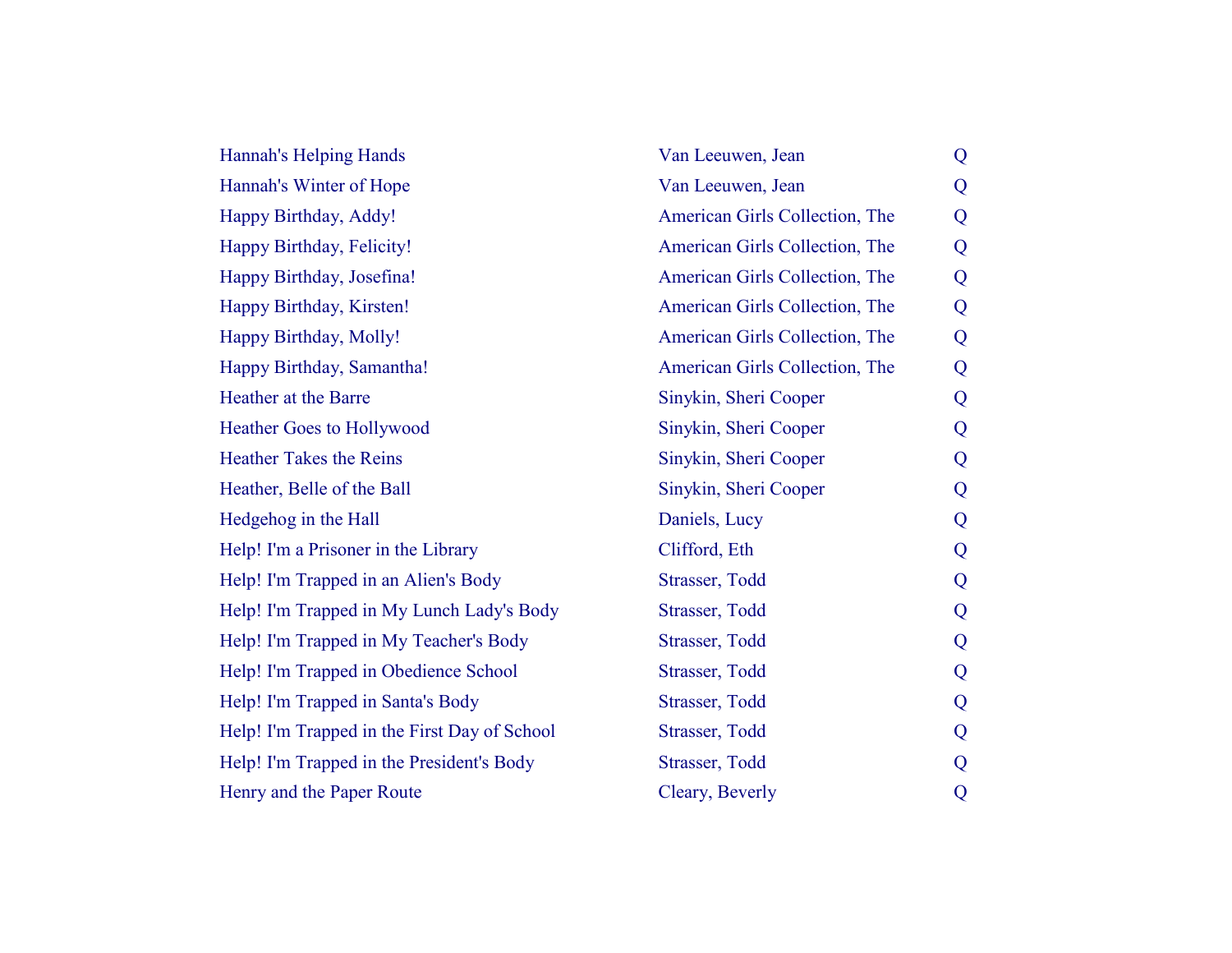| Hide and Seek Fog                                 | <b>Tresselt</b> , Alvin | Q |
|---------------------------------------------------|-------------------------|---|
| <b>Homer Price</b>                                | McCloskey, Robert       | Q |
| Horrors of the Haunted Museum                     | Stine, R. L.            | Q |
| Hundred Penny Box, the                            | Mathis, Sharon          | Q |
| I Have a Dream                                    | Davidson, Margaret      | Q |
| I Have a Dream King                               | Davidson, Margaret      | Q |
| If I Ran the Zoo                                  | Seuss, Dr.              | Q |
| If You Grew Up with Abraham Lincoln               | McGovern, Ann           | Q |
| If You Grew Up with George Washington             | Gross, Ruth Belov       | Q |
| If You Lived 100 Years Ago                        | McGovern, Ann           | Q |
| If You Lived at the Time of the American Revoluti | Moore, Kay              | Q |
| If You Lived at the Time of the Civil War         | Moore, Kay              | Q |
| If You Lived at the Time of the Great San Francis | Levine, Ellen           | Q |
| If You Lived in Colonial Times                    | McGovern, Ann           | Q |
| If You Lived in the Time of Martin Luther King    | Levine, Ellen           | Q |
| If You Lived with the Cherokee                    | Roop, Peter and Connie  | Q |
| If You Lived with the Hopi                        | Kamma, Anne             | Q |
| If You Lived with the Iroquois                    | Levine, Ellen           | Q |
| If You Lived with the Sioux Indians               | McGovern, Ann           | Q |
| If You Sailed on the Mayflower in 1620            | McGovern, Ann           | Q |
| If You Traveled on the Underground Railroad       | Levine, Ellen           | Q |
| If You Traveled West in a Covered Wagon           | Levine, Ellen           | Q |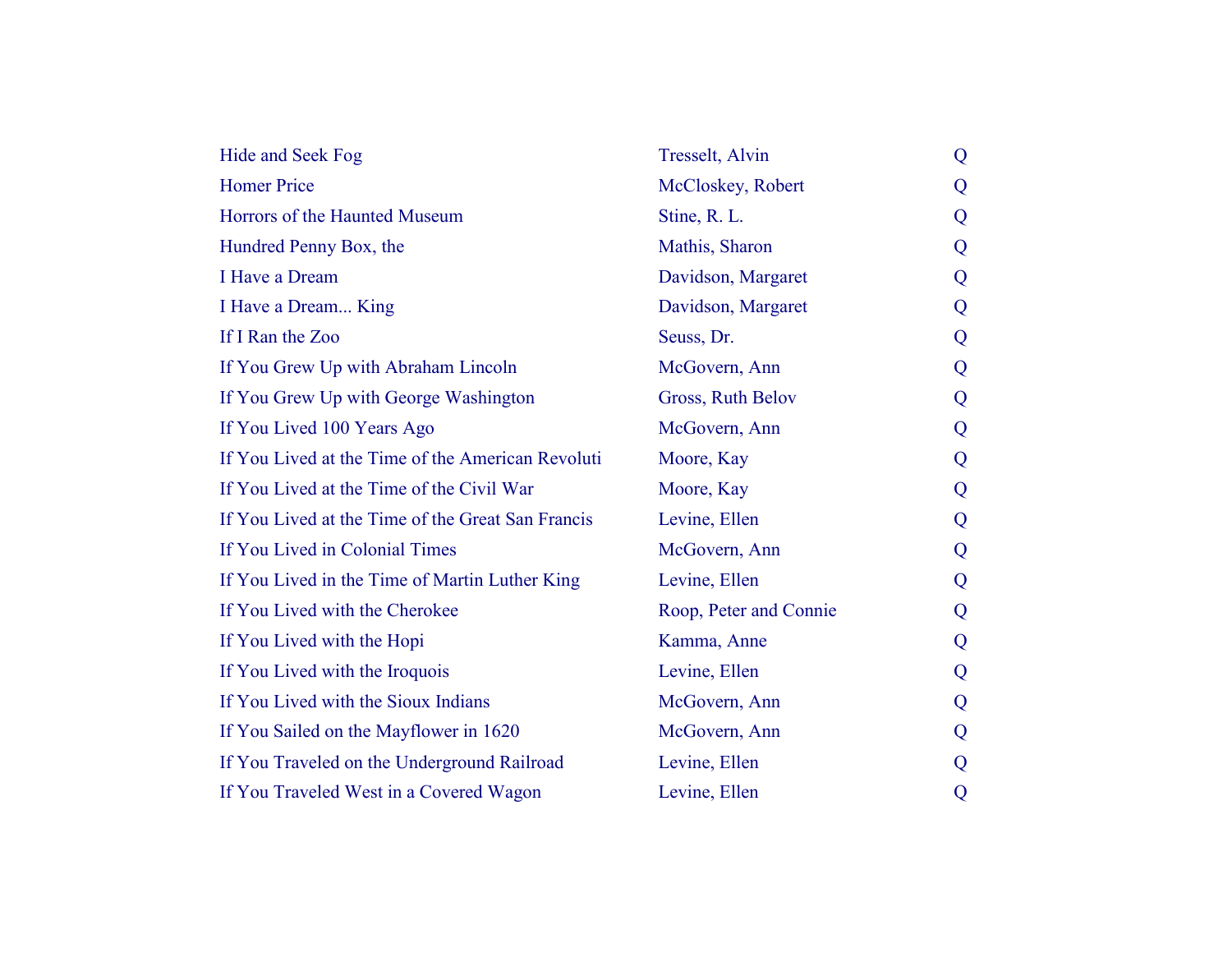| If You Were There When They Signed the Constit | Levy, Elizabeth, et al.                      | Q |
|------------------------------------------------|----------------------------------------------|---|
| If Your Name was Changed at Ellis Island       | Levine, Ellen                                | Q |
| Isabella: A Wish for Miguel                    | Childhood Journeys                           | Q |
| It'll Be All Right on the Night!               | Quinn, Pat                                   | Q |
| It's New, It's Improved, It's Terrible!        | Manes, Stephen                               | Q |
| J.T.                                           | Wagner, Jane                                 | Q |
| James and the Giant Peach                      | Dahl, Roald                                  | Q |
| Jim Ugly                                       | Fleischman, Sid                              | Q |
| <b>Jo's Troubled Heart</b>                     | Emerson, Charlotte Little<br>Women Journals/ | Q |
| Josefina Learns a Lesson                       | Tripp, Valerie, et al                        | Q |
| Josefina Saves the Day                         | American Girls Collection, The               | Q |
| Josefina's Surprise                            | American Girls Collection, The               | Q |
| Joshua T. Bates                                | Shreve, Susan                                | Q |
| Joshua T. Bates in Trouble Again               | Shreve, Susan                                | Q |
| Joshua T. Bates Takes Charge                   | Shreve, Susan                                | Q |
| Junebug                                        | Mead, Mice                                   | Q |
| Just a Dream                                   | VanAllsburg, Chris                           | Q |
| <b>Just Juice</b>                              | Hesse, Karen                                 | Q |
| Keisha Leads the Way: Magic Attic Club         | Reed, Teresa                                 | Q |
| Keisha the Fairy Snow                          | Reed, Teresa et al/ Attic Club               | Q |
| Keisha to the Rescue: Magic Attic Club         | Reed, Teresa                                 | Q |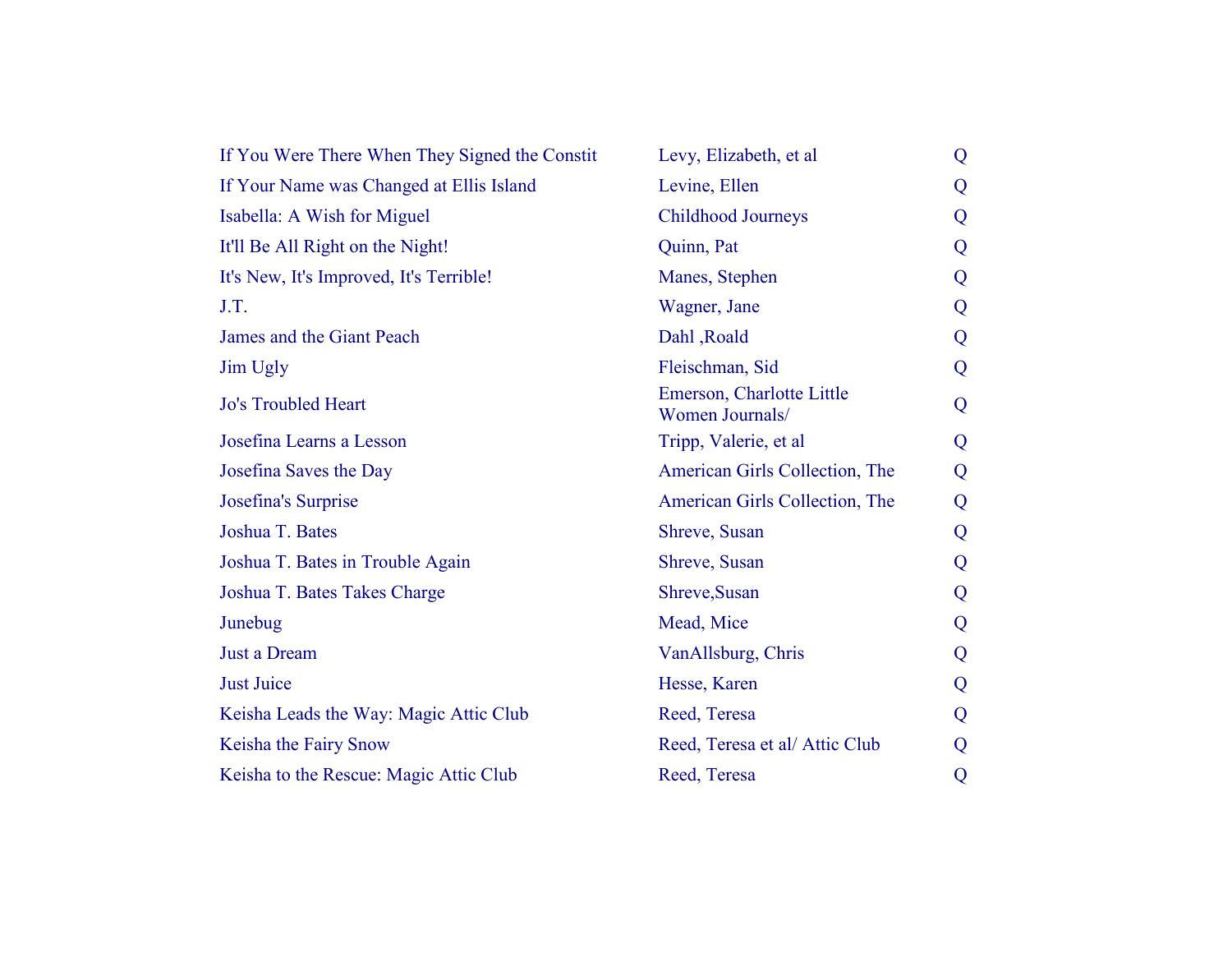| Keisha's Maze Mystery: Magic Attic Club | Benson, Lauren                 | Q |
|-----------------------------------------|--------------------------------|---|
| Kid Heroes of the Environment           | Dee, Catherine                 | Q |
| <b>King Max</b>                         | King-Smith, Dick               | Q |
| King's Stilts, The                      | Seuss, Dr.                     | Q |
| Kirsten Learns a Lesson                 | American Girls Collection, The | Q |
| Kirsten Saves the Day                   | American Girls Collection, The | Q |
| <b>Kirsten's Surprise</b>               | American Girls Collection, The | Q |
| <b>Kitten Crowd</b>                     | Baglio, Ben M.                 | Q |
| Kitten in the Cold                      | Baglio, Ben M.                 | Q |
| Kitten That Won First Prize, The        | Baglio, Ben M.                 | Q |
| Kittens in the Kitchen                  | Daniels, Lucy                  | Q |
| Knitwits                                | Taylor, William                | Q |
| <b>Lady Bird Johnson</b>                | Simon, Charnan                 | Q |
| Lamb in the Laundry                     | Baglio, Ben M.                 | Q |
| Lemonade Trick, The                     | Corbett, Scott                 | Q |
| Little Clearing in the Woods            | Wilkes, Maria D.               | Q |
| Little House by Boston Bay              | Wiley, Melissa                 | Q |
| Little House in Brookfield              | Wilkes, Maria D.               | Q |
| Little House in the Big Woods           | Wilder, Laura Ingalls          | Q |
| Little House in the Highlands           | Wiley, Melissa                 | Q |
| Little Red LighthouseBridge             | Swift, Hildegarde              | Q |
| Little Town at the Crossroads           | Wilkes, Maria D.               | Q |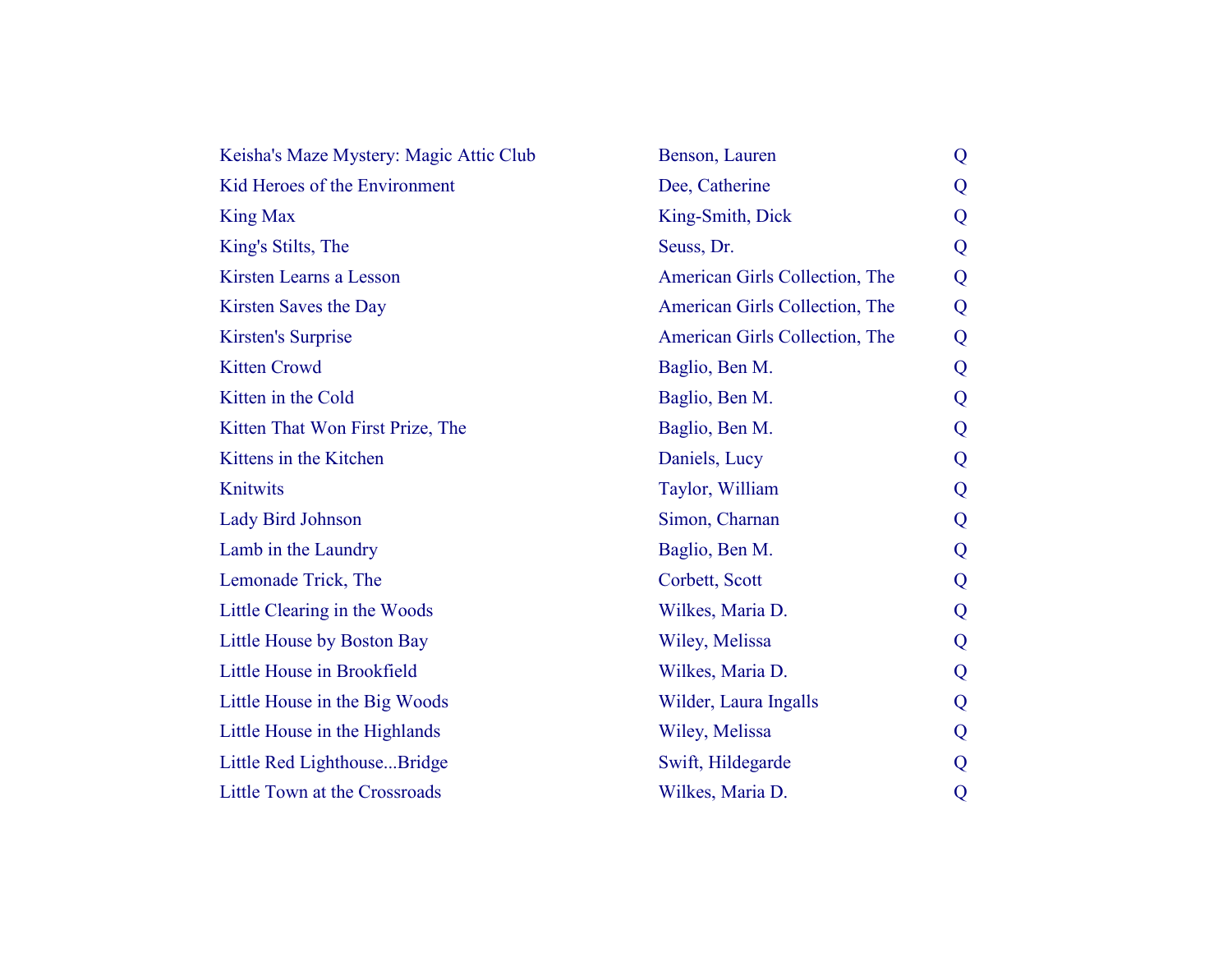| Long Winter, The                     | Ingalls Wilder, Laura                        | Q |
|--------------------------------------|----------------------------------------------|---|
| Lost Flower Children, The            | Lisle, Janet Taylor                          | Q |
| Love, from the Fifth-Grade Celebrity | Giff Patricia / Dell                         | Q |
| <b>Many Moons</b>                    | Thurber, James                               | Q |
| Mary by Myself                       | Smith, Jane Denitz                           | Q |
| Mary on Horseback                    | Wells, Rosemary                              | Q |
| Max the Man Mountain                 | McFarlane, Peter                             | Q |
| Medieval Feast, A                    | Aliki                                        | Q |
| Mee                                  | Venezia, Mike                                | Q |
| Meet Addy                            | American Girls Collection, The               | Q |
| <b>Meet Felicity</b>                 | American Girls Collection, The               | Q |
| Meet Hillary Rodham Clinton          | Spain, Valerie                               | Q |
| Meet John F. Kennedy                 | White, Nancy Bean                            | Q |
| Meet Josefina                        | American Girls Collection, The               | Q |
| <b>Meet Kirsten</b>                  | American Girls Collection, The               | Q |
| <b>Meet Molly</b>                    | American Girls Collection, The               | Q |
| Meet Samantha                        | American Girls Collection, The               | Q |
| <b>Megan</b> in Ancient Greece       | Korman, Susan                                | Q |
| <b>Megan's Balancing Act</b>         | Korman, Susan                                | Q |
| Meg's Dearest Wish                   | Emerson, Charlotte Little<br>Women Journals/ | Q |
| Michael Jordan                       | Lovitt, Chip                                 | Q |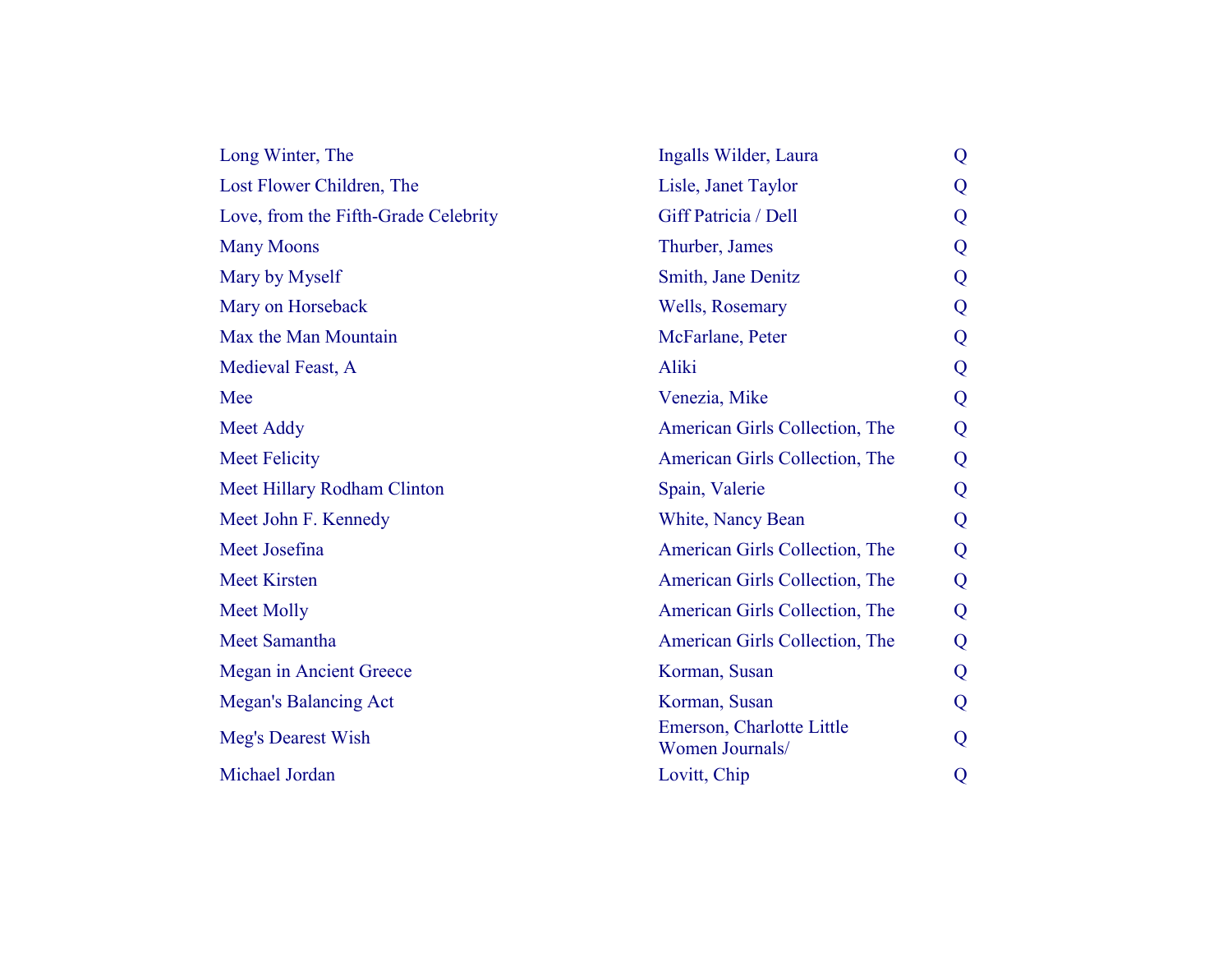| Mixed-up Max                          | King-Smith, Dick                                      | Q |
|---------------------------------------|-------------------------------------------------------|---|
| Moki                                  | Jackson Penney, Grace                                 | Q |
| Molly Learns a Lesson                 | American Girls Collection, The                        | Q |
| Molly Saves the Day                   | American Girls Collection, The                        | Q |
| <b>Molly's Surprise</b>               | American Girls Collection, The                        | Q |
| Morgans, Zoo                          | Howe, James                                           | Q |
| Moses the Kitten                      | Herriot, James                                        | Q |
| <b>Mostly Michael</b>                 | Smith, Robert Kimmel                                  | Q |
| Mountain Bike Challenge, The          | Morgan, Patrick                                       | Q |
| Mountain Man and the President, The   | Weitzman, et al., Stories of<br><b>America Series</b> | Q |
| Mouse of Amherst, The                 | Spires, Elizabeth                                     | Q |
| Mr. Popper's Penguins                 | Atwater, Richard                                      | Q |
| <b>Native American Stories</b>        | Bruchac, Joseph                                       | Q |
| Newspaper Kids, The                   | Phillips, Juanita                                     | Q |
| Nothing But Trouble, Trouble, Trouble | Hermes, Patricia                                      | Q |
| On the Banks of Plum Creek            | Wilder, Laura Ingalls                                 | Q |
| On the Banks of the Bayou             | MacBride, Roger Lea                                   | Q |
| On Top of Concord Hill                | Wilkes, Maria D.                                      | Q |
| Once I Was a Plum Tree                | Hurwitz, Johanna                                      | Q |
| One Small Blue Bead                   | Baylor, Byrd                                          | Q |
| <b>Onion Tears</b>                    | Kidd, Diana                                           | Q |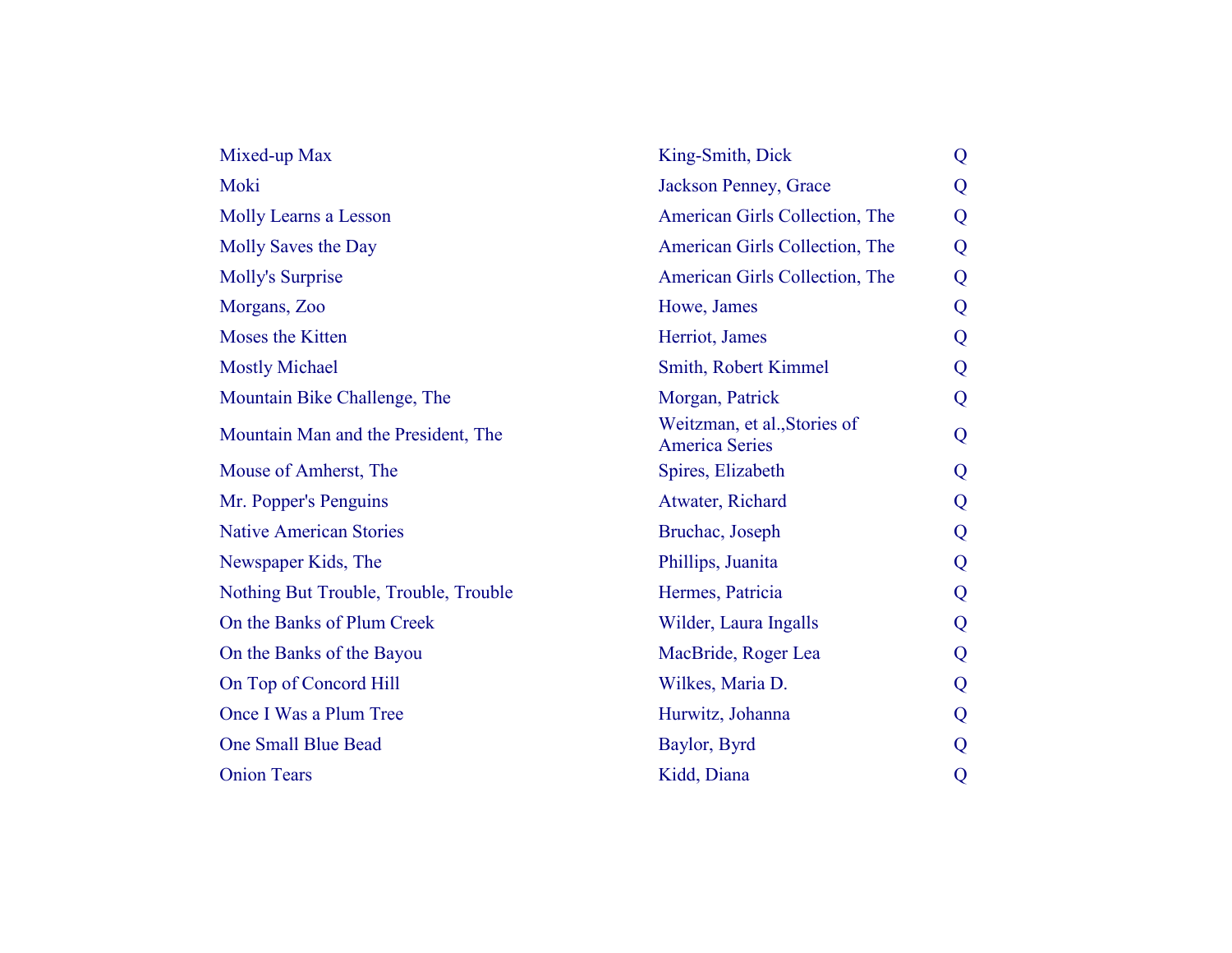| Original Adventures of Hank the Cowdog, The | Erickson, John R.       | Q |  |
|---------------------------------------------|-------------------------|---|--|
| Orphan Train Children: Aggie's Home         | Nixxon, Joan Lowery     | Q |  |
| Oscar, Cat-About-Town                       | Herriot, James          | Q |  |
| Our Teacher's Having a Baby                 | Bunting, Eve            | Q |  |
| <b>Outside and Inside Bats</b>              | Markle, Sandra          | Q |  |
| <b>Outside and Inside Kangaroos</b>         | Markle, Sandra          | Q |  |
| <b>Outside and Inside Sharks</b>            | Markle, Sandra          | Q |  |
| <b>Outside and Inside Snakes</b>            | Markle, Sandra          | Q |  |
| <b>Outside and Inside Spiders</b>           | Markle, Sandra          | Q |  |
| Owl in the Office                           | Baglio, Ben M.          | Q |  |
| <b>Owl-Cart Man</b>                         | Hall, Donald            | Q |  |
| <b>Patrick's Dinosaurs</b>                  | Carrick, Carol          | Q |  |
| Peanut                                      | <b>Selsam Millicent</b> | Q |  |
| Pedro's journal                             | Conrad, Pam             | Q |  |
| Picture Book of Simon Bolivar, A            | Adler, David            | Q |  |
| Piglet in a Playpen                         | Baglio, Ben M.          | Q |  |
| <b>Plain Girt</b>                           | Sorensen, Virginia      | Q |  |
| Pocketful of Goobers: GeorgeW. Carver       | Mitchell, Barbara       | Q |  |
| Ponies at the Point                         | Baglio, Ben M.          | Q |  |
| Pony on the Porch                           | Baglio, Ben M.          | Q |  |
| <b>Prairie Songs</b>                        | Conrad, Pam             | Q |  |
| Prince William                              | Rand, Gloria            | Q |  |
|                                             |                         |   |  |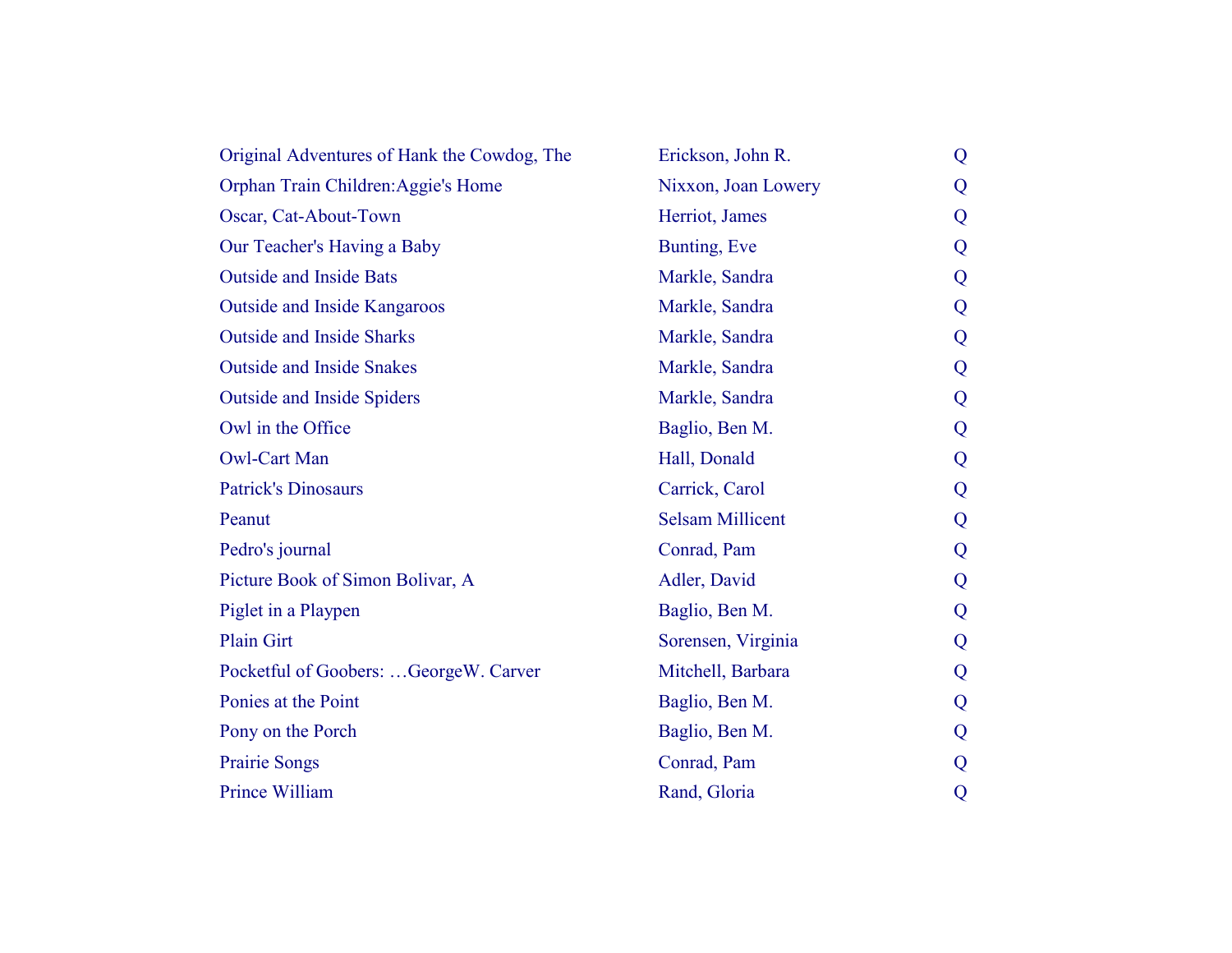| Puppies in the Pantry                            | Baglio, Ben M.                 | Q |
|--------------------------------------------------|--------------------------------|---|
| Rain Forest Tree, A                              | Kite, Lorien                   | Q |
| Rain Forest, The                                 | Fusselman, Fred                | Q |
| <b>Red-Hot Hightops</b>                          | Christopher, Matt              | Q |
| Reluctant Dragon, The                            | Grahame, Kenneth/Bantam        | Q |
| <b>Safe Return</b>                               | Dexter, Catherine              | Q |
| Samantha Saves the Day                           | American Girls Collection, The | Q |
| <b>Samantha's Surprise</b>                       | American Girls Collection, The | Q |
| Samurai's Daughter, The                          | San Souci, Robert D.           | Q |
| Sarah Morton Daniel's Day: Day in the Life of, A | Waters, Kate                   | Q |
| <b>Scrappers No Easy Out</b>                     | Hughes, Dean                   | Q |
| <b>Scrappers No Fear</b>                         | Hughes, Dean                   | Q |
| <b>Sharks and Rays</b>                           | Weldon, Owen                   | Q |
| Sheepdog in the Snow                             | Baglio, Ben M.                 | Q |
| Sierra                                           | Siebert, Diane                 | Q |
| SojournerTruth: Walking The Road To Freedom      | Ferris, Jeri                   | Q |
| Soup                                             | Peck, Robert                   | Q |
| Squirrels in the School                          | Baglio, Ben M.                 | Q |
| Story of George Washington Carver, The           | Moore, Eva                     | Q |
| Story of Laura Ingalls Wilder, Pioneer Girt, The | Stine, Megan                   | Q |
| Summer I Shrank My Grandmother, The              | Woodruff, Elvira               | Q |
| Summer in the South, A                           | Marshall, James                | Q |
|                                                  |                                |   |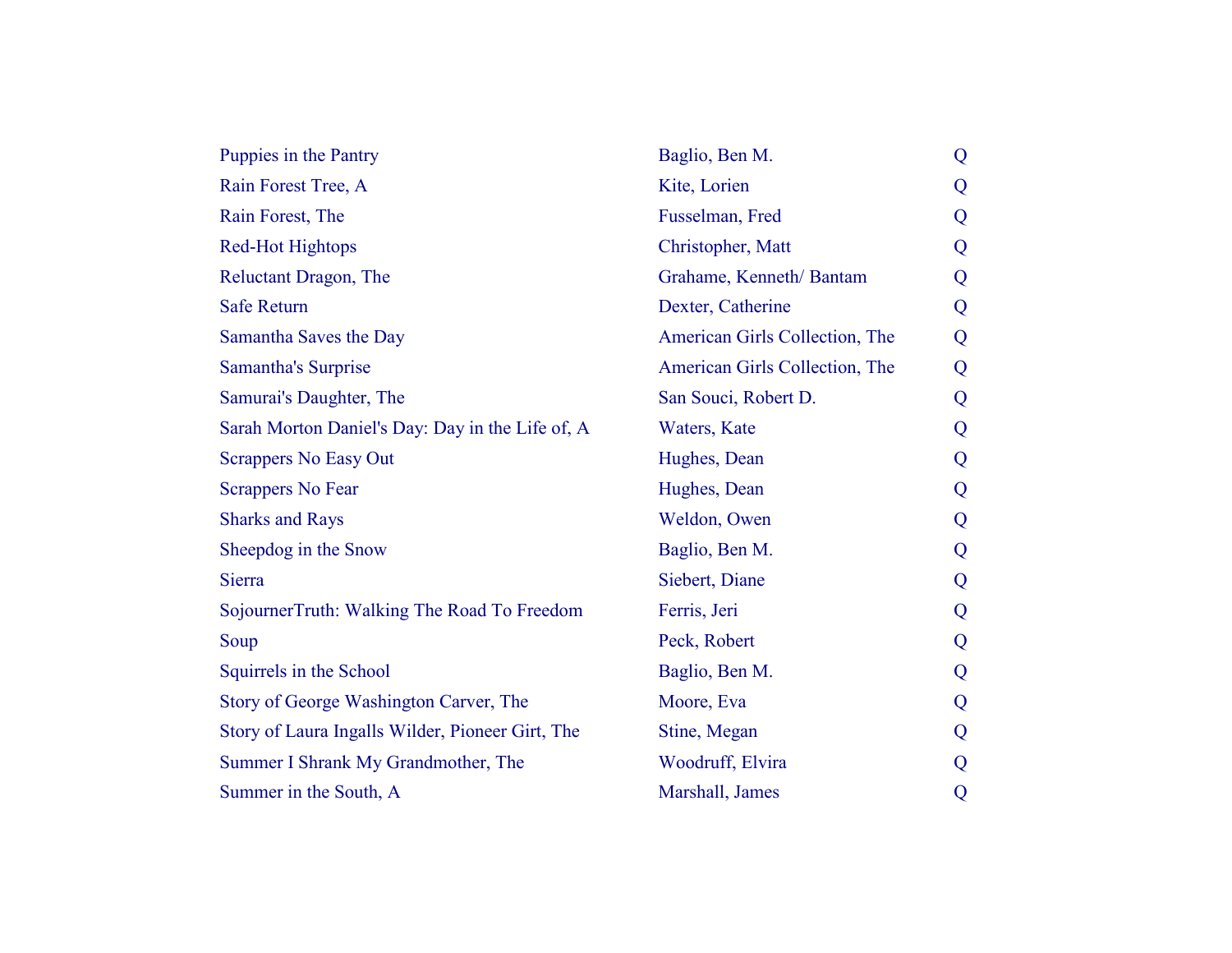| Superfudge                                | Blume, Judy             | Q |
|-------------------------------------------|-------------------------|---|
| <b>Sweet Memories Still</b>               | Kinsey-Warnock, N. & H. | Q |
| Tales of a Fourth Grade Nothing           | Blume, Judy             | Q |
| Tchaikovsky                               | Venezia, Mike           | Q |
| There's A Boy In The Girls' Bathroom      | Sachar, Louis           | Q |
| There's a Hamster in my Lunchbox          | Clymer, Susan           | Q |
| There's an Owl in the Shower              | George, Jean Craighead  | Q |
| Thomas Alva Edison: Young Inventor        | Sabin, Louis            | Q |
| Toilet Paper Tigers, The                  | Korman, Gordon          | Q |
| True Story of the 3 Little Pigs           | Scieszka, Jon           | Q |
| True Story of the Three Little Pigs, The  | Scieszka, Jon           | Q |
| Trumpet of the Swan, The                  | White, E. B.            | Q |
| Turkey That Ate My Father, The            | Marney, Dean            | Q |
| <b>Twits</b>                              | Dahl, Roald             | Q |
| <b>Two Bad Ants</b>                       | VanAllsburg, Chris      | Q |
| Vampire Who Came For Christmas, The       | Curtis Regan, Dian      | Q |
| Velveteen Rabbit                          | Williams, Margery       | Q |
| Velveteen Rabbit, The                     | Williams, Margery       | Q |
| Walking the Road to Freedom: The Story of | Ferris, Jeri            | Q |
| War with Grandpa                          | Smith, Robert           | Q |
| Whose Side Are You On?                    | Moore, Emily            | Q |
| Why Coyote Howls at Night                 | Moore, Emily            | Q |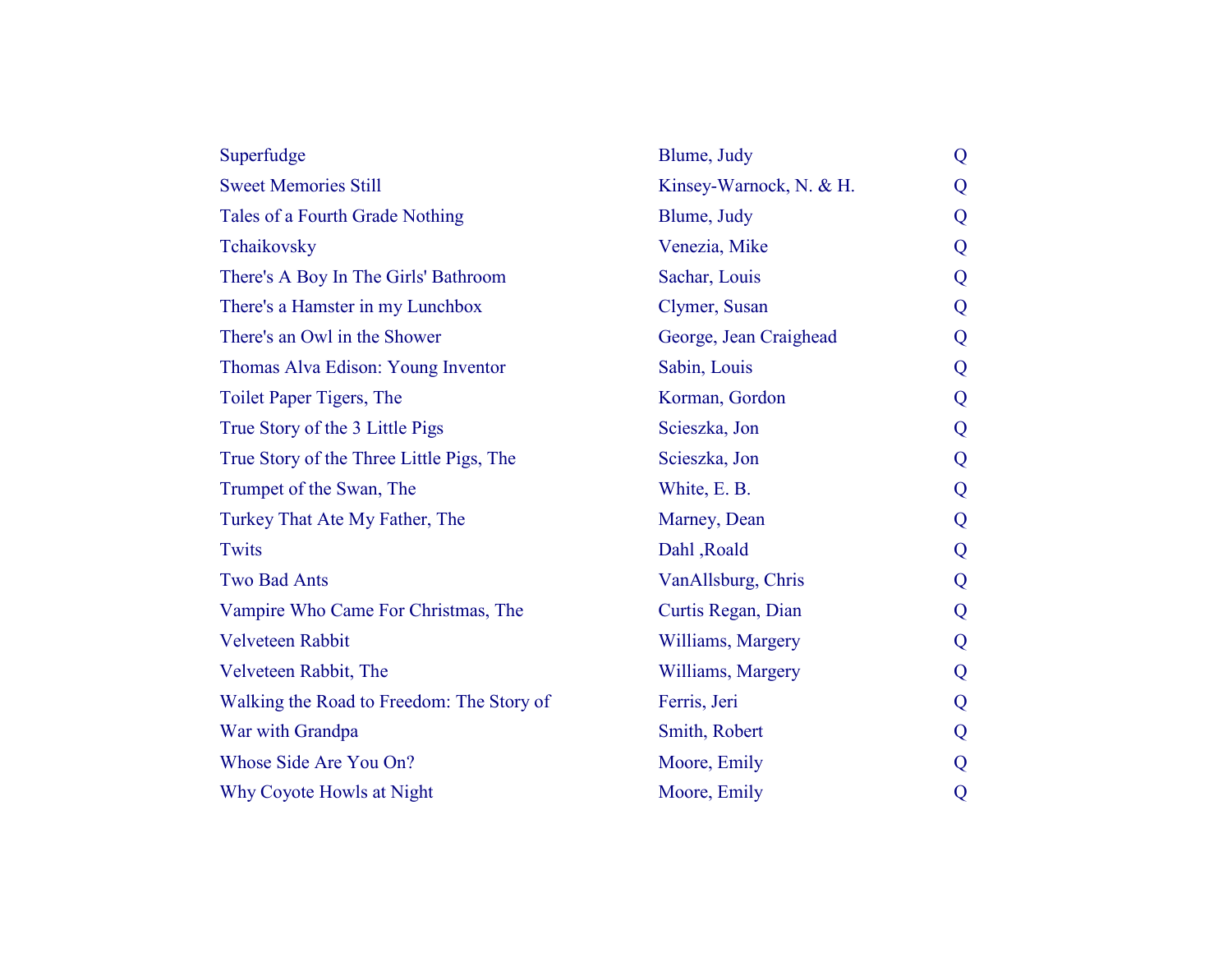| Why the Ocean Is Salty                           | Leonhardt, Alice            | Q            |
|--------------------------------------------------|-----------------------------|--------------|
| Witch Hunt: It Happened in Salem Village         | Krensky, Stephen            | Q            |
| Wreck of the Zephyr                              | VanAllsburg, Chris          | Q            |
| Writer of the Plains: A Story about Willa Cather | Streissguth, Tom            | Q            |
| You Be The Detective                             | Miller, Marvin              | Q            |
| You Be The Jury                                  | Miller, Marvin              | Q            |
| You Be The Jury: Courtroom V                     | Miller, Marvin              | Q            |
| Zinnia and Dot                                   | Ernst, Lisa                 | Q            |
| 18th Emergency, The                              | Byars, Betsy                | $\mathbf R$  |
| Abel's Island                                    | Steig, William              | $\mathbf R$  |
| Abigail Adams: Girl of Colonial Days             | Wagoner, Jean Brown         | $\mathbb{R}$ |
| Abraham Lincoln: The Great Emancipator           | Stevenson, Augusta          | $\mathbf R$  |
| Absolutely True Story, The: How I Visited        | Roberts, Willo Davis        | $\mathbf R$  |
| Ace: The Very Important Pig                      | King-Smith, Dick            | $\mathbf R$  |
| <b>Adventures in the Amazon Rain Forest</b>      | Goodman, Susan, E.          | $\mathbf R$  |
| Adventures of Spider, The                        | Arkhurst, Joyce C.          | $\mathbf R$  |
| Adventures of Spider, the                        | Arkhurst, Joyce, Scholastic | $\mathbf R$  |
| After the Goat Man                               | Byars, Betsy                | $\mathbf R$  |
| Afternoon of the Elves                           | Lisle, Janet Taylor         | $\mathbf R$  |
| <b>Against the Rules</b>                         | Costello, Emily             | $\mathbf R$  |
| Agnes the Sheep                                  | Taylor, William             | $\mathbf R$  |
| Ahyoka and the Talking Leaves                    | Proop, Peter & Connie       | $\mathbf R$  |
|                                                  |                             |              |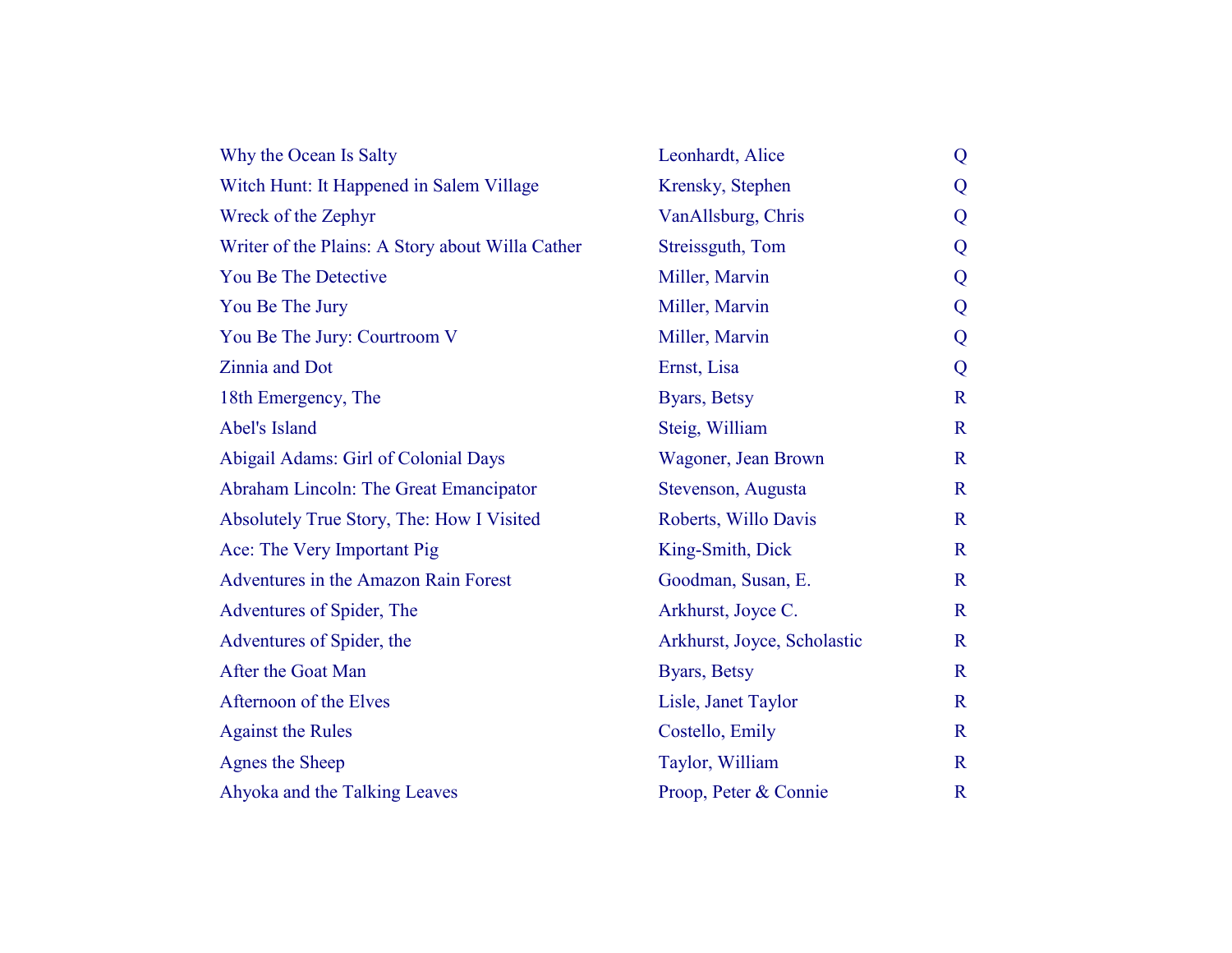| Ajeemah and His Son                              | Berry, James                    | $\mathbf R$  |
|--------------------------------------------------|---------------------------------|--------------|
| Alice the Brave                                  | Naylor, Phyllis Reynolds        | $\mathbf R$  |
| All Is Well                                      | Litchman, Kristin Embry         | $\mathbf R$  |
| Alltogether, One at one Time                     | Konigsburg, E. L.               | $\mathbf R$  |
| Amanda joins the Circus                          | Avi                             | $\mathbf R$  |
| Amazing Impossible Erie Canal, the               | Harness, Cheryl                 | $\mathbf R$  |
| Amelia Earhart: Young Aviator                    | Gormley, Beatrice               | $\mathbf{R}$ |
| America Street: A Multicultural Anthology of Sto | Mazer, Anne                     | $\mathbf{R}$ |
| <b>America's Most Wanted Fifth-Graders</b>       | Lawrence, Jan and Raskin, Linda | $\mathbf R$  |
| Amos and the Alien                               | Paulsen, Gary                   | $\mathbf R$  |
| <b>Amos Gets Famous</b>                          | Paulsen, Gary                   | $\mathbf R$  |
| <b>Amos Gets Married</b>                         | Paulsen, Gary                   | $\mathbb{R}$ |
| <b>Amos Goes Bananas</b>                         | Paulsen, Gary                   | $\mathbf R$  |
| <b>Amos's Killer Concert Caper</b>               | Paulsen, Gary                   | $\mathbf R$  |
| And Then What Happened Paul Revere?              | Fritz, Jean                     | $\mathbf R$  |
| Animal, the Vegetable, and John D. Jones, The    | Byars, Betsy                    | $\mathbf R$  |
| <b>Annie Oakley</b>                              | Wilson, Ellen                   | $\mathbf R$  |
| Arthur, For the Very First Time                  | MacLachlan, Patricia            | $\mathbf R$  |
| Babe Didrikson: Athlete of the Century           | Knudson, R.R.                   | $\mathbf R$  |
| Babe Ruth: One of Baseball's Greatest            | Van Riper, Guernsey             | $\mathbf R$  |
| Babe the Gallant Pig                             | King-Smith, Dick                | $\mathbf R$  |
| Backward Bird Dog, The                           | Wallace, Bill                   | $\mathbf R$  |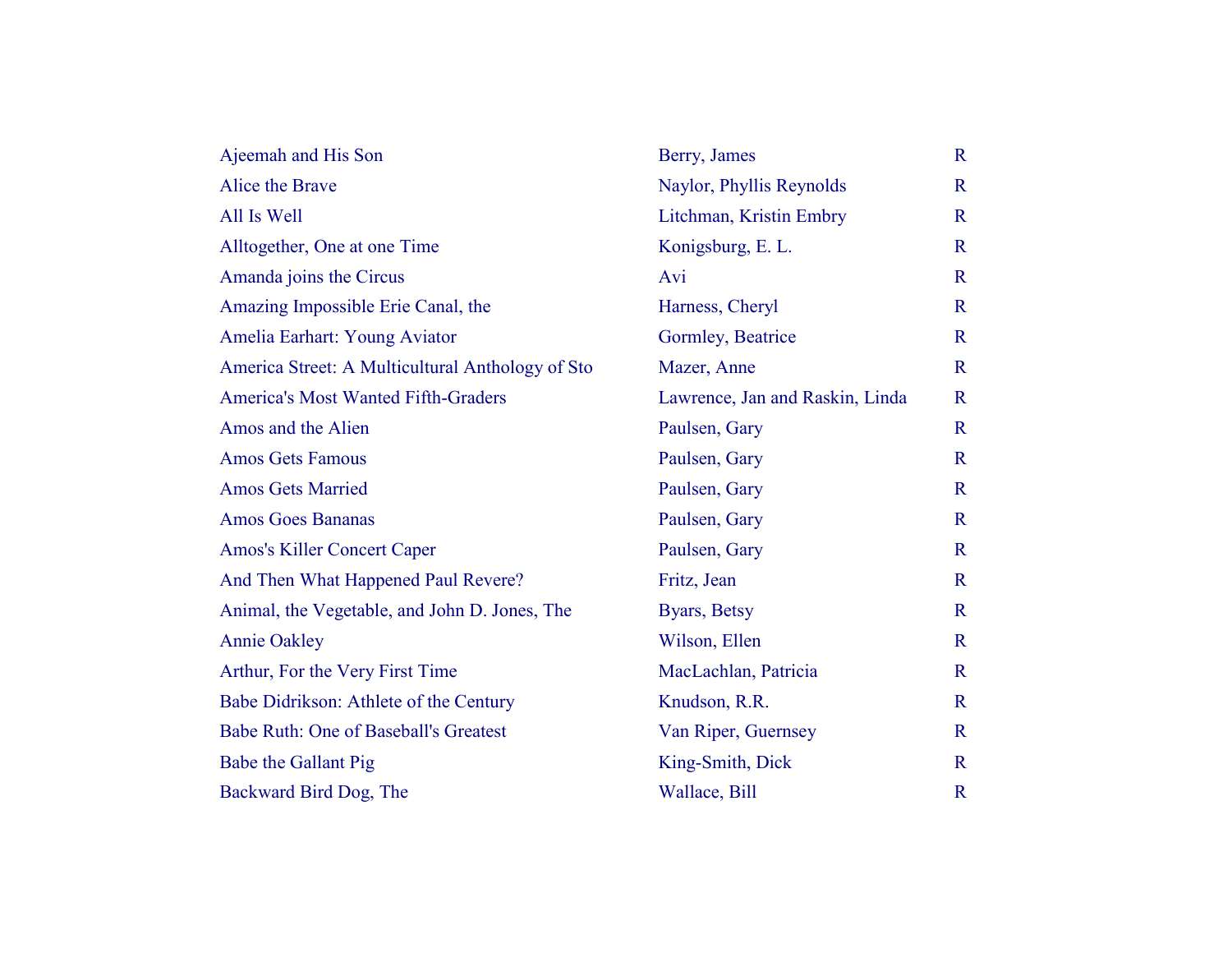| Barrel in the Basement, The                     | Wallace, Barbara Brooks                     | $\mathbf R$  |
|-------------------------------------------------|---------------------------------------------|--------------|
| Benjamin Franklin: Young Printer                | Stevenson, Augusta                          | $\mathbf R$  |
| Betsy Ross: Designer of Our Flag                | Weil, Ann                                   | $\mathbf R$  |
| Bighorn Sheep, The                              | Mattern, Joanne                             | $\mathbf R$  |
| Bill of Rights, The                             | Cornerstones of<br>Freedom/Children's Press | $\mathbf R$  |
| <b>Birds At My Feeder</b>                       | Kalman, Bobbie                              | $\mathbf R$  |
| Birthday Surprises: Ten Great Stories to Unwrap | Hurwitz, Johanna                            | $\mathbf R$  |
| <b>Black Gold</b>                               | Henry, Marguerite                           | $\mathbf R$  |
| Book About Planets and Stars, A                 | Reigot, Betty                               | $\mathbf R$  |
| <b>Born To Trot</b>                             | Henry, Marguerite                           | $\mathbf R$  |
| Boy Who Lost His Face, The                      | Sachar, Louis                               | $\mathbf R$  |
| Bracelet, The                                   | Uchida, Yoshiko                             | $\mathbf R$  |
| Brendan the Navigator: A History Mystery About  | Fritz, Jean                                 | $\mathbf R$  |
| <b>Brian's Winter</b>                           | Paulsen, Gary                               | $\mathbf R$  |
| Brighty of the Grand Canyon                     | Henry, Marguerite                           | $\mathbf R$  |
| <b>Building the Capital City</b>                | Cornerstones of<br>Freedom/Children's Press | $\mathbf R$  |
| <b>Bully of Barkham Street</b>                  | Stolz, Mary                                 | $\mathbf R$  |
| Cabin Faced West, The                           | Fritz, Jean                                 | $\mathbf R$  |
| Caddie Woodlawn                                 | Brink, Carol Ryrie                          | $\mathbf R$  |
| <b>Call Me Ruth</b>                             | Sachs, Marilyn                              | $\mathbf{R}$ |
| Can't You Make Them Behave, King George?        | Fritz, Jean                                 | $\mathbf R$  |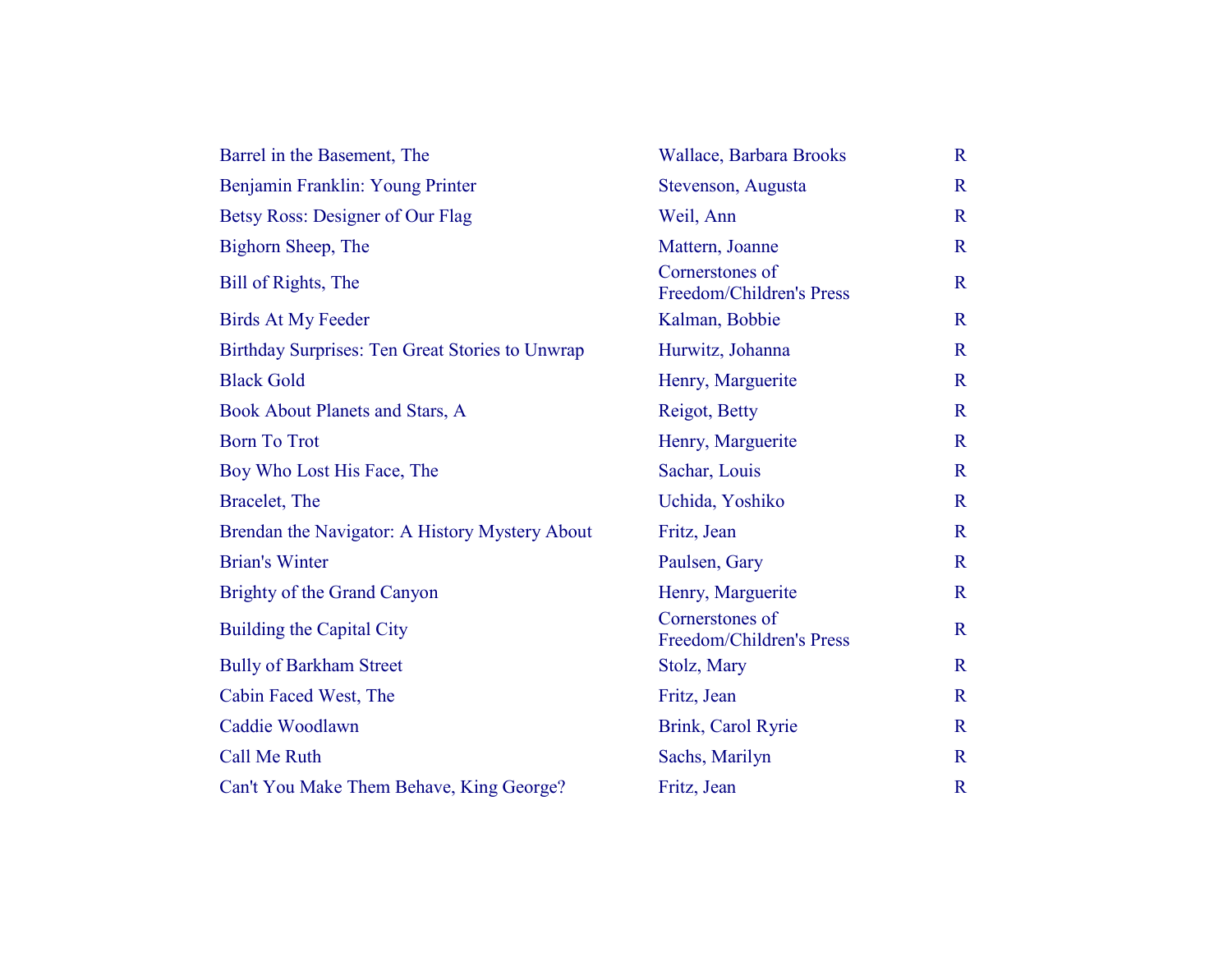| Cornerstones of<br>Freedom/Children's Press | $\mathbf R$  |
|---------------------------------------------|--------------|
| Bryant, Bonnie                              | $\mathbf R$  |
| Singer, Marilyn                             | $\mathbb{R}$ |
| Winthrop, Elizabeth                         | $\mathbf R$  |
| Stolz, Mary                                 | $\mathbf R$  |
| Wood, jenny                                 | $\mathbf R$  |
| Howe, James                                 | $\mathbf R$  |
| Fleischman, Sid                             | $\mathbf R$  |
| Dahl, Roald                                 | $\mathbf R$  |
| Dahl, Roald                                 | $\mathbf R$  |
| Kennedy, William & Brendan                  | $\mathbb{R}$ |
| White, E. B.                                | $\mathbf R$  |
| Rylant, Cynthia                             | $\mathbf R$  |
| Burford, Betty                              | $\mathbf R$  |
| Wright, Betty                               | $\mathbf R$  |
| Wallace, Bill                               | $\mathbf R$  |
| Boyd, Candy Dawson                          | $\mathbf R$  |
| Stevenson, Augusta                          | $\mathbf R$  |
| Weaver, Lydia                               | $\mathbf R$  |
| Paulsen, Gary                               | $\mathbb{R}$ |
| Byars, Betsy                                | $\mathbb{R}$ |
|                                             |              |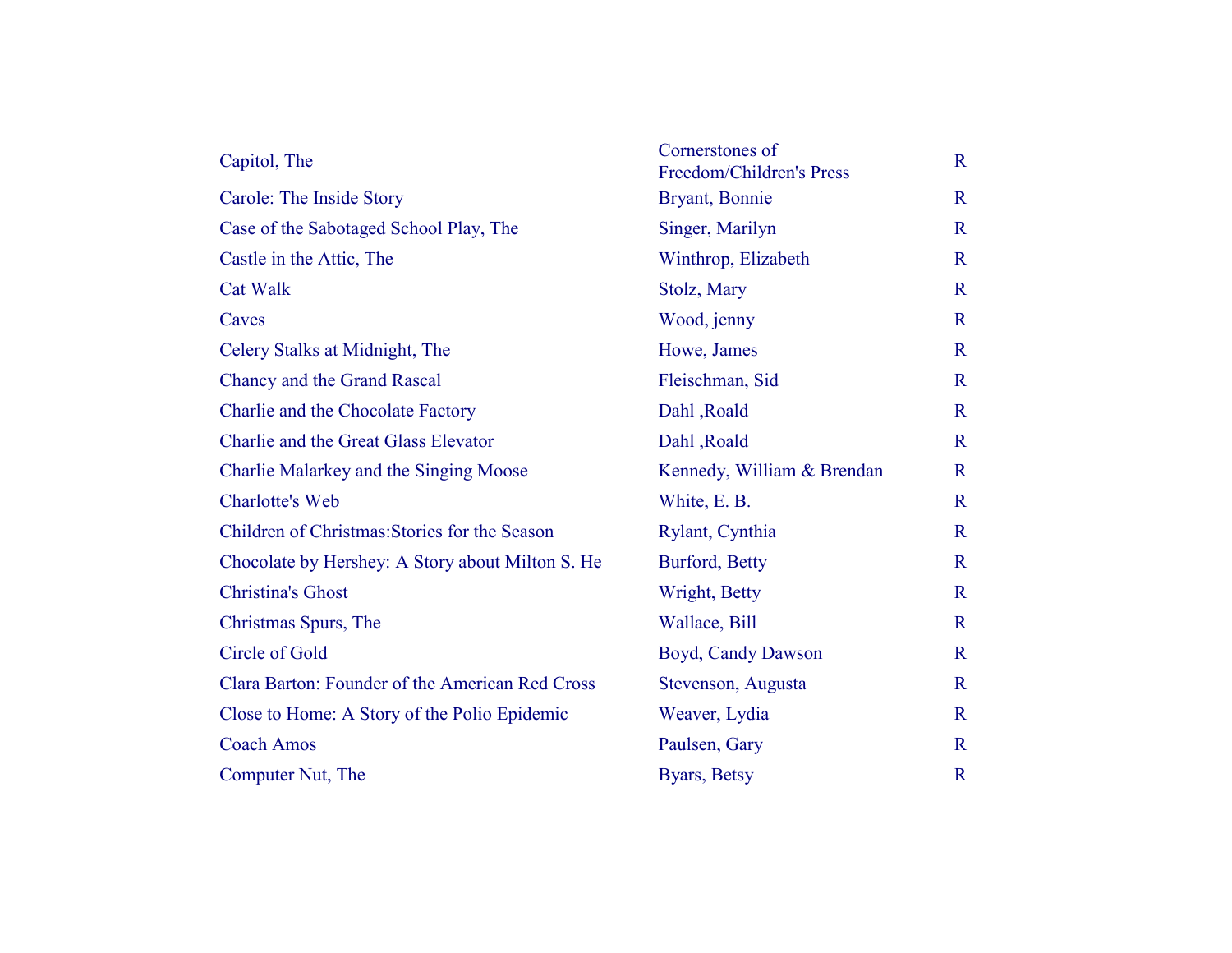| Constitution, The                                  | Cornerstones of<br>Freedom/Children's Press | $\mathbf R$  |
|----------------------------------------------------|---------------------------------------------|--------------|
| Crispus Attucks: Black Leader of Colonial Patriots | Millender, Dharathula H.                    | $\mathbf R$  |
| Cybil War, The                                     | Byars, Betsy                                | $\mathbb{R}$ |
| Danger on Panther Peak                             | Wallace, Bill                               | $\mathbb{R}$ |
| Devil's Bridge                                     | DeFelice, Cynthia                           | $\mathbb{R}$ |
| Dirty Socks Don't Win Games                        | Marney, Dean                                | $\mathbf R$  |
| Dog Called Kitty, A                                | Wallace, Bill                               | $\mathbb{R}$ |
| Dog on Barkham Street, A                           | Stolz, Mary                                 | $\mathbf R$  |
| Dog Years                                          | Warner, Sally                               | $\mathbb{R}$ |
| Doll's House, The                                  | Godden, Rumer                               | $\mathbb{R}$ |
| Dominic                                            | Steig, William                              | $\mathbb{R}$ |
| Dragon in the Ghetto Caper, The                    | Konigsburg, E.L.                            | $\mathbf R$  |
| Dunc and Amos and the Red Tattoos                  | Paulsen, Gary                               | $\mathbf R$  |
| Dunc and Amos Go to the Dogs                       | Paulsen, Gary                               | $\mathbf R$  |
| Dunc and Amos Hit the Big Top                      | Paulsen, Gary                               | $\mathbb{R}$ |
| Dunc and Amos Meet the Slasher                     | Paulsen, Gary                               | $\mathbb{R}$ |
| Dunc and the Flaming Ghost                         | Paulsen, Gary                               | $\mathbf R$  |
| Dunc and the Greased Sticks of Doom                | Paulsen, Gary                               | $\mathbb{R}$ |
| Dunc and the Haunted Castle                        | Paulsen, Gary                               | $\mathbf R$  |
| Dunc and the Scam Artists                          | Paulsen, Gary                               | $\mathbf R$  |
| Dunc Breaks the Record                             | Paulsen, Gary                               | $\mathbb{R}$ |
|                                                    |                                             |              |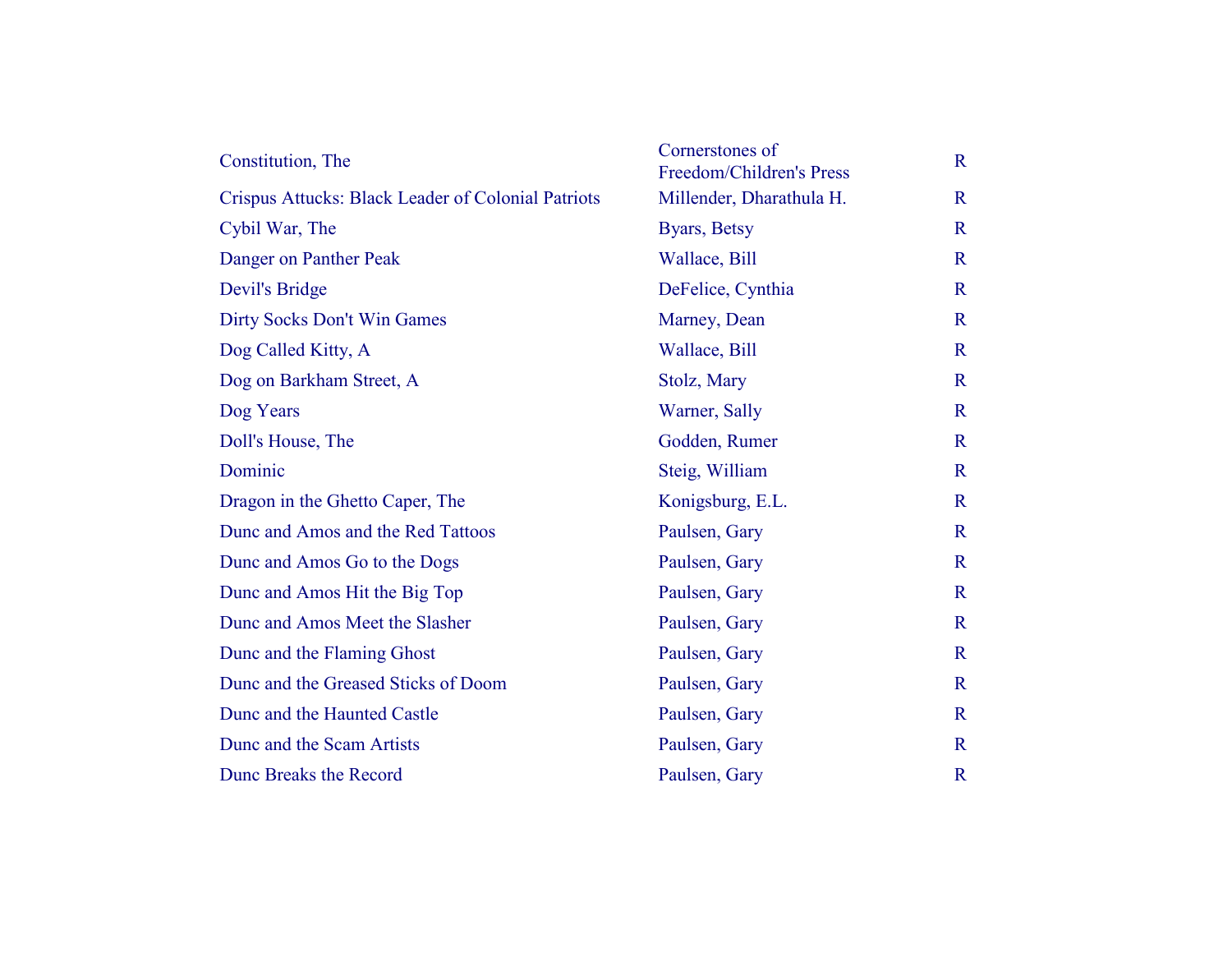| <b>Dunc Gets Tweaked</b>                   | Paulsen, Gary           | $\mathbf R$  |
|--------------------------------------------|-------------------------|--------------|
| Dunc's Doll                                | Paulsen, Gary           | $\mathbf R$  |
| Dunc's Dump                                | Paulsen, Gary           | $\mathbf R$  |
| <b>Dunc's Halloween</b>                    | Paulsen, Gary           | $\mathbf R$  |
| <b>Dunc's Undercover Christmas</b>         | Paulsen, Gary           | $\mathbb{R}$ |
| Earthquake!: San Francisco, 1906           | Wilson, Kate            | $\mathbf R$  |
| Eleanor Roosevelt: First Lady of the World | Faber, Doris            | $\mathbf R$  |
| Ellie Brader Hates Mr. G.                  | Johnson, Janet          | $\mathbb{R}$ |
| Enchanted Horse, The                       | Nabb, Magdalen          | $\mathbf R$  |
| <b>Endangered Desert Animals</b>           | Taylor, Dave            | $\mathbf R$  |
| <b>Endangered Forest Animals</b>           | Taylor, Dave            | $\mathbf R$  |
| <b>Endangered Grassland Animals</b>        | Taylor, Dave            | $\mathbf R$  |
| <b>Endangered Island Animals</b>           | Taylor, Dave            | $\mathbf R$  |
| <b>Endangered Mountain Animals</b>         | Taylor, Dave            | $\mathbb{R}$ |
| <b>Endangered Ocean Animals</b>            | Taylor, Dave            | $\mathbf R$  |
| <b>Endangered Savannah Animals</b>         | Taylor, Dave            | $\mathbf R$  |
| <b>ESP TV</b>                              | Rodgers, Mary           | $\mathbf R$  |
| <b>Every Living Thing</b>                  | Rylant, Cynthia         | $\mathbf R$  |
| Everywhere                                 | <b>Brooks, Bruce</b>    | $\mathbf R$  |
| <b>Fig Pudding</b>                         | Fletcher, Ralph         | $\mathbf R$  |
| Fire in the Sky                            | Ransom, Candice F.      | $\mathbf R$  |
| Fire! The Beginnings of the Labor Movement | Goldin, Barbara Diamond | $\mathbb{R}$ |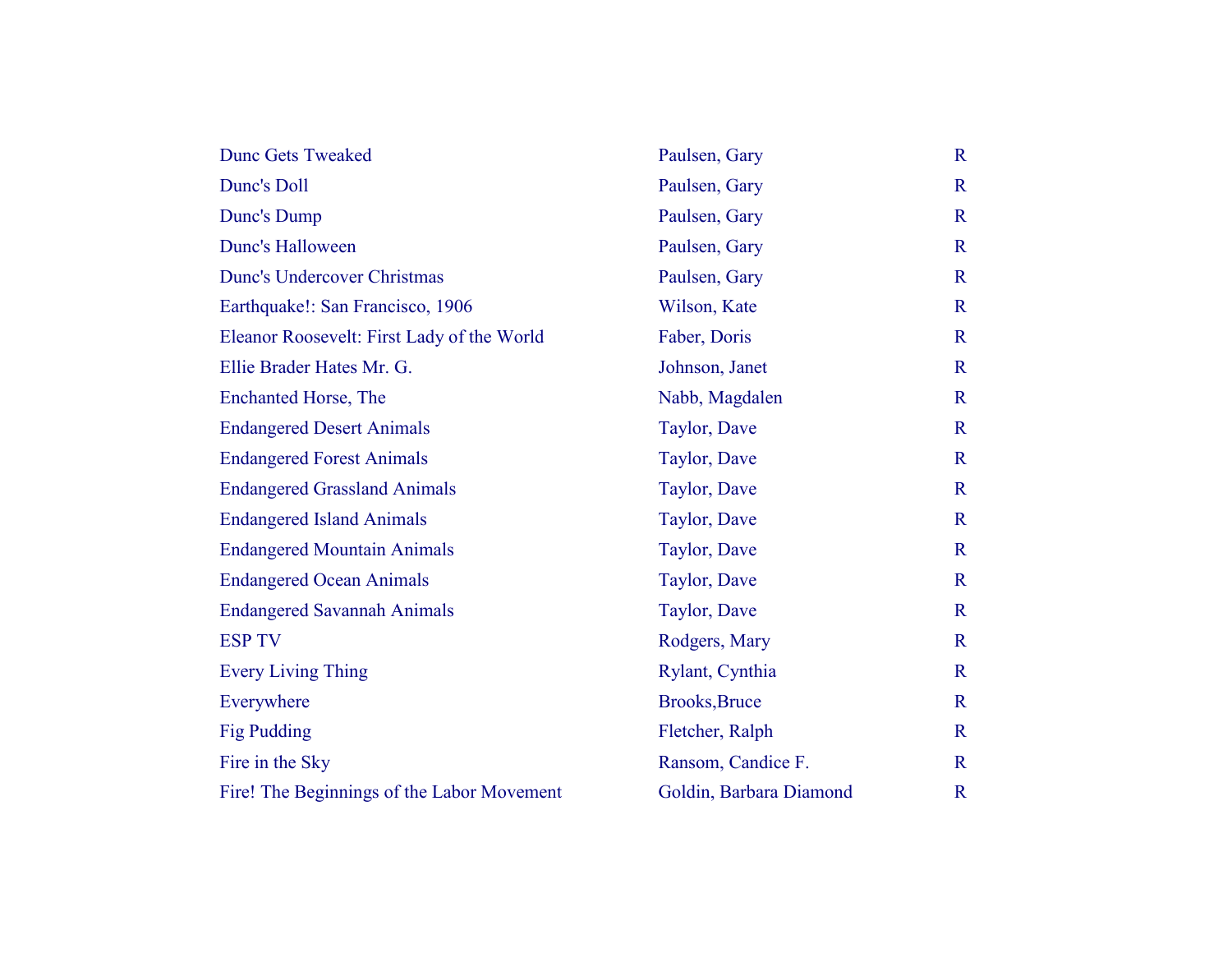| First Four Years, The                               | Wilder, Laura Ingalls      | $\mathbf{R}$ |
|-----------------------------------------------------|----------------------------|--------------|
| Flight: The Journey of Charles Lindbergh            | Burleigh, Robert           | $\mathbf R$  |
| <b>Flying Solo</b>                                  | Fletcher, Ralph            | $\mathbf R$  |
| <b>Forest Mammals</b>                               | Kalman, Bobbie             | $\mathbf R$  |
| Fortune Branches Out, A                             | Mahy, Margaret             | $\mathbf R$  |
| Foul Play on the Sidelines                          | Costello, Emily            | $\mathbf R$  |
| Francisco Goya                                      | Venezia, Mike              | $\mathbf R$  |
| <b>Freaky Friday</b>                                | Rodgers, Mary              | $\mathbf R$  |
| Frederick Douglass: Fights For Freedom              | Miller, William            | $\mathbf R$  |
| <b>Freedom Crossing</b>                             | Clark, Margaret            | $\mathbf R$  |
| Frida Kahlo                                         | Venezia, Mike              | $\mathbf R$  |
| Frindle                                             | <b>Clements</b> , Andrew   | $\mathbf R$  |
| From the Mixed-Up Files of Mrs. Basil T             | Konigsburg, E.L.           | $\mathbf R$  |
| Gentle Annie: The True Story of a Civil War Nurs    | <b>Shura, Mary Frances</b> | $\mathbf R$  |
| George Handel                                       | Venezia, Mike              | $\mathbf R$  |
| George Washington: A Picture Book Biography         | Giblin, James Cross        | $\mathbf R$  |
| Georgia O'Keeffe                                    | Venezia, Mike              | $\mathbf R$  |
| <b>Ghosts Beneath Our Feet</b>                      | Wright, Betty              | $\mathbf R$  |
| Girl-Son, The                                       | Neuberger, Anne E.         | $\mathbf R$  |
| Glorious Days, Dreadful Days: The Battle of Bunke   | Kirby, Philippa            | $\mathbf R$  |
| Go Free or Die: A Story About Harriet Tubman        | Ferris, Jeri               | $\mathbf R$  |
| Goldfish Charlie and the Case of the Missing Planet | Mazer, Anne                | $\mathbf R$  |
|                                                     |                            |              |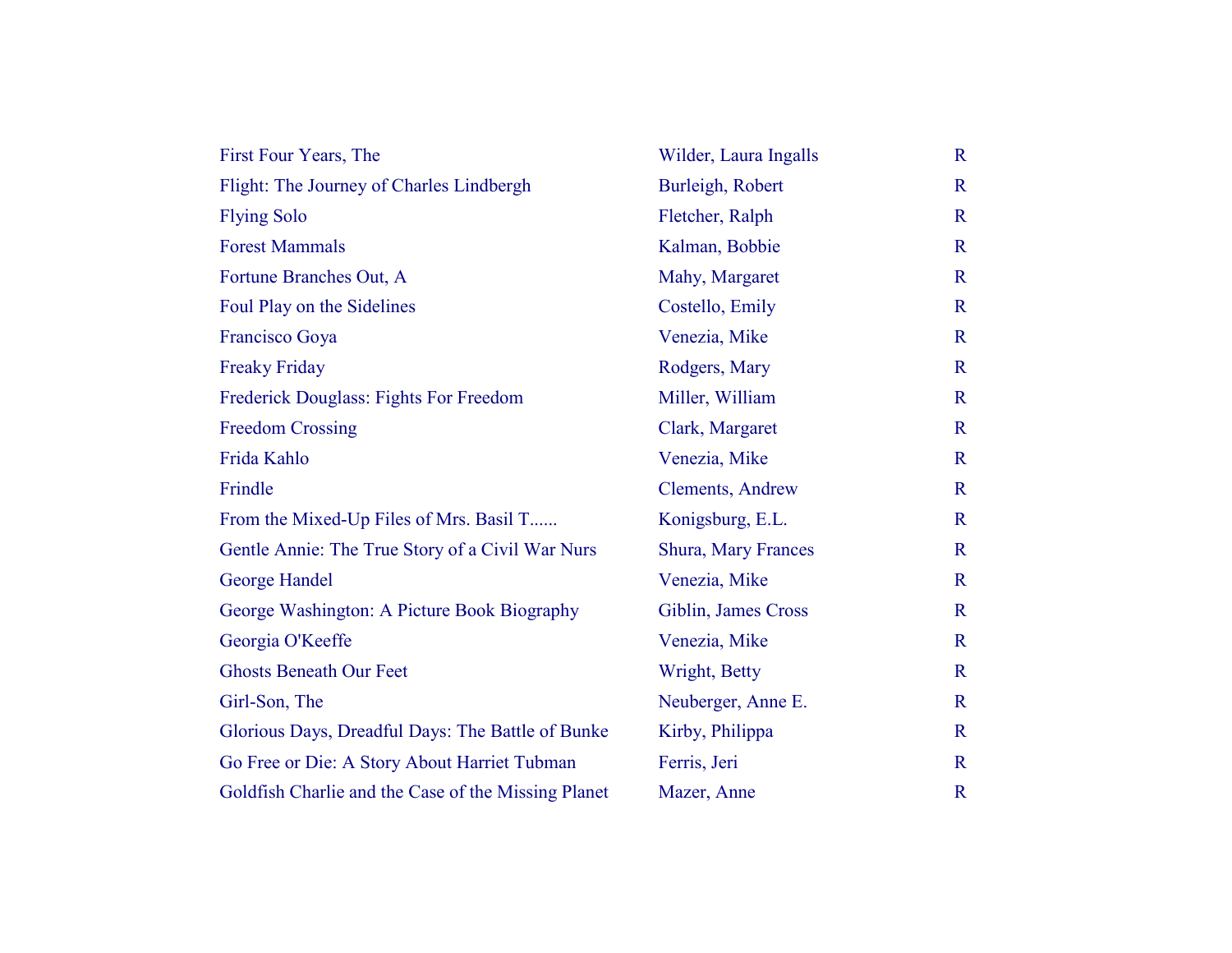| <b>Grant Wood</b>                             | Venezia, Mike                               | $\mathbf R$  |
|-----------------------------------------------|---------------------------------------------|--------------|
| Great Depression, The                         | Cornerstones of<br>Freedom/Children's Press | $\mathbf R$  |
| Great Kapok Tree, The                         | Cherry, Lynne                               | $\mathbf R$  |
| Growin'                                       | Grimes, Nikki                               | $\mathbf R$  |
| Hannah's Fancy Notions: A Story of Industrial | Ross, Pat                                   | $\mathbf R$  |
| Harry Cat's Pet Puppy                         | Selden, George                              | $\mathbb{R}$ |
| Harry Houdini: Master of Magic                | Kraske, Robert                              | $\mathbf R$  |
| Hatchet                                       | Paulsen, Gary                               | $\mathbb{R}$ |
| Have You Seen Hyacinth Macaw?                 | Giff Patricia / Dell                        | $\mathbf R$  |
| Hawaiian Magic                                | Morris, Rod                                 | $\mathbf R$  |
| Helen Keller: A Light For The Blind           | Kudlinski, Kathleen V.                      | $\mathbb{R}$ |
| Hello, My Name Is Scrambled Eggs              | Gilson, Jamie                               | $\mathbf R$  |
| Henri de Toulouse-Lautrec                     | Venezia, Mike                               | $\mathbb{R}$ |
| <b>Henry Matisse</b>                          | Venezia, Mike                               | $\mathbf R$  |
| Her Piano Sang: A Story About Clara Schumann  | Allman, Barbara                             | $\mathbf R$  |
| Home Sweet Home, Goodbye                      | Stowe, Cynthia                              | $\mathbf R$  |
| House of Wings, The                           | Byars, Betsy                                | $\mathbf R$  |
| <b>How To Eat Fried Worms</b>                 | Rockwell, Thomas                            | $\mathbb{R}$ |
| <b>I Can Read About Planets</b>               | Schector, Darrow                            | $\mathbf R$  |
| Iggie's House                                 | Blume, Judy                                 | $\mathbf R$  |
| Indian in the Cupboard, The                   | Banks, Lynne Reid                           | $\mathbf R$  |
|                                               |                                             |              |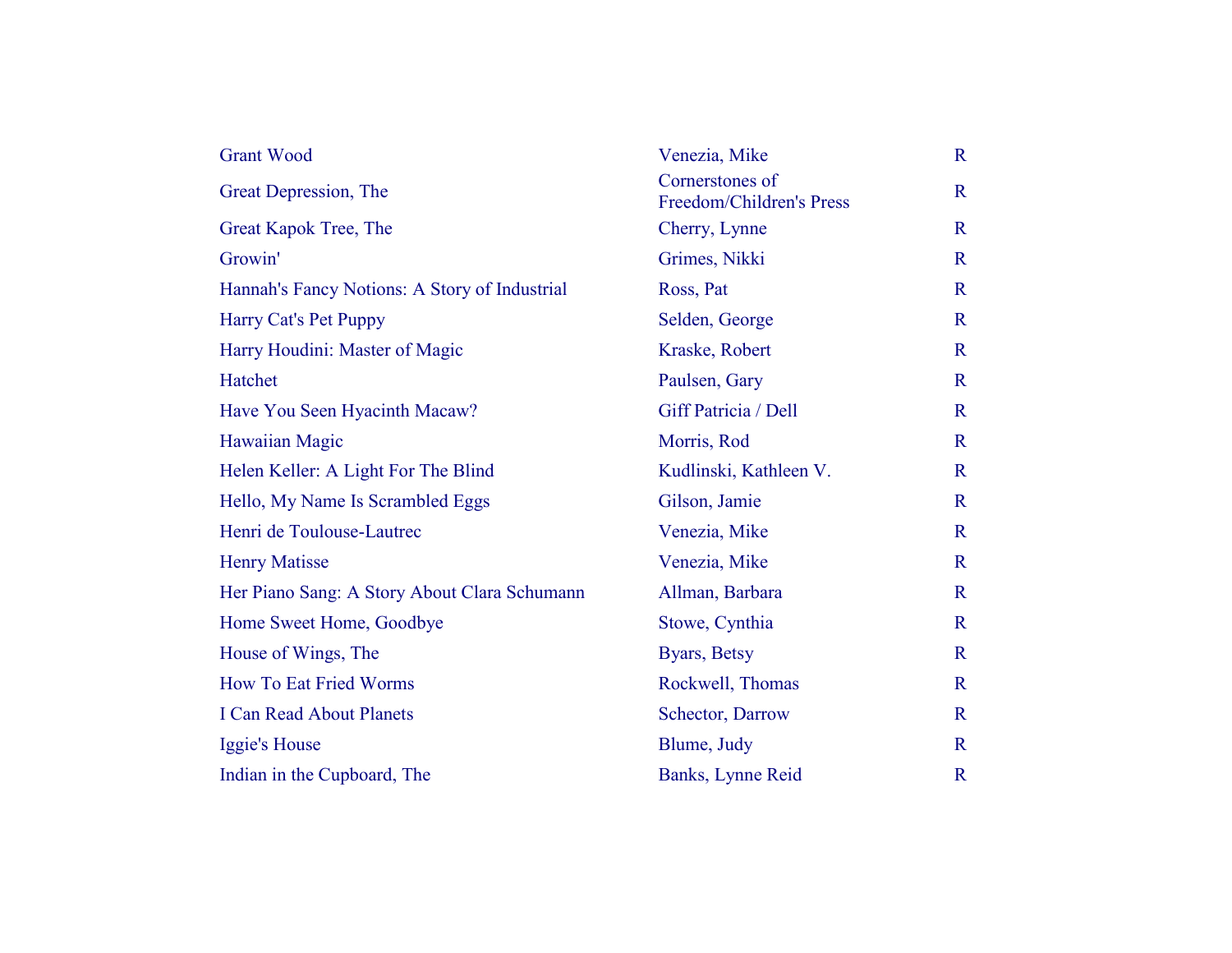| Island, The                                      | Paulsen, Gary                               | $\mathbf R$  |
|--------------------------------------------------|---------------------------------------------|--------------|
| It Came From Ohio!: My Life as a Writer          | Stine, R.L.                                 | $\mathbf R$  |
| Jackie Robinson Breaks the Color Line            | Cornerstones of<br>Freedom/Children's Press | $\mathbf R$  |
| Jar of Dreams, A                                 | Uchida, Yoshiko                             | $\mathbf R$  |
| Jennifer, Hecate, Macbeth, William McKinley, and | Konigsburg, E. L.                           | $\mathbf{R}$ |
| Jerry on the Line                                | Seabrooke, Brenda                           | $\mathbf R$  |
| <b>Just Call Me Stupid</b>                       | Birdseye, Toni                              | $\mathbf R$  |
| Keep Your Eye On Amanda!                         | Avi                                         | $\mathbf R$  |
| King Emmett the Second                           | Stolz, Mary                                 | $\mathbf R$  |
| Landry News, The                                 | Clements, Andrew                            | $\mathbf R$  |
| Later, Gator                                     | Yep, Laurence                               | $\mathbf R$  |
| Laura Ingalls Wilder, Pioneer Girt               | Stine, Megan                                | $\mathbf{R}$ |
| Laura Ingalls Wilder: A Biography                | Anderson, William                           | $\mathbf R$  |
| <b>Leonard Bernstein</b>                         | Venezia, Mike                               | $\mathbf R$  |
| Letter to Mrs. Roosevelt, A                      | DeYoung, C. Coco                            | $\mathbf R$  |
| Lewis and Clark                                  | Cornerstones of<br>Freedom/Children's Press | $\mathbf R$  |
| <b>Lexington and Concord</b>                     | Cornerstones of<br>Freedom/Children's Press | $\mathbf R$  |
| Liberty Bell, The                                | Cornerstones of<br>Freedom/Children's Press | $\mathbf R$  |
| Library Card, The                                | Spinelli, Jerry                             | $\mathbf R$  |
| Library of Congress, The                         | Cornerstones of<br>Freedom/Children's Press | $\mathbf R$  |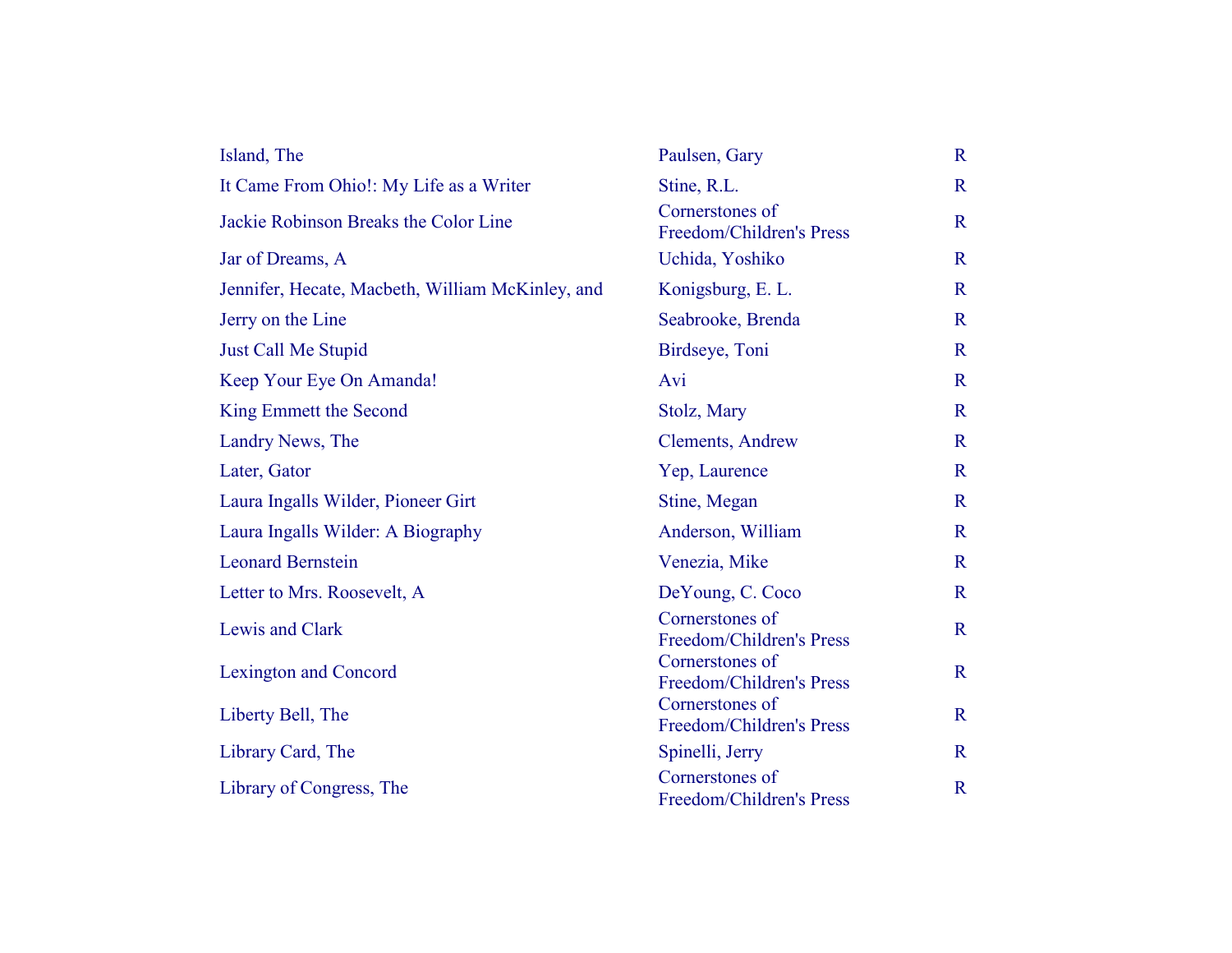| Lincoln Memorial, The                             | Cornerstones of<br>Freedom/Children's Press | $\mathbf R$  |
|---------------------------------------------------|---------------------------------------------|--------------|
| Lincoln-Douglas Debates, The                      | Cornerstones of<br>Freedom/Children's Press | $\mathbf R$  |
| Listening to Crickets: A Story About Rachel Carso | Ransom, Candice F.                          | $\mathbf R$  |
| Little Farm in the Ozarks                         | MacBride, Roger Lea                         | $\mathbf{R}$ |
| Little House on Rocky Ridge                       | MacBride, Roger Lea                         | $\mathbf R$  |
| Little Town in the Ozarks                         | MacBride, Roger Lea                         | $\mathbf R$  |
| Log Cabin in the Woods                            | Henry, Joanne Landers                       | $\mathbf R$  |
| Long Way, A: A Story Women's Right to Vote        | O'Neil, Zibby                               | $\mathbf R$  |
| Lost on a Mountain in Maine                       | Fendler, Donn                               | $\mathbb{R}$ |
| Louisiana Purchase, The                           | Cornerstones of<br>Freedom/Children's Press | $\mathbf R$  |
| Love You, Soldier                                 | Hest, Amy                                   | $\mathbf R$  |
| Maria: A Christmas Story                          | Taylor, Theodore                            | $\mathbf R$  |
| Martin Luther King, Jr. and the March Toward      | Hakim, Rita                                 | $\mathbf R$  |
| Math Wiz, The                                     | Duffey, Betsy                               | $\mathbf R$  |
| <b>Meet Calliope Day</b>                          | Haddad, Charles                             | $\mathbf R$  |
| Meet Martin Luther King, Jr.                      | de Kay, James T.                            | $\mathbf R$  |
| Megan's Island                                    | Roberts, Willo Davis                        | $\mathbf R$  |
| Message, The                                      | Applegate, K.A.                             | $\mathbf{R}$ |
| Midnight Fox, The                                 | Byars, Betsy                                | $\mathbb{R}$ |
| Miracles on Maple Hill                            | Sorensen, Virginia                          | $\mathbb{R}$ |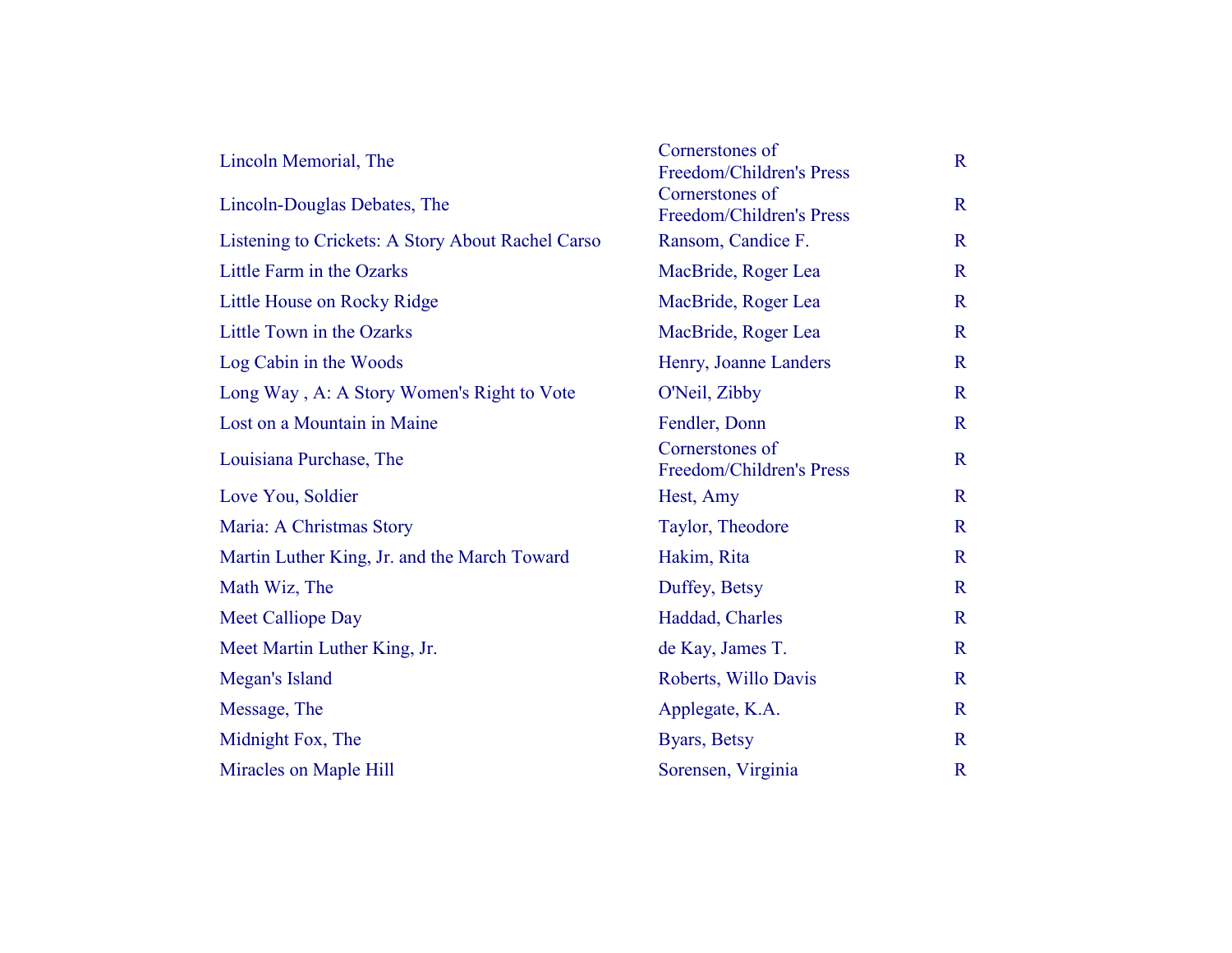| Mirandy and Brother Wind                    | McKissack, Patricia                         | $\mathbf R$  |
|---------------------------------------------|---------------------------------------------|--------------|
| Misty of Chincoteague                       | Henry, Marguerite                           | $\mathbb{R}$ |
| <b>Misty's Twilight</b>                     | Henry, Marguerite                           | $\mathbf R$  |
| Monet                                       | Venezia, Mike                               | $\mathbf R$  |
| Monster's Ring, The                         | Coville, Bruce                              | $\mathbf R$  |
| Monticello                                  | Cornerstones of<br>Freedom/Children's Press | $\mathbf R$  |
| Moonlight on the River                      | Kovacs, Deborah                             | $\mathbf R$  |
| <b>Mount Vernon</b>                         | Cornerstones of<br>Freedom/Children's Press | $\mathbf R$  |
| Mr. Mysterious & Company                    | Fleischman, Sid                             | $\mathbf R$  |
| Mummies Made in Egypt                       | Aliki                                       | $\mathbf R$  |
| My Brother is a Visitor From Another Planet | Sheldon, Dyan                               | $\mathbf R$  |
| My Dream of Martin Luther King              | Ringgold, Faith                             | $\mathbf R$  |
| My Sister the Witch                         | Conford, Ellen                              | $\mathbf R$  |
| Mystery of the Cupboard                     | Banks, Lynne Reid                           | $\mathbf R$  |
| <b>Mystery Stories</b>                      | Higgins, James                              | $\mathbf R$  |
| <b>Nasty, Stinky Sneakers</b>               | Bunting, Eve                                | $\mathbf R$  |
| Nelson Mandela: Freedom for South Africa    | Dell, Pamela                                | $\mathbf R$  |
| <b>News Flash!</b>                          | Hill, Sharon                                | $\mathbf R$  |
| <b>Nightmare Mountain</b>                   | Howe, James                                 | $\mathbb{R}$ |
| Nighty-Nightmare                            | Howe, James                                 | $\mathbf R$  |
| No More Magic                               | Avi                                         | $\mathbb{R}$ |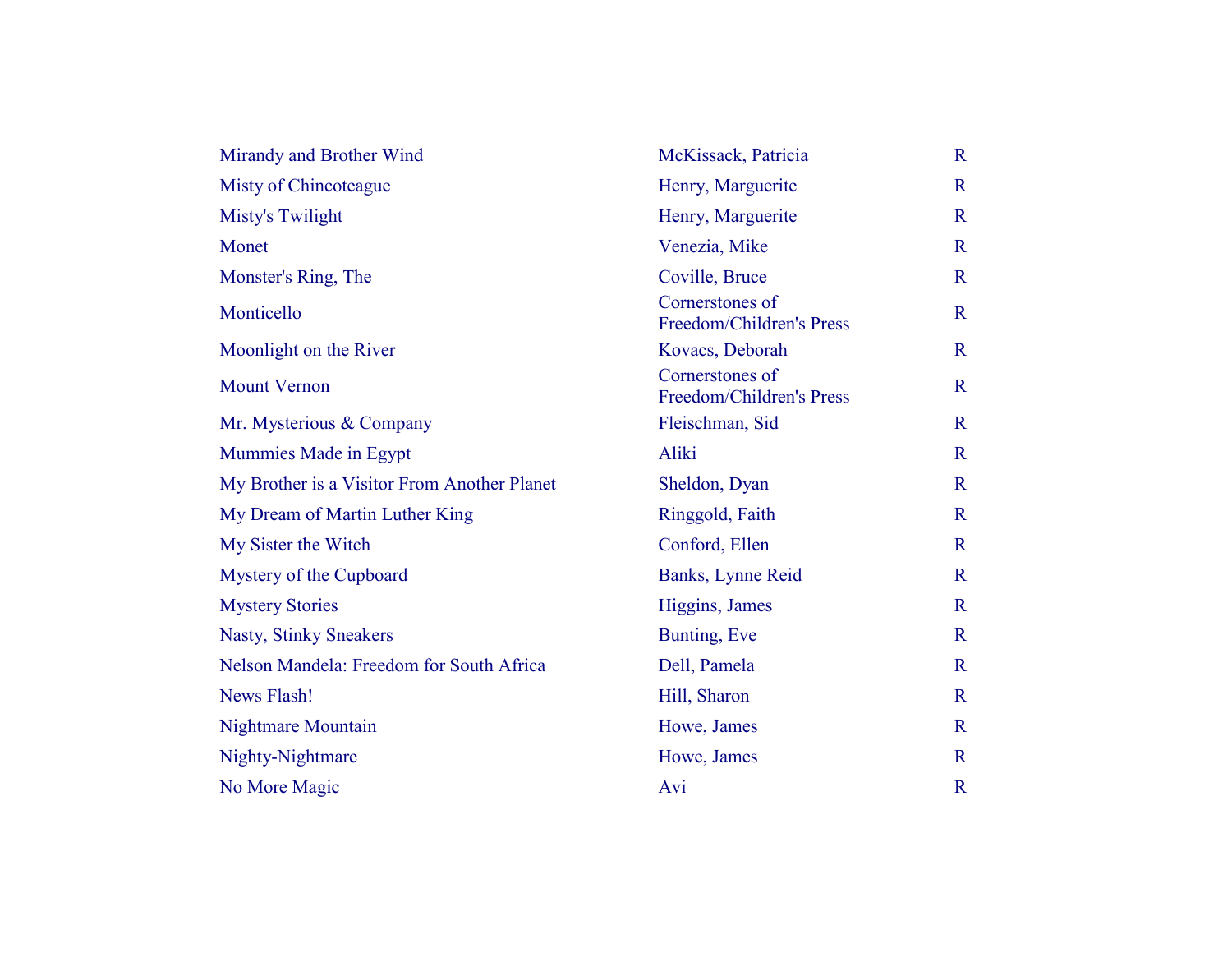| Noonday Friends, The                            | Stolz, Mary                                 | $\mathbf R$  |
|-------------------------------------------------|---------------------------------------------|--------------|
| Nothing's Fair in Fifth Grade                   | DeClements, Barthe                          | $\mathbf R$  |
| <b>On Guard</b>                                 | Napoli, Donna Jo                            | $\mathbf R$  |
| One Hundredth Thing About Caroline, The         | Lowry, Lois                                 | $\mathbb{R}$ |
| One Thing I'm Good At                           | Williams, Karen                             | $\mathbf R$  |
| Otherwise Known As Sheila the Great             | Blume, Judy                                 | $\mathbf R$  |
| Our Only May Amelia                             | Holm, Jennifer                              | $\mathbf R$  |
| Owls                                            | Kalman, Bobbie                              | $\mathbb{R}$ |
| Panama Canal, The                               | Cornerstones of<br>Freedom/Children's Press | $\mathbf R$  |
| <b>Paul Revere</b>                              | Cornerstones of<br>Freedom/Children's Press | $\mathbf R$  |
| Pigs Might Fly                                  | King-Smith, Dick                            | $\mathbf R$  |
| Pike River Phantom, The                         | Wright, Betty                               | $\mathbf R$  |
| Pilgrims, The                                   | Cornerstones of<br>Freedom/Children's Press | $\mathbf R$  |
| Pioneer Girl, The Story of Laura Ingalls Wilder | Anderson, William                           | $\mathbf R$  |
| Please Don't Be Mine, Julie Valentine!          | Strasser, Todd                              | $\mathbf R$  |
| Pony Express, The                               | Cornerstones of<br>Freedom/Children's Press | $\mathbf R$  |
| Pony For Jeremiah, A                            | Miller, Robert H.                           | $\mathbf R$  |
| Powers of Congress, The                         | Cornerstones of<br>Freedom/Children's Press | $\mathbf R$  |
| <b>Presidential Elections</b>                   | Cornerstones of<br>Freedom/Children's Press | $\mathbf R$  |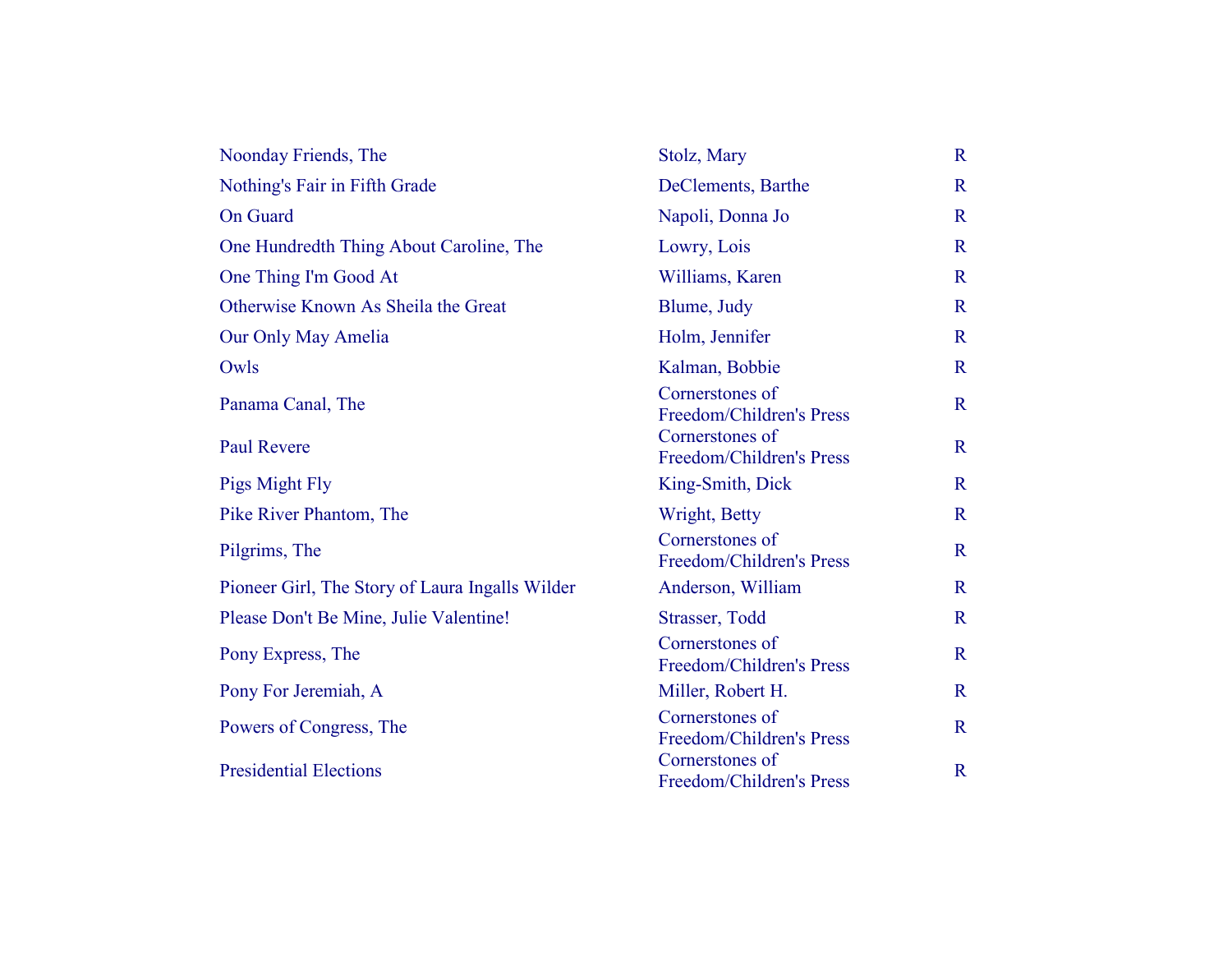| Raptors: Hunters in the Sky                     | Rauzon, Mark J.                             | $\mathbf R$  |
|-------------------------------------------------|---------------------------------------------|--------------|
| <b>Relationships of Living Things</b>           | Atwater, Mary & Baptiste et al              | $\mathbf R$  |
| River, The                                      | Paulsen, Gary                               | $\mathbf R$  |
| Road to Seneca Falls, The                       | Swain, Gwenyth                              | $\mathbf R$  |
| Rough Riders, The                               | Cornerstones of<br>Freedom/Children's Press | $\mathbf R$  |
| Sadako and the Thousand Paper Cranes            | Coerr, Eleanor                              | $\mathbf R$  |
| San Domingo                                     | Henry, Marguerite                           | $\mathbf R$  |
| Santa Fe Trail, The                             | Cornerstones of<br>Freedom/Children's Press | $\mathbf R$  |
| Sarah, Plain and Tall                           | MacLachlan, Patricia                        | $\mathbf R$  |
| Sea Star                                        | Henry, Marguerite                           | $\mathbf R$  |
| Shiloh                                          | Naylor, Phyllis Reynolds                    | $\mathbf R$  |
| Shoes for Everyone: A Story About Jan Matzelige | Mitchell, Barbara                           | $\mathbf R$  |
| <b>Shooting Stars</b>                           | Costello, Emily                             | $\mathbf{R}$ |
| Six Voyages of Pleasant Fieldmouse, The         | Wahl, Jan                                   | $\mathbf R$  |
| <b>Sixth-Grade Sleepover</b>                    | Bunting, Eve                                | $\mathbf R$  |
| <b>Skylark</b>                                  | MacLachlan, Patricia                        | $\mathbf R$  |
| <b>Snow Treasure</b>                            | McSwigan, Marie                             | $\mathbf{R}$ |
| Soccer Stars, Best Friend Face-off              | Costello, Emily                             | $\mathbf R$  |
| <b>Some Friend</b>                              | Warner, Sally                               | $\mathbf R$  |
| <b>Something Very Sorry</b>                     | Bohlmeijer, Arno                            | $\mathbf R$  |
| Spanish-American War, The                       | Cornerstones of                             | $\mathbf R$  |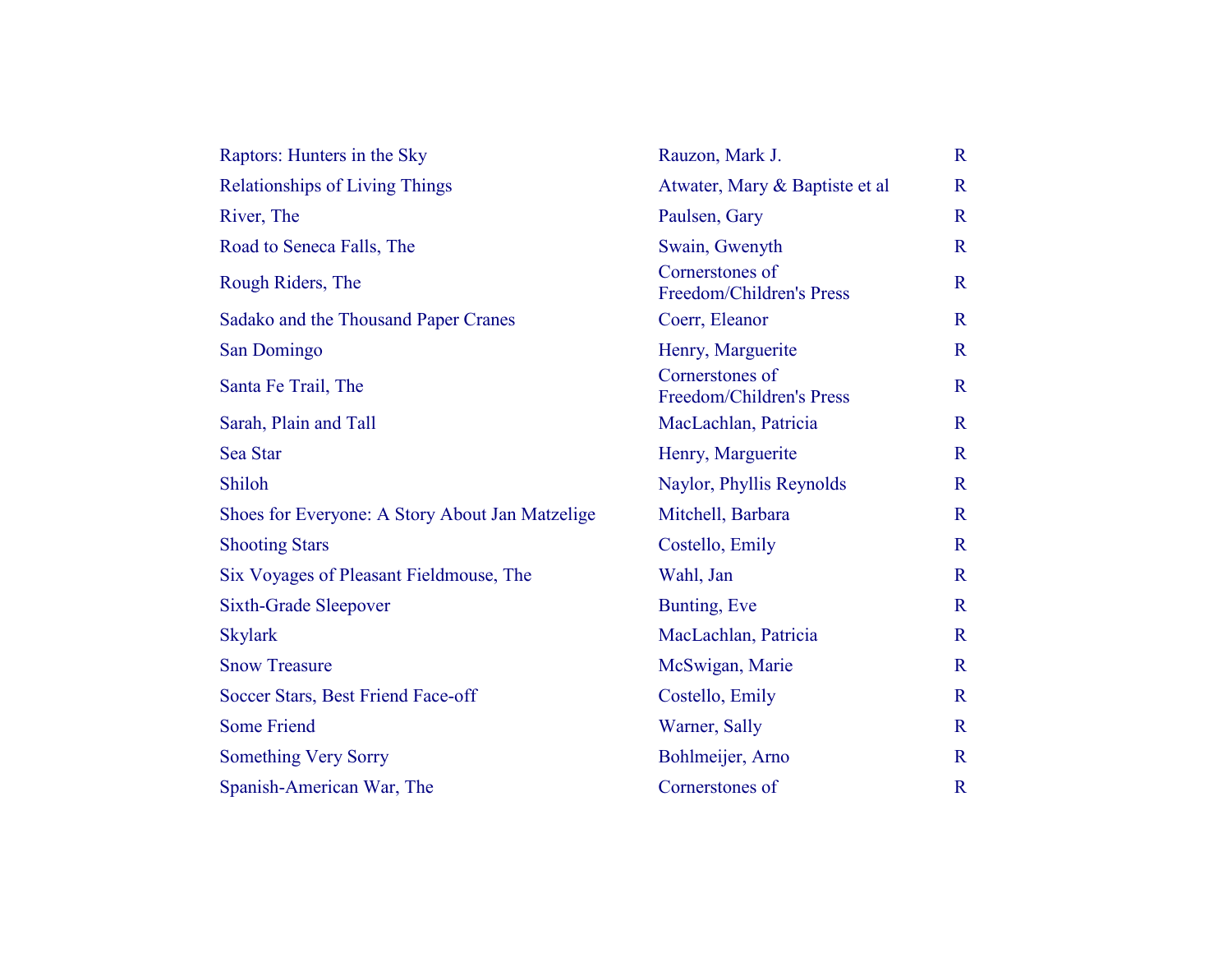## Spell Casters, Phoebe's Fortune Warriner, Holly R Spider Boy Fletcher, Ralph R Spirit of St. Louis, The Cornerstones of Freedom/Children's Press R Staying Nine Conrad, Pam R Stormy, Misty's Foal Henry, Marguerite R Story of Geronimo, The Cornerstones of Reedom/Children's Press R Story of the Mayflower Compact, The Cornerstones of Reedom/Children's Press R Story of The Persian Gulf War, The Cornerstones of Freedom/Children's Press R Story of The Sinking of the Battleship Maine, The Cornerstones of Freedom/Children's Press R Story of The Surrender at Yorktown, The Cornerstones of Freedom/Children's Press R Story of The Women's Movement, The Cornerstones of Freedom/Children's Press R Story of Thomas Alva Edison, The Davidson, Margaret R Stray, The King-Smith, Dick R Strider Cleary, Beverly R Stuart Little White, E. B. Summer Switch Rodgers, Mary Rodgers, Mary R Sun & Spoon Renkes, Kevin R

Super Amos Paulsen, Gary R

Freedom/Children's Press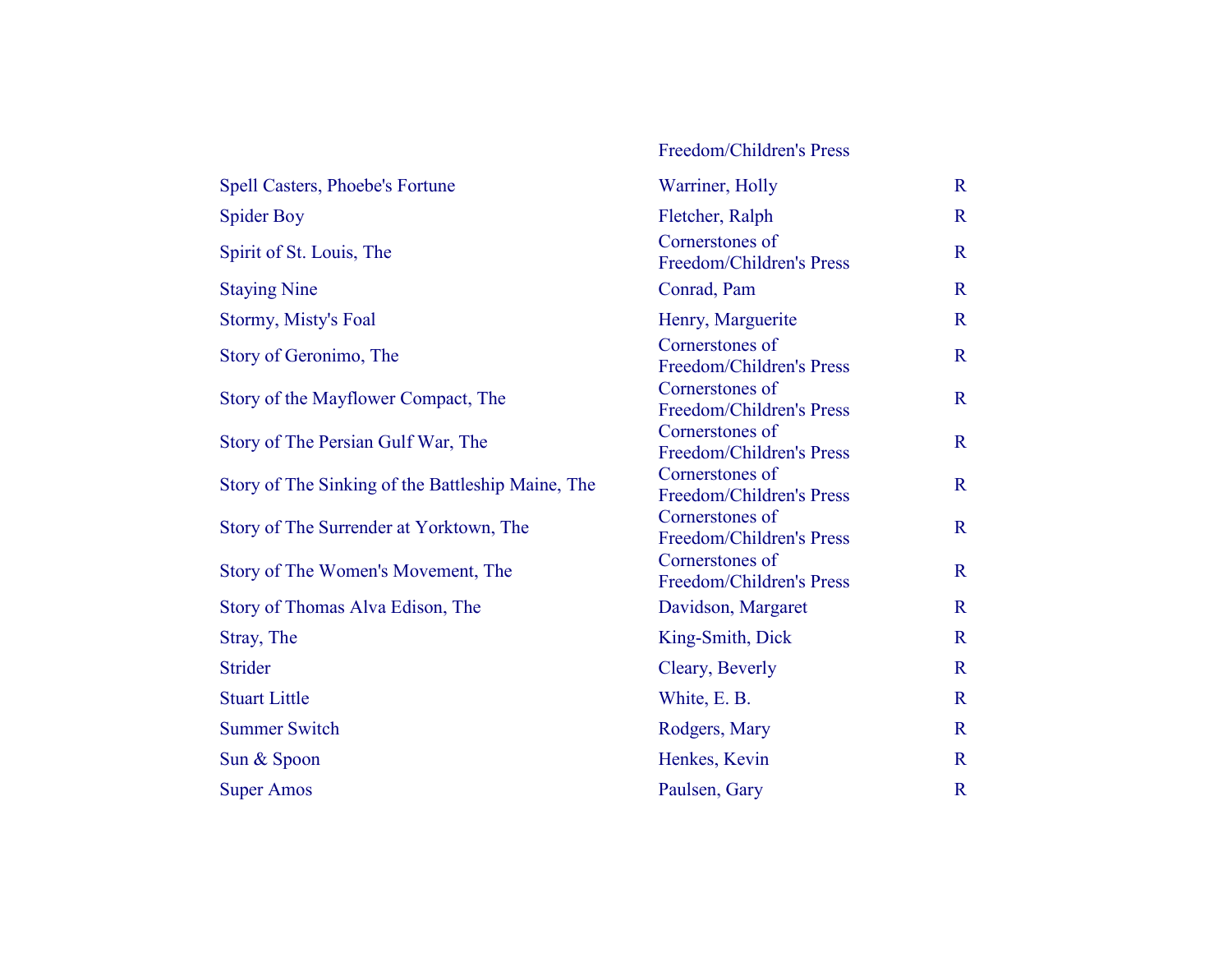| Survival!: Fire                              | Duey, K. & Bale, K. A.                      | $\mathbf R$  |
|----------------------------------------------|---------------------------------------------|--------------|
| Susan B. Anthony: Champion of Women's Rights | Monsell, Helen Albee                        | $\mathbb{R}$ |
| Switcharound                                 | Lowry, Lois                                 | $\mathbb{R}$ |
| Sydney-Where Biscuits Go Surfing             | Coy, Michael                                | $\mathbf R$  |
| Taking Care of Yoki                          | Campbell, Barbara                           | $\mathbb{R}$ |
| Tecumseh                                     | Cornerstones of<br>Freedom/Children's Press | $\mathbb{R}$ |
| There's a Frog in My Sleeping Bag            | Clymer, Susan                               | $\mathbf R$  |
| There's a Hamster in My Lunchbox             | Clymer, Susan                               | $\mathbf R$  |
| There's a Tarantula in My Homework           | Clymer, Susan                               | $\mathbf R$  |
| These Happy Golden Years                     | Wilder, Laura Ingalls                       | $\mathbb{R}$ |
| Thirteen                                     | Ransom, Candice F.                          | $\mathbb{R}$ |
| This Place is Dry                            | Cobb, Vicki                                 | $\mathbf R$  |
| This Place is Wet                            | Cobb, Vicki                                 | $\mathbb{R}$ |
| <b>Thunder Valley</b>                        | Paulsen, Gary                               | $\mathbf R$  |
| Tiger Woods: An American Master              | Edwards, Nicholas                           | $\mathbb{R}$ |
| <b>Till's Christmas</b>                      | Thacker, Nola                               | $\mathbf R$  |
| Time of Wonder                               | McCloskey, Robert                           | $\mathbb{R}$ |
| <b>Titantic Crossing</b>                     | Williams, Barbara                           | $\mathbf R$  |
| Titantic, the                                | Cornerstones of<br>Freedom/Children's Press | $\mathbf R$  |
| <b>Tomorrow Wizzard</b>                      | MacLachlan, Patricia                        | $\mathbf R$  |
| <b>Too Much Magic</b>                        | Sterman, Betsy & Samual                     | $\mathbf R$  |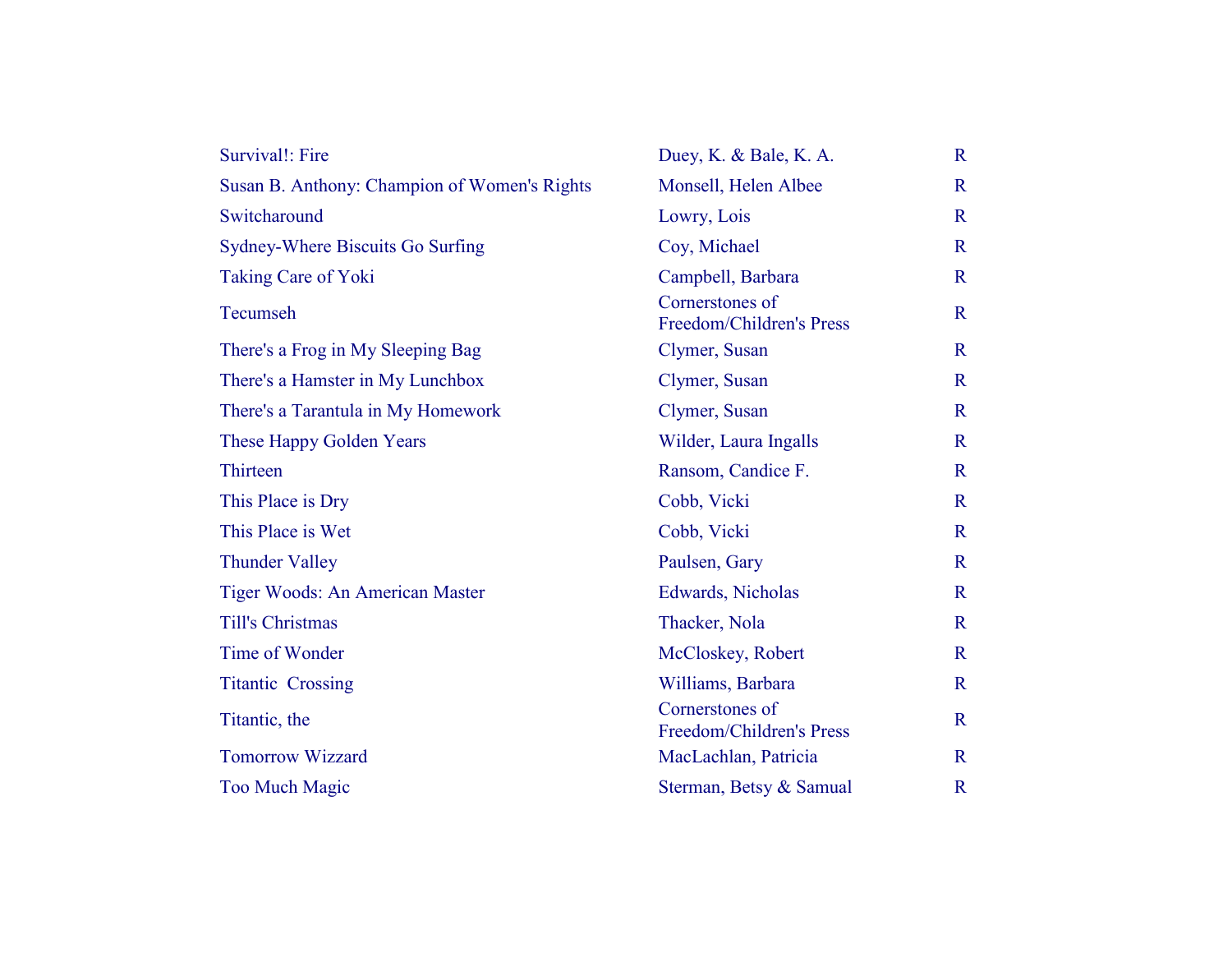| <b>Tournament Trouble</b>                   | Costello, Emily                             | $\mathbf R$  |
|---------------------------------------------|---------------------------------------------|--------------|
| Treasure of El PatrEn, the                  | Paulsen, Gary                               | $\mathbf R$  |
| Triffic the Extraordinay Egg                | King-Smith, Dick                            | $\mathbf R$  |
| <b>Trouble with Tuck</b>                    | Taylor, Theodore                            | $\mathbf R$  |
| Trumpet of the Swan, the                    | White, E. B.                                | $\mathbf R$  |
| <b>Tutankhamen's Gift</b>                   | Sabuda, Robert                              | $\mathbf R$  |
| TV Kid, the                                 | Brars, Betsy                                | $\mathbf R$  |
| <b>Underground Railroad</b>                 | Cornerstones of<br>Freedom/Children's Press | $\mathbf R$  |
| Way West: The Journal of a Pioneer Woman    | Knight, Amelia Stewart                      | $\mathbf R$  |
| Weather Words and What they Mean            | Gibbons, Gail                               | $\mathbf R$  |
| Weather Words-What They Mean                | Gibbons, Gail                               | $\mathbf R$  |
| West Side Kids Don't Call me Slob-O         | Schecter, Ellen                             | $\mathbf R$  |
| When the Water Closes Over My Head          | Napoli, Donna Jo                            | $\mathbf R$  |
| Where Was Patrick Henry on the 29th of May? | Fritz, Jean                                 | $\mathbf R$  |
| <b>Whipping Boy</b>                         | Fleischman, Sid                             | $\mathbf R$  |
| Who's That Stepping on Plymouth Rock?       | Fritz, Jean                                 | $\mathbf R$  |
| Why Don't You Get on a Horse Sam Adams?     | Fritz, Jean                                 | $\mathbf R$  |
| Witches, the                                | Dahl, Roald                                 | $\mathbf R$  |
| World of Adventure:                         | Paulsen, Gary                               | $\mathbf R$  |
| <b>Wretched Stone</b>                       | VanAllsburg, Chris                          | $\mathbf R$  |
| You Move, J.P.                              | Lowry, Lois                                 | $\mathbb{R}$ |
|                                             |                                             |              |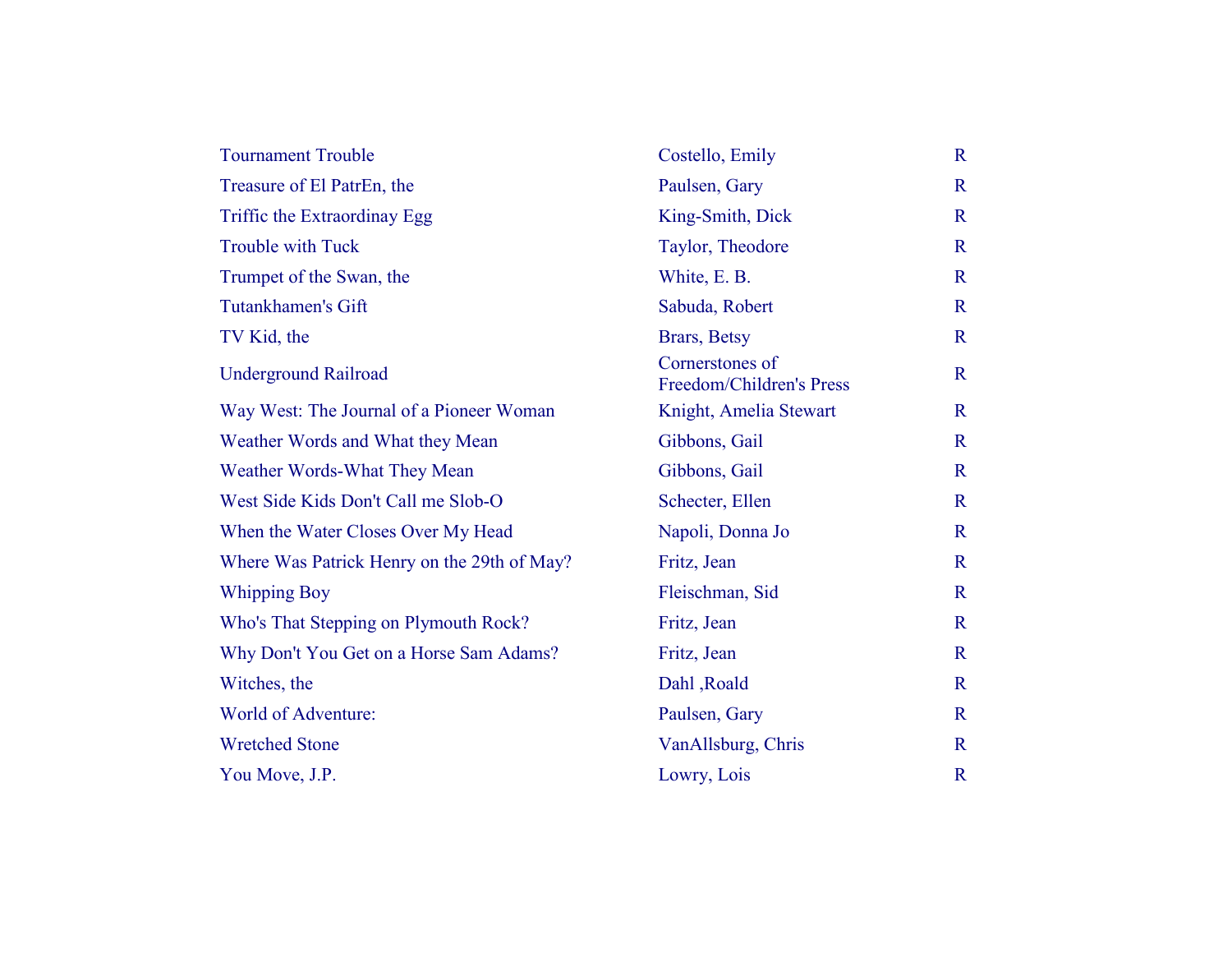| Zebra Wall, The                                | Henkes, Kevin            | $\mathbf R$ |
|------------------------------------------------|--------------------------|-------------|
| Aldo (books)                                   | Hurwitz, Johanna         | S           |
| Amelia Earhart: Challenging the Skies          | Sloate, Susan            | S           |
| Amelia Earhart: Courage in the Sky             | Kerby, Mona              | S           |
| Amelia Earhart: Flying for Adventure           | Wade, Mary Dodson        | S           |
| Animals Do the Strangest Things                | Hornblow, Leonora        | S           |
| <b>Anne Frank</b>                              | Epstein, Rachel          | S           |
| <b>Awake and Dreaming</b>                      | Person, Kit              | S           |
| Back To The Day Lincoln Was Shot!              | Gormley, Beatrice        | S           |
| <b>Back To The Titanic!</b>                    | Gormley, Beatrice        | S           |
| Barefoot: Escape on the Underground Railroad   | Edwards, Pamela Duncan   | S           |
| <b>Bats: The Amazing Upside-Downers</b>        | Perry, Phyllis           | S           |
| <b>Beethoven Lives Upstairs</b>                | Nichol, Barbara          | S           |
| Bell, the Book, and the Spellbinder, The       | Strickland, Brad         | S           |
| Ben and Me                                     | Lawson, Robert           | S           |
| Boomtowns of the West                          | Kalman, Bobbie           | S           |
| Borrowers, The                                 | Norton, Mary             | S           |
| Boy Called Slow, A                             | Bruchac, Joseph          | S           |
| <b>Boys Against Girls</b>                      | Naylor, Phyllis Reynolds | S           |
| Boys Start the War and the Girls Get Even, The | Naylor, Phyllis Reynolds | S           |
| Boys Will, A                                   | Haugaard, Erik Christian | S           |
| <b>Bridge to Terabithia</b>                    | Paterson, Katherine      | S           |
|                                                |                          |             |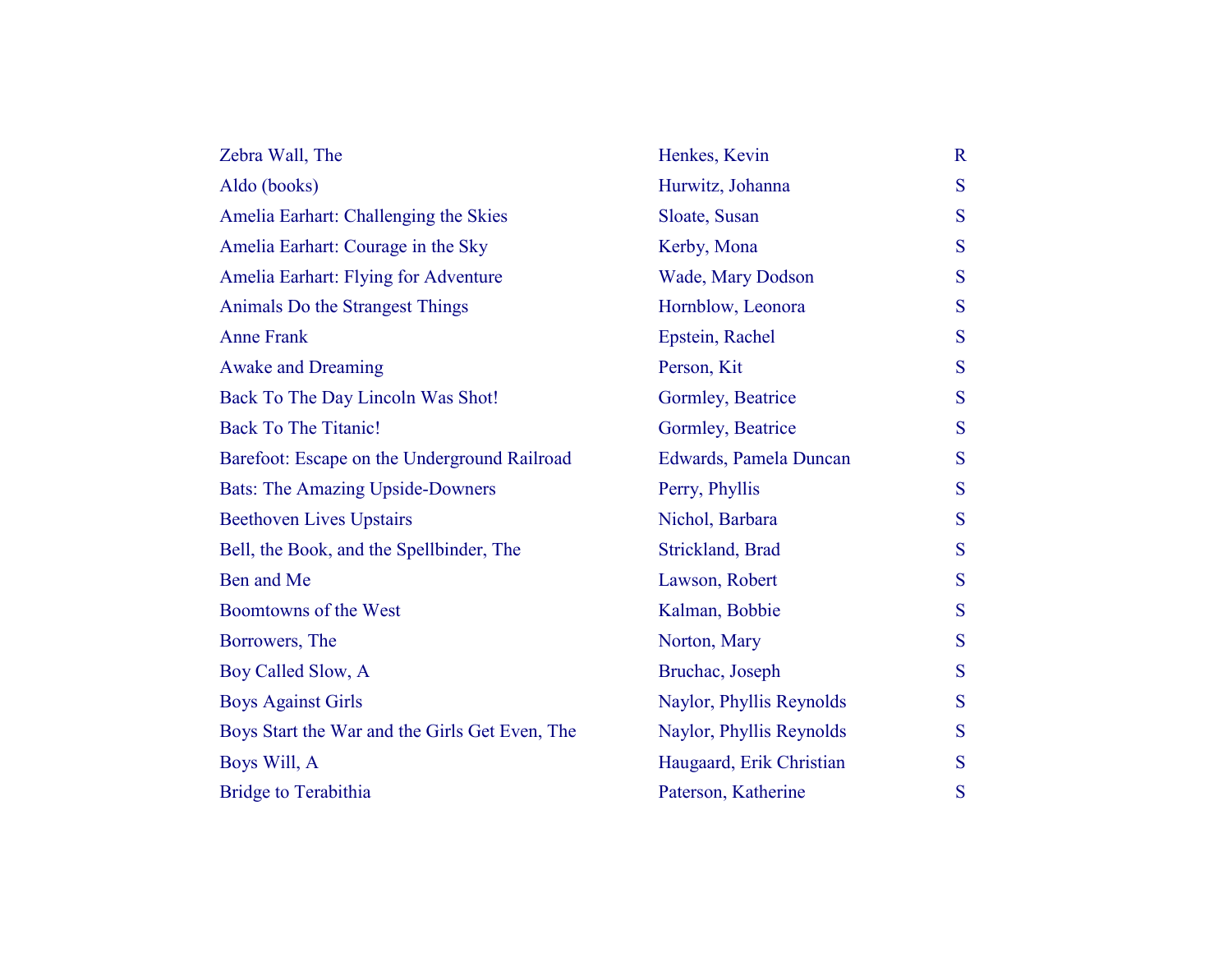| Broccoli Tapes, The                              | Slepian, Jan                   | S |
|--------------------------------------------------|--------------------------------|---|
| <b>Caleb's Choice</b>                            | Wisler, G. Clifton             | S |
| <b>Calico Captive</b>                            | Speare, Elizabeth George       | S |
| Cartoonist, The                                  | Byars, Betsy                   | S |
| Case of Capital Intrigue, The                    | Keene, Carolyn                 | S |
| Case of the Captured Queen                       | Keene, Carolyn                 | S |
| Case of the Dangerous Solution, The              | Keene, Carolyn                 | S |
| Case of the Floating Crime, The                  | Keene, Carolyn                 | S |
| Case of the Twin Teddy Bears, The                | Keene, Carolyn                 | S |
| Cat!                                             | Kroll, Virginia L.             | S |
| <b>Change The Locks</b>                          | French, Simon                  | S |
| <b>Chester Cricket's New Home</b>                | Selden, George                 | S |
| <b>Chester Cricket's Pigeon Ride</b>             | Selden, George                 | S |
| Children of the Longhouse                        | Bruchac, Joseph                | S |
| Cold and Hot Winter                              | Hurwitz, Johanna               | S |
| Colin Powell: Straight to the Top                | Blue, Rose & Naden, Corinne J. | S |
| Cowboy Trade, The                                | Rounds, Glen                   | S |
| Cricket in Times Square, The                     | Selden, George                 | S |
| Cry of the Crow, The                             | George, Jean Craighead         | S |
| <b>Disappearing Acts</b>                         | Byars, Betsy                   | S |
| Dollhouse Murders, The                           | Wright, Betty                  | S |
| Don't Split the Pole: Tales of Down-Home Folk Wi | Tate, Eleanora E.              | S |
|                                                  |                                |   |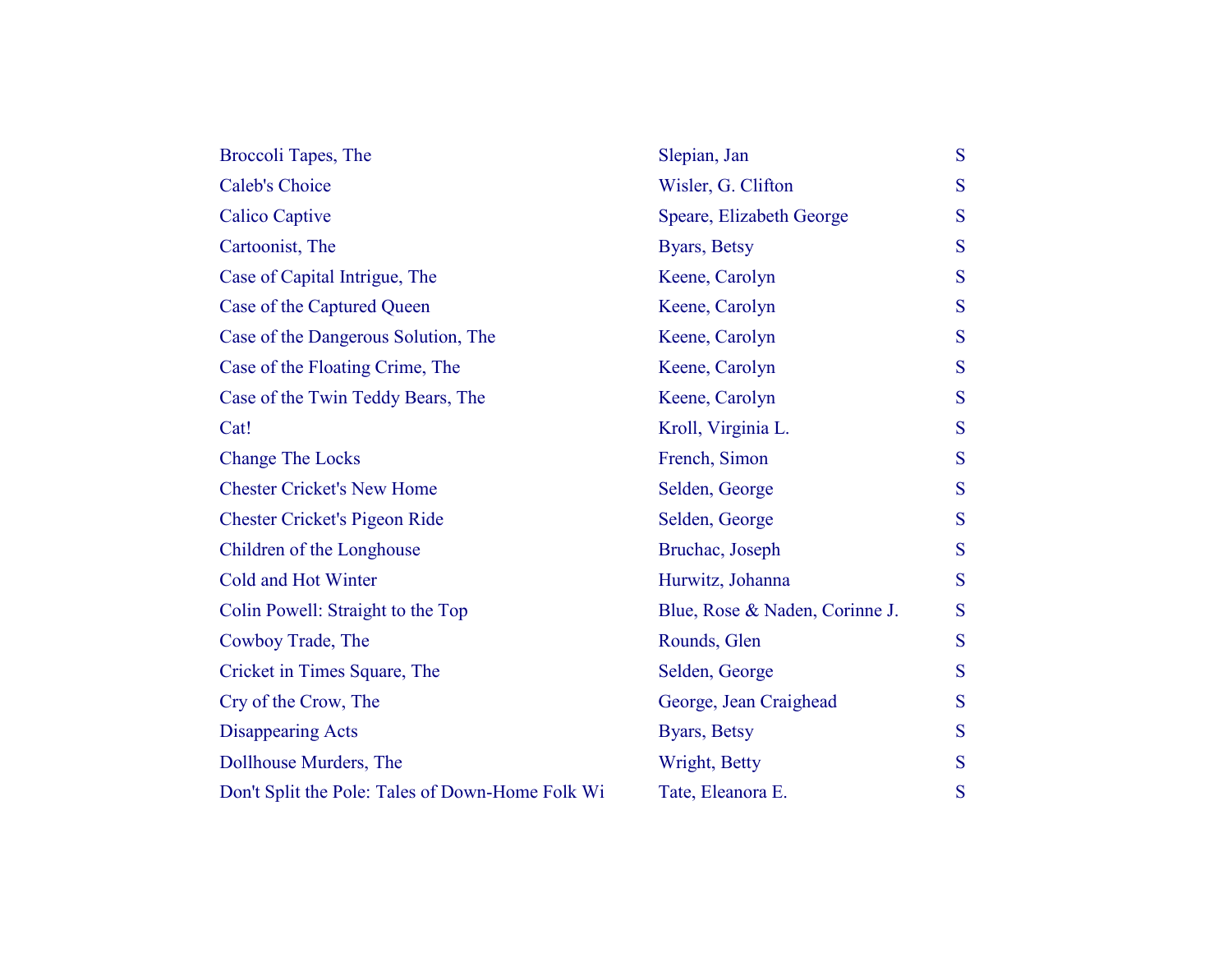| Eagle Song                                        | Bruchac, Joseph        | S |
|---------------------------------------------------|------------------------|---|
| Earthquake!: A Story of Old San Francisco         | Kudlinski, Kathleen V. | S |
| Eat Up, Gemma                                     | Hayes, Sarah           | S |
| Eenie, Meamie, Murphy, NO!                        | McKenna, Colleen       | S |
| Eleanor                                           | Cooney, Barbara        | S |
| Eureka! It's an Airplane                          | Bendick, Jeanne        | S |
| <b>Experiments with Heat</b>                      | Walter, Oleksy         | S |
| <b>Experiments with Magnets</b>                   | Challand, Helen        | S |
| Facing West: A Story of the Oregon Trail          | Kudlinski, Kathleen V. | S |
| Facts and Fun About the Presidents                | Sullivan, George       | S |
| <b>Family Tree</b>                                | Ayres, Katherine       | S |
| Felita                                            | Mohr, Nicholasa        | S |
| Fifth Grade: Here Comes Trouble                   | McKenna, Colleen       | S |
| Fig Pudding                                       | McKenna, Colleen       | S |
| Figure in the Shadows, The                        | Bellairs, John         | S |
| <b>Finding Buck McHenry</b>                       | Slote, Alfred          | S |
| <b>Fish Do the Strangest Things</b>               | Hornblow, Leonora      | S |
| Flying Flea, Callie, and Me, The                  | Wallace, Carol & Bill  | S |
| Friendship and the Gold Cadillac, The             | Taylor, Mildred        | S |
| Friendship, The                                   | Taylor, Mildred        | S |
| From the Mixed-up Files of Mrs. Basil E. Frankwei | Konigsburg, E.L.       | S |
| Future-Telling Lady and Other Stories, The        | Berry, James           | S |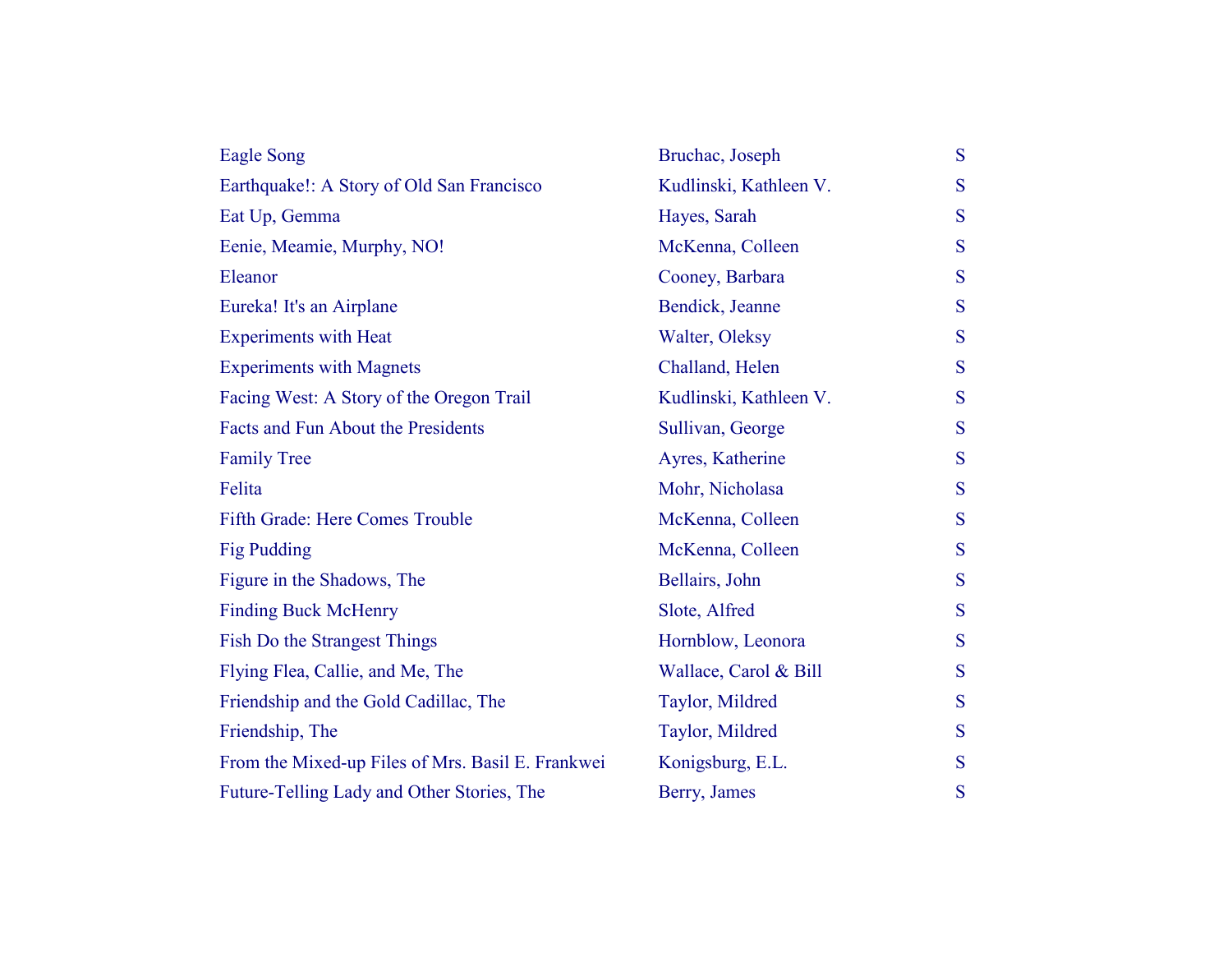| Gentle Annie: The true Story of the Nurse | Shura, Mary Frances        | S |
|-------------------------------------------|----------------------------|---|
| Georgia O'Keefe                           | Turner, Robyn Montana      | S |
| Ghostmobile, The                          | Tapp, Kathy Kennedy        | S |
| Gift-Giver, The                           | Hansen, Joyce              | S |
| Glory Girl, The                           | Byars, Betsy               | S |
| Gold Cadillac, The                        | Taylor, Mildred            | S |
| Gold Dust Letters, The                    | Lisle, Janet Taylor        | S |
| Good Master, The                          | Seredy, Kate               | S |
| Good-Bye My Wishing Star                  | Grove, Vicki               | S |
| Grand Escape, The                         | Naylor, Phyllis Reynolds   | S |
| Great Dimpole Oak, The                    | Lisle, Janet Taylor        | S |
| <b>Great Expectations</b>                 | Dickens, Charles: Bullseye | S |
| Great Gilly Hopkins, The                  | Paterson, Katherine        | S |
| Guinea Pigs                               | Hansen, Elvig              | S |
| Harry and Chicken                         | Sheldon, Dyan              | S |
| Harry On Vacation                         | Sheldon, Dyan              | S |
| Harry the Explorer                        | Sheldon, Dyan              | S |
| Hey World, Here I Am!                     | Little, Jean               | S |
| Hiroshima                                 | Yep, Laurence              | S |
| Home for the Howl-idays                   | Regan, Dian Curtis         | S |
| House in the Snow, The                    | Engh, M.J.                 | S |
| House with a Clock in its Walls, The      | Bellairs, John             | S |
|                                           |                            |   |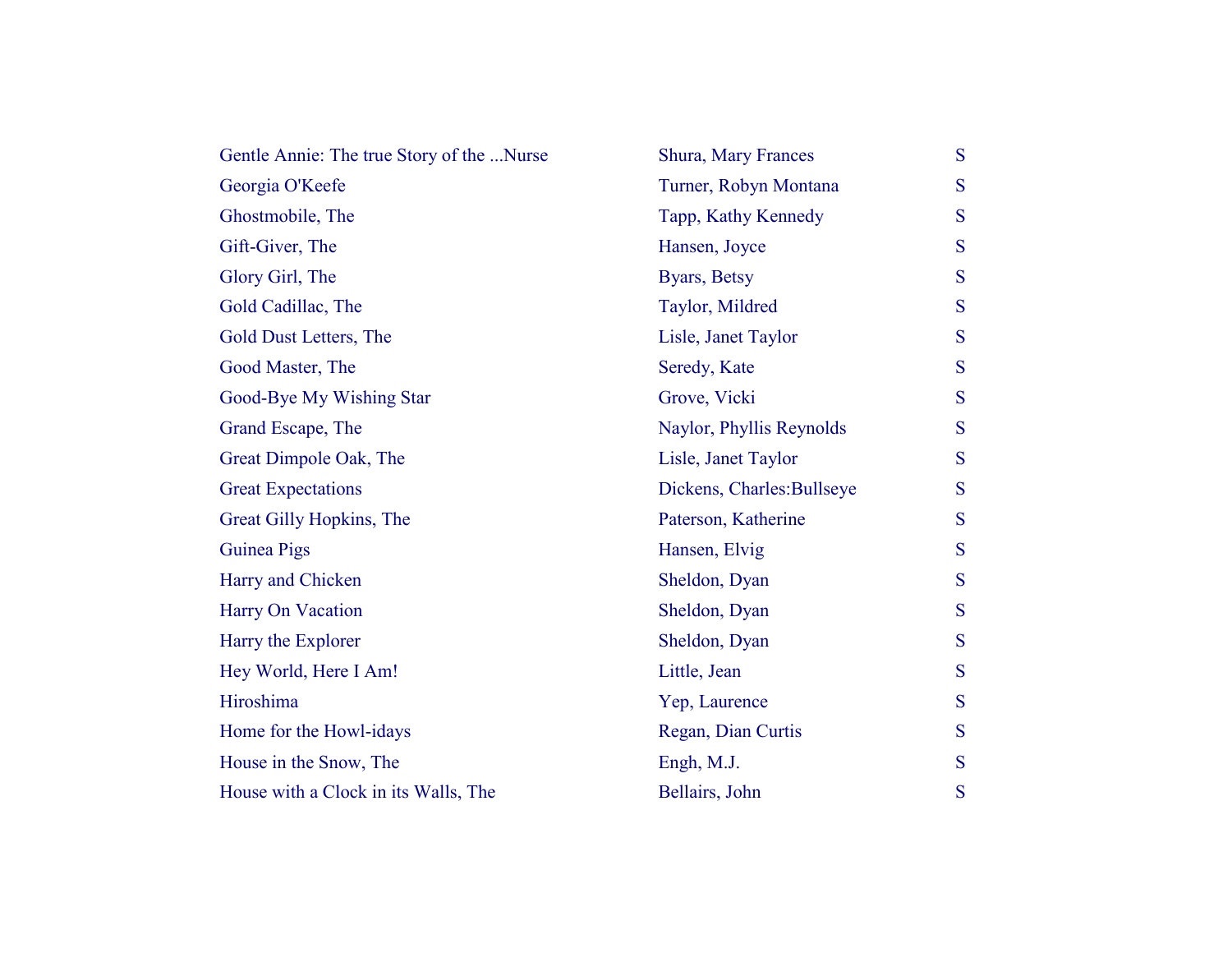| I Am the Ice Worm                                 | Easley, Mary Ann      | S |
|---------------------------------------------------|-----------------------|---|
| I Was a Sixth Grade Alien                         | Coville, Bruce        | S |
| In the Year of the Boar and Jackie Robinson       | Lord, Bette Bao       | S |
| <b>Insects Do the Strangest Things</b>            | Hornblow, Leonora     | S |
| It's Not Easy Being George                        | Smith, Janice Lee     | S |
| Jackie Robinson and the Breaking of the Color Bar | Shorto, Russell       | S |
| Journey                                           | MacLachlan, Patricia  | S |
| Journey                                           | MacLachlan, Patricia  | S |
| Journey Home, The                                 | Holland, Isabelle     | S |
| Journey to Jo'burg                                | Naidoo, Beverly       | S |
| <b>Kid Power</b>                                  | Pfeffer, Susan Beth   | S |
| Koko's Kitten                                     | Patterson, Francine   | S |
| Lamp from the Warlock's Tomb, The                 | Bellairs, John        | S |
| Letter, the Witch, and the Ring, The              | Bellairs, John        | S |
| Letters from Rifka                                | Besse, Karen          | S |
| Lewis & Clark: Explorers of the American West     | Kroll, Steven         | S |
| <b>Lily's Crossing</b>                            | Giff Patricia / Dell  | S |
| Little House on the Prairie                       | Wilder, Laura Ingalls | S |
| Little Town on the Prairie                        | Wilder, Laura Ingalls | S |
| Love Me, Love My Broccoli                         | Peters, Julie Anne    | S |
| Man From The Sky                                  | Avi                   | S |
| Man Who Kept His Heart in a Bucket, The           | Levitin, Sonia        | S |
|                                                   |                       |   |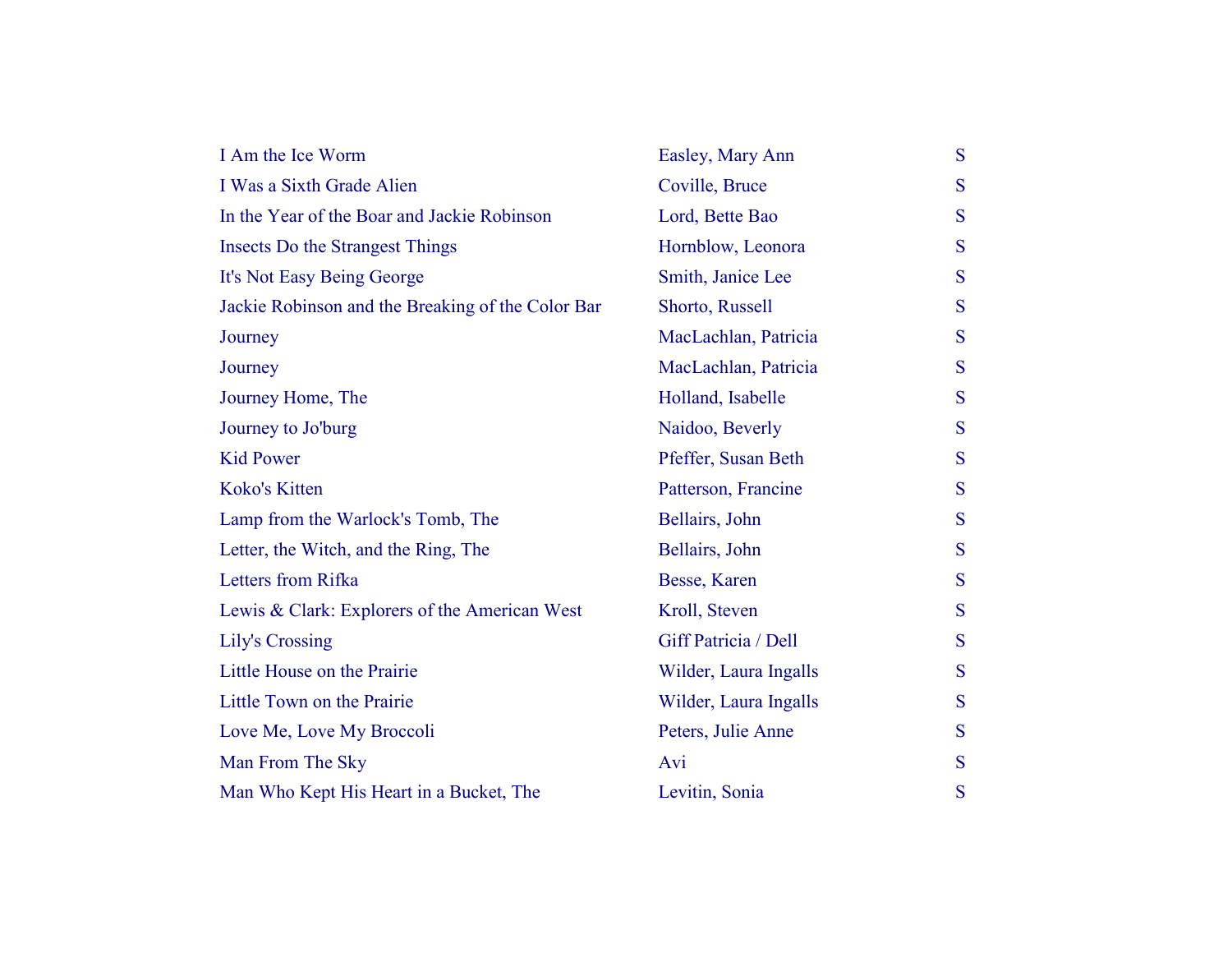| Mansion in the Mist, The                         | Bellairs, John          | S |
|--------------------------------------------------|-------------------------|---|
| Martin Luther King Day                           | Lowery, Linda           | S |
| Mary McLeod Bethune-Voice of Black Hope          | Meltzer. Milton         | S |
| Matilda                                          | Dahl, Roald             | S |
| Me, Mop, and the Moondance Kid                   | Myers, Walter Dean      | S |
| Mississippi Bridge                               | Taylor, Mildred         | S |
| Misty of Chincoteague                            | Henry, Marguerite       | S |
| Monster of the Year                              | Coville, Bruce          | S |
| More Perfect Union: The Story of Our Constitutio | Maestro, Betsy & Giulio | S |
| <b>Morning Girl</b>                              | Dorris, Michael         | S |
| Mr. President: A Book of U.S. Presidents         | Sullivan, George        | S |
| My Life in Dog Years                             | Paulsen, Gary           | S |
| <b>My Sister Annie</b>                           | Dodds, Bill             | S |
| My Teacher Flunked the Planet                    | Coville, Bruce          | S |
| My Teacher Fried My Brains                       | Coville, Bruce          | S |
| My Teacher Glows in the Dark                     | Coville, Bruce          | S |
| My Teacher Is an Alien                           | Coville, Bruce          | S |
| Night Swimmers, The                              | Byars, Betsy            | S |
| Night Without Stars, A                           | Howe, James             | S |
| Off and Running                                  | Soto, Gary              | S |
| Old Meadow, The                                  | Selden, George          | S |
| On My Honor                                      | Bauer, Marion Dane      | S |
|                                                  |                         |   |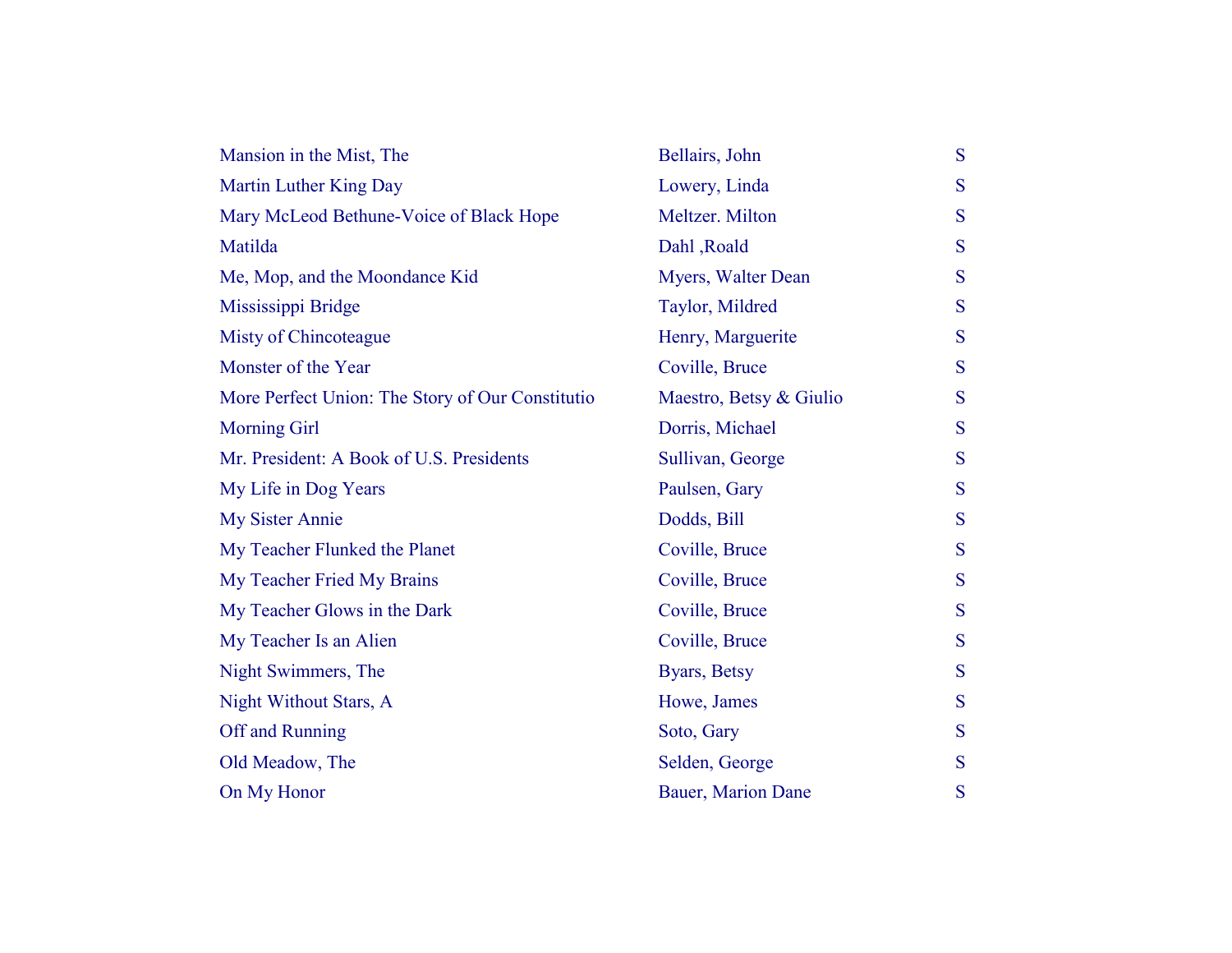| Wilder, Laura Ingalls   | S |
|-------------------------|---|
| Whelan, Gloria          | S |
| Fraser, Mary Ann        | S |
| Fox, Paula              | S |
| Woodruff, Elvira        | S |
| Freedman, Russell       | S |
| Mowat, Farley           | S |
| Griffin, Judith Berry   | S |
| Adler, David            | S |
| <b>Byars Betsy</b>      | S |
| McArthur, Nancy         | S |
| Avi                     | S |
| Avi                     | S |
| Rendon, Marcie R.       | S |
| Paulsen, Gary           | S |
| Dorros, Arthur          | S |
| Adams, W. Royce         | S |
| Goldin, Barbara Diamond | S |
| Clifford, Eth           | S |
| Hornblow, Leonora       | S |
| Sharp, Margery          | S |
| Cherry, Lynne           | S |
|                         |   |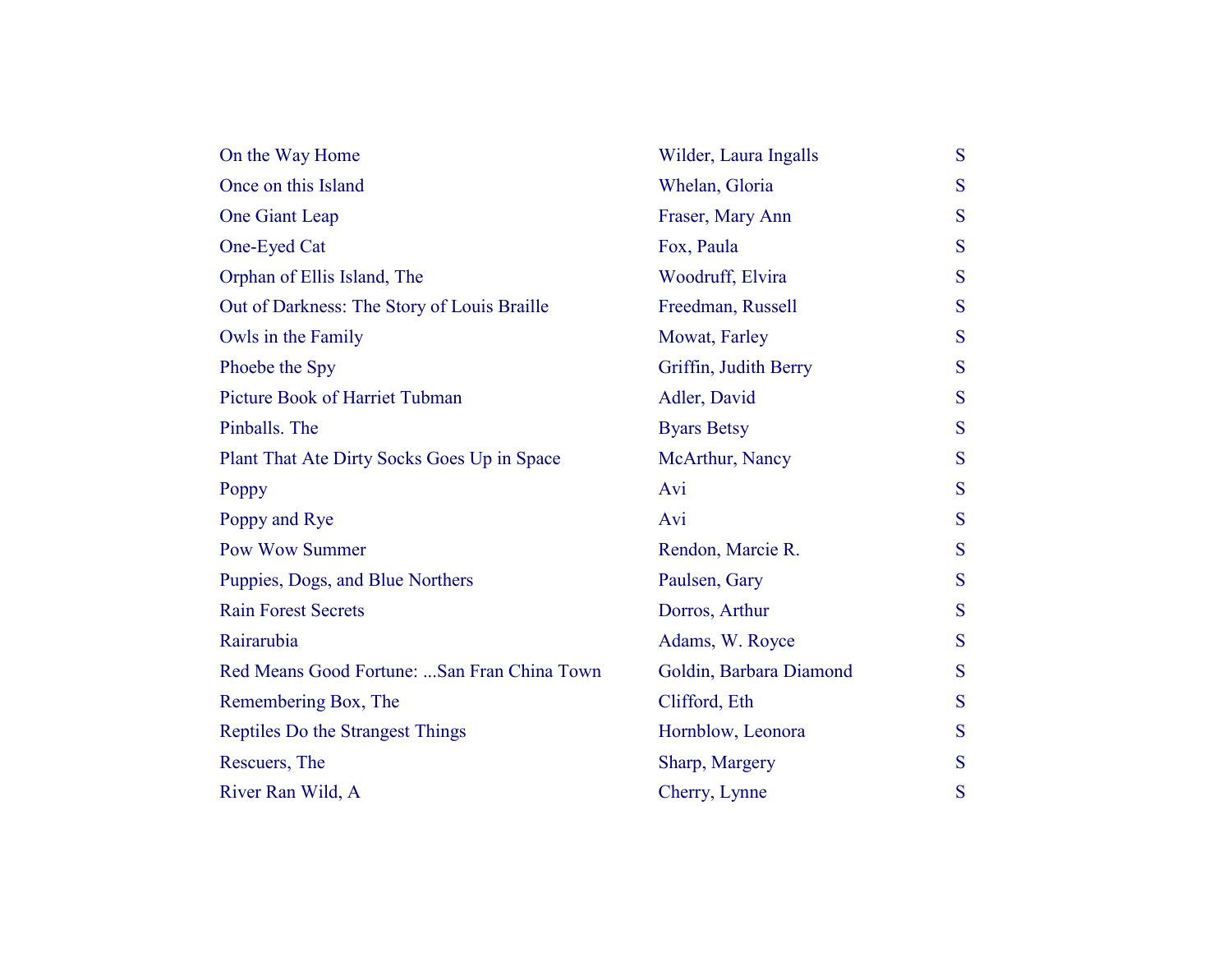| Rough-Faced Girl, The                          | Martin, Rafe       | S |
|------------------------------------------------|--------------------|---|
| <b>Samuel's Choice</b>                         | Berleth, Richard   | S |
| Searching For Laura Ingalls Wilder             | Lasky, Kathryn     | S |
| <b>Seedfalks</b>                               | Fleischman, Paul   | S |
| <b>Seventh Grade Weirdo</b>                    | Wardlaw, Lee       | S |
| Sideways Arithmetic from Wayside School        | Sachar, Louis      | S |
| <b>Sideways Stories from Wayside School</b>    | Sachar, Louis      | S |
| Sister Sister Homegirl on the Range            | Quin-Harkin, Janet | S |
| Sixth Grade Can Really Kill You                | DeClements, Barthe | S |
| <b>Sixth Grade Secrets</b>                     | Sachar, Louis      | S |
| Smartest Man in Ireland, The                   | Hunter, Mollie     | S |
| Smoky the Cow Horse                            | James, Will        | S |
| Song of the Trees                              | Taylor, Mildred    | S |
| <b>Spirit Quest</b>                            | Sharpe, Susan      | S |
| Star Fisher, The                               | Yep, Laurence      | S |
| Story of Harriet Tubman, The: Conductor of the | McMullan, Kate     | S |
| Story of Muhammad Ali: Heavyweight Champion    | Denenberg, Barry   | S |
| Story of the White House, The                  | Waters, Kate       | S |
| <b>Sugaring Season (Making Maple Syrup)</b>    | Burns, Diane       | S |
| <b>Sugaring Time</b>                           | Lasky, Kathryn     | S |
| Sweet Clara and the Freedom Quilt              | Hopkinson, Deborah | S |
| <b>Taking Care of Terrific</b>                 | Lowry, Lois        | S |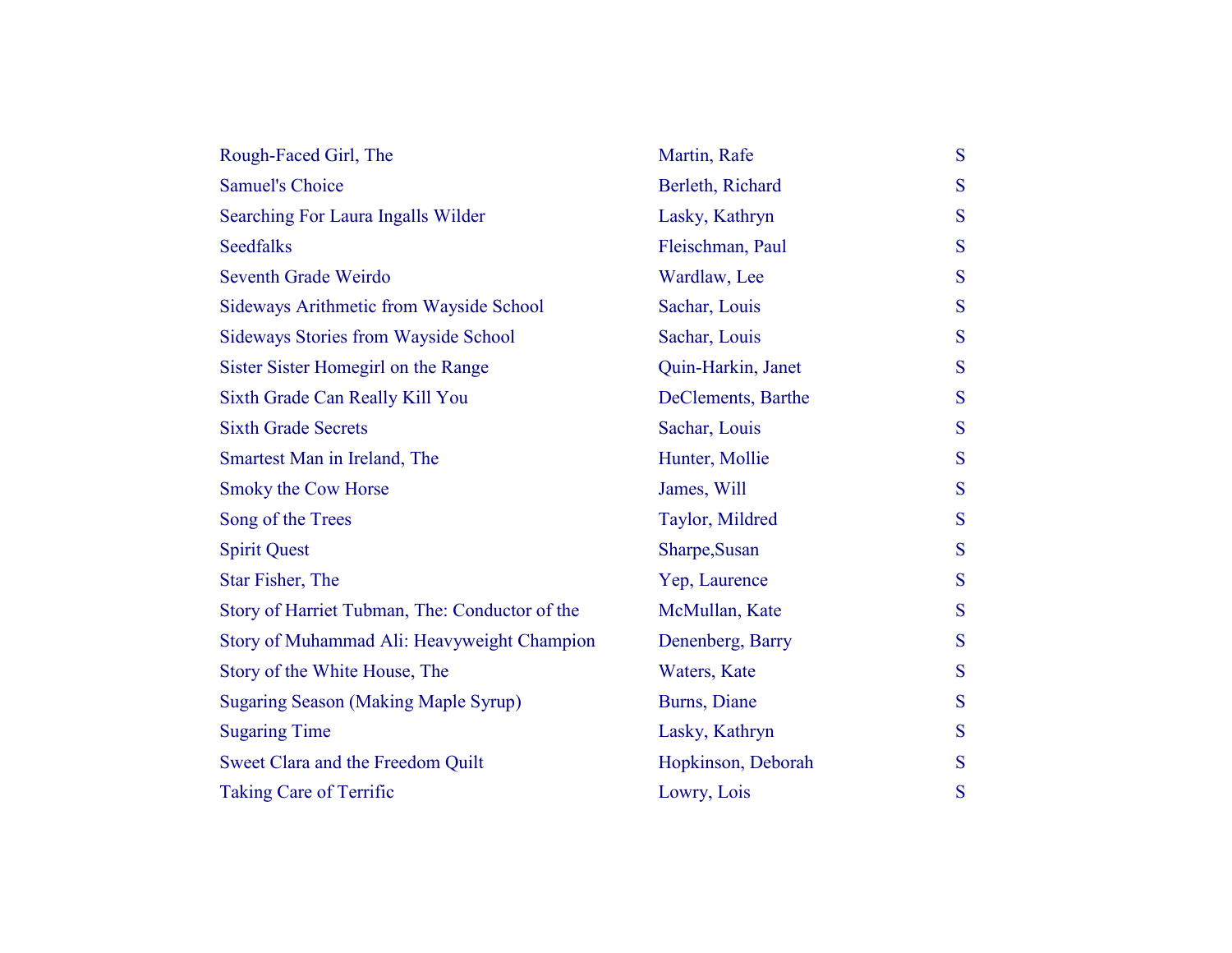| <b>Taking Sides</b>                             | Soto, Gary                          | S |
|-------------------------------------------------|-------------------------------------|---|
| Tales from the Homeplace: Adventures of a Texas | Burandt, H. and Dale, S.            | S |
| <b>Talking to Faith Ringgold</b>                | Ringold, E, Freeman,<br>L.&Roucher, | S |
| This Can't Be Happening at Macdonald Hall       | Korman, Gordon                      | S |
| <b>Thunder At Gettysburg</b>                    | Gauch, Patricia Lee                 | S |
| <b>Time Benders</b>                             | Paulsen, Gary                       | S |
| <b>Time for Andrew</b>                          | Hahn, Mary                          | S |
| Too Soon to Say Goodbye                         | Kent, Deborah                       | S |
| <b>Travels with Rainie Marie</b>                | Martin, Patricia                    | S |
| Treasure of Alpheus Winterborn, The             | Bellairs, John                      | S |
| Treasury of Pirate Stories, A                   | Bradman, Tony                       | S |
| <b>Trouble River</b>                            | Byars, Betsy                        | S |
| <b>True Confessions</b>                         | Tashjian, Janet                     | S |
| <b>Tucket's Gold</b>                            | Paulsen, Gary                       | S |
| <b>Tucket's Ride</b>                            | Paulsen, Gary                       | S |
| Twinkie Squad, The                              | Korman, Gordon                      | S |
| Two Tickets to Freedom: The True Story of Ellen | Freedman, Florence                  | S |
| <b>US and Uncle Fraud</b>                       | Lowry, Lois                         | S |
| Van Gogh Cafe, The                              | Rylant, Cynthia                     | S |
| Voyage of the Frog, The                         | Paulsen, Gary                       | S |
| War Dog Heroes: True Stories of Dog Courage in  | Sanderson, Jeannette                | S |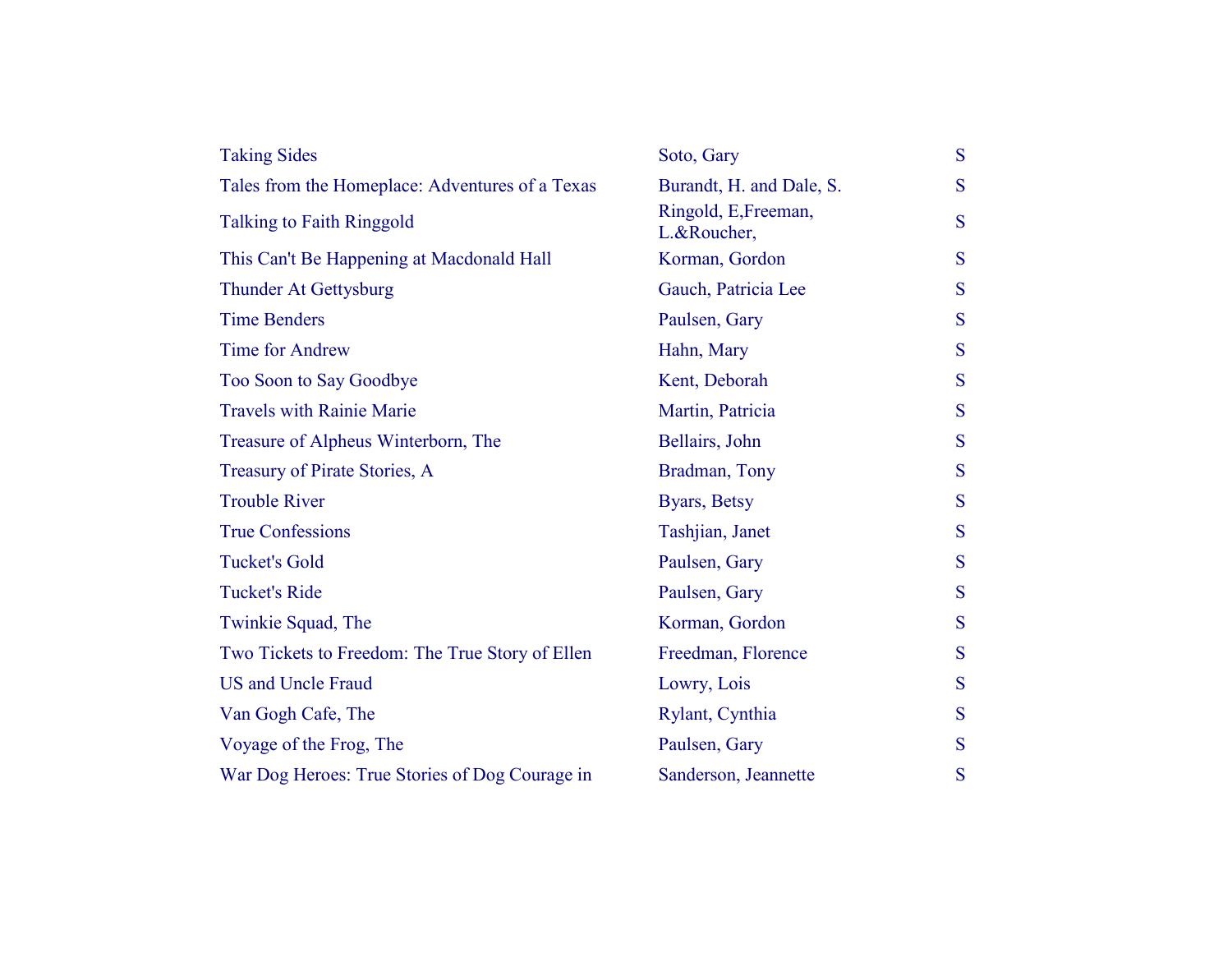| War With Grandpa, The                        | Kimmel Smith, Robert                        | S |
|----------------------------------------------|---------------------------------------------|---|
| Wayside School is Falling Down               | Sachar, Louis                               | S |
| Where Do You Think You're Going, Christopher | Fritz, Jean                                 | S |
| Which Witch?                                 | Ibbotson, Eva                               | S |
| William Problem, The                         | Baker, Barbara                              | S |
| Witch of Fourth Street, The                  | Levoy, Myron                                | S |
| Yeh-Shen                                     | Louie, Ai-Ling                              | S |
| Young Merlin Trilogy: Hobby                  | Yolen, Jane                                 | S |
| Young Merlin Trilogy: Merlin                 | Yolen, Jane                                 | S |
| Young Merlin Trilogy: Passenger              | Yolen, Jane                                 | S |
| Zucchini                                     | Dana, Barbara                               | S |
| 52 Days by Camel: My Sahara Adventure        | Raskin, Lawrence                            | T |
| <b>About The B'nai Bagels</b>                | Konigsburg, E. L.                           | T |
| Abraham's Battle: A Novel of Gettysburg      | Banks, Sara Harrell                         | T |
| <b>Addie's Dakota Winter</b>                 | Lawlor, Laurie                              | T |
| African-Americans in the Old West            | Cornerstones of<br>Freedom/Children's Press | T |
| Aftican-Americans in the Thirteen Colonies   | Cornerstones of<br>Freedom/Children's Press | T |
| American Revolution, The                     | Bliven, Bruce Jr.                           | T |
| An Early Winter                              | Bauer, Marion Dane                          | T |
| Animorphs #4: The Message                    | Applegate, Catherine                        | T |
| Are You There God? It's Me, Margaret.        | Blume, Judy                                 | T |
|                                              |                                             |   |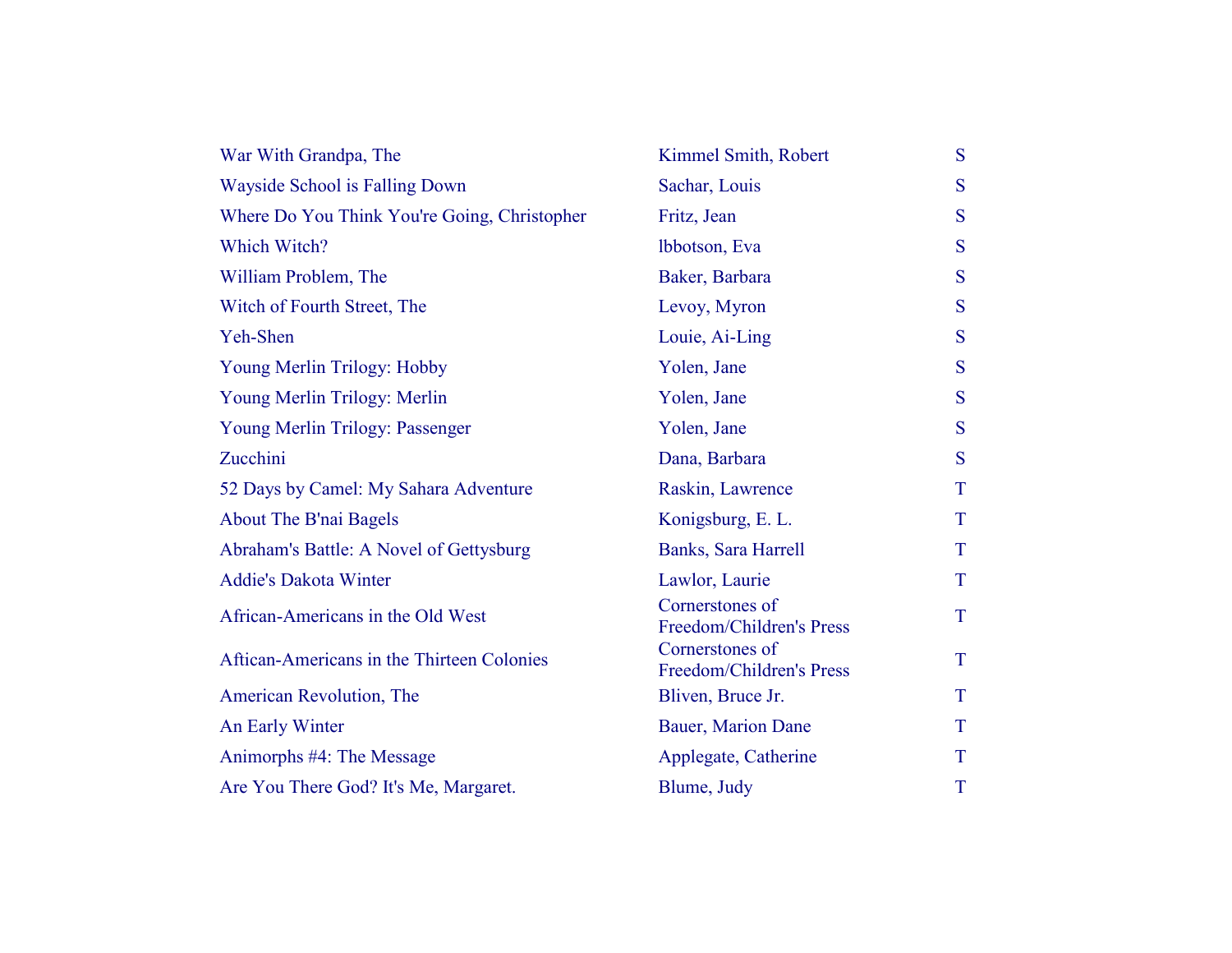| Ashanti to Zulu                       | Musgrove, Margaret                          | T |
|---------------------------------------|---------------------------------------------|---|
| Assassination of Abraham Lincoln, The | Cornerstones of<br>Freedom/Children's Press | T |
| Avi                                   | Markham, Lois                               | T |
| Baby                                  | MacLachlan, Patricia                        | T |
| Ballad of the Civil War, A            | Stolz, Mary                                 | T |
| <b>Baseball in April</b>              | Soto, Gary                                  | T |
| Battle for Iwo Jima, The              | Cornerstones of<br>Freedom/Children's Press | T |
| Battle of Chancellorsville, The       | Cornerstones of<br>Freedom/Children's Press | T |
| Battle of the Alamo, The              | Cornerstones of<br>Freedom/Children's Press | T |
| Battle of the Little Bighorn, The     | Cornerstones of<br>Freedom/Children's Press | T |
| Bear Called Paddington, A             | Bond, Michael                               | T |
| Bears' House, The                     | Sachs, Marilyn                              | T |
| <b>Behind Rebel Lines</b>             | Reit, Seymour                               | T |
| Better Brown Stories, The             | Ahlberg, Allan                              | T |
| Big Lie, The: A True Story            | Leitner, Isabella                           | T |
| <b>Birchbark House, The</b>           | Erdrich, Louise                             | T |
| <b>Black Stallion</b> , The           | Farley, Walter                              | T |
| <b>Blackwater Swamp</b>               | Wallace, Bill                               | T |
| <b>Blubber</b>                        | Blume, Judy                                 | T |
| <b>Blue Ice</b>                       | Salata, Estelle                             | T |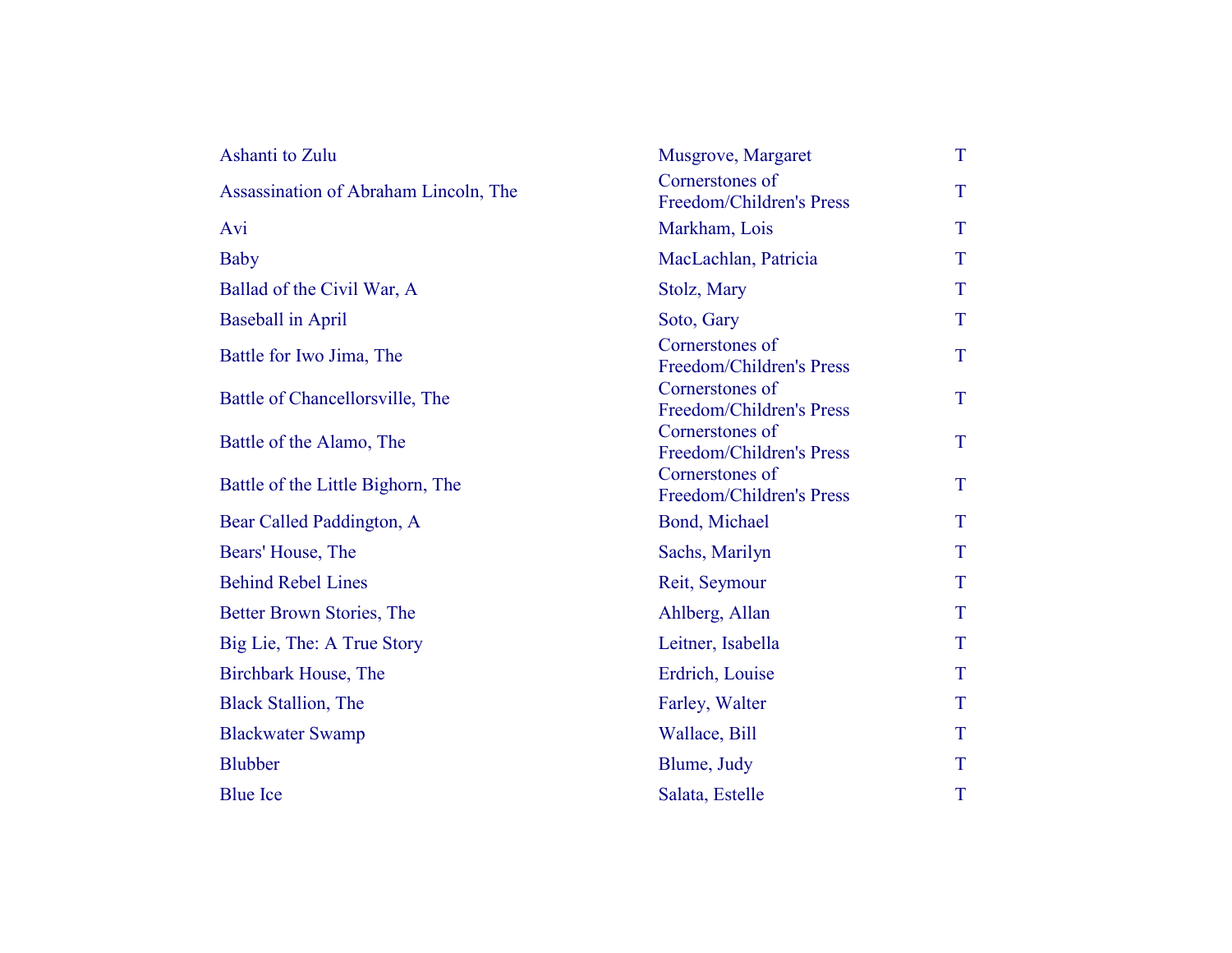| Bonanza Girl                                     | Beatty, Patricia                         | T |
|--------------------------------------------------|------------------------------------------|---|
| Book of Monsters: Tales to Give You the Creeps   | Coville, Bruce                           | T |
| Book of Spine Tinglers: Tales To Make You Shiver | Coville, Bruce                           | T |
| Boston Tea Party: Rebellion in the Colonies      | Knight/Adventures in Colonial<br>America | T |
| <b>Boy</b>                                       | Dahl, Roald                              | T |
| <b>Bright Shadow</b>                             | Avi                                      | T |
| Broken Blade, The                                | Durbin, William                          | T |
| Buck Stops Here, The                             | Provensen, Alice                         | T |
| <b>Bud, Not Buddy</b>                            | Curtis, Christopher Paul                 | T |
| <b>Burning Questions of Bingo Brown</b>          | Byars, Betsy                             | T |
| California Gold Rush, The                        | McNeer, May                              | T |
| Canada Celebrates Multiculturalism               | Kalman, Bobbie                           | T |
| <b>Canada: The Culture</b>                       | Kalman, Bobbie                           | T |
| Canada: The Land                                 | Kalman, Bobbie                           | T |
| Canada: The People                               | Kalman, Bobbie                           | T |
| <b>Carolina Crow Girl</b>                        | Hobbs, Valerie                           | T |
| <b>Cassie Binegar</b>                            | MacLachlan, Patricia                     | T |
| Children of Green Knowe, The                     | Boston, L.M.                             | T |
| <b>China: The Culture</b>                        | Kalman, Bobbie                           | T |
| China: The Land                                  | Kalman, Bobbie                           | T |
| China: The People                                | Kalman, Bobbie                           | T |
|                                                  |                                          |   |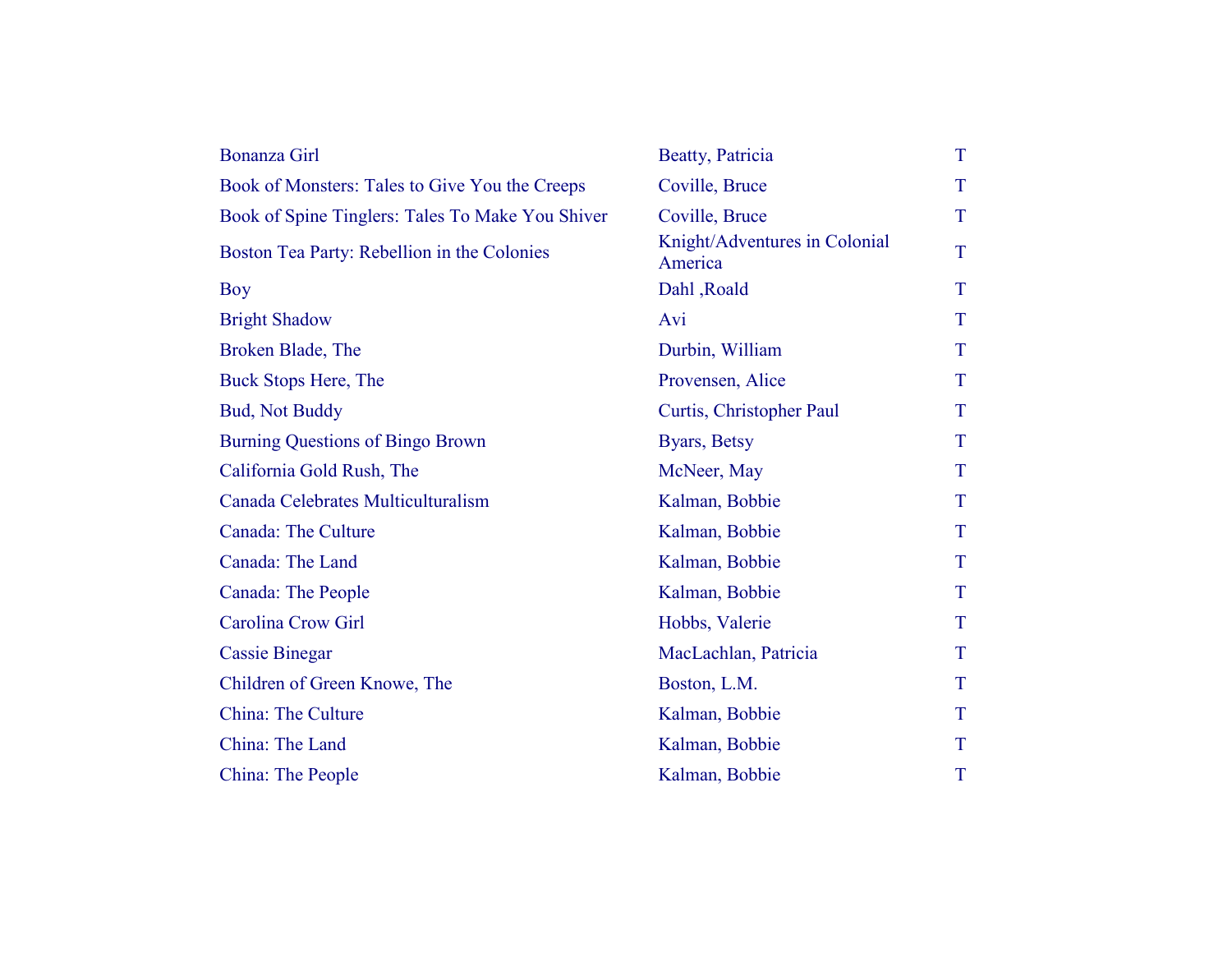| Chisholm Trail, The                         | Cornerstones of<br>Freedom/Children's Press | T |
|---------------------------------------------|---------------------------------------------|---|
| Cleopatra                                   | <b>Stanley</b> , Diane                      | T |
| Clothes $&$ Crafts in Ancient Egypt         | Balkwill, Richard                           | T |
| Clothes & Crafts in Ancient Greece          | Steele, Philip                              | T |
| Clothes & Crafts in Aztec Times             | Dawson, Imogen                              | T |
| Clothes & Crafts in Roman Times             | Steele, Philip                              | T |
| Clothes & Crafts in the Middle Ages         | Dawson, Imogen                              | T |
| Clothes & Crafts in Victorian Times         | Steele, Philip                              | T |
| Cold As Ice                                 | Keene, Carolyn                              | T |
| Colonial Times from A to Z                  | Kalman, Bobbie                              | T |
| Cousins                                     | Hamilton, Virginia                          | T |
| Cowboys                                     | Sandler, Martin W.                          | T |
| <b>Cracker Jackson</b>                      | Byars, Betsy                                | T |
| <b>Crazy Fish</b>                           | Mazer, Norma Fox                            | T |
| Cut From the Same Cloth: American Women of  | San Souci, Robert D.                        | T |
| Daily Life in a Plains Indian Village: 1868 | Terry, Michael Bad Hand                     | T |
| Danger on Parade                            | Keene, Carolyn                              | T |
| Danny, Champion of the World                | Dahl, Roald                                 | T |
| Dear Levi: Letters from the Overland Trail  | Woodruff, Elvira                            | T |
| Declaration of Independence, The            | Cornerstones of<br>Freedom/Children's Press | T |
| Defenders, The                              | McGovern, Ann                               | T |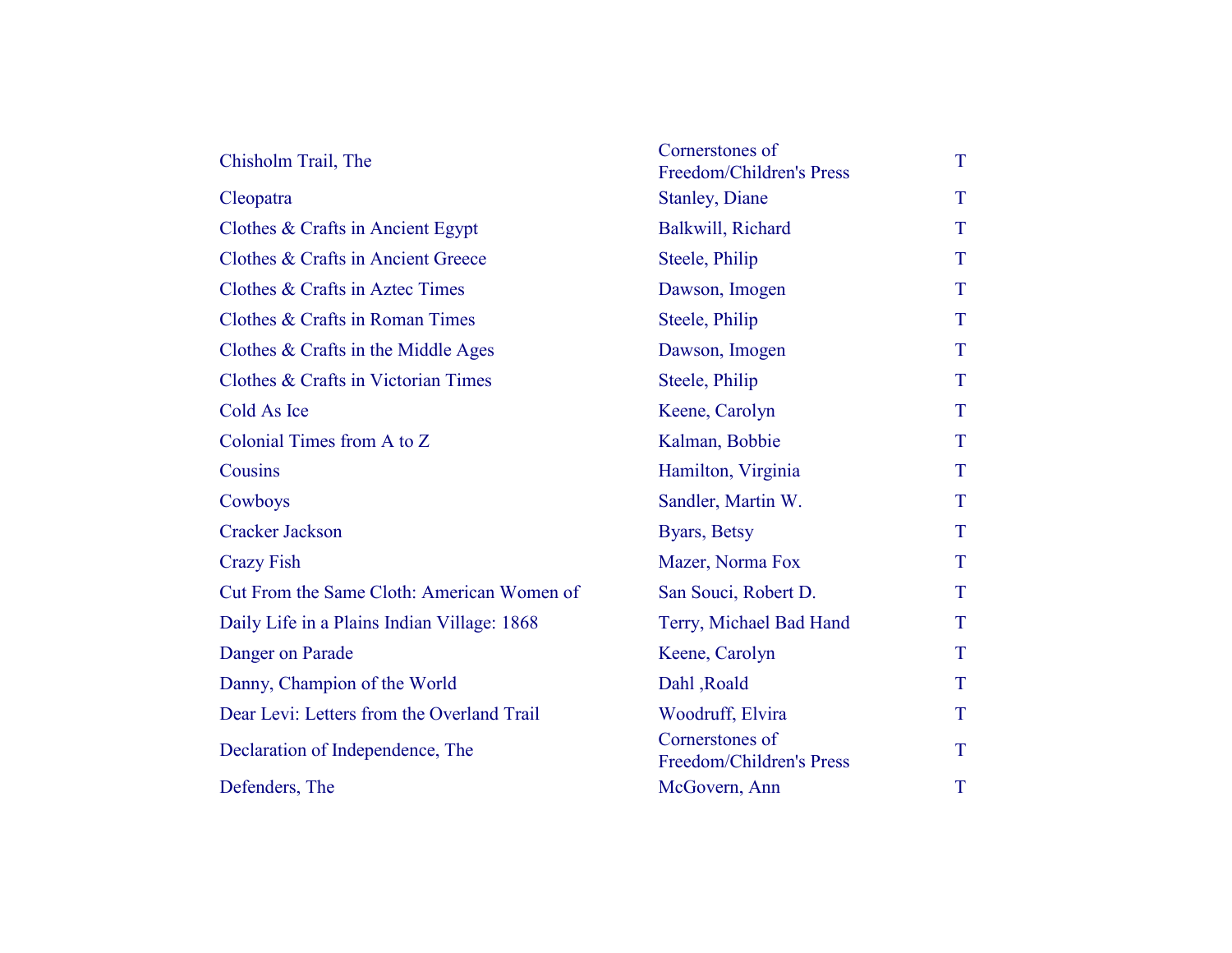| Devil's Highway, The                               | Applegate, Stan                             | T |
|----------------------------------------------------|---------------------------------------------|---|
| Disability Rights Movement, The                    | Cornerstones of<br>Freedom/Children's Press | T |
| Discovering Jupiter: The Amazing Collision in Spac | Berger, Melvin                              | T |
| Double Life of Pocahontas, The                     | Fritz, Jean                                 | T |
| Dove Is a Beau                                     | Yolen, Jane                                 | T |
| Dr. Quinn Medicine Wornan                          | McKenna, Colleen                            | T |
| Dred Scott Decision, The                           | Cornerstones of<br>Freedom/Children's Press | T |
| Earthquakes                                        | Simon, Seymour                              | T |
| <b>Eclipses: Nature's Blackouts</b>                | Aronson, Billy                              | T |
| <b>Emancipation Proclamation, The</b>              | Cornerstones of<br>Freedom/Children's Press | T |
| Everglades                                         | George, Jean Craighead                      | T |
| Explorers: Women in Profile                        | Hacker, Carolotta                           | T |
| Family Under the Bridge                            | Carlson, Natalie                            | T |
| Ferret In The Bedroom, Lizards In The Fridge       | Wallace, Bill                               | T |
| <b>First Ladies</b>                                | Cornerstones of<br>Freedom/Children's Press | T |
| <b>Flaming Arrows</b>                              | Steele, William                             | T |
| Flying Free: America's First Black Aviators        | Hart, Philip S.                             | T |
| Food & Feasts Between the Two World Wars           | Steele, Philip                              | T |
| Food & Feasts In Ancient Egypt                     | Balkwill, Richard                           | T |
| Food & Feasts In Ancient Greece                    | Steele, Philip                              | T |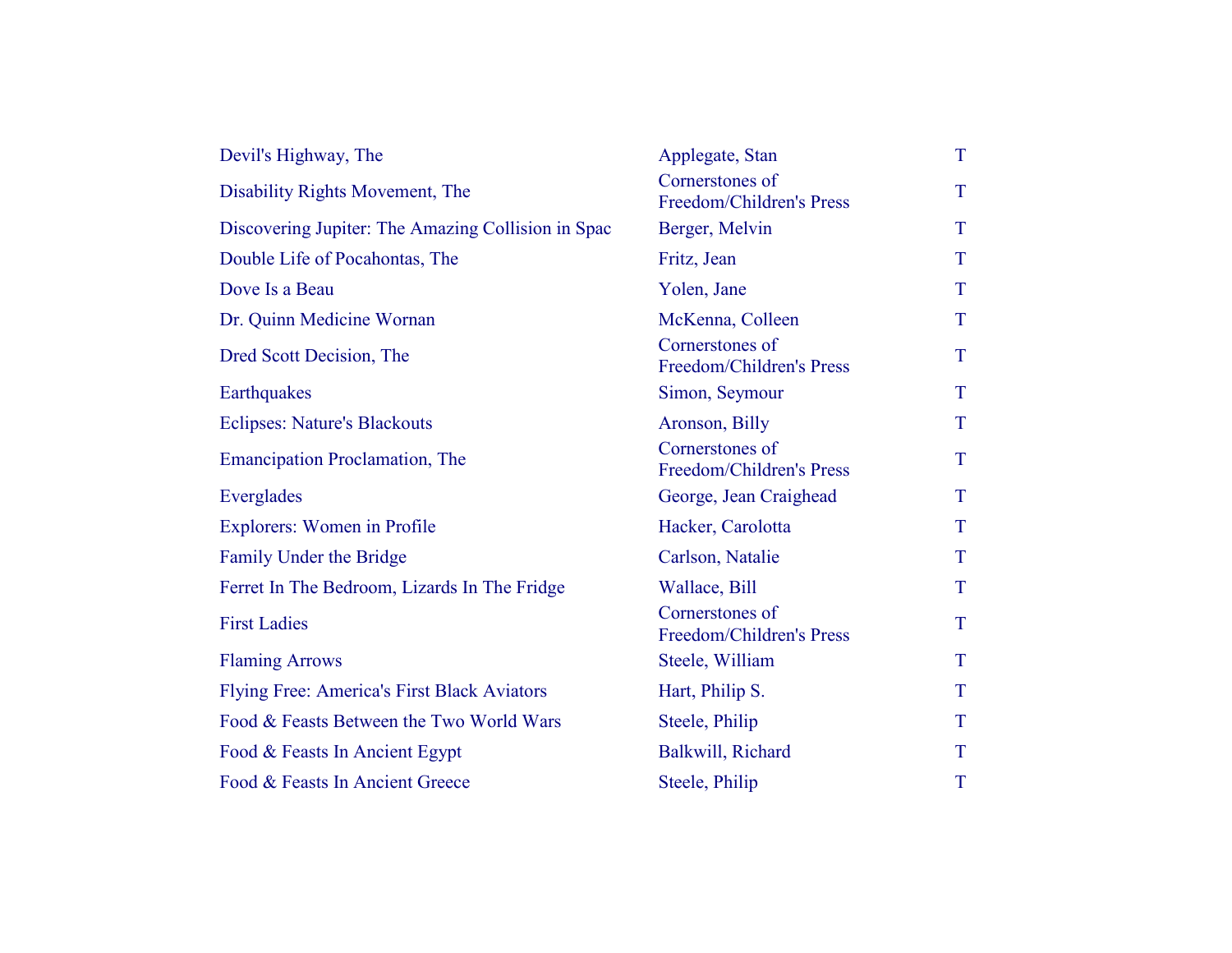| Food & Feasts In Ancient Rome                  | Steele, Philip                              | T           |
|------------------------------------------------|---------------------------------------------|-------------|
| Food & Feasts In the Middle Ages               | Dawson, Imogen                              | T           |
| Food & Feasts In Tudor Times                   | Balkwill, Richard                           | T           |
| Food & Feasts With the Aztecs                  | Dawson, Imogen                              | $\mathbf T$ |
| Food & Feasts With the Vikings                 | Marshall, James                             | T           |
| Forgotten Door, The                            | Key, Alexander                              | T           |
| <b>Fort Sumter</b>                             | Cornerstones of<br>Freedom/Children's Press | T           |
| Frederick Douglass: Fights For Freedom         | Davidson, Margaret                          | T           |
| <b>Freedom Songs</b>                           | Moore, Yvette                               | T           |
| Freshwater Pond, A                             | Small. Worlds                               | T           |
| Friends, The                                   | Yumoto, Kazumi                              | T           |
| Frozen Man                                     | Getz, David                                 | T           |
| Fur, Feathers, and Flippers: How Animals Live  | Lauber, Patricia                            | T           |
| Galaxies                                       | Simon, Seymour                              | T           |
| Gathering of Days, A                           | Blos, Joan                                  | T           |
| <b>Gentle Ben</b>                              | Morey, Walt                                 | T           |
| Gentleman Outlaw and Me - Eli, The: A Story of | Hahn, Mary                                  | T           |
| George Washington's Socks                      | Woodruff, Elvira                            | T           |
| Gettysburg Address, The                        | Cornerstones of<br>Freedom/Children's Press | T           |
| Gettysburg Address, The                        | Lincoln, Abraham                            | T           |
| <b>Ghost Cadet</b>                             | Alphin, Elaine Marie                        | T           |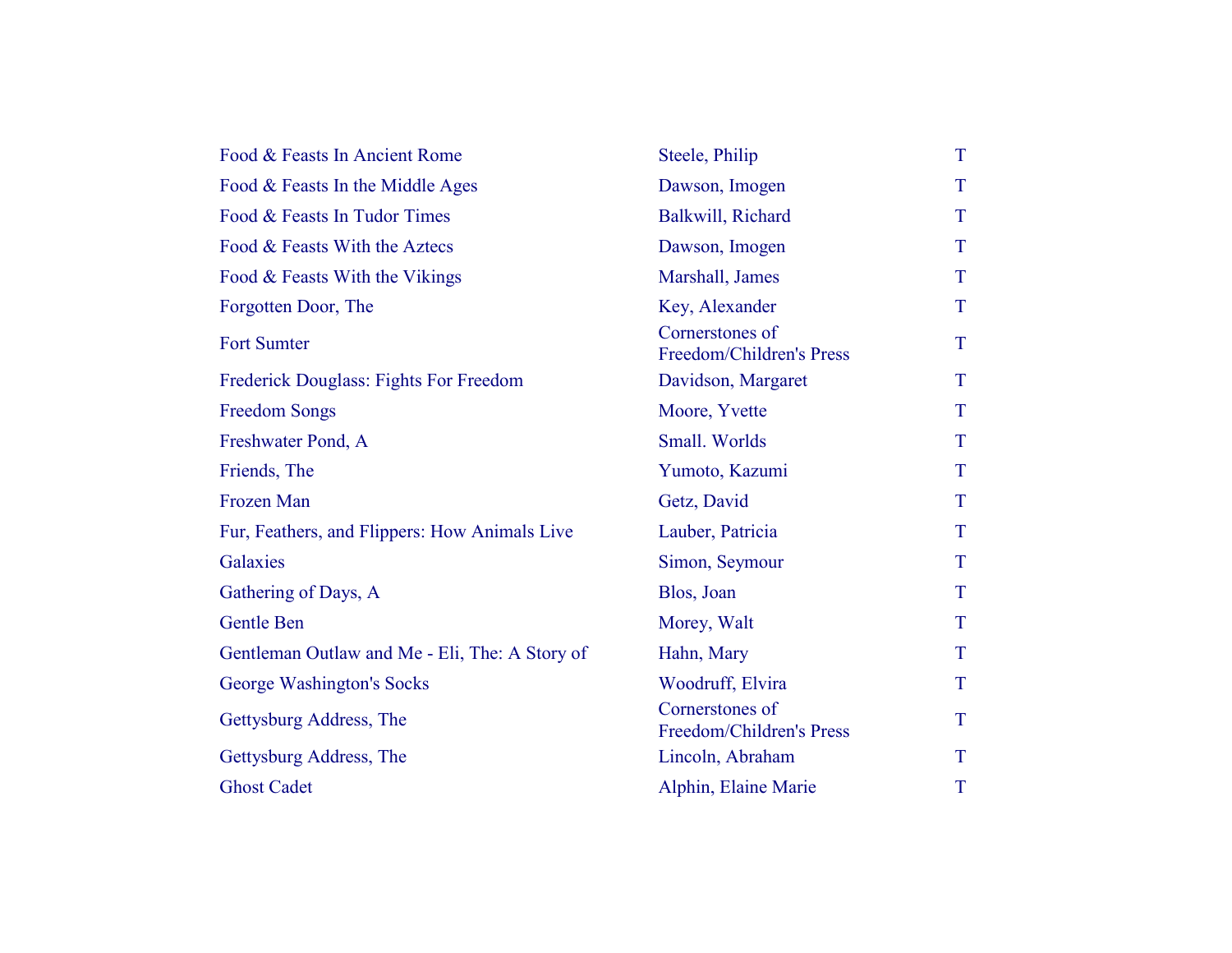| Girl Who Chased Away Sorrow, The: The Diary of   | Turner, Ann                   | T |
|--------------------------------------------------|-------------------------------|---|
| Glaciers                                         | Gallant, Roy/A First Book     | T |
| <b>Going Home</b>                                | Mohr, Nicholasa               | T |
| <b>Going Solo</b>                                | Dahl, Roald                   | T |
| Good-Bye Marianne                                | Watts, Irene N.               | T |
| Goosebumps: It Came From Beneath the Sink        | Stine, R. L.                  | T |
| Gorillas                                         | Burgel, Paul H. & Hartwig, M. | T |
| Grandma Moses: Painter of Rural America          | O'Neal, Zibby                 | T |
| <b>Grandpa's Mountain</b>                        | Reeder, Carolyn               | T |
| <b>Gratefully Yours</b>                          | Buchanan, Jane                | T |
| Gravity: Simple Experiments for Young Scientists | White, Larry                  | T |
| <b>Great African Americans in Business</b>       | Rediger, Pat                  | T |
| Great African Americans in Civil Rights          | Rediger, Pat                  | T |
| <b>Great African Americans in Entertainment</b>  | Rediger, Pat                  | T |
| <b>Great African Americans in Film</b>           | Parker, Janice                | T |
| <b>Great African Americans in Government</b>     | Dudley, Karen                 | T |
| Great African Americans in History               | Hacker, Carlotta              | T |
| Great African Americans in jazz                  | Hacker, Carlotta              | T |
| <b>Great African Americans in Literature</b>     | Rediger, Pat                  | T |
| <b>Great African Americans in Music</b>          | Rediger, Pat                  | T |
| <b>Great African Americans in Sports</b>         | Rediger, Pat                  | T |
| Great African Americans in the Arts              | Hacker, Carlotta              | T |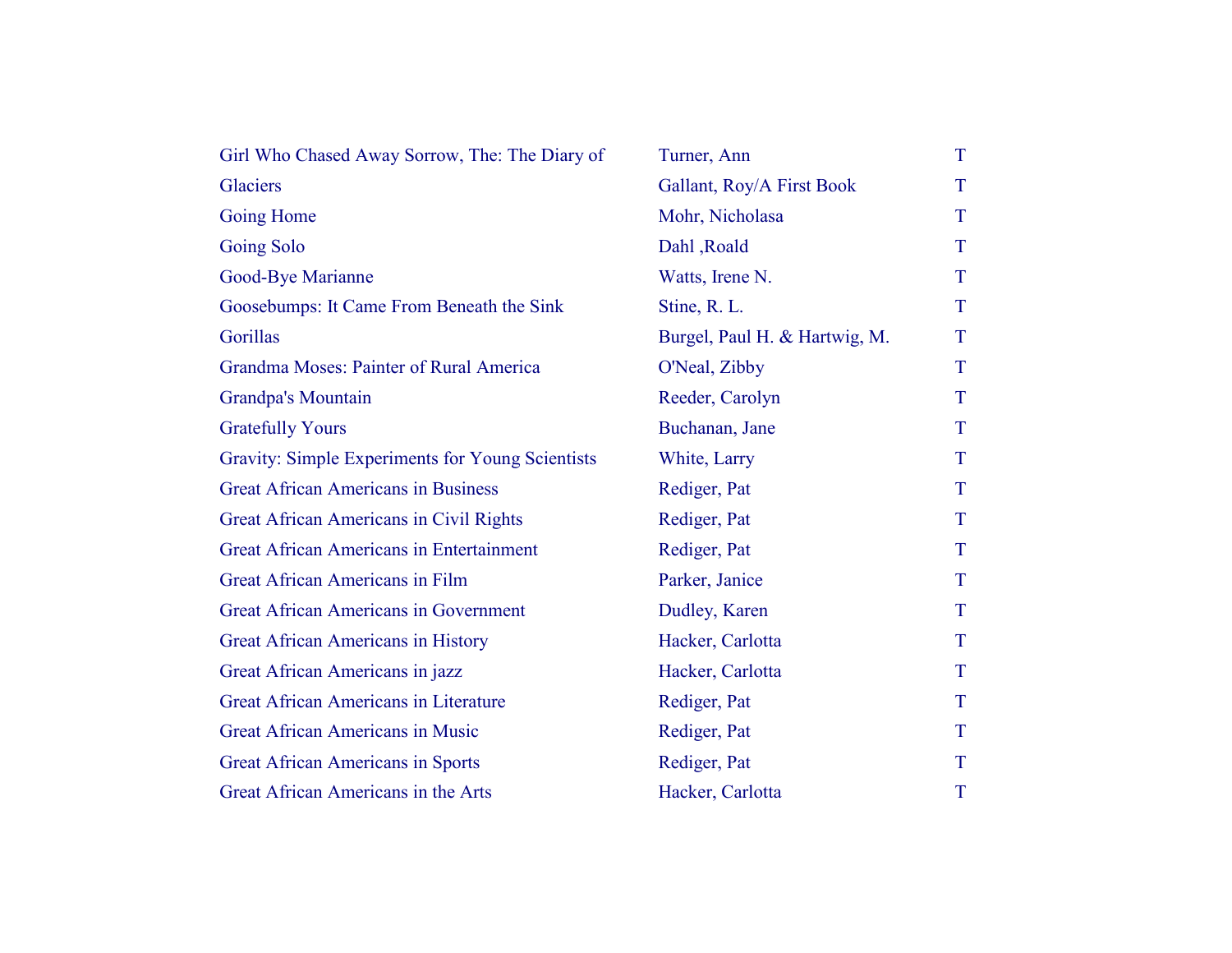| Great African Americans in the Olympics | Hunter, Shaun         | T           |
|-----------------------------------------|-----------------------|-------------|
| Great Brain at the Academy, The         | Fitzgerald, John D.   | T           |
| Great Brain Does It Again, The          | Fitzgerald, John D.   | T           |
| <b>Growing Up Stories</b>               | Byars, Betsy          | T           |
| <b>Guests</b>                           | Dorris, Michael       | T           |
| Hannibal                                | Green, Robert         | T           |
| Harriet the Spy                         | Fitzhugh, Louise      | T           |
| Haymeadow, The                          | Paulsen, Gary         | T           |
| Henri Rousseau                          | Rabott, Ernest        | T           |
| Henry                                   | Bawden, Nina          | T           |
| Here's to You, Rachel Robinson          | Blume, Judy           | T           |
| Horse and His Boy, The                  | Lewis, C. S.          | T           |
| <b>Island Keeper</b>                    | Mazer, Harry          | T           |
| Islander, The                           | Rylant, Cynthia       | T           |
| It's Not the End of the World           | Blume, Judy           | T           |
| Jason's Gold                            | Hobbs, Will           | T           |
| Jericho                                 | Hickman, Janet        | T           |
| Joey Pigza Swallowed the Key            | Gantos, Jack          | T           |
| Journey to Nowhere                      | Auch, Mary Jane       | T           |
| Jump!: The Adventures of Brer Rabbit    | Harris, Joel Chandler | T           |
| Just As Long As We're Together          | Blume, Judy           | T           |
| Ken Griffey Jr. & Ken Griffey Sr.       | <b>Star Families</b>  | $\mathbf T$ |
|                                         |                       |             |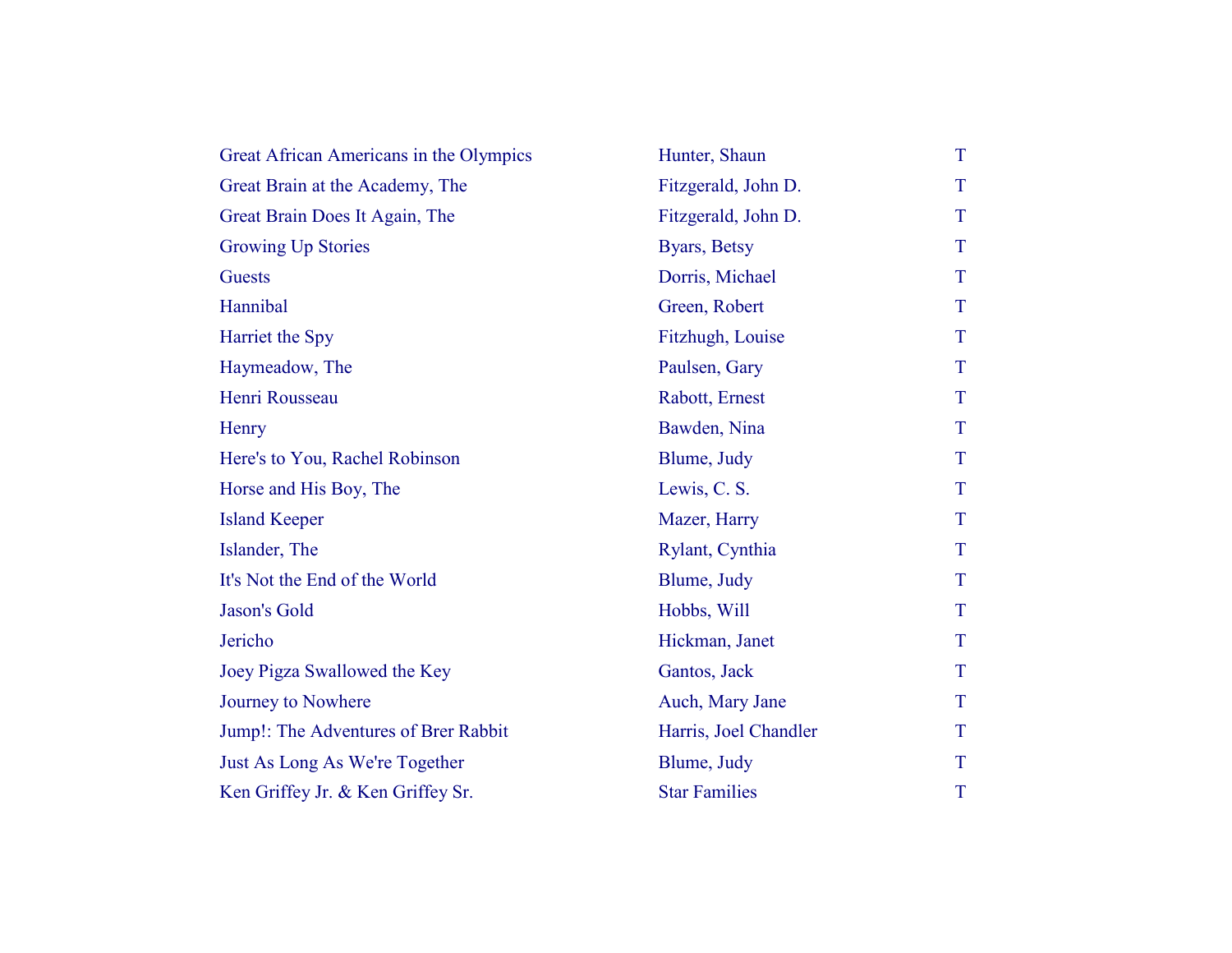| Kid Who Ran For President, The                   | Gutman, Dan                      | T |
|--------------------------------------------------|----------------------------------|---|
| Kids at Work: Lewis Hine and the Crusade Against | Freedman, Russell                | T |
| Leon's Story                                     | Tillage, Leon Walter             | T |
| Life in the Oceans: Animals, People, Plants      | Baker, Lucy                      | T |
| Life in the Rainforests: Animals, People, Plants | Baker, Lucy                      | T |
| Light in the Storm, A                            | Hesse, Karen                     | T |
| Lightning                                        | Kramer, Stephen                  | T |
| <b>Lizard Music</b>                              | Pinkwater, Daniel                | T |
| Lois Lowry                                       | Markham, Lois                    | T |
| <b>Loosing Joe's Place</b>                       | Korman, Gordon                   | T |
| Lost Star: The Story of Amelia Earhart           | Lauber, Patricia                 | T |
| Magician's Nephew, The                           | Lewis, C. S.                     | T |
| Magnet Book, The                                 | Levine, Shar & Johnstone, Leslie | T |
| Man Who Was Poe, The                             | Avi                              | T |
| <b>Marrying Malcolm Murgatroyd</b>               | Farrell, Marne                   | T |
| <b>Martin Luther King</b>                        | Bray, Rosemary L.                | T |
| Mathew Brady: Civil War Photographer             | Van Steenwyk, Elizabeth          | T |
| Max and Me and the Time Machine                  | Greer, Gery and Ruddick, Bob     | T |
| Me and My Little Brain                           | Fitzgerald, John D.              | T |
| Meteors: The Truth Behind Shooting Stars         | Aronson, Billy                   | T |
| Middle Moffat, The                               | Estes, Eleanor                   | T |
| Middle Moffat, The                               | Estes, Eleanor                   | T |
|                                                  |                                  |   |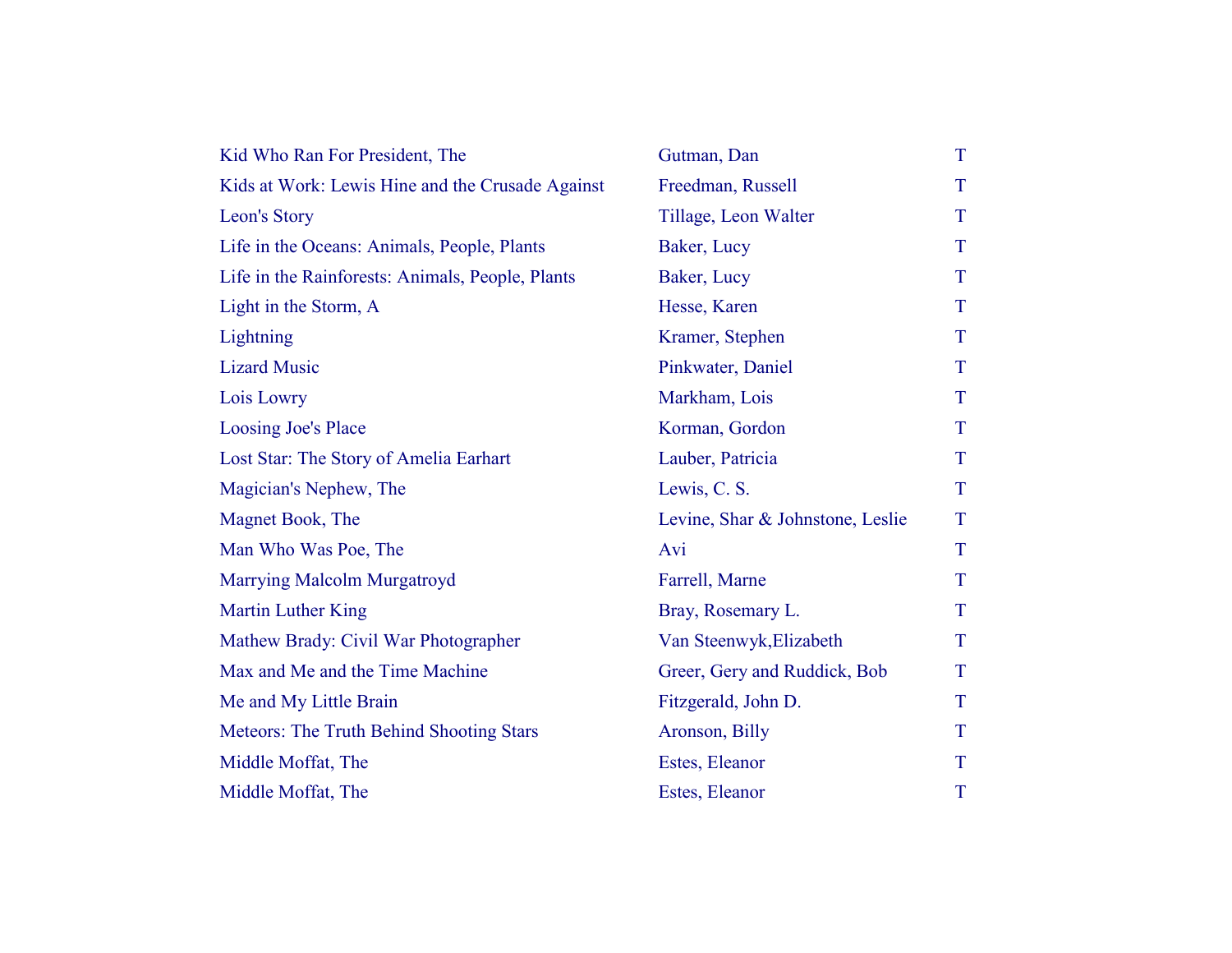| Mississippi Bridge                             | Taylor, Mildred         | T |
|------------------------------------------------|-------------------------|---|
| More Adventures of the Great Brain             | Fitzgerald, John D.     | T |
| Mr. Tucket                                     | Paulsen, Gary           | T |
| Mummies and Their Mysteries                    | Wilcox, Charlotte       | T |
| <b>Muscles: Our Muscular System</b>            | Simon, Seymour          | T |
| My Brother Louis Measures Worms and Other Loui | Robinson, Barbara       | T |
| My Daniel                                      | Conrad, Pam             | T |
| My Hiroshima                                   | Morimoto, Junko         | T |
| My Life as a Fifth-Grade Comedian              | Levy, Eizabeth          | T |
| Natchez Under the Hill                         | Applegate, Stan         | T |
| Navajo's Long Walk                             | Bruchac, Joseph         | T |
| Never Say Quit                                 | Wallace, Bill           | T |
| New York City                                  | Kent, Deborah           | T |
| Night Journey, The                             | Lasky, Kathryn          | T |
| <b>Nobel Prize Winners</b>                     | Hacker, Carlotta        | T |
| Norman Rockwell                                | Cohen, Joel H.          | T |
| <b>North Carolina</b>                          | Fradin, Dennis Brindell | T |
| Obee & Mungedeech                              | Martin, Trude           | T |
| Ola Shakes It Up                               | Hyppolite, Joanne       | T |
| On Board The Titanic                           | Tanaka, Shelley         | T |
| <b>Our Teacher Is Missing</b>                  | <b>Mary Shura</b>       | T |
| Paddle to the Sea                              | Holling, Clancy         | T |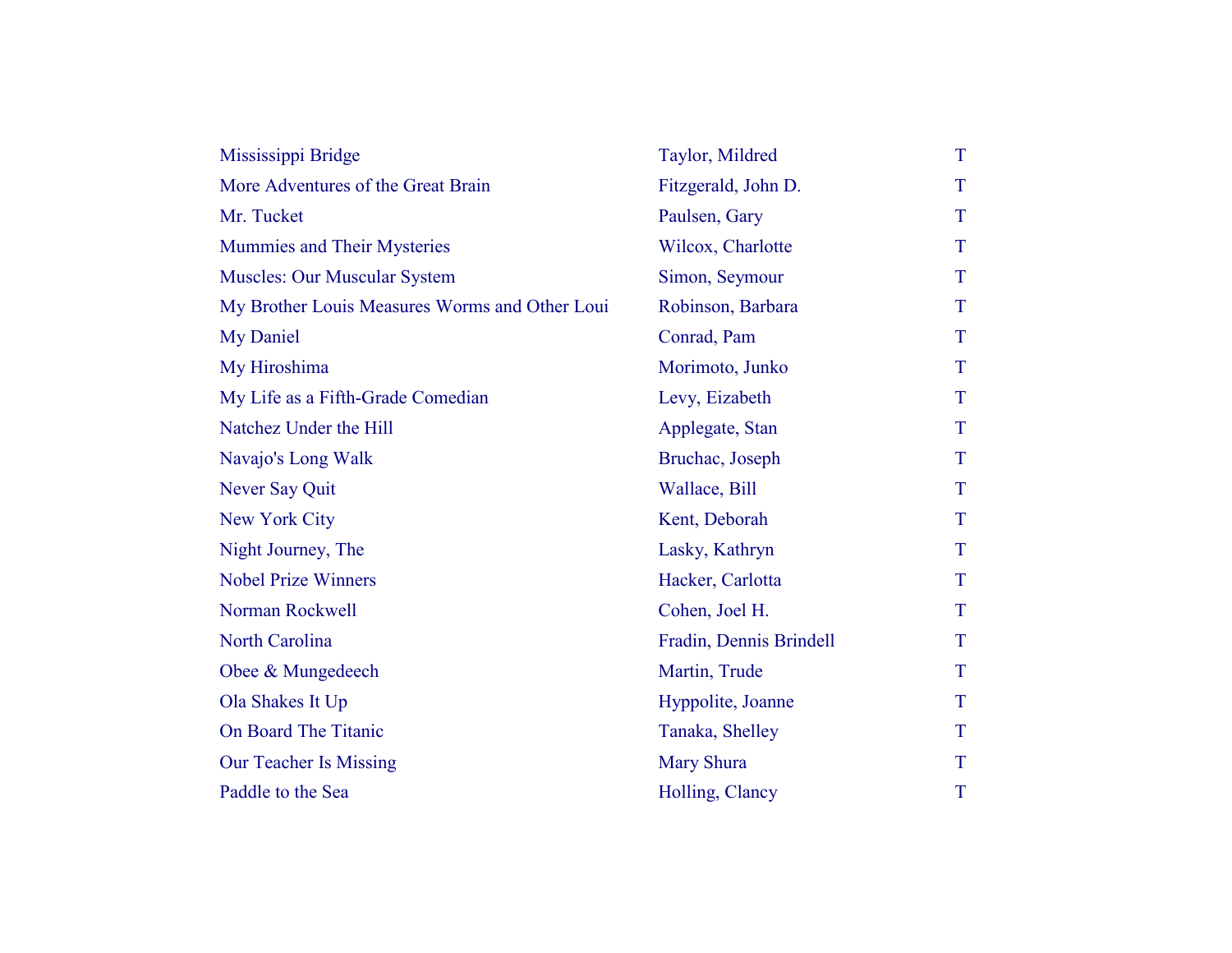| Picture of Freedom, A                          | McKissack, Patricia                      | T |
|------------------------------------------------|------------------------------------------|---|
| Pilgrims of Plimouth, The                      | Sewall, Marcia                           | T |
| Pioneers                                       | Sandler, Martin W.                       | T |
| Poor Girl, Rich Girl                           | Wilson, Johnniece Marshall               | T |
| Preacher's Boy                                 | Paterson, Katherine                      | T |
| Quake!                                         | Cottonwood, Joe                          | T |
| Queen Eleanor                                  | <b>Brooks, Polly Schoyer</b>             | T |
| <b>Rabble Starkey</b>                          | Lowry, Lois                              | T |
| Rat's Tale, A                                  | Seidler, Tor                             | T |
| Return of the Great Brain, The                 | Fitzgerald, John D.                      | T |
| Rifle, The                                     | Paulsen, Gary                            | T |
| Runaway to Freedom: A Story of the Underground | Smucker, Barbara                         | T |
| S.O.S. Titanic                                 | Bunting, Eve                             | T |
| Salem Days: Life in a Colonial Seaport         | Knight/Adventures in Colonial<br>America | T |
| Schernoff Discoveries, The                     | Paulsen, Gary                            | T |
| Second Mrs. Giaconda, The                      | Konigsburg, E. L.                        | T |
| <b>Sees Behind Trees</b>                       | Dorris, Michael                          | T |
| <b>Sharks</b>                                  | Simon, Seymour                           | T |
| Shh! We're Writing the Constitution            | Fritz, Jean                              | T |
| Sign of the Beaver                             | Speare, Elizabeth George                 | T |
| Sing Down the Moon                             | Dell, Scott                              | T |
|                                                |                                          |   |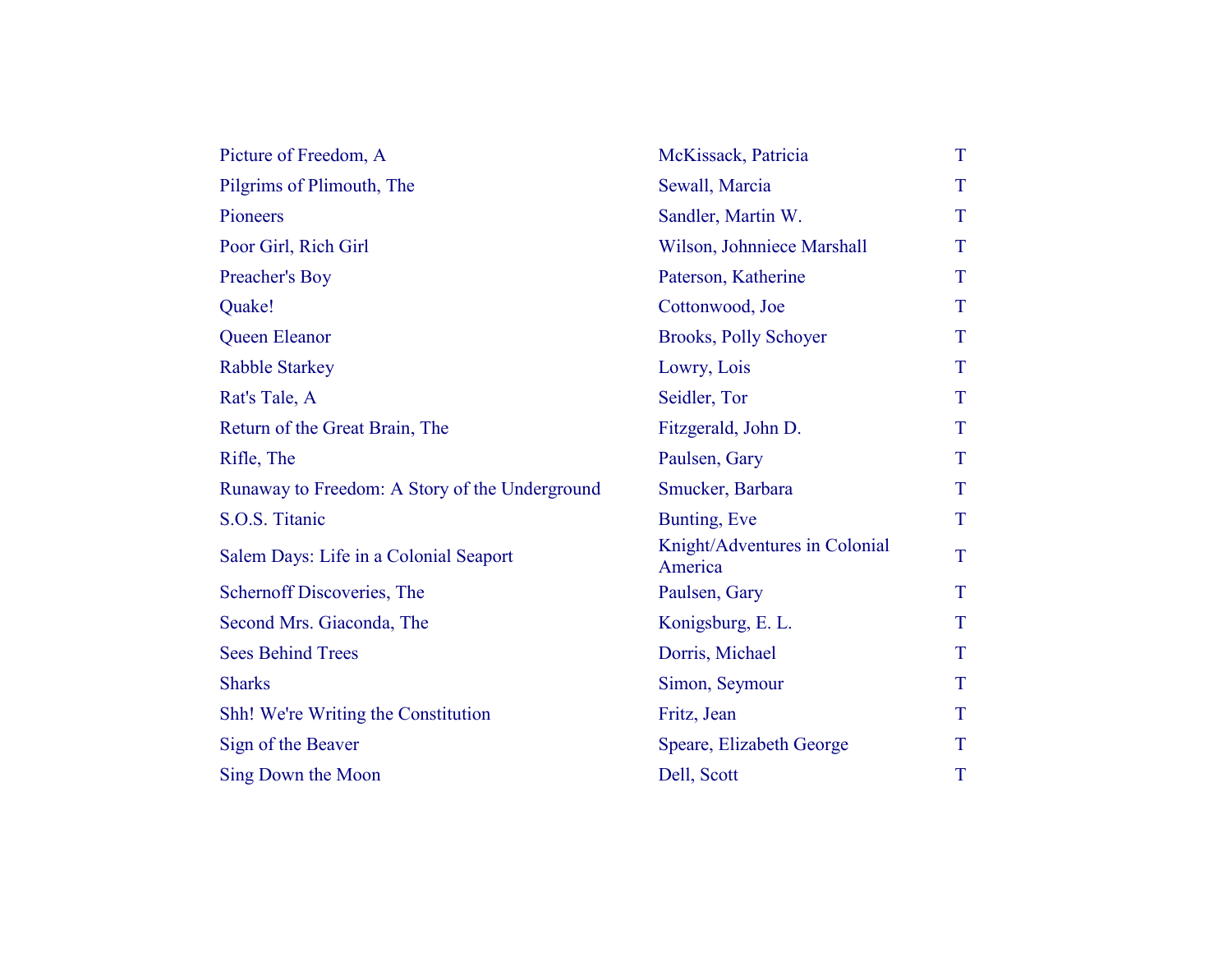| Sleepers, Wake                                 | Jacobs, Paul Samuel   | T |
|------------------------------------------------|-----------------------|---|
| <b>Soldier Boy</b>                             | Burks, Brian          | T |
| Someone to Count On                            | Hermes, Patricia      | T |
| <b>Something Upstairs</b>                      | Avi                   | T |
| Sounder                                        | Armstrong, William    | T |
| <b>Spring Fever!</b>                           | Lerangis, Peter       | T |
| Standing in the Light                          | Osborne, Mary Pope    | T |
| <b>Steal Away</b>                              | Armstrong, Jennifer   | T |
| Summer to Die, A                               | Lowry, Lois           | T |
| Susanna of the Alamo                           | Jakes, John           | T |
| Then Again, Maybe I Won't                      | Blume, Judy           | T |
| These Lands Are Ours: Tecumseh's Fight For the | Connell, Kate         | T |
| <b>Throwing Shadows</b>                        | Konigsburg, E. L.     | T |
| Time Apart, A                                  | <b>Stanley, Diane</b> | T |
| Titanic Sinks!, The                            | Conklin, Thomas       | T |
| <b>Toliver's Secret</b>                        | Brady, Esther Wood    | T |
| Tom, Babette, & Simon                          | Avi                   | T |
| Toothpaste Millionaire, The                    | Merrill, Jean         | T |
| Tracker                                        | Paulsen, Gary         | T |
| <b>Trout Summer</b>                            | Conly, Jane Leslie    | T |
| Turn Homeward, Hannalee                        | Beatty, Patricia      | T |
| Two Under Par                                  | Henkes, Kevin         | T |